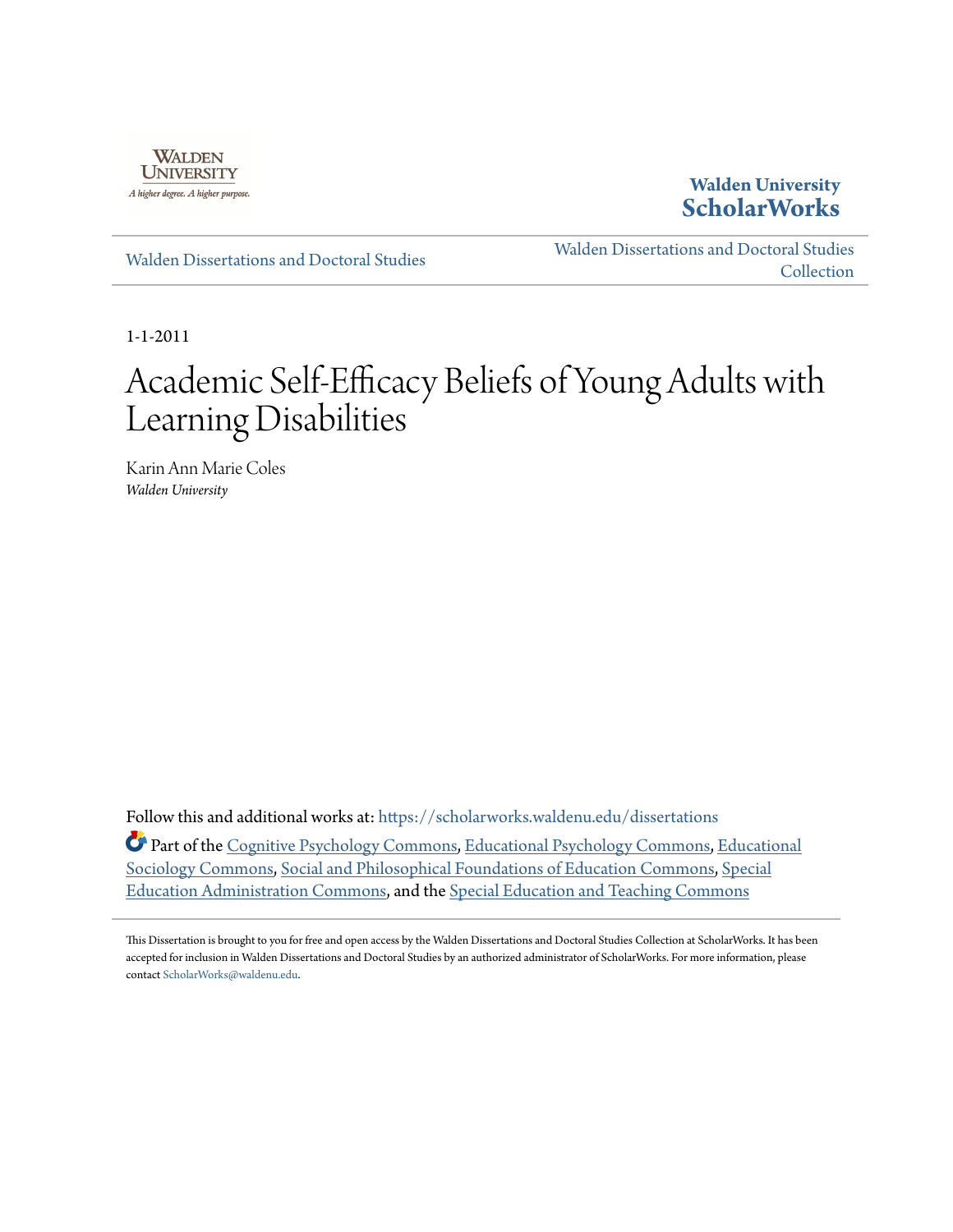# **Walden University**

College of Social and Behavioral Sciences

This is to certify that the doctoral dissertation by

Karin Coles

has been found to be complete and satisfactory in all respects, and that any and all revisions required by the review committee have been made.

Review Committee Dr. Robin Friedman, Committee Chairperson, Psychology Faculty Dr. Mary Enright, Committee Member, Psychology Faculty Dr. Keonya Booker, University Reviewer, Psychology Faculty

> Chief Academic Officer Eric Riedel, Ph.D.

> > Walden University 2014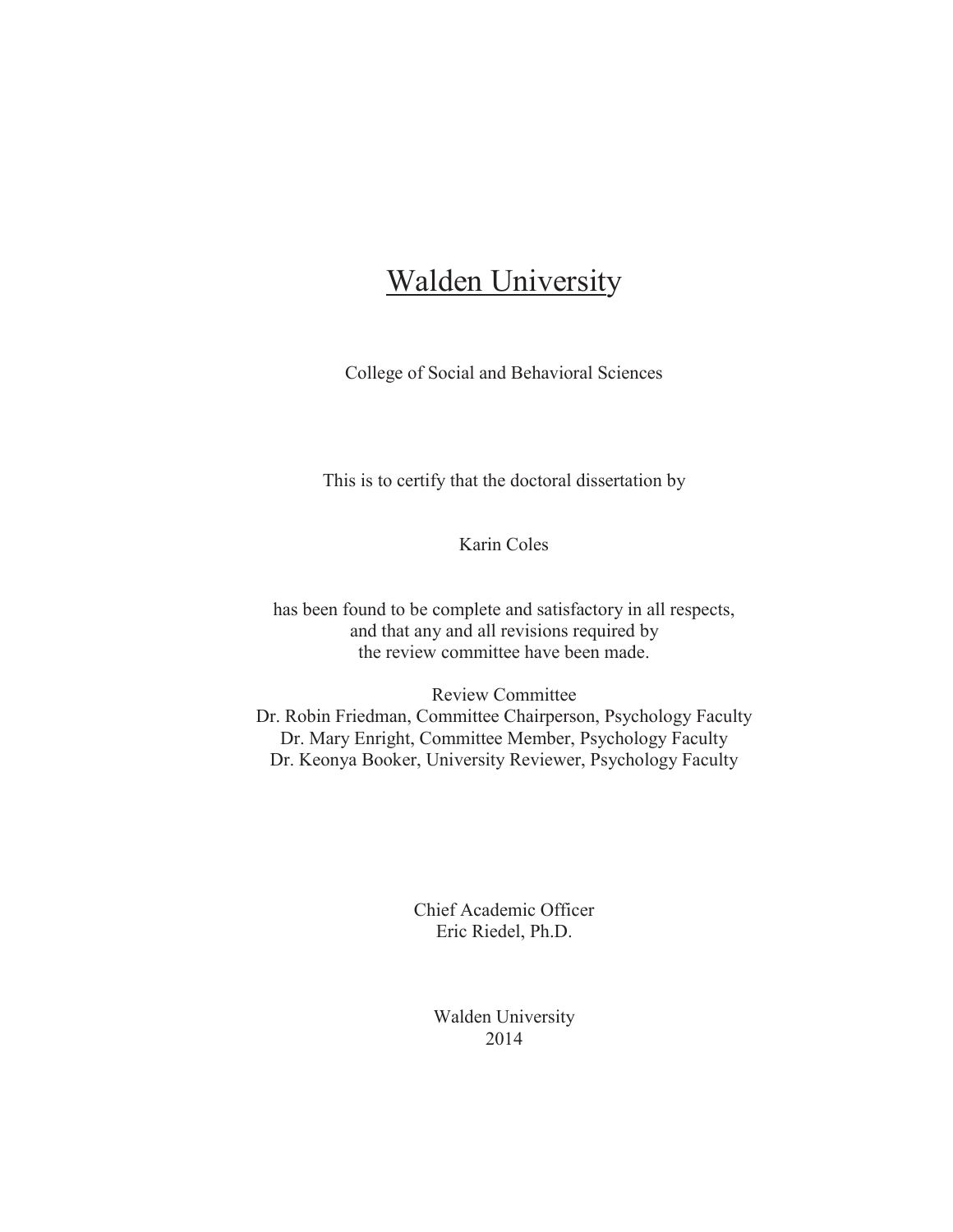#### Abstract

Academic Self-Efficacy Beliefs of Young Adults with Learning Disabilities

by

Karin Ann Marie Coles

MSc, Walden University, 2012 MA, University of Calgary, 2000 BEd, University of Calgary, 1989

Dissertation Submitted in Partial Fulfillment

of the Requirements for the Degree of

Doctor of Philosophy

Psychology

Walden University

September 2014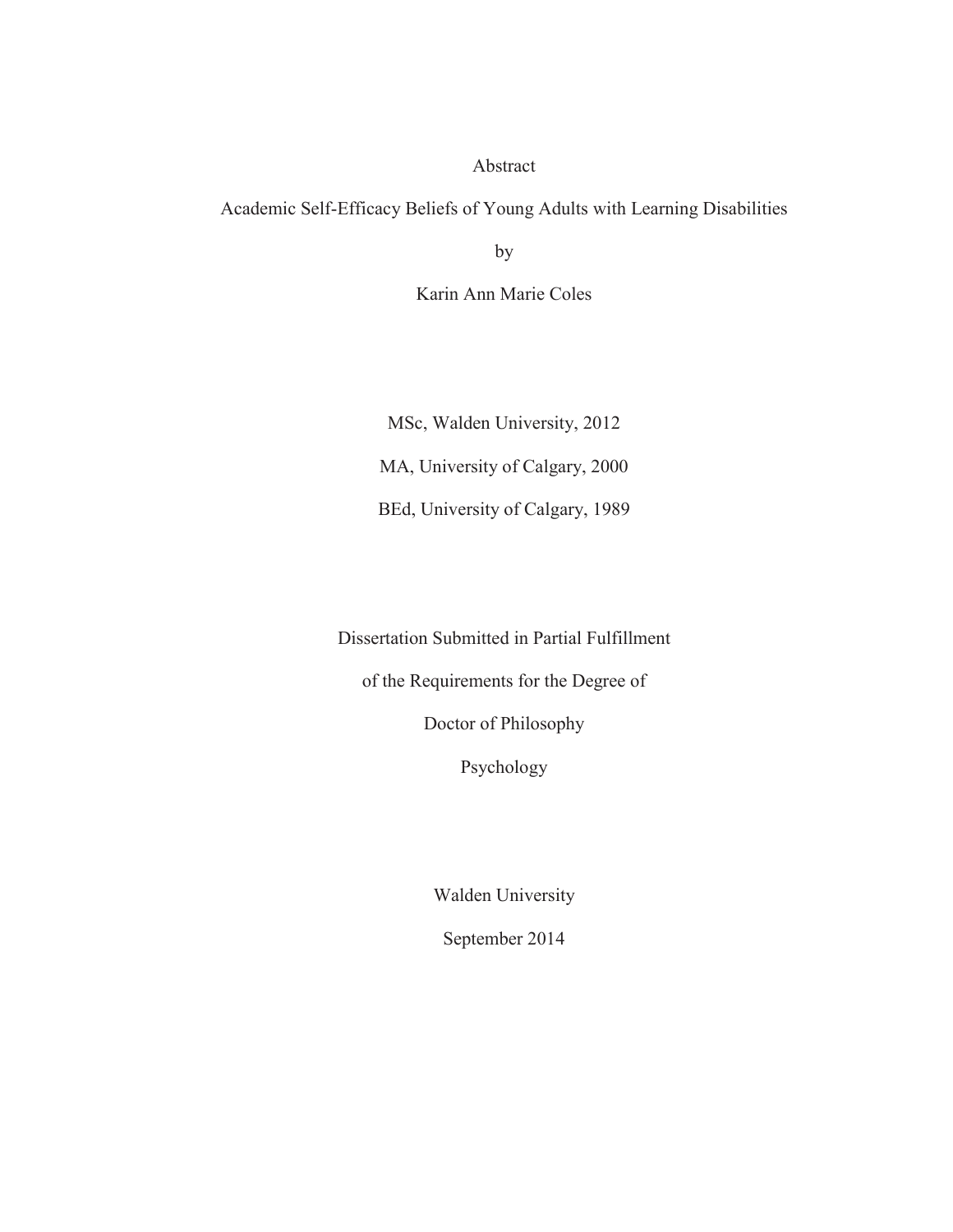#### Abstract

Positive academic self-efficacy beliefs are associated with increased motivation, higher levels of persistence, and overall academic success. There is a gap in the literature regarding how young adult learners with identified learning disabilities who are also enrolled in postsecondary education characterize their development of academic selfefficacy beliefs and corresponding adaptive coping skills. The purpose of this phenomenological study was to develop a meaningful understanding of the lived experiences of young adult students with learning disabilities in the development of their self-efficacy beliefs and adaptive coping skills. Social learning theory, particularly the self-efficacy belief components, was the guiding conceptual framework for the study. Ten postsecondary students with identified learning disabilities were recruited through a purposeful sampling strategy and engaged in individual, semi-structured interviews. Moustakas' steps to phenomenological analysis were employed to analyze the data. Analysis resulted in the emergence of 6 major themes in self-efficacy belief development: (a) the role of experience, (b) support systems, (c) role models, (d) adaptive coping mechanisms, (e) accommodations, and (f) effective educators. Insights from the analysis of the data may contribute to the further development of effective and supportive interventions, strategies, and accommodations for postsecondary students with learning disabilities.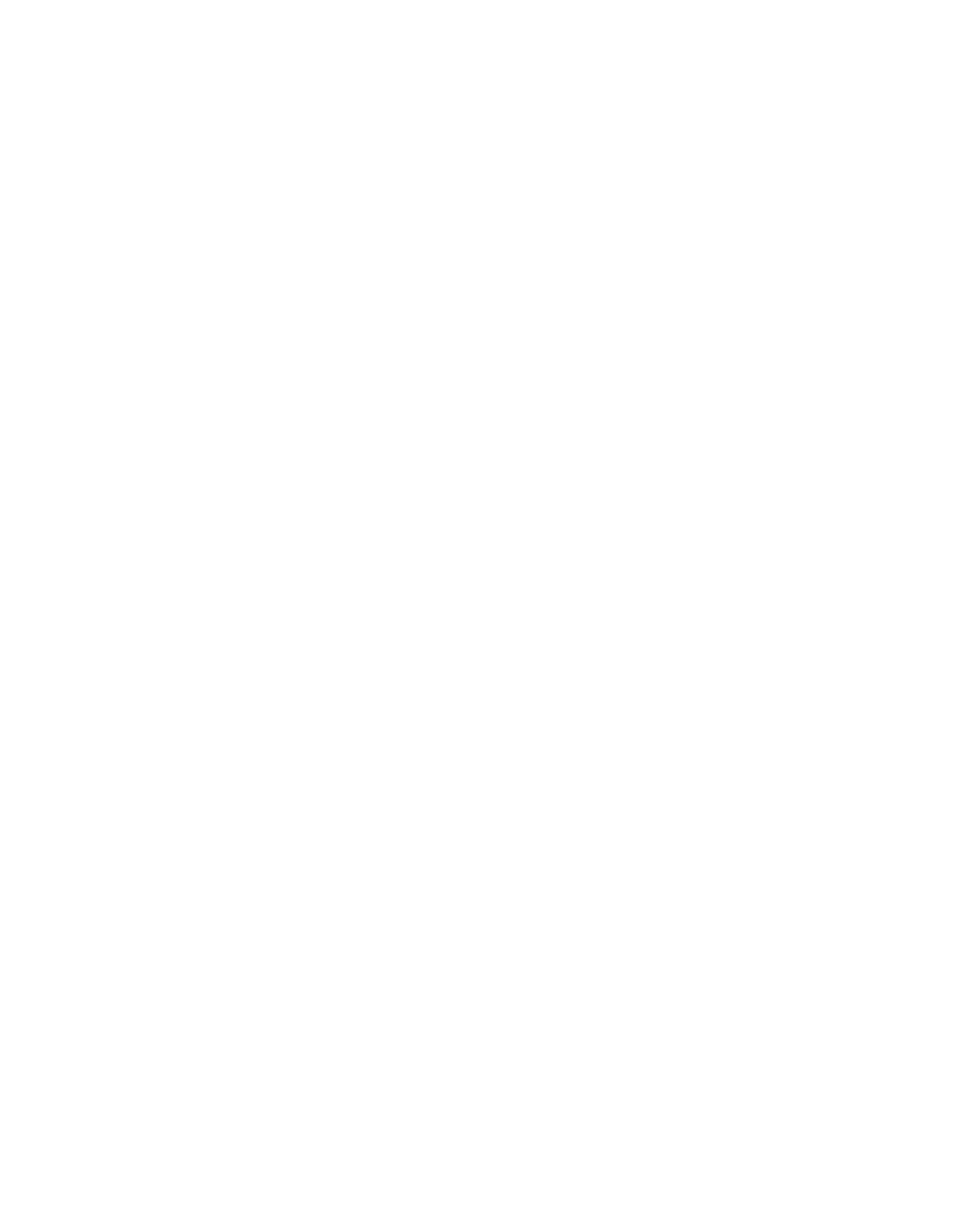### Academic Self-Efficacy Beliefs of Young Adults with Learning Disabilities

by

Karin Ann Marie Coles

MSc, Walden University, 2013 MA, University of Calgary, 2000 BEd, University of Calgary, 1989

Dissertation Submitted in Partial Fulfillment

of the Requirements for the Degree of

Doctor of Philosophy

Psychology

Walden University

September 2014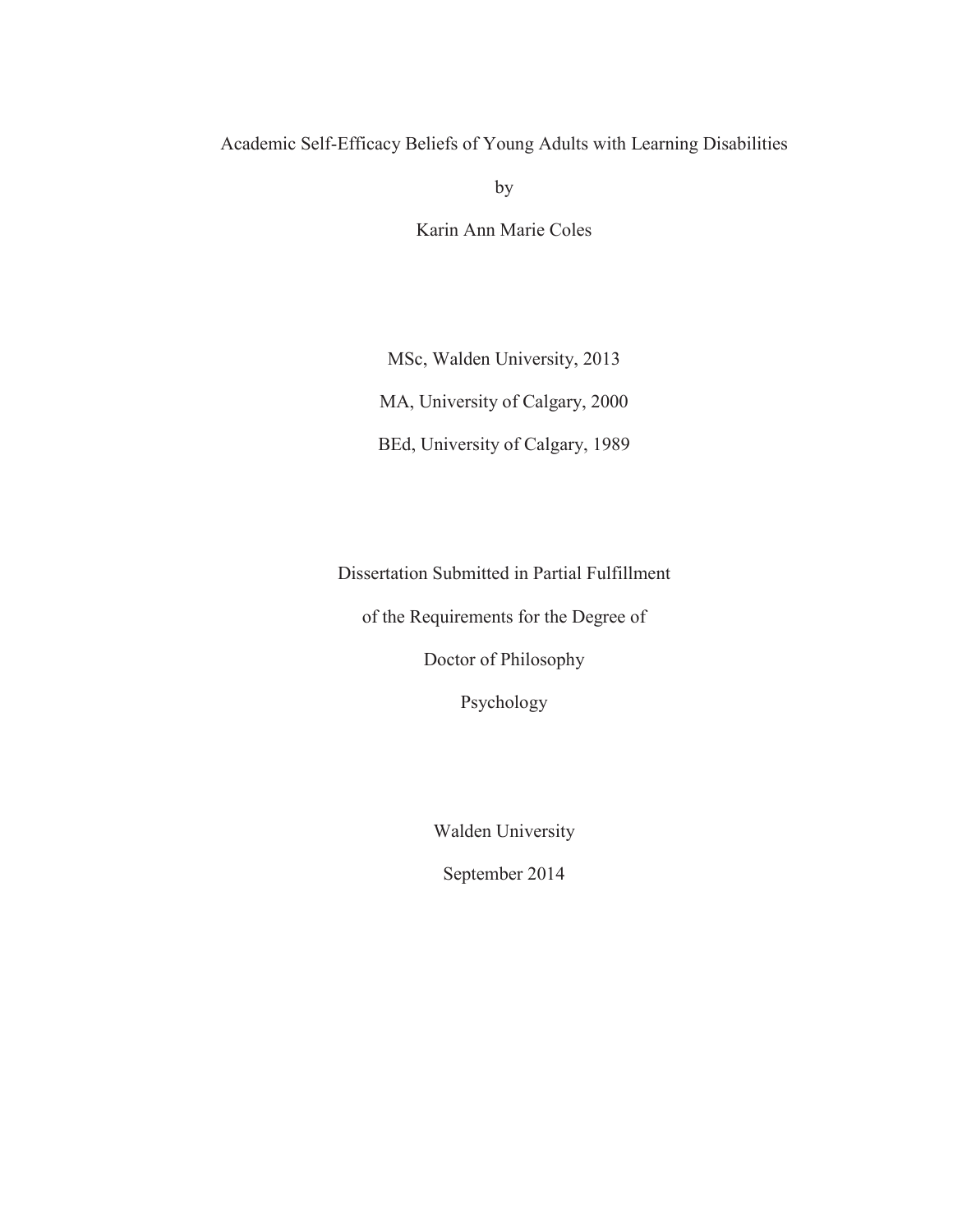UMI Number: 3639887

All rights reserved

INFORMATION TO ALL USERS The quality of this reproduction is dependent upon the quality of the copy submitted.

In the unlikely event that the author did not send a complete manuscript and there are missing pages, these will be noted. Also, if material had to be removed, a note will indicate the deletion.



UMI 3639887

Published by ProQuest LLC (2014). Copyright in the Dissertation held by the Author.

Microform Edition © ProQuest LLC. All rights reserved. This work is protected against unauthorized copying under Title 17, United States Code



ProQuest LLC. 789 East Eisenhower Parkway P.O. Box 1346 Ann Arbor, MI 48106 - 1346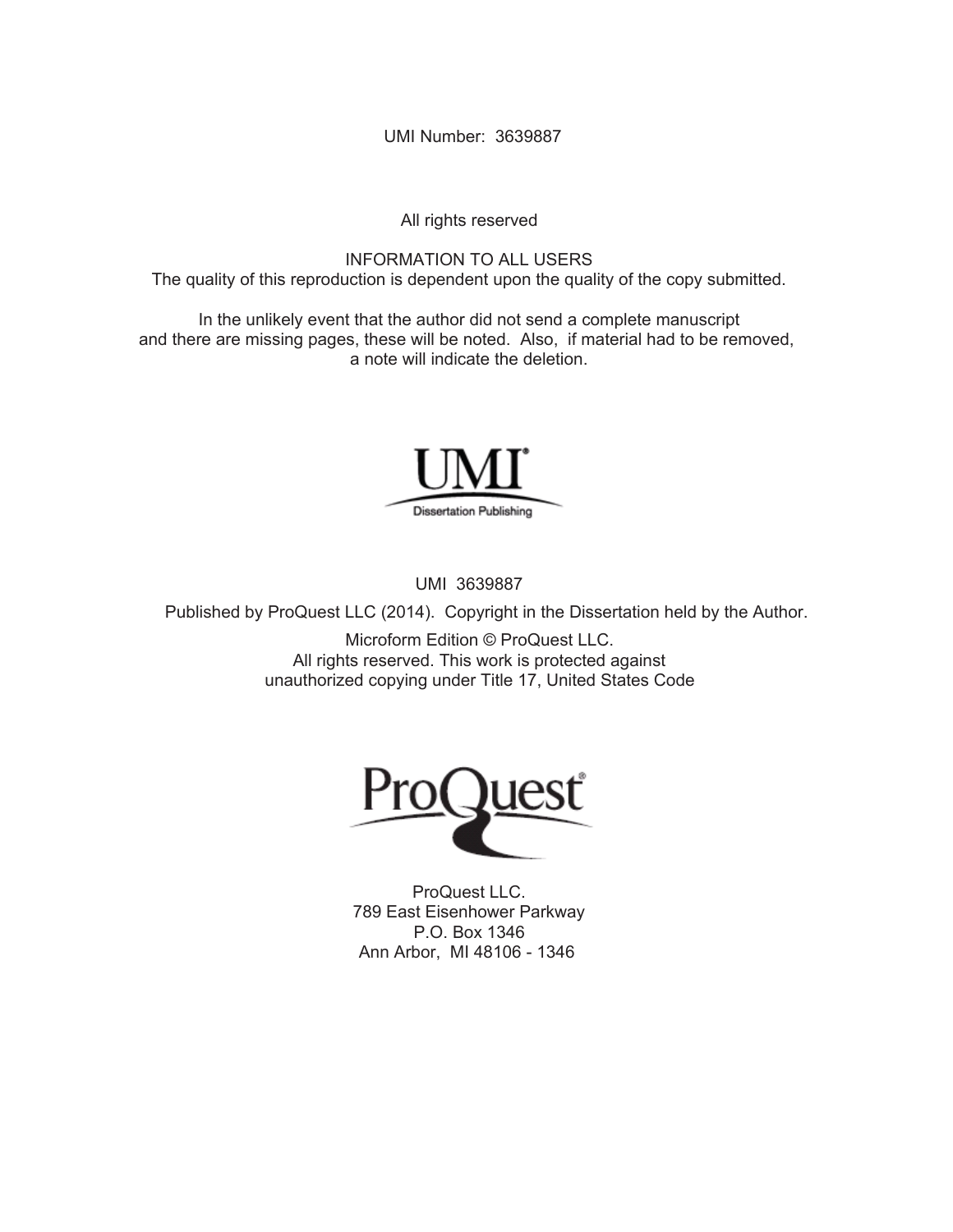## Dedication

Dedicated to my family for their ongoing support, continued encouragement and sacrifices made. I could not have completed this journey without you.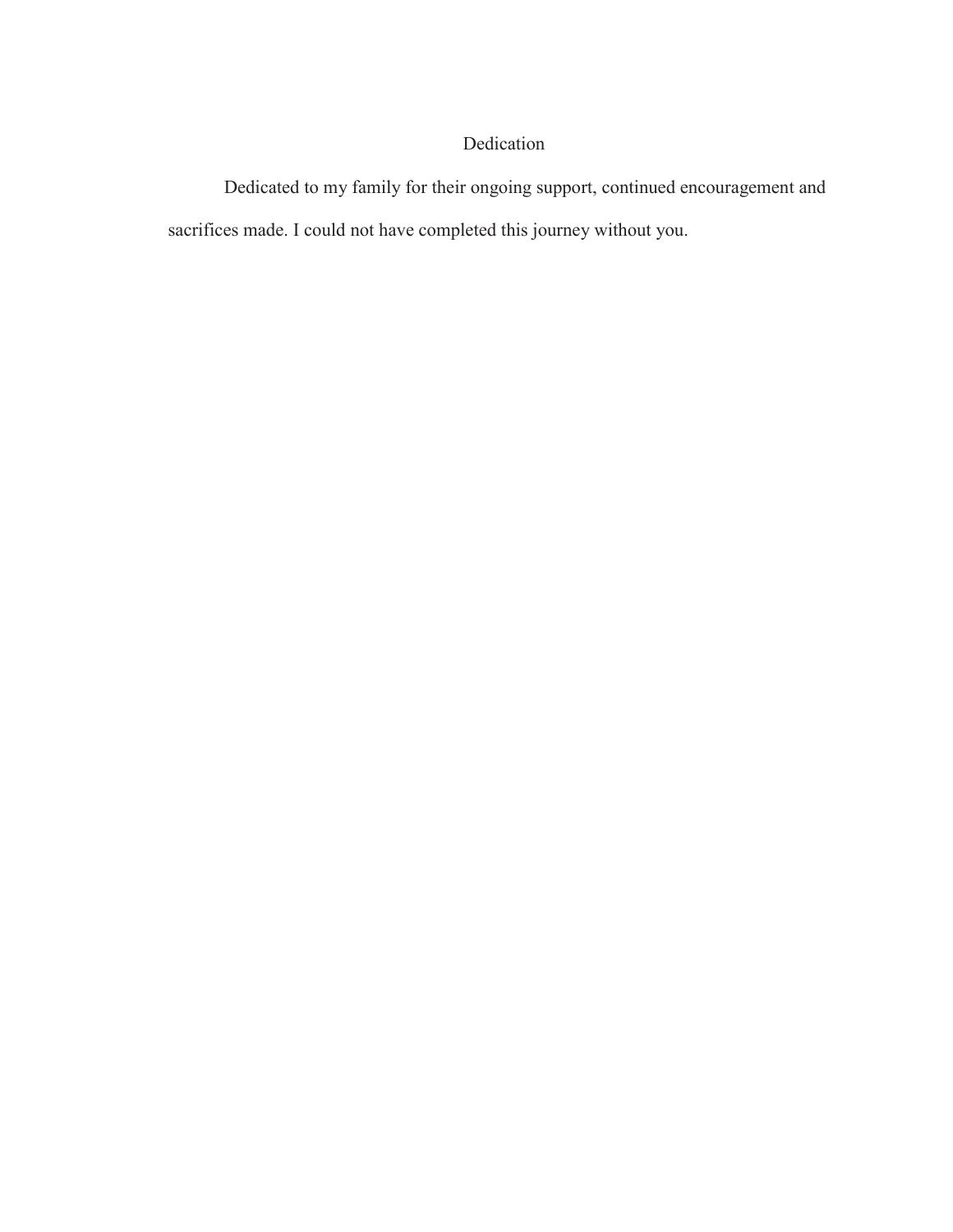#### Acknowledgments

I would like to thank my dissertation committee chair, Dr. Robin Friedman, for her insights, thoughtful feedback, and encouragement throughout this process. I would like to thank my dissertation committee member, Dr. Mary Enright, for her advice, contributions, and support in the completion of the dissertation. It is with deep gratitude that I acknowledge the importance of their roles in this learning journey.

I would like to thank my family and friends for their encouragement, patience, understanding and support throughout this process. I would also like to thank the participants for their candor, willingness to share their insights, and for allowing me the opportunity to hear and share their stories.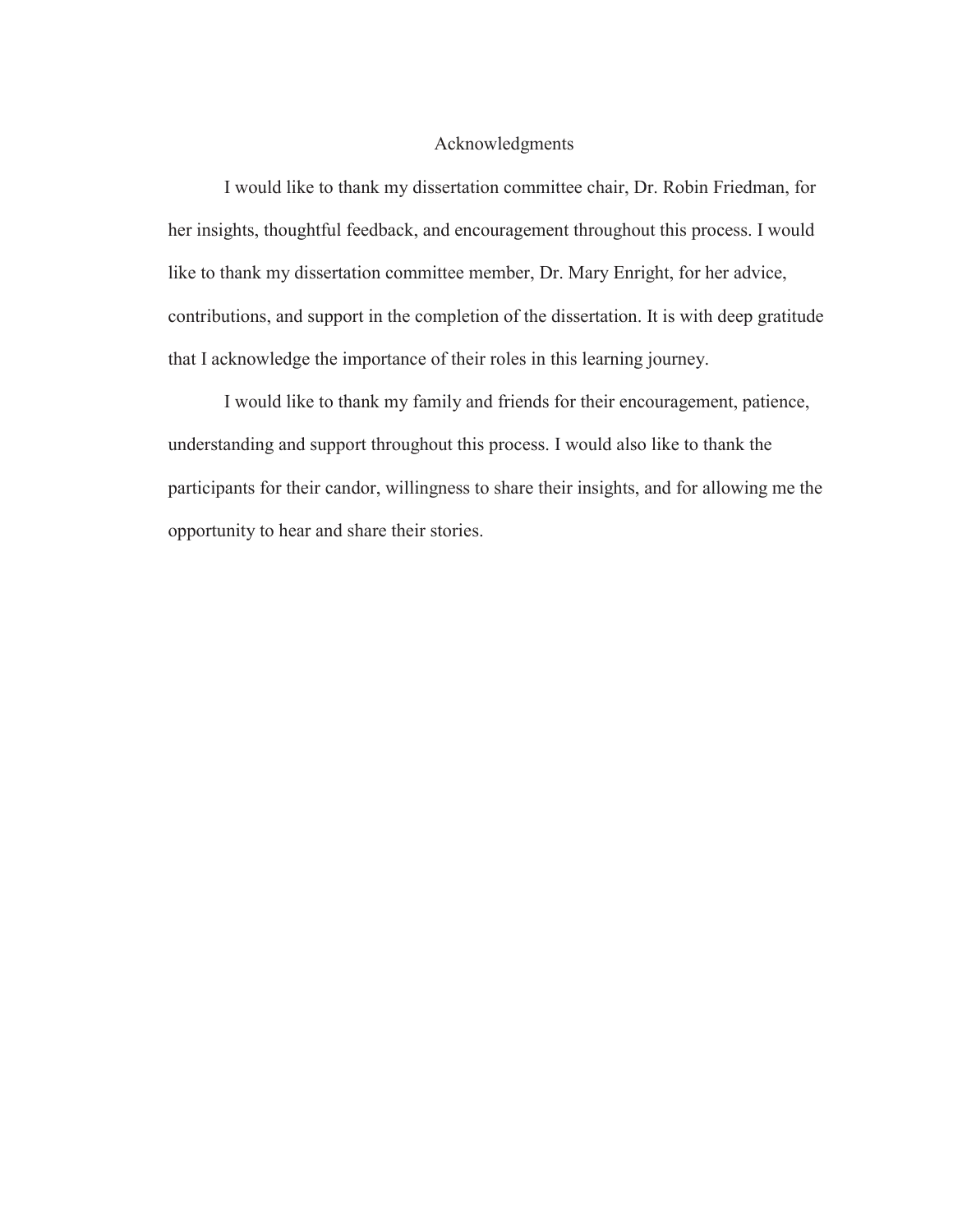# Table of Contents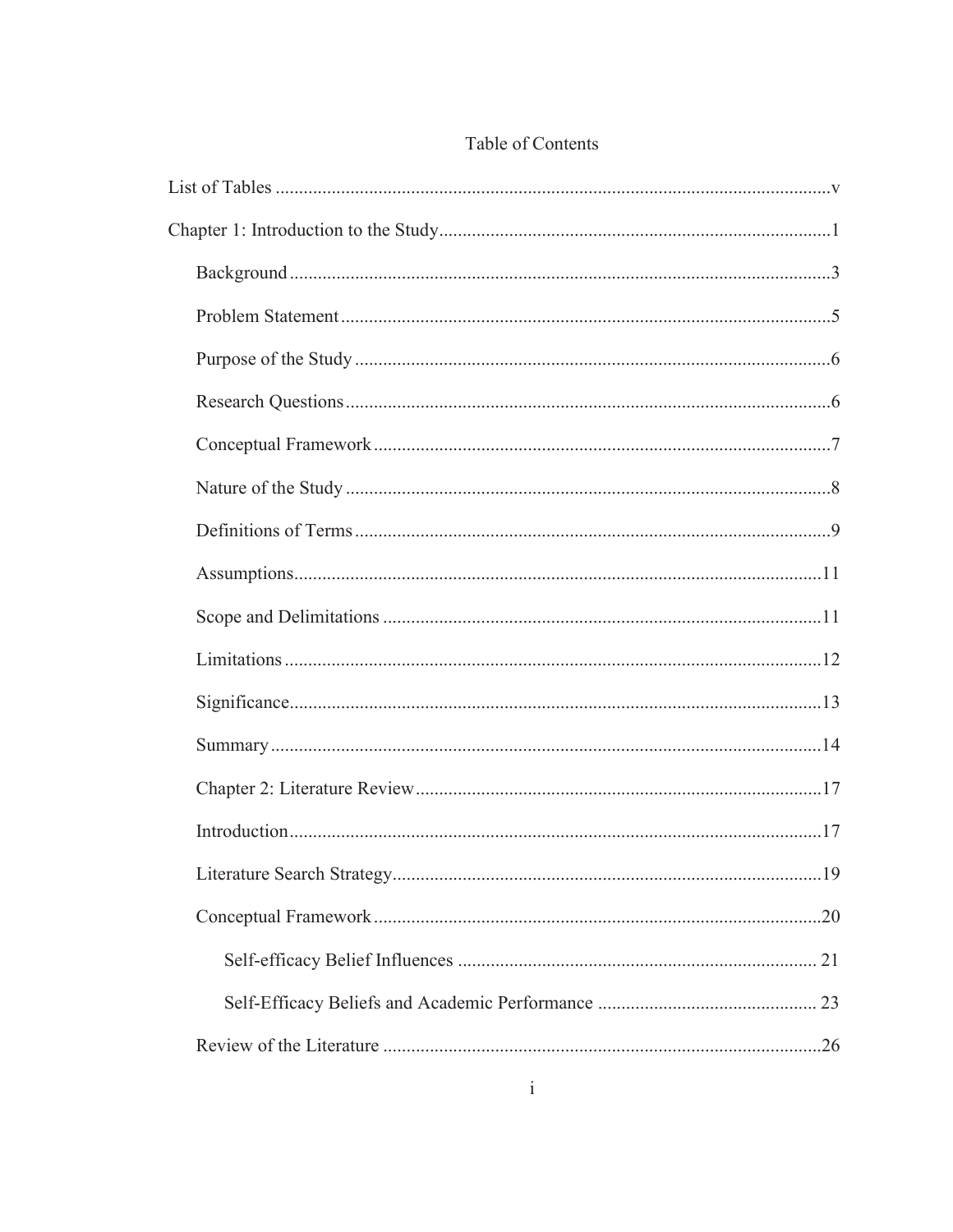| Characteristic Academic Self-Efficacy Beliefs of Individuals with LD 26   |  |
|---------------------------------------------------------------------------|--|
| Relationships Between Self-Efficacy Beliefs, Goal Setting, and Self-      |  |
|                                                                           |  |
| Relationships Between Self-Efficacy Beliefs and Adaptive Coping Skills 30 |  |
| Relationships between Self-Efficacy Beliefs and Emotional Affect  32      |  |
|                                                                           |  |
|                                                                           |  |
|                                                                           |  |
|                                                                           |  |
|                                                                           |  |
|                                                                           |  |
|                                                                           |  |
|                                                                           |  |
|                                                                           |  |
|                                                                           |  |
|                                                                           |  |
|                                                                           |  |
|                                                                           |  |
|                                                                           |  |
|                                                                           |  |
|                                                                           |  |
|                                                                           |  |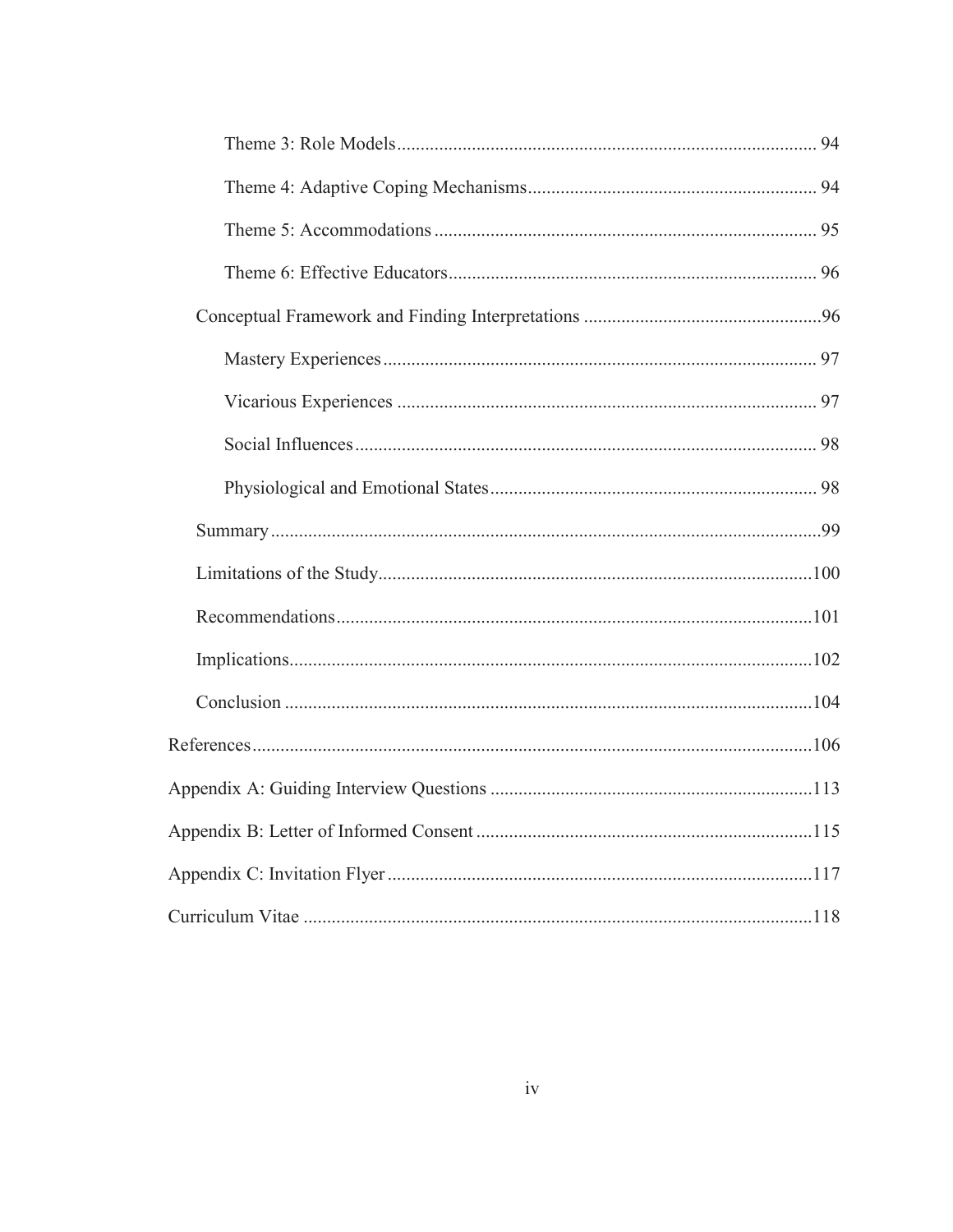| Table |  |
|-------|--|

List of Tables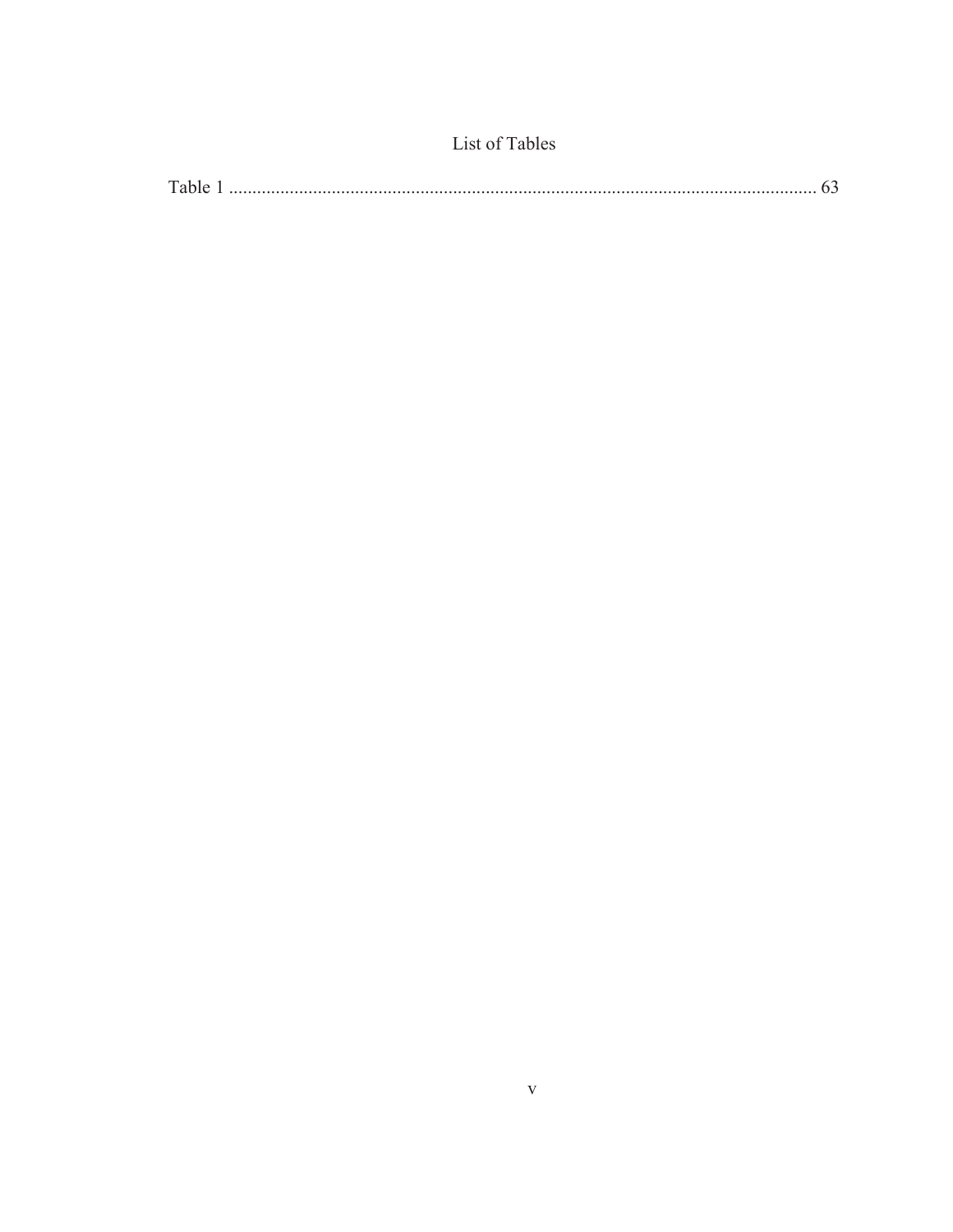#### Chapter 1: Introduction to the Study

Bandura (1977) argued that self-efficacy beliefs support or undermine individual efforts in academic performance by impacting goal setting, task approach, task persistence, and overall levels of motivation. Students with an identified learning disability and who also have positive and accurate self-efficacy beliefs are more likely to engage in challenging academic content, evidence increased sustainable effort in learning tasks, take ownership for their learning and accessing necessary supports and accommodations, and experience resultant academic success (Bandura, 1997; Firth, Frydenberg, & Greaves, 2008; Getzel, 2008; Klassen, 2010). Thus, self-efficacy beliefs play an important role in academic choice, the development of academic skills supporting achievement, and the completion of graduation requirements for learners with identified learning disabilities.

Students with disabilities are entering postsecondary institutions in increasing numbers (Getzel & Thoma, 2008; Newman, Wagner, Cameto, Knokey, & Shaver, 2010). The National Center for Education Statistics in the United States (Raue & Lewis, 2011) reported that, during the 2008-2009 academic year, 88% of 2 and 4-year degree-granting postsecondary institutions enrolled students, who self-disclosed that they were students with disabilities. Of these students, 31% were identified as having a specific learning disability. In Canada, education is a provincial, as opposed to a federal, responsibility. Thus, Canadian educational statistics are reported at the provincial level. Alberta Enterprise and Advanced Education (2013) reported that 9,565 students with disabilities accessed support services and accommodations at Alberta postsecondary institutions in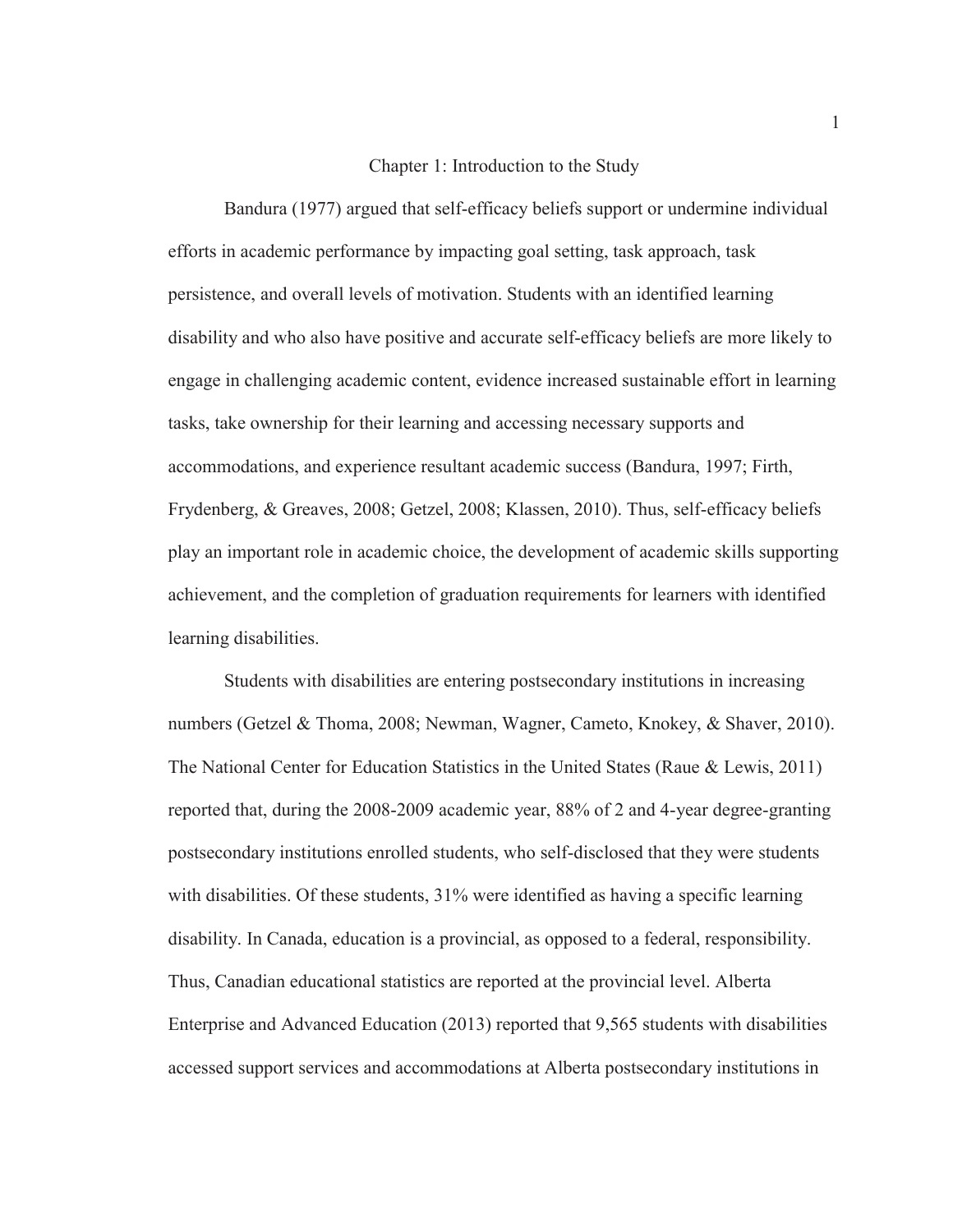2011-2012, a marginal decrease after steady increase rates reported from 2007 – 2011. Thus, due to a growing number of individuals with disabilities participating in advanced or postsecondary learning institutions, Alberta Enterprise and Advanced Education (2013) argued it is essential that appropriate supports and services be in place to promote successful learning for this population.

 Despite the increasing postsecondary enrollment numbers reported for students with identified learning disabilities (Getzel & Thoma, 2008; Newman et al., 2010; Russell & Demko, 2005), students with LD are less likely to complete graduation requirements (Getzel, 2008; Getzel & Thoma, 2008; Mamiseishvili & Koch, 2012) or to graduate in a timely manner consistent with their non-learning disabled peers (Learning Disabilities Association of Canada, 2005). As completing postsecondary educational opportunities contributes towards increased employability and positive employment outcomes (Mamiseishvili & Koch, 2012), further research exploring factors that support postsecondary students with identified learning disabilities to obtain postsecondary credentials is needed. Research contributing to the knowledge base in the field of learning disabilities and educational outcomes has the potential to impact positive social change through enhancing understanding of challenges or barriers to postsecondary achievement. An enhanced understanding is likely to support professionals who work with students with identified learning disabilities in increasing accessibility to services and supports. Thus, the purpose of this phenomenological inquiry was to understand the lived experiences of young adult learners with learning disabilities regarding the development of academic self-efficacy beliefs and adaptive coping mechanisms.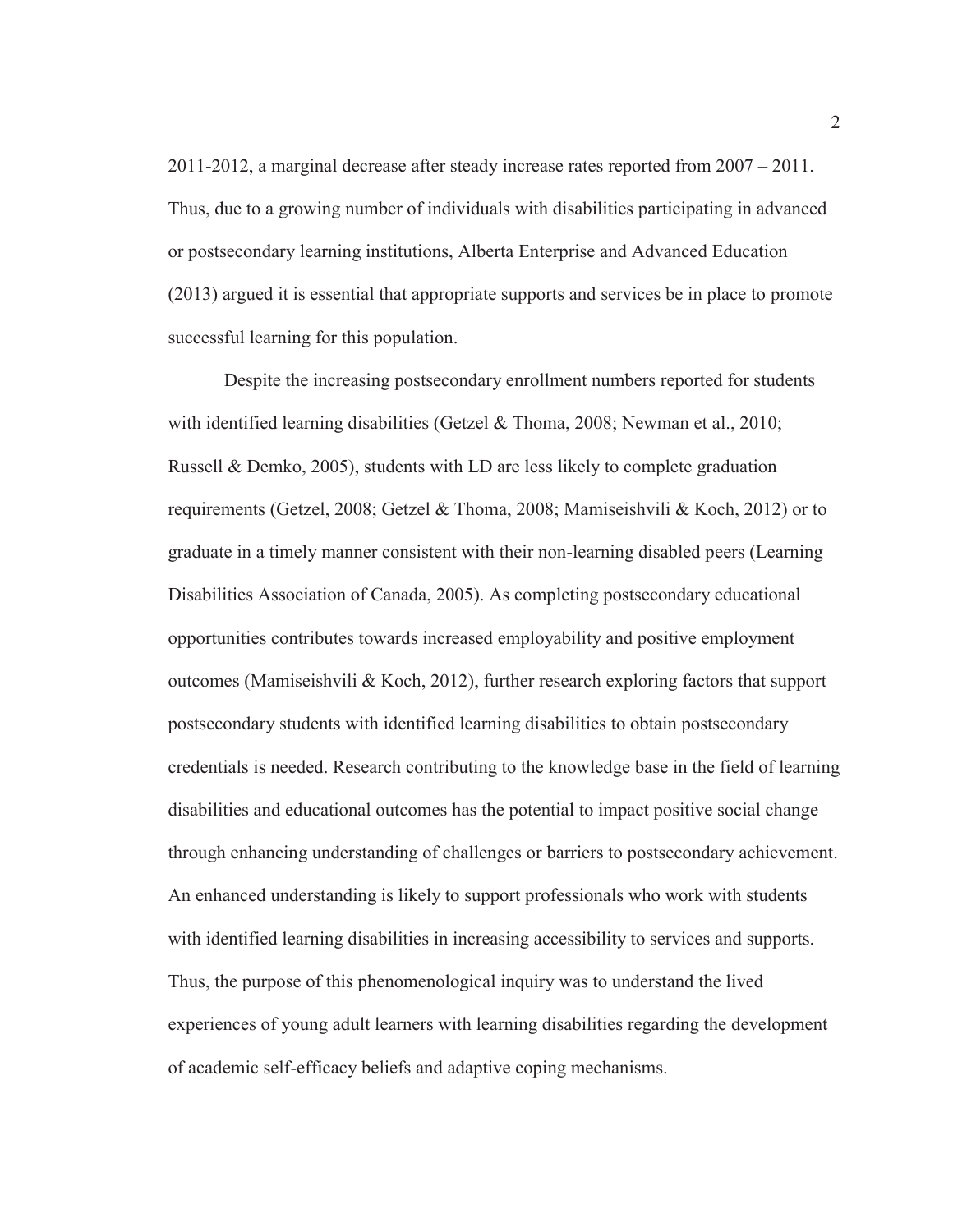In the following sections of the chapter, I provide further background regarding available literature related to: the scope of the study, the research problem, the purpose of the study, developed research questions, the conceptual framework, the nature of the study, definitions, assumptions, scope and delimitations, limitations, significance, and an overall summary.

#### **Background**

Researchers in the area of learning disabilities have highlighted the importance of factors such as optimistic, supportive, and accurate academic self-efficacy beliefs (Klassen, 2010; Wright, Jenkins-Guarnieri, & Murdock, 2013; Zheng, Erickson, Kingston, & Noonan, 2012), adaptive coping skills such as self-advocacy (Firth et al., 2008), and accessing resources and accommodations (Getzel, 2008) in determining academic success for those identified with learning disabilities. Researchers indicated that postsecondary students with learning disabilities may encounter further barriers to academic achievement, compared to their non-learning disabled peers, due to not accessing available learning accommodations and supports (Anctil, Ishikawa, & Scott, 2008; Getzel 2008; May & Stone, 2010). Self-efficacy beliefs impact an individual's approach to managing access to necessary accommodations and available supports with higher self-efficacy beliefs leading to stronger self-advocacy skills and subsequent higher academic achievement (Gerber 2012; Hen & Goroshiz, 2012; Wright et al., 2013).

Several qualitative studies have been conducted on the relationship between selfefficacy beliefs and corresponding levels of academic achievement with lower levels of self-efficacy beliefs consistently evidenced by learners with learning disabilities (e.g.,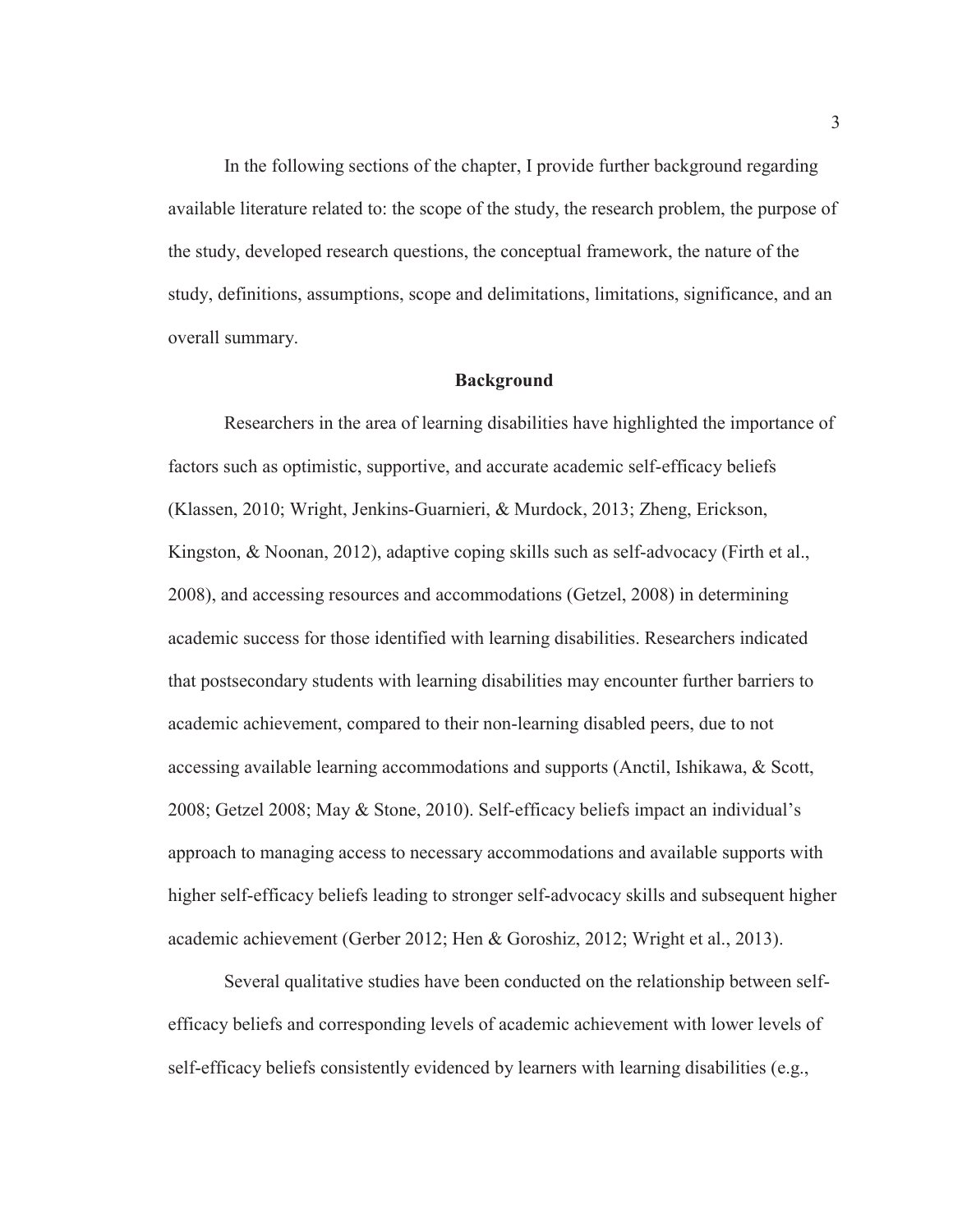Klassen, 2010; Lakaye & Margalit, 2008; May & Stone, 2010). While quantitative studies regarding the relationship between academic self-efficacy beliefs and corresponding educational achievement for students with identified learning disabilities (Baird, Dearing, Hamill, & Scott, 2009; Hen & Goroshit, 2012; Klassen, 2010) were located in the literature I reviewed, only two qualitative research studies were identified attending to, or exploring, the young adult experience of developing self-efficacy for those learners identified with learning disabilities. Qualitative studies where researchers examined the phenomenon of the development of self-efficacy beliefs from the perspective of the individual with a learning disability are limited (Anctil et al., 2008; Klassen & Lynch, 2007). Thus, there is a gap in the literature regarding the voice of young adults with learning disabilities in describing their lived experience regarding the development of self-efficacy beliefs and adaptive coping skills. This lack of voice represents a gap in knowledge in the field of learning disabilities.

Given the relationship between self-efficacy beliefs, self-advocacy skills, and academic success (Klassen, 2010; Parker & Boutelle, 2009; Wehmeyer, Palmer, Shogren, Williams-Diehm, & Soukup, 2013), how young adults with learning disabilities in postsecondary institutions characterize the development of academic self-efficacy beliefs and subsequent adaptive coping skills is an important area of study. The learners themselves may contribute critical information informing pedagogical practices and the development of appropriate supports and accommodations to promote graduation. Thus, individuals with identified learning disabilities represent an important resource that may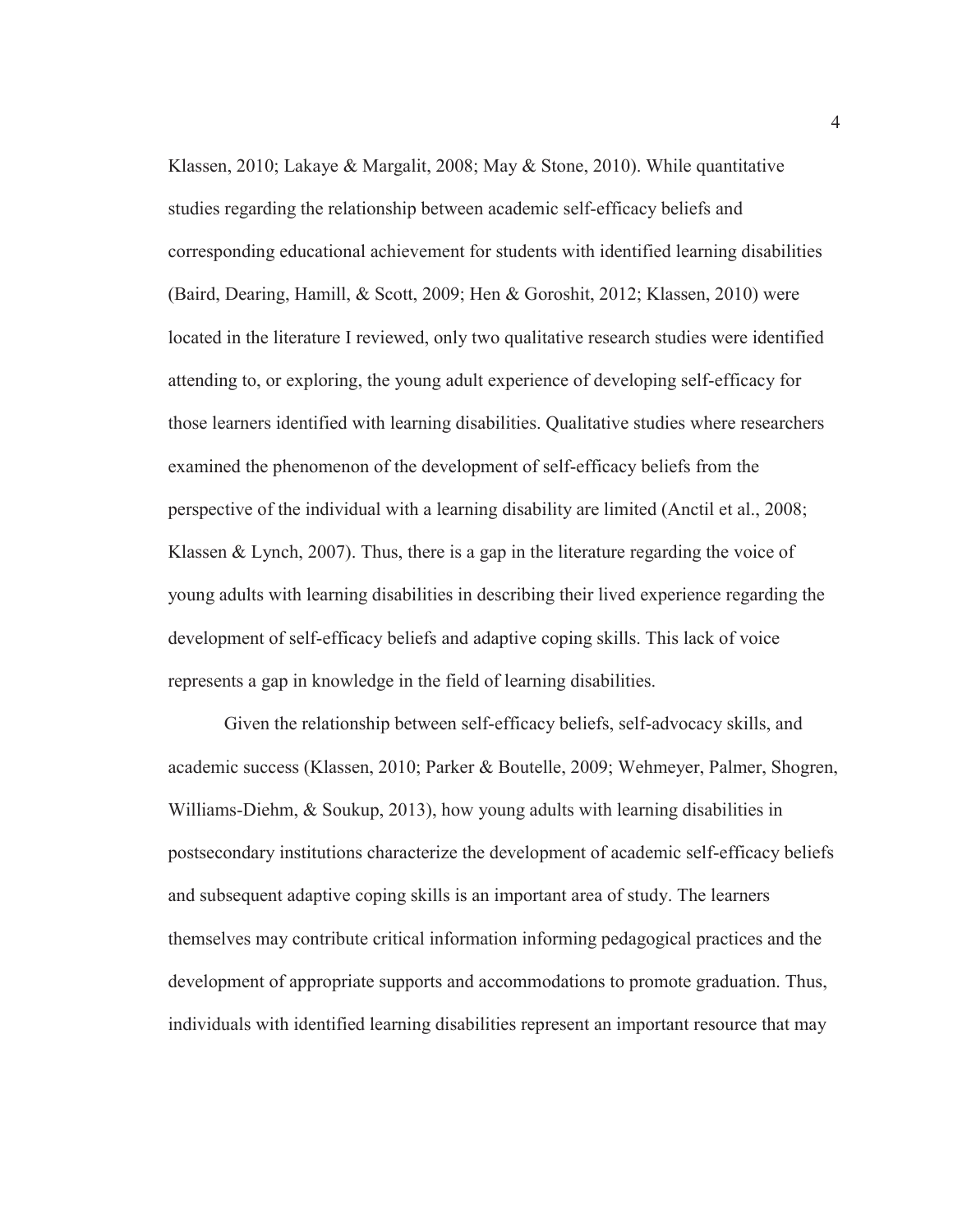contribute crucial knowledge regarding self-efficacy beliefs and adaptive coping mechanisms.

#### **Problem Statement**

Individuals with learning disabilities are less likely to complete postsecondary education than their non-learning disabled peers (Getzel, 2008; Mamiseishvili & Koch, 2012). The research I reviewed summarized factors that contribute towards lower levels of completion. These factors include lower self-efficacy beliefs (Klassen, 2010), lower self-advocacy skills impacting access to available accommodations and supports (Klassen & Lynch, 2007), and increased levels of risk for school disengagement, fewer interpersonal relationships, and lower levels of hopefulness (Lackay & Margalit, 2008). Self-efficacy beliefs are foundational in supporting individuals to manage learning environments, address challenges or barriers, persist in academic goal attainment, and have a positive outlook upon future academic goal completion (Bandura, 1977; Klassen, 2010; Klassen & Lackaye, 2008; Zimmerman, 1995). Thus, increasing the academic selfefficacy beliefs of learners with learning disabilities may potentially increase levels of academic achievement.

Supporting increased self-efficacy beliefs requires an understanding of how those beliefs are developed and conditions or circumstances that are most supportive. The individuals' voices, contributing their stories, regarding the development of academic self-efficacy beliefs and adaptive coping skills should provide meaningful data towards the further development of effective interventions and supports for this population. However, there is a gap in the literature regarding the perspective of individuals with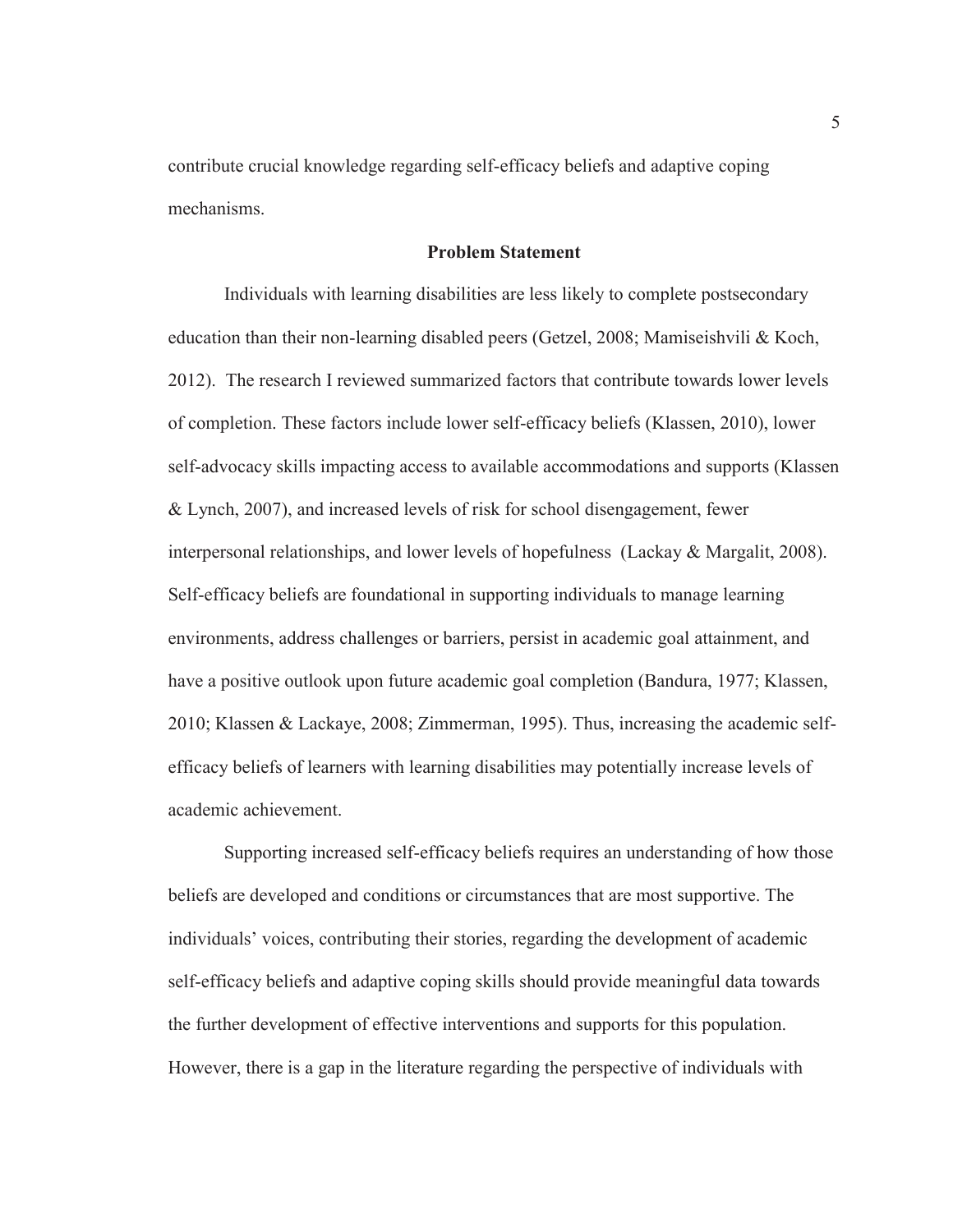learning disabilities upon their development of academic self-efficacy beliefs and resulting adaptive coping mechanisms such as self-advocacy skills. Thus, this study contributes valuable information to fill the identified gap by making a contribution to the available qualitative research regarding self-efficacy beliefs, adaptive coping skills, and learning disabilities from an emic perspective.

#### **Purpose of the Study**

The purpose of this phenomenological study was to develop meaningful understanding of the lived experiences of young adult learners with learning disabilities regarding the development of academic self-efficacy beliefs and subsequent adaptive coping skills such as self-advocacy. The goal of the study was to develop further understanding of the role of self-efficacy beliefs as a factor in the postsecondary education of learners with learning disabilities. I undertook an exploration of 10 participants with learning disabilities and how they characterized the development of their self-efficacy beliefs, the relationship of these beliefs to the development of adaptive coping skills, to academic persistence, and to accessing available accommodations and learner supports. Their insights should help this study to contribute critical knowledge regarding appropriate interventions and supportive services for this population.

#### **Research Questions**

Within a qualitative framework, research questions are developed from a broad perspective of the topic, thus allowing the topic to be open and not limited. Working within a phenomenological framework positions the researcher to ask participants what their lived experience of the identified phenomenon has been like, and to characterize the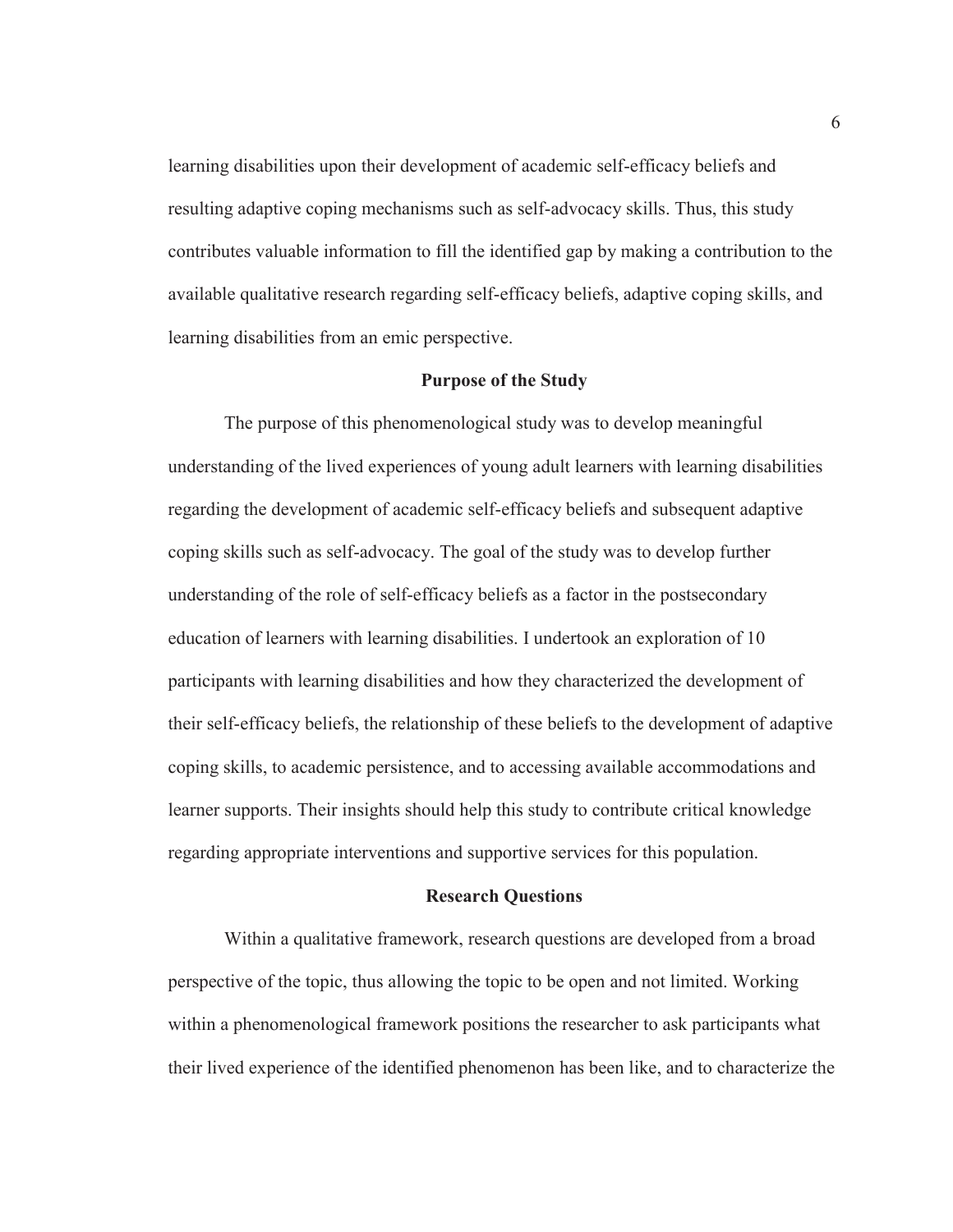contexts in which the phenomenon has been experienced (Moustakas, 1994). For this phenomenological study, the central question guiding the study was: What is the experience of young adults with identified learning disabilities in developing academic self-efficacy beliefs? A secondary question explored within the study was: How do young adults with learning disabilities describe educational contexts and characteristics that contribute towards or impede their development of academic self-efficacy?

#### **Conceptual Framework**

The conceptual framework guiding this study was Bandura's (1977) social learning theory, particularly the self-efficacy belief elements in this theory. Within the context of social learning theory (Bandura, 1977), self-efficacy beliefs are defined as the beliefs an individual has regarding their capacity to be successful within a specific situation. Bandura, Barbaranelli, Caprara, and Pastorelli (1996) reasoned that selfefficacy beliefs impact an individual's academic motivation, level of determination, and subsequent academic choices. Individual, social, and contextual factors influence how self-efficacy beliefs evolve through interpretation of relevant experiences (Bandura, 1995).

Self-efficacy beliefs are lower in the population of those identified with learning disabilities (Baird et al., 2009; Klassen, 2010; Reed, Kennett, Lewis, & Lund-Lucas, 2011). Lower levels of self-efficacy beliefs potentially impact academic self-regulation, academic choice, disclosure of learning disability, and access to available accommodations and supports at the postsecondary level (Getzel, 2008). Specific selfefficacy skills such as self-advocacy, self-determination, and self-reflection are relevant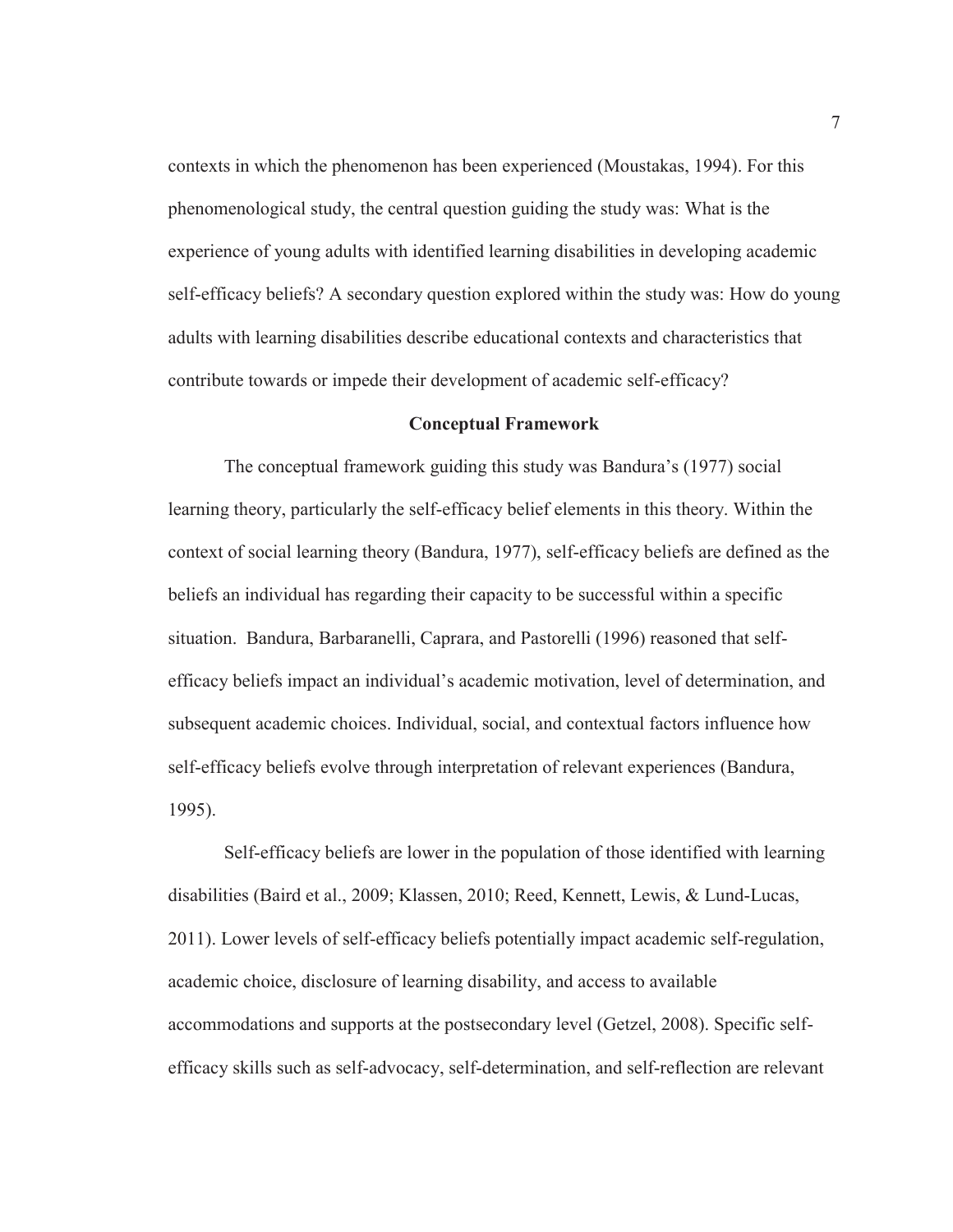areas for further research in the field of learning disabilities (Anctil et al., 2008; Hen & Goroshitz, 2012; Klassen, 2010). More detailed information regarding the conceptual framework of self-efficacy beliefs within social learning theory (Bandura, 1977) is provided within the review of the literature.

The conceptual framework of self-efficacy supported the research inquiry due to direct correlations between the research questions and the identified elements within the conceptual framework. Exploring with young adults identified with a learning disability their lived experience in developing academic self-efficacy beliefs and experiences within postsecondary educational contexts were consistent with the tenets of this conceptual framework.

#### **Nature of the Study**

As the identified purpose of the study was to develop meaningful understanding through exploring the learner's experience of having an identified learning disability and their development of academic self-efficacy beliefs, a phenomenological approach was used (Moustakas, 1994). Further, my undertaking this study provided important information regarding how an individual with a learning disability experiences the impact of self-efficacy and the role the learners assign to significant professional adults or educational contexts in self-efficacy belief development.

For the purposes of this study, I invited university or college students between 18 and 21 years of age who have been diagnosed with a learning disability, with or without a comorbid diagnosis, to engage with myself in a semistructured interview regarding their experiences of developing academic self-efficacy beliefs and adaptive coping skills.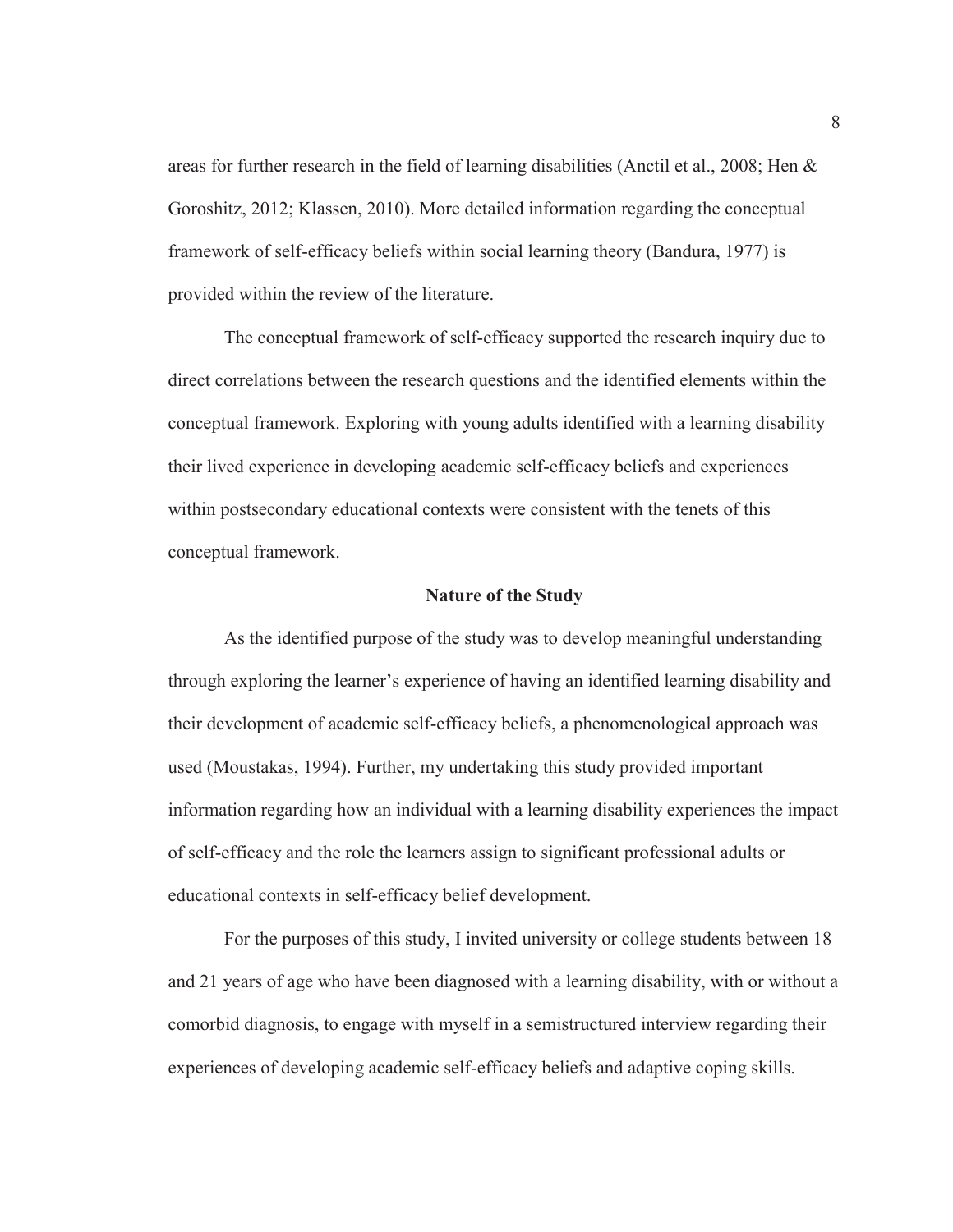Adaptive coping skills are considered to include self-advocacy, self-regulation, selfreflection, and self-determination (Firth et al., 2008; Klassen, 2010). Ten participants self-identified and volunteered for the study. The determination of a diagnosis of a learning disability, with or without comorbid conditions, was assessed by asking the following screening questions:

- 1. Do you have a diagnosed learning disability?
- 2. Has your learning disability impacted or does it currently impact your academic development or progress?
- 3. Would you be willing to participate in an interview with a researcher to discuss your experiences as a student with a learning disability?

I transcribed the interview data from participants and organized the emergent themes through processes of hand coding. The data were analyzed by applying Moustakas' (1994) steps for data analysis. The data were analyzed for themes, detailed descriptions of the lived experience of the participants, and connections to support the development of further understanding of the essence of the experience of developing academic self-efficacy beliefs (Moustakas, 1994). Further detailed information regarding the research design, rationale, researcher role, methodology, and issues of trustworthiness will be addressed in Chapter 3.

#### **Definitions of Terms**

The following terms are defined for clarity: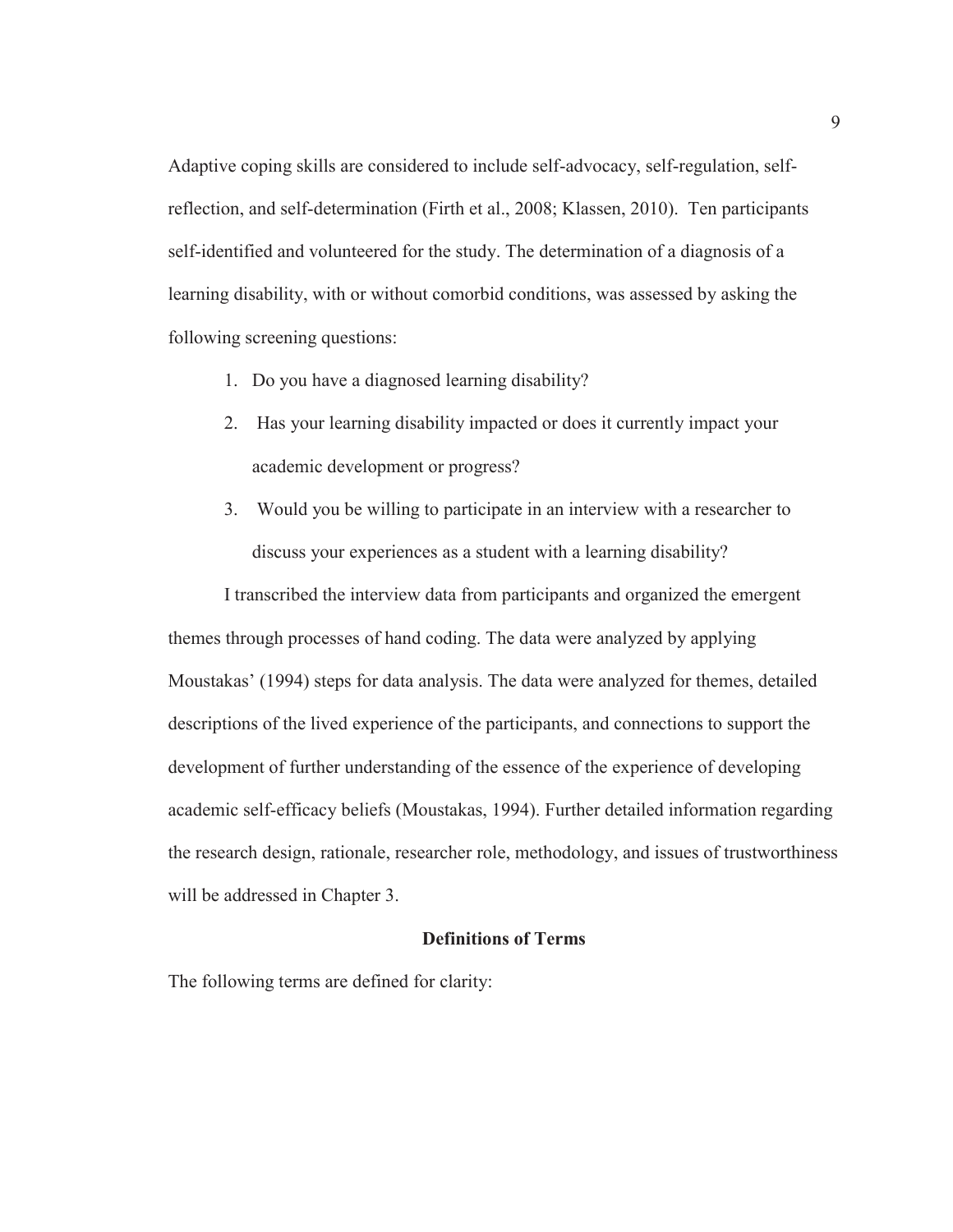*Adaptive coping skills*: The skills an individual uses to compensate for a limitation that enables the individual to experience an increased likelihood of success (Klassen, 2008; Parker & Boutelle, 2009).

*Accommodations:* Accommodations refers to support services available for identified students within the postsecondary environment such that these students have equal access to educational opportunities (Quinlan, Bates & Angell, 2012). These may include, but are not limited to, readers, scribes, voice-to-text software, provision of extended time for assignments and exams, writing exams individually or within a small group, and assignment modifications (Quinlan et al., 2012).

*Learning Disability:* The Diagnostic and Statistical Manual of Mental Disorders (DSM-5) defines specific learning disorder as an impairment in functioning affecting an individual's ability to achieve academically at a level consistent with their age and intellectual functioning. For the purposes of the proposed study, a learning disability or disorder will be any learning disability identified by a registered psychologist.

*Self-advocacy Skills:* The discussion and collaboration skills an individual uses to access learning supports, modifications, accommodations, or to employ other compensatory strategies in support of academic achievement (Gerber, 2012).

*Self-determination:* An approach to learning characterized by sustained effort in the face of challenges, engaging in self-advocacy, taking ownership for learning, and demonstrating persistence (Zheng et al., 2012).

*Self-disclosure:* Identifying oneself as having a learning disability to an enrolling post-secondary institution (May & Stone, 2010).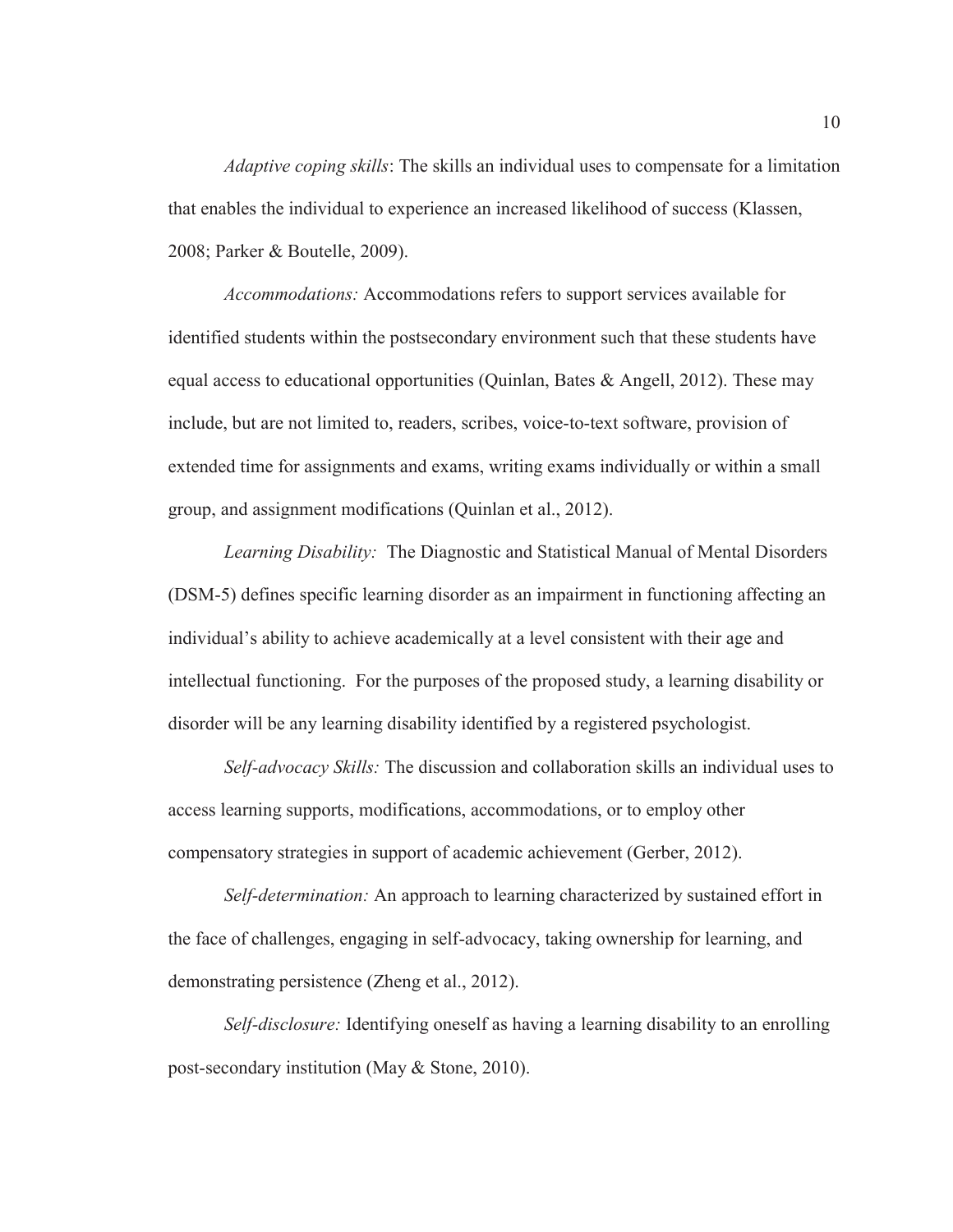*Self-efficacy Beliefs:* The beliefs an individual has regarding their capacity to engage in necessary behaviors to promote success within a specific context (Bandura, 1997).

*Self-regulation:* Engaging in processes to regulate attention and goal directed behavior such as goal setting, motivation, persistence, and structuring study environments to support academic learning (Klassen, 2010).

#### **Assumptions**

Assumptions underlying the study included access to postsecondary students willing to participate with the researcher in exploring the topic of self-efficacy beliefs, truthfulness in disclosure of identification as an individual with a learning disability, and communication of experiences characterized by trustworthiness and honesty. Within the context of the study, my first assumption was necessary as willing participants who were enrolled in a postsecondary institution were essential to the study's primary purpose. Further, as participants were not asked to provide confirmation of diagnosis as an individual with a learning disability, it was necessary to assume that any disclosure related to identification was honest. Trustworthy communication regarding the participants' lived-experiences of self-efficacy beliefs was an essential assumption as the primary purpose of the study was to further understand the meaning of the individual's lived experience.

#### **Scope and Delimitations**

The scope of the study was limited to a small group of participants, identified with a learning disability, who attended postsecondary institutions in an urban setting in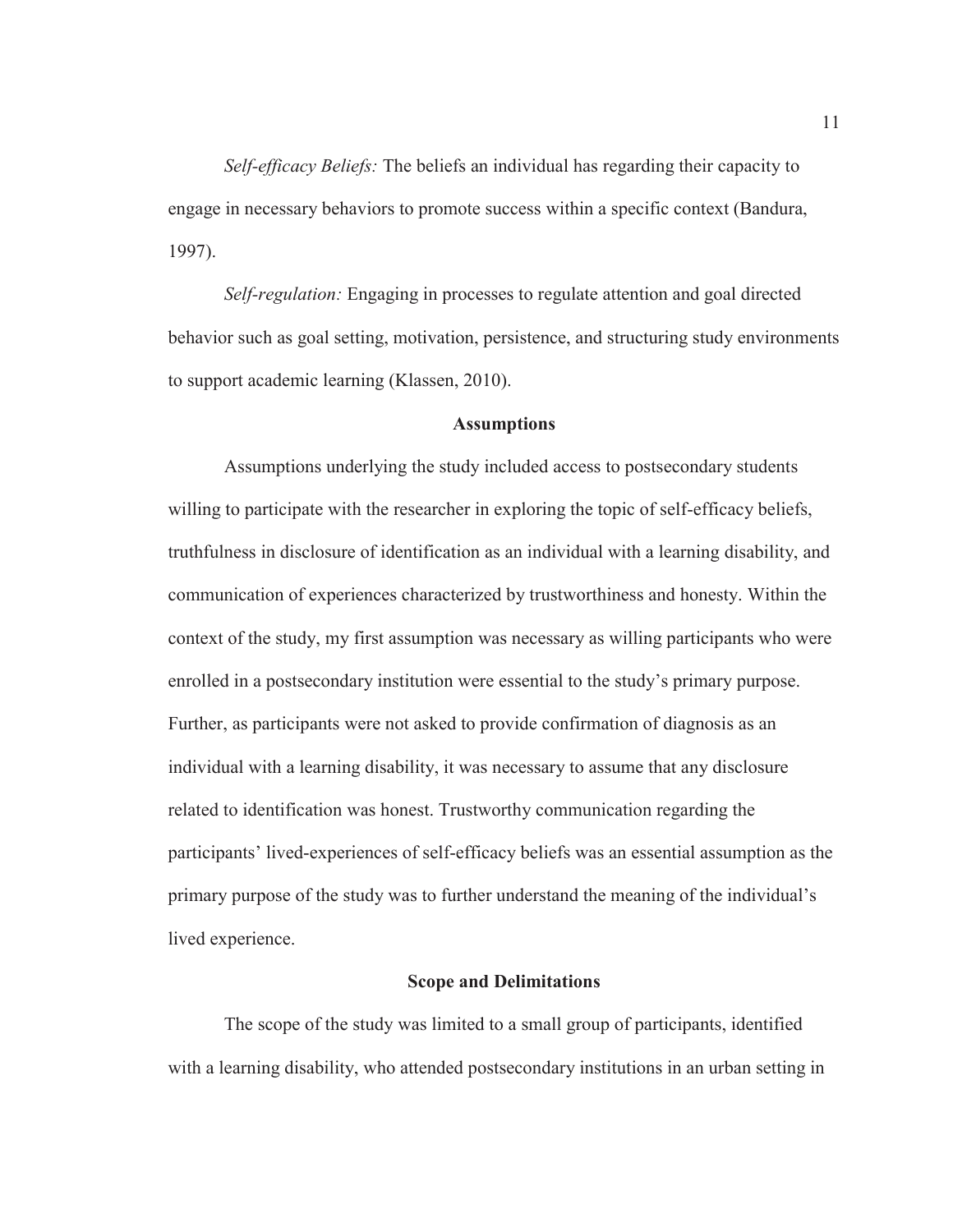Western Canada. The participants engaged in semistructured interviews where I explored their lived-experiences in developing self-efficacy beliefs and corresponding adaptive coping mechanisms for engaging in a postsecondary learning environment. Selection of the participants was based upon a purposeful sampling strategy as the study sought to contribute further understanding regarding the lived experiences of individuals who share a specific characteristic.

The individual participants and the research location bound the study. As participants were drawn from local postsecondary institutions they may not be a representative sample of the population of postsecondary students with learning disabilities. However, the identified postsecondary institutions offered a variety of programs and were located in different quadrants of a large metropolitan city. Thus, the sample was anticipated to include participants with diverse cultural and socioeconomic backgrounds. The small sample size may further limit generalizability of findings; however, the stated purpose of the study was not to determine generalizability but to contribute towards an enriched understanding of the experiences of the participants' in developing self-efficacy beliefs.

#### **Limitations**

As the study was a phenomenological study limitations related to design included the small sample size, the potential for researcher bias in interpretation and influence in participant responses, the assumption that participants were interested and articulate regarding their experiences, and the indirect nature of the information. Reasonable steps to address potential limitations included the use of an interview protocol, audiotaped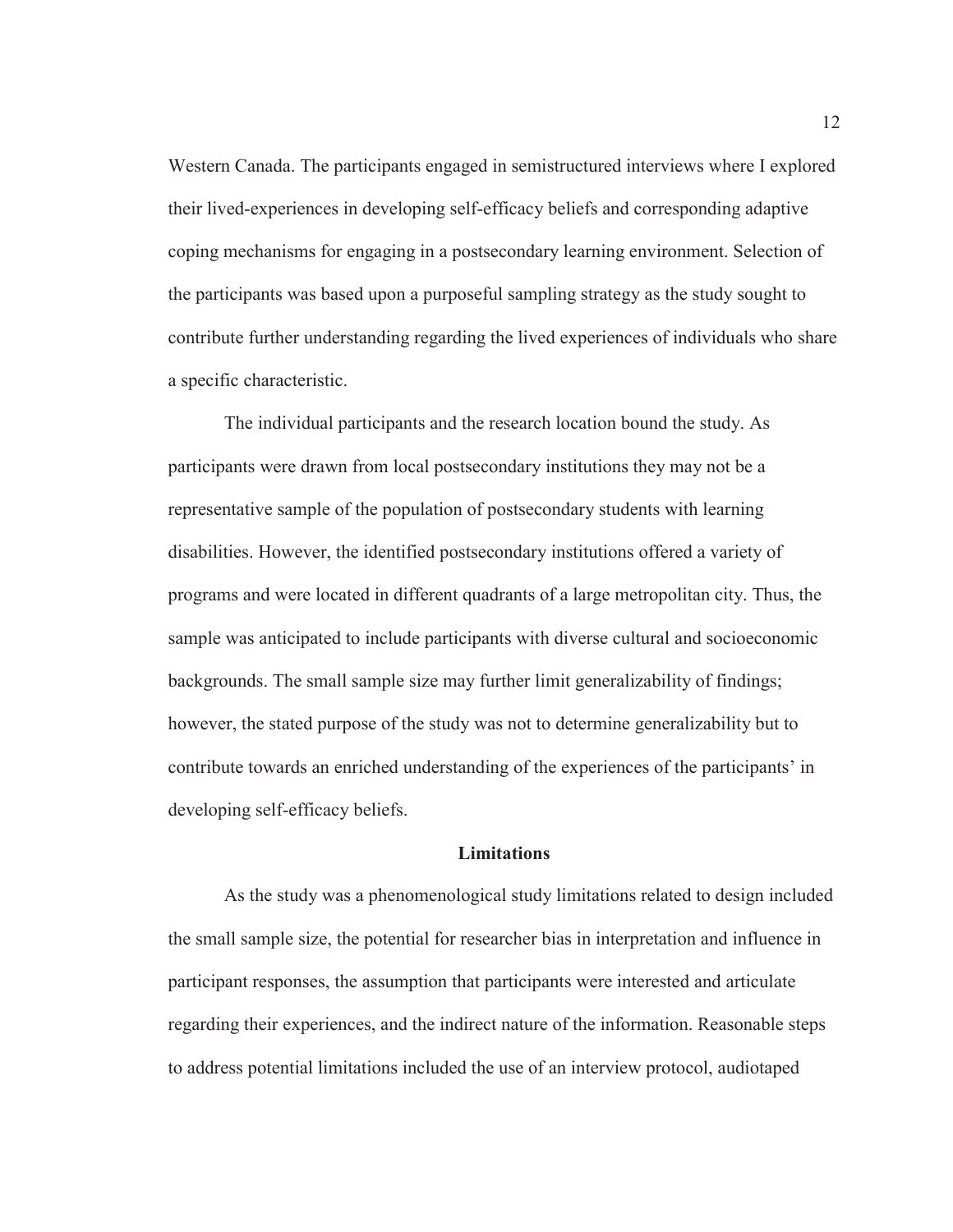interviews, note taking by the researcher, ensuring valid and accurate interview data transcripts, and the application of Moustakas' (1994) procedures for analyzing qualitative data. Further steps to address limitations included the planned use of member checking and potential peer debriefing (Quinlan et al., 2012).

#### **Significance**

The study has the potential to contribute to knowledge within the fields of learning disabilities, postsecondary education, and self-efficacy beliefs. There is a gap in the literature regarding understanding and communicating the essence of the experience (Moustakas, 1994) of individuals with learning disabilities in developing self-efficacy beliefs. Communicating the lessons learned from the particularities of the individual experience may advance understanding for those identified with learning disabilities, family members, and those who work in various professional capacities to support this population. Developing understanding from the perspective of the individual may elaborate upon current knowledge or support the development of new questions and areas of research regarding the role of self-efficacy beliefs for those identified with learning disabilities.

This study may have implications for postsecondary institutions in program policies, planning, or support services for students with learning disabilities. Professional staff in departments of accessibility or disability services may develop a better understanding of how they can engage with students with LD in supporting them to access accommodations, modifications, or enhance communication strategies with professors. Educational psychologists working with the population of postsecondary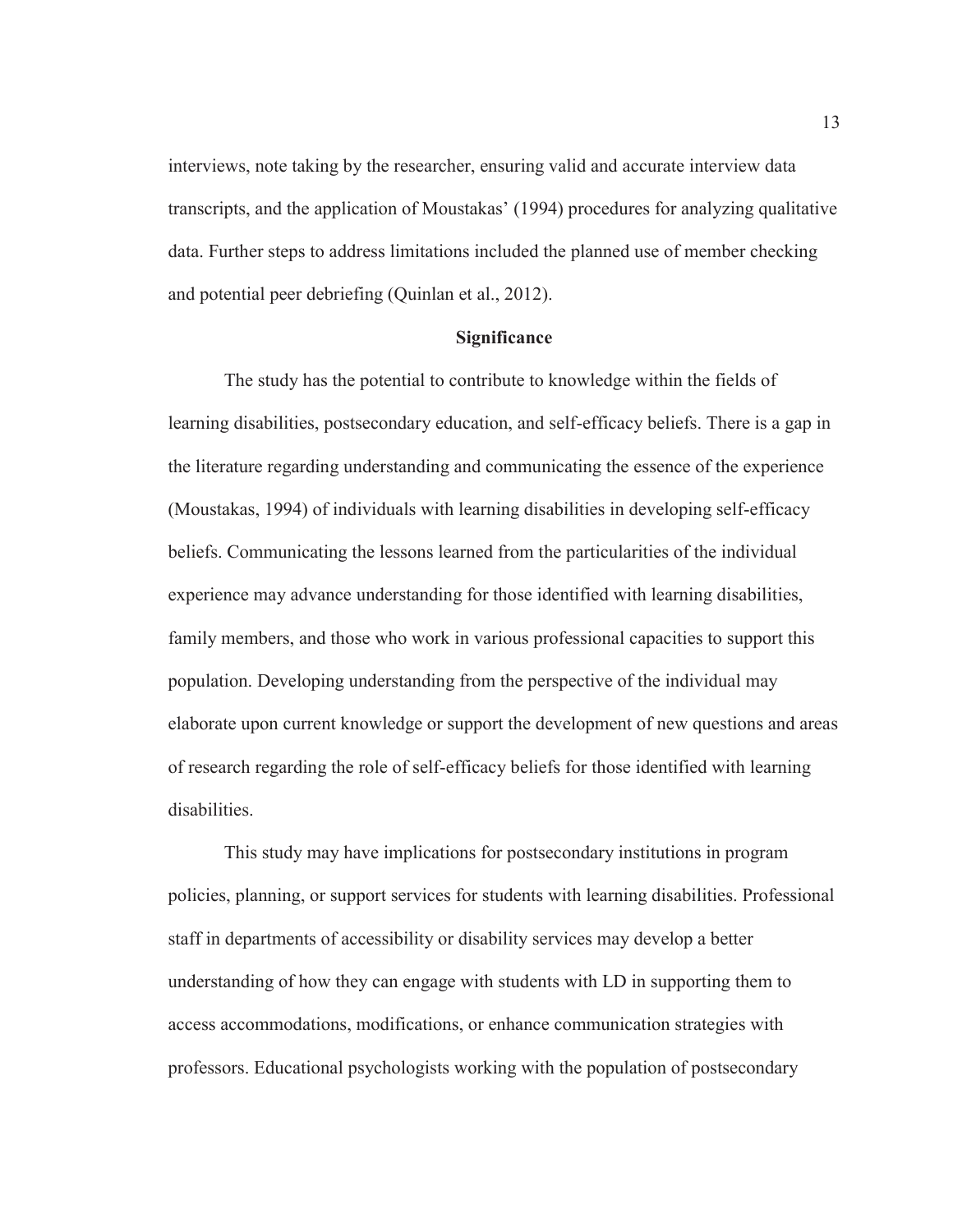learners with learning disabilities may find the information communicated within the study results enhances their professional practice in counseling or in developing interventions designed to support this population. Those responsible for registration and admission policies may determine enhanced procedures that support this population to approach and utilize available supports and services leading to increased education success and subsequent vocational outcomes (Getzel, 2008).

Potential implications for positive social change included an increased awareness and knowledge of the development of self-efficacy beliefs for those identified with learning disabilities. Such an enhanced awareness and understanding may lead to changes in professional practices within educational systems, as well as enhanced professional practice for those who work to support this population. Further, these enhancements may better support the population of postsecondary learners with identified learning disabilities to complete matriculation requirements in a timely and thus, a more cost effective manner. Completing postsecondary education is likely to increase vocational opportunities and overall quality of life satisfaction (Mamiseishvili  $&$  Koch, 2012).

#### **Summary**

In this chapter, I presented background information for the study, in which I examined the lived-experiences of young adult learners in developing self-efficacy beliefs and corresponding adaptive coping skills within the postsecondary environment. There is a gap in the literature regarding the voice of individuals with identified learning disabilities in conceptualizing and expressing the development of self-efficacy beliefs (Klassen & Lynch, 2007), adaptive coping mechanisms (Anctil et al., 2008), and the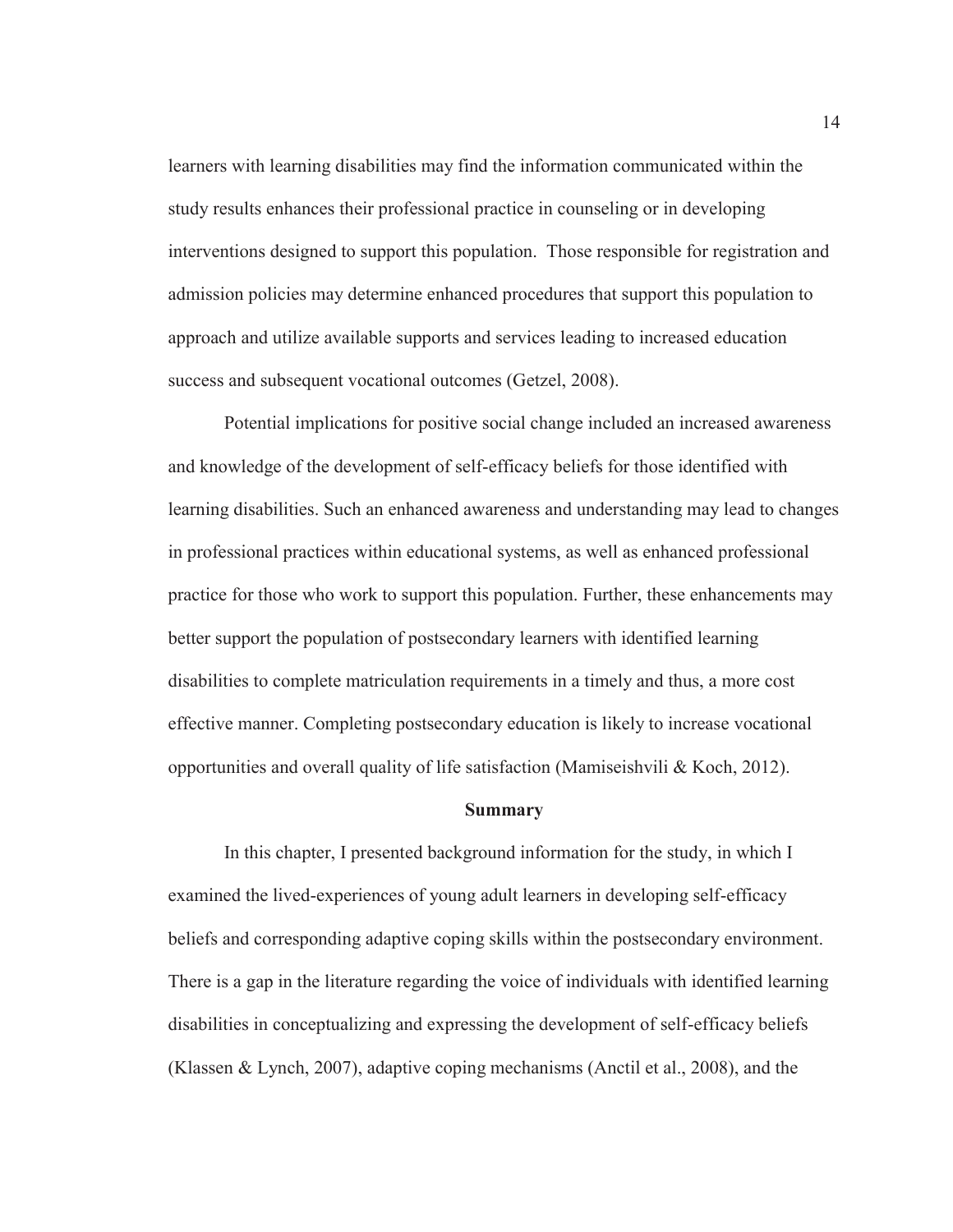experience of postsecondary education (Getzel, 2008). The conceptual framework of Bandura's (1977) social learning theory, with an emphasis upon self-efficacy beliefs, was the guiding framework for this proposed study.

The purpose of this study was to develop meaningful understanding through an exploration of the lived experiences of young adult learners with learning disabilities. This exploration was considered by myself to have important potential towards the contribution of knowledge in the literature base in the area of learning disabilities. To explore the lived experience of young adult learners with learning disabilities, the central question identified for the study was: What is the experience of young adults with identified learning disabilities in developing academic self-efficacy beliefs? A secondary question identified was: How do young adults with learning disabilities describe educational contexts and characteristics that contribute towards or impede their development of academic self-efficacy and corresponding adaptive coping skills?

In this phenomenological study, I used semistructured interview data from learners with learning disabilities enrolled in postsecondary education institutions within an urban location in Western Canada. The number of participants was 10, for saturation. The resulting data were analyzed through Moustakas' (1994) phenomenological process. Assumptions underlying the study included access to willing participants, truthfulness in disclosure regarding identification as an individual with a learning disability, and communication of experiences characterized by insight and honesty. The study was limited to a small group of participants and bounded by both participants and research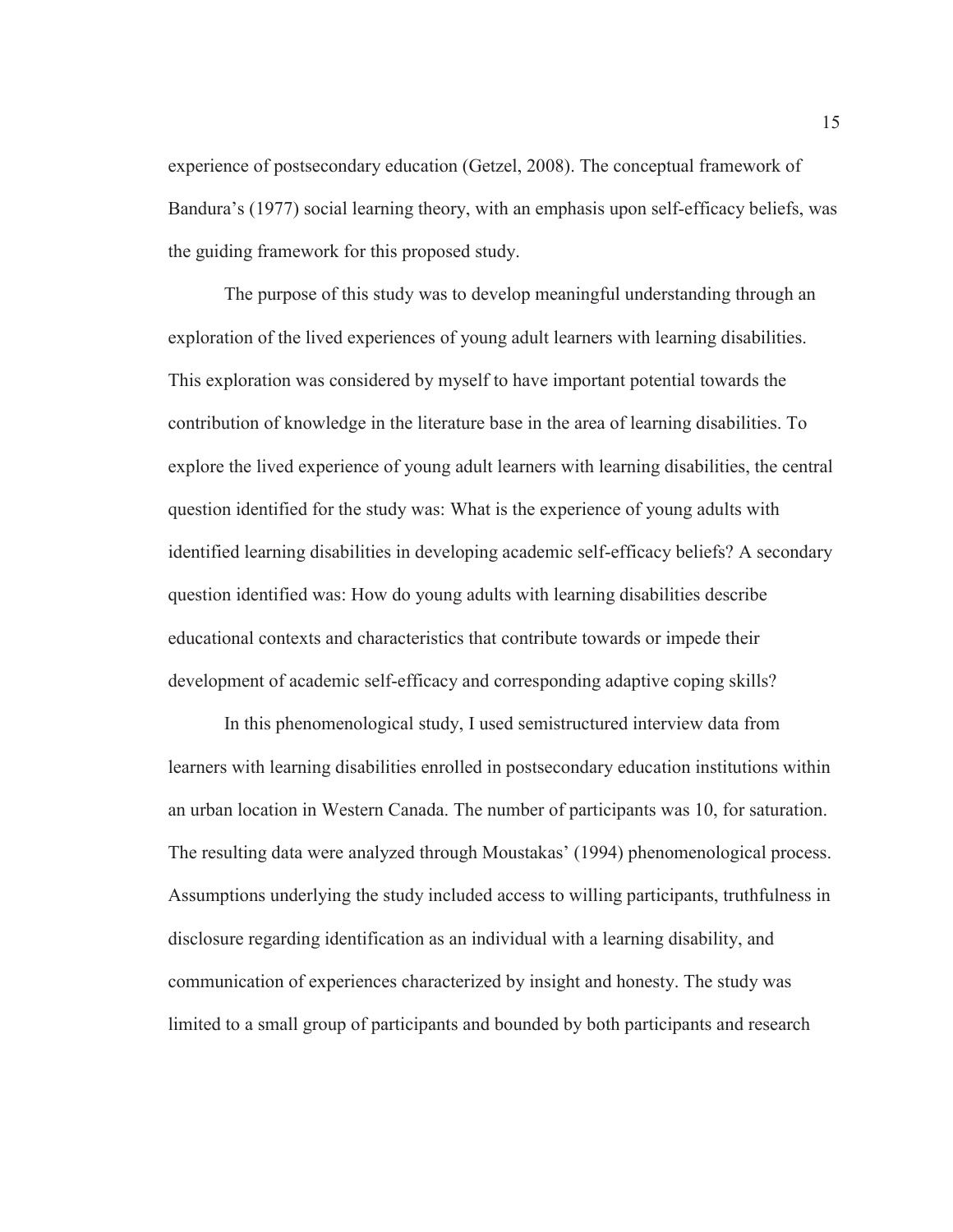locations. Thus, potential limitations included the small sample size, researcher bias in interpretation, and the indirect nature of the information.

The significance of the study was the potential to contribute to critical knowledge regarding interventions, accommodations, and supportive services for learners with identified learning disabilities. Implications for positive social change reflect an increased awareness and understanding of the development of self-efficacy beliefs for the population of learners with learning disabilities. In turn, this awareness should lead to enhanced program supports and services subsequently leading to increased completion of postsecondary education (Quinlan et al., 2012).

In Chapter 2, I will present a review of the literature related to the conceptual framework of Bandura's (1997) social learning theory with a specific focus upon selfefficacy beliefs. Chapter 2 will also include a review of the literature regarding selfefficacy beliefs and learning disabilities. In the review of the literature, I will support the assertion that there is a gap regarding the voice of those with identified learning disabilities in the development and impact of self-efficacy beliefs upon postsecondary experiences. In Chapter 3, I will present the research design and rationale, describe the methodology for the study, and address issues of trustworthiness and ethical procedures. In Chapter 4, I will discuss participant demographics, procedures for data collection and analysis, and describe the results of the data analysis. In Chapter 5, I will present an interpretation of the findings of the study, discuss the limitations, make recommendations based upon the results of the study, and present implications for positive social change.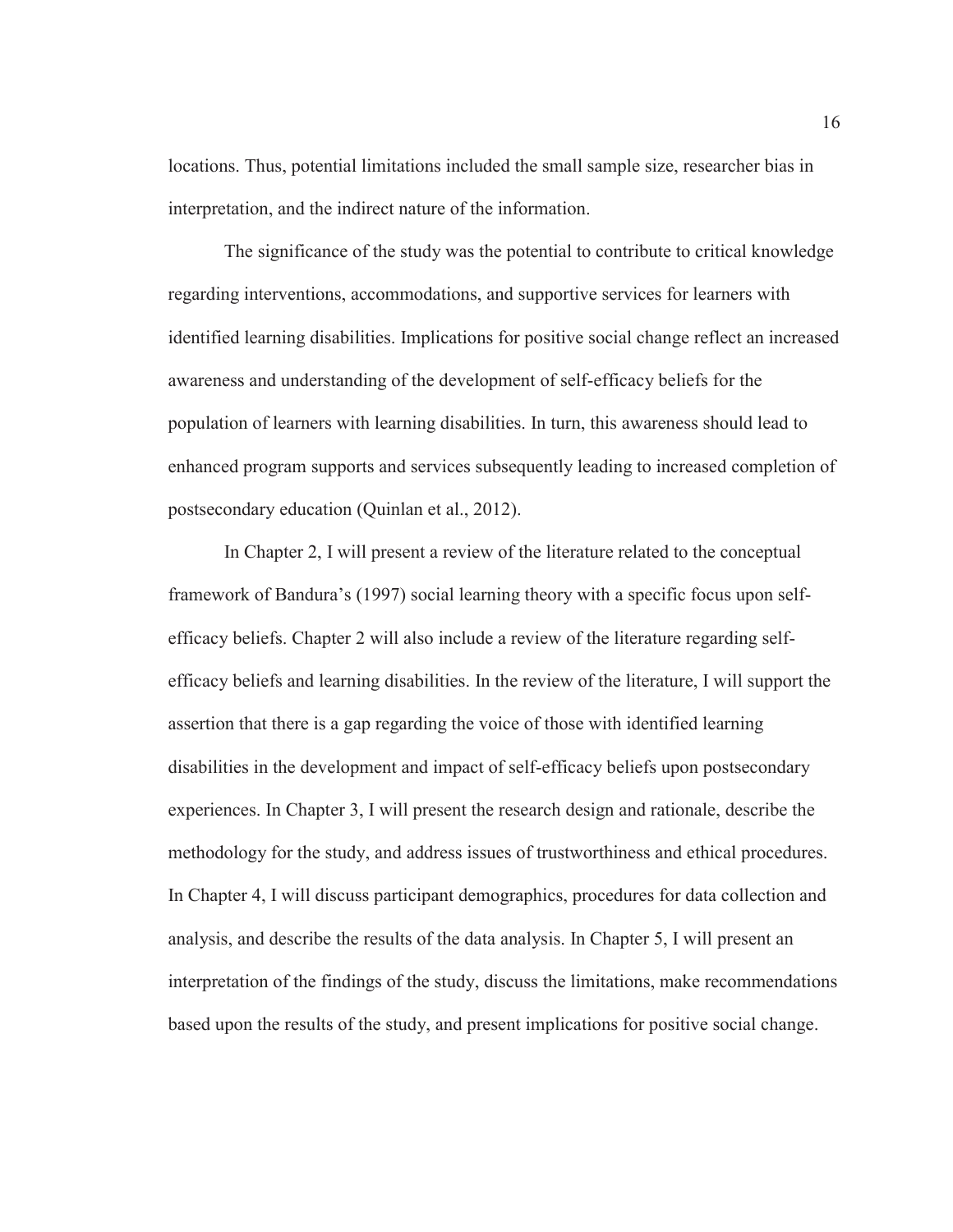#### **Chapter 2: Literature Review**

#### **Introduction**

Researchers have argued that learners with learning disabilities have lower levels of self-efficacy beliefs, which negatively impact their academic levels of success and the development of academic self-regulation skills (Klassen, 2010; Lackaye & Margalit, 2008). The purpose of this study was to explore the lived-experience of young adult learners with learning disabilities in developing academic self-efficacy beliefs and subsequent adaptive coping skills such as self-advocacy. The goal of the study was to develop further understanding of the role of self-efficacy beliefs as a factor in the postsecondary education of learners with learning disabilities. Exploring the livedexperience with participants may contribute to critical knowledge regarding appropriate interventions for these learners.

Current and historical literature within the field of learning disabilities highlights the importance of self-efficacy beliefs and the potential impact upon scholastic attitudes, and subsequent skills and achievement (Bandura, 1997; Hen & Goroshit, 2012; Klassen, 2010). In the literature review, I examine literature focused upon an analysis of the role of academic self-efficacy beliefs, the development of adaptive coping mechanisms such as self-advocacy skills, affective experiences of learners with identified learning disabilities and corresponding self-efficacy beliefs, and qualitative studies on the selfperceptions of students with identified learning disabilities.

Bandura (1999) defined self-efficacy beliefs as the beliefs individuals have in "their capabilities to organize and execute the courses of action required to manage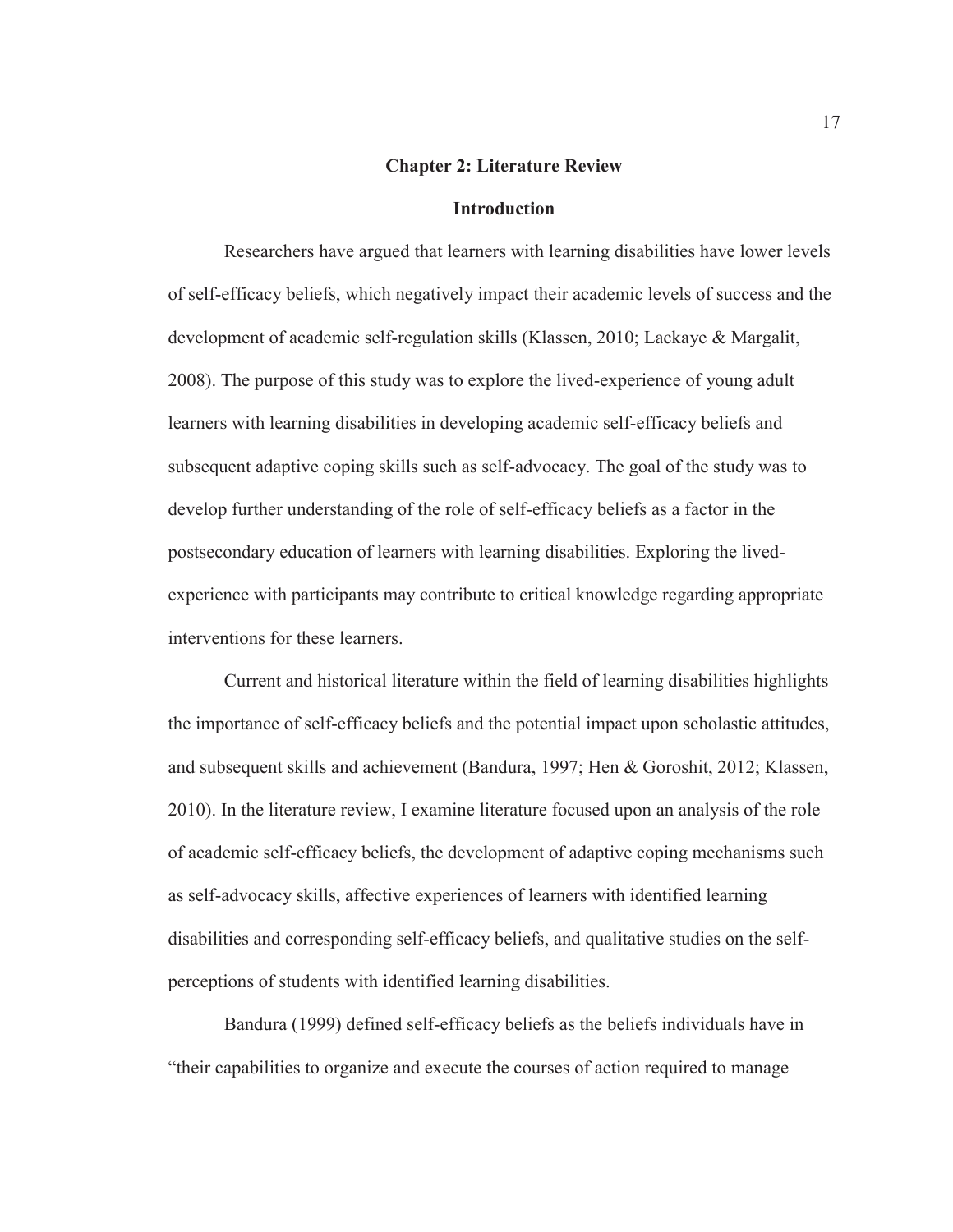prospective situations" (pg. 2). Efficacy beliefs thus impact an individual's thinking, feelings, attitudes toward motivation, and ultimately actions. The goals that individuals set for themselves are dependent upon the level of perceived self-efficacy (Bandura, 1999). Therefore, self-efficacy beliefs regarding an individual's capacity to learn within various academic domains and to develop independence in attending to required academic self-regulation skills potentially will have significant impact upon incentive, persistence in goal achievement, and overall educational accomplishments (Bandura et al., 1996).

Self-efficacy beliefs for learning have been defined as "students' beliefs about their capabilities to effectively apply their knowledge and skills to learn academic content" (Schunk, 1989, p. 15). Self-efficacy beliefs thus potentially impact the academic choices a learner makes. An individual with lower levels of self-efficacy may demonstrate avoidance behaviors when encountering more challenging academic tasks, display a lack of consistency in self-regulation, set lower levels of academic goals (Klassen, 2010), or within secondary and postsecondary learning environments enroll in courses in which they feel they will easily attain high marks and not enroll in classes they believe will present an academic challenge (May & Stone, 2010). It may be argued that engaging in goal setting, goal persistence, and scholastic choice from a limited view of academic self-efficacy thus potentially negatively limits future educational and subsequent vocational prospects. Alternatively, understanding the contributing factors towards the appropriate development of scholastic or academic self-efficacy beliefs potentially supports scholastic achievement, goal setting and attainment, and thus future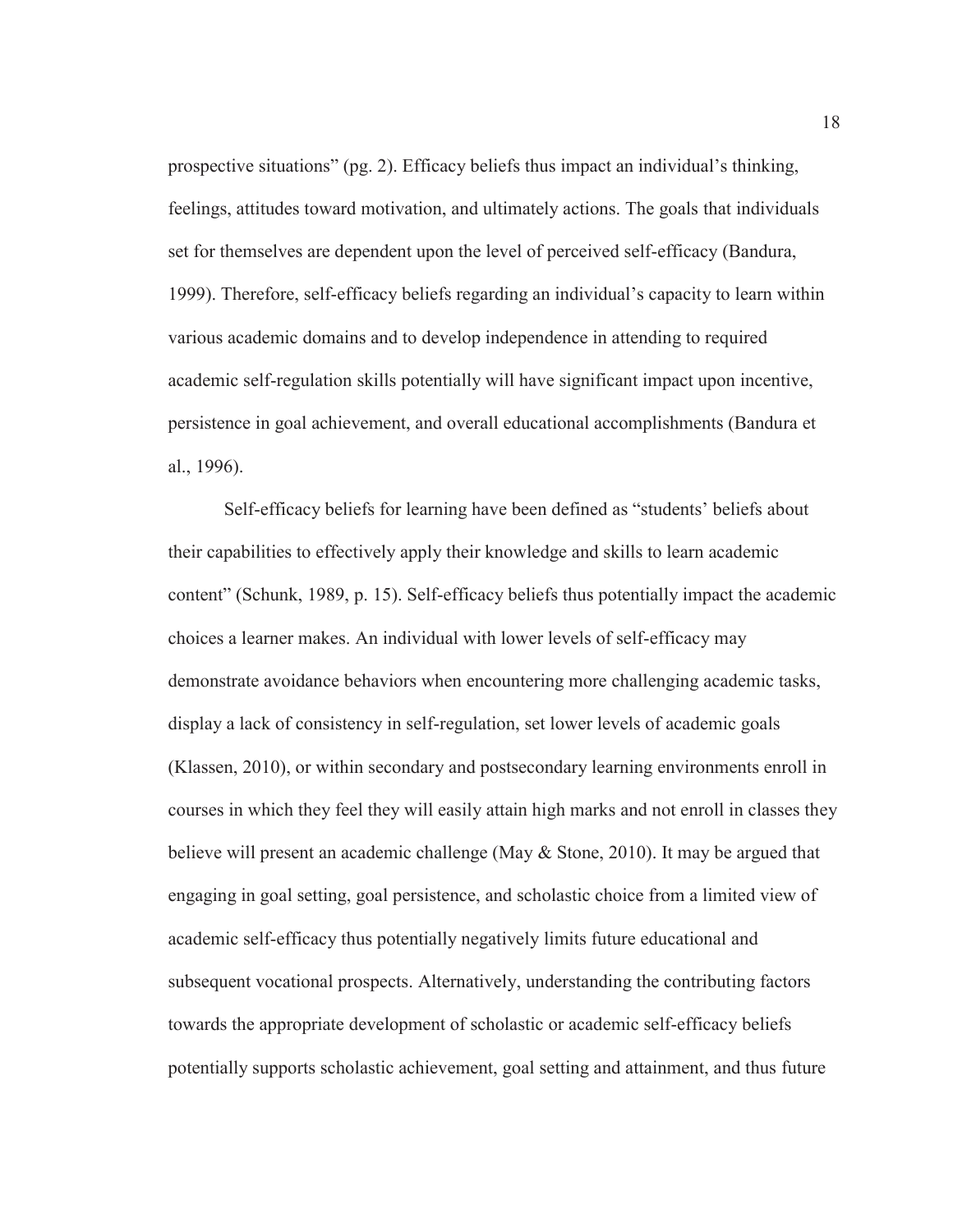success (Mamiseishvili & Koch, 2012; Wright et al., 2013).

In this chapter I present a review of the literature pertaining to adolescents and young adults identified with learning disabilities and self-efficacy beliefs. I will present a review regarding the conceptual framework of Bandura's (1977) social learning theory with a specific focus upon self-efficacy beliefs. Subsequently, I will synthesize a review of the current literature regarding the role of self-efficacy beliefs and follow with a synthesis of the literature regarding characteristic self-efficacy beliefs of learners with learning disabilities. I will present a further review of the literature regarding the relationships between self-efficacy beliefs, goal setting, and self-determination. Literature regarding relationships between self-efficacy beliefs and adaptive coping skills, and the relationship of affect and self-efficacy beliefs for individuals with identified learning disabilities is also presented. In the literature review I also present a summary of the examination of the qualitative research literature reviewing the self-perceptions of youth with learning disabilities regarding self-efficacy beliefs and identified needs for successful educational experiences. The chapter also includes with an overall summary of the key themes emerging from the literature and presents a transition to the chapter regarding the proposed study research methodology.

#### **Literature Search Strategy**

To access information regarding how young adults with learning disabilities characterize the development of self-efficacy beliefs, the impact of self-efficacy beliefs upon achievement and affect, and potential interventions for youth with an identified learning disability regarding self-efficacy beliefs, I undertook a comprehensive literature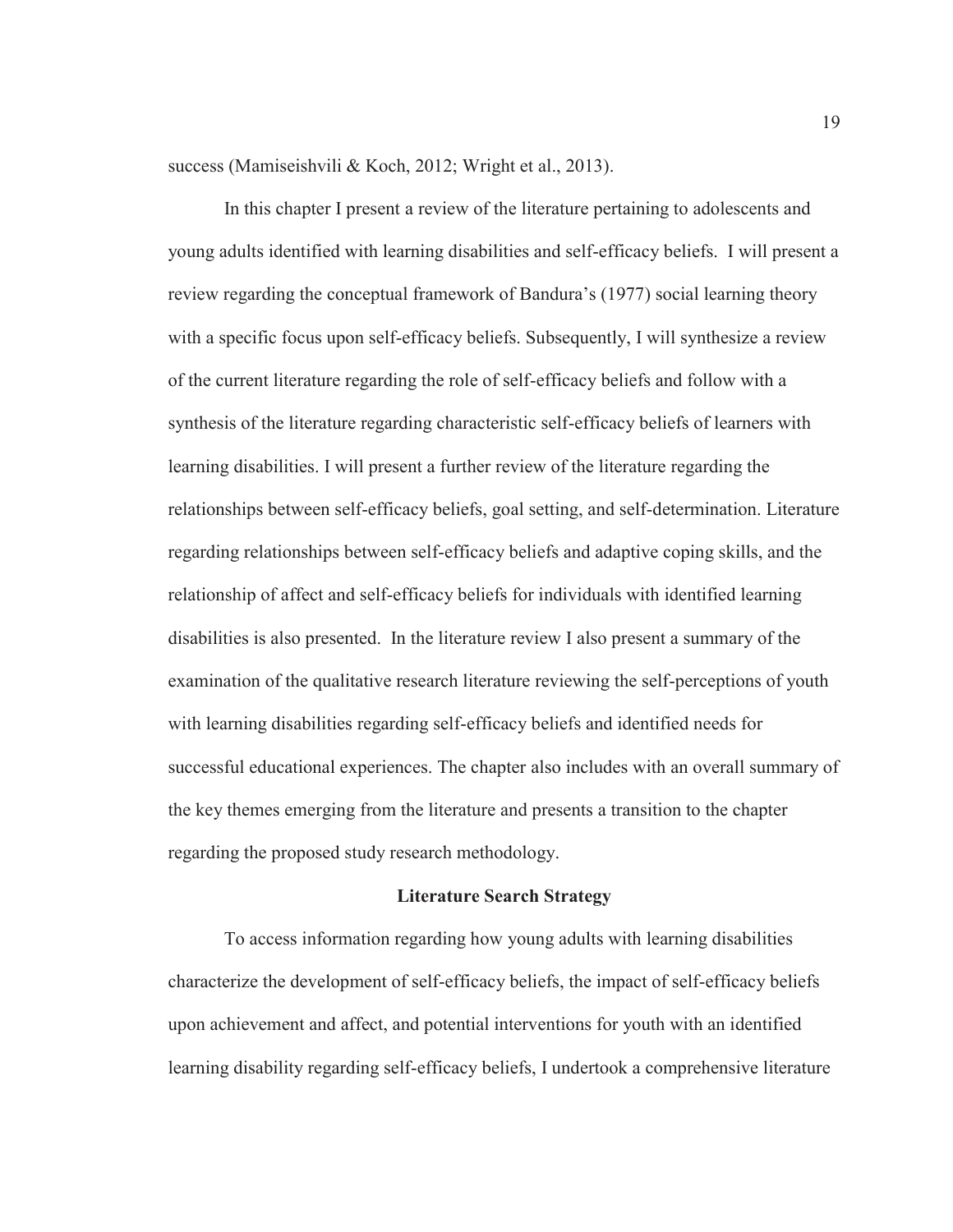search. Peer-reviewed articles and foundational works were accessed through Walden University's online library, The Canadian Psychological Association online, The Learning Disabilities Association of Canada online, the Internet, Google Scholar, and the Calgary Public Library. Specific databases such as ProQuest, PsycINFO,

PsycARTICLES, EBSCOhost, ERIC, and SAGE were used to gather literature for this study. Key search terms of: *self-efficacy, self-efficacy beliefs, self-determination, selfadvocacy, learning disabilities, adolescents with learning disabilities, young adults with learning disabilities, postsecondary education and students with learning disabilities, social learning theory,* and *postsecondary special needs students' self-perception* were used to search the multiple databases and related information sources. All search terms were used within all databases and in combination with each other to support an in-depth literature search strategy. I used a time frame qualifier to access current research dated from 2008 and onwards. However, the limited available qualitative research studies regarding learning disabilities and self-efficacy beliefs required an extension of the time frame search. Nevertheless, even with an open-ended time frame only two articles exploring the self-efficacy beliefs of individuals with learning disabilities were identified.

#### **Conceptual Framework**

Self-efficacy beliefs are an important component of Bandura's (1977) social learning theory. Bandura argued that individual perceptions of self and capacity directly impact how an individual approaches each situation. Bandura argued that efficacy beliefs and expectations directly influence levels of expended effort and persistence in challenging experiences. Bandura further posited that stronger efficacy beliefs contribute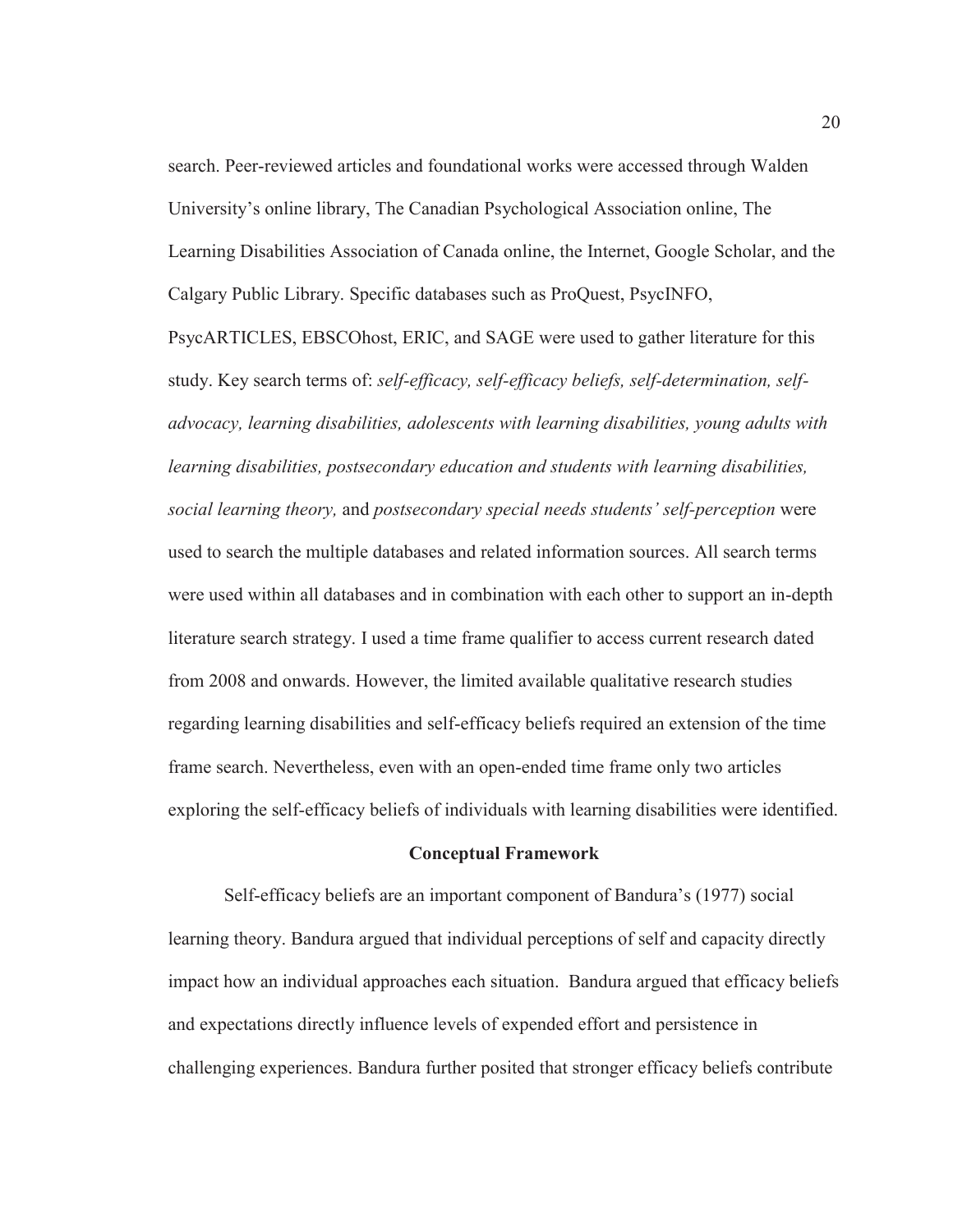towards increased engagement and active effort. Thus, an efficacy expectation is developed through self-efficacy beliefs regarding an individual's capacity to engage in required actions to support a desired outcome.

#### **Self-efficacy Belief Influences**

Bandura (1977) argued that an individual's self-efficacy beliefs are developed and influenced through four main components. Bandura posited these components to be mastery experiences, vicarious experiences, social influences, and are interpreted partly through an individual's physiological and emotional states. Mastery experiences are experiences characterized by an acquisition of needed resources, tools, and attitudes to plan and execute necessary actions to achieve success (Bandura, 1997). Thus, mastery experiences within an educational context can be argued to be those experiences in which an individual experienced academic success through goal setting, persistence, accessing necessary accommodations, and hard work. Bandura argued that easy successes may contribute towards an expectation of quick results and are therefore not conducive to developing a strong sense of efficacy. Alternatively, mastery experiences develop stronger self-efficacy beliefs as an individual engages in sustained effort and experiences success after persevering through a level of adversity (Bandura, 1997).

Vicarious experiences are argued by researchers to support the development and strengthen self-efficacy beliefs due to the role of social models in social learning theory (Bandura, 1997; Schunk, 1987). As individuals observe role models similar to themselves engage in high effort, overcome adversity, and experience successful goal attainment, their beliefs in their own capabilities to master similar activities is enhanced. Bandura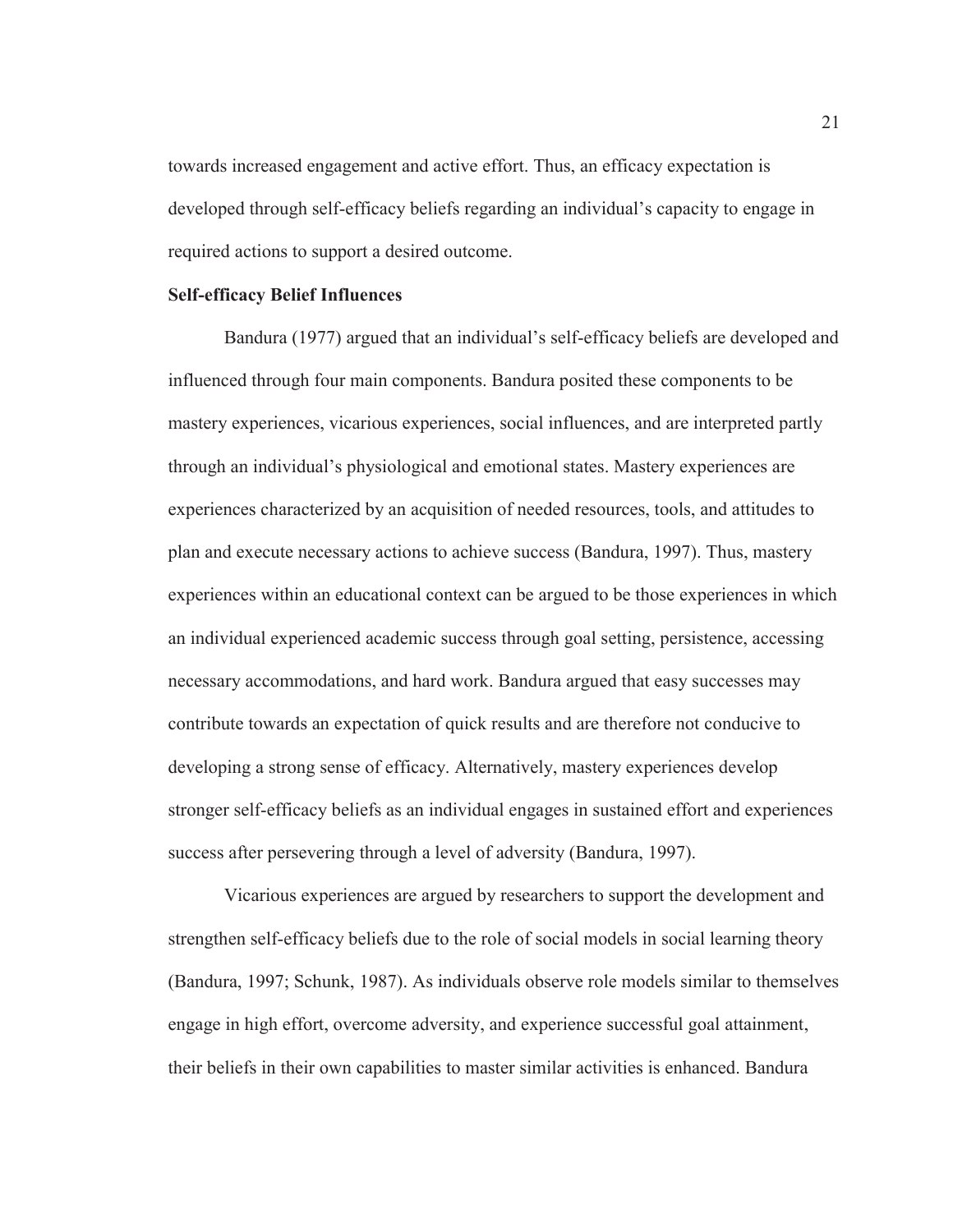(1997) argued that the greater the similarity between the observer and the participant the more likely the successes or failures of the participant will impact the self-efficacy beliefs of the observer. Bandura further summarized that competent role models share their knowledge and support observers to learn effective skills and strategies; however, the most important aspect of vicarious experiences in the development of self-efficacy beliefs may be the positive attitudes demonstrated by persistent role models as they cope with challenges.

Self-efficacy beliefs are further strengthened through social persuasion (Bandura, 1997). Positive encouragement together with specific feedback providing verbal evidence supporting an individual's capacity to master a given task are argued to support an individual to engage in higher levels of effort required to succeed (Bandura, 1997). Therefore, it may be surmised that when an individual encounters an academically challenging task supportive educators and peers play an important role in encouraging the individual to initiate effort and persist until they are successful.

Bandura (1997) argued that of the four factors or influences on the development of self-efficacy beliefs, social persuasion might undermine the development of an individual's beliefs. Individual's whom have been negatively persuaded that they lack necessary skills or competencies to be successful may avoid engaging in challenging tasks that would otherwise support the development of their capabilities. In this manner, by avoiding challenging tasks, giving up quickly, and developing limited motivation to persist, low levels of self-efficacy beliefs create behavioral patterns that in turn validate disbelief in one's capabilities (Bandura, 1997).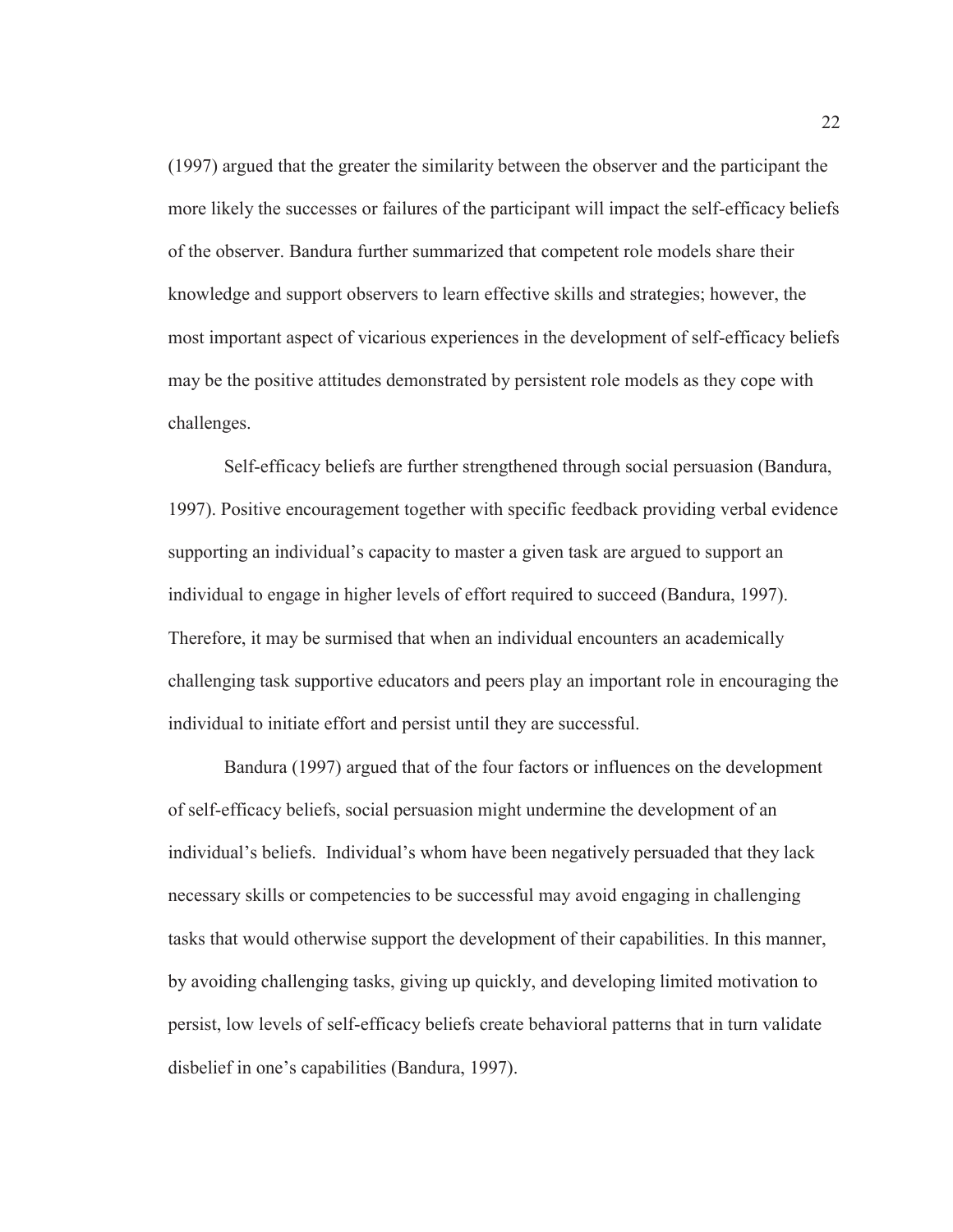The final influence upon the development of self-efficacy beliefs was posited by Bandura (1997) to be an individual's physiological or emotion state when judging their capabilities. Bandura summarized that a positive mood contributes towards enhanced levels of perceived self-efficacy, and that high self-efficacy beliefs support an individual to perceive stress reactions or tension to energize performance levels. Thus, positive perceptions and interpretations of emotional and physical reactions to challenging tasks may facilitate task approach, persistence, and completion.

Information provided by each of the four influences on the development of selfefficacy beliefs, mastery experiences, vicarious experiences, social persuasion, and physiological and emotional states, are argued by Bandura (1997) to require cognitive processing to gain significance. The interpretation of the relevant efficacy related experience is dependent upon a multiplicity of factors including personal, social, and situational (Bandura, 1997). Thus, Bandura indicated that the extent to which the experience informs the development of self-efficacy beliefs is dependent upon preconceptions of capabilities, the perceived level of challenge of the task, level of expended effort, emotional and physical states at the time, levels of external support or assistance, and situational circumstances.

#### **Self-Efficacy Beliefs and Academic Performance**

Within the context of academic achievement, an individual's self-efficacy beliefs will impact goal setting, motivation, persistence, academic course choices, determination, and resiliency in the face of difficult tasks (Bandura, 1977; Hen & Goroshit, 2012; Klassen, 2010). Therefore, high self-efficacy beliefs are argued by researchers to support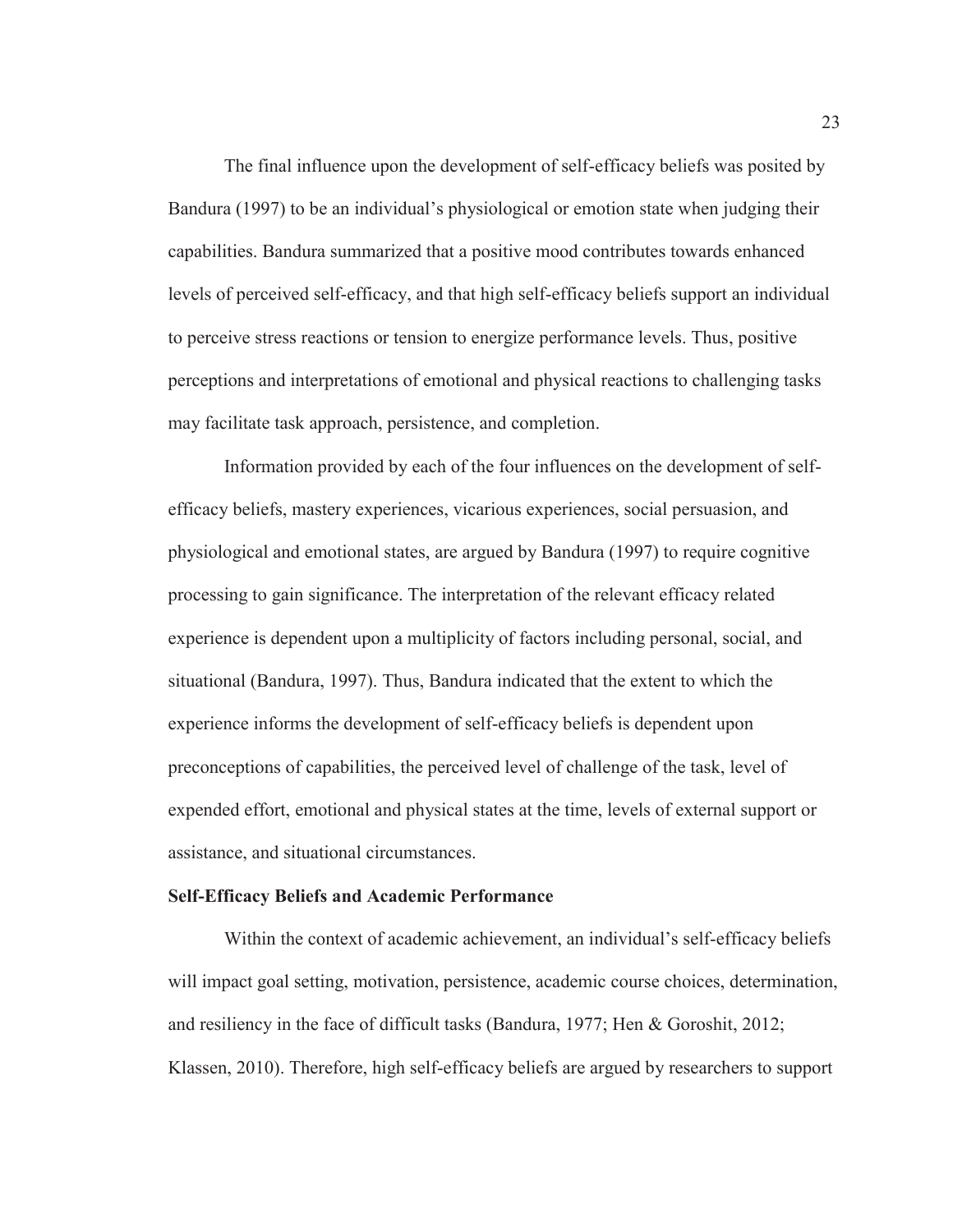an individual to approach and persist through a challenging task while lower self-efficacy beliefs tend to contribute towards avoidance of difficult tasks or a lack of persistence in achieving identified goals (Bandura, 1977; Klassen, 2010). Thus, students' beliefs in their efficacy to engage in self-regulation as learners and master curricula may subsequently impact their academic goal setting and attainment (Bandura, 1977). Zimmerman (1995) summarized high self-efficacy beliefs as positively impacting student engagement, persistence in learning tasks, and level of effort.

Efficacy beliefs directly contribute towards an individual's academic performance (Bandura, 1997; Klassen, 2010; Lackaye & Margalit, 2008; May & Stone, 2010). For those identified with learning disabilities lower levels of efficacy beliefs potentially negatively impact academic achievement, the development of adaptive coping mechanisms such as self-advocacy and self-determination (Baird et al., 2009), affect (Klassen & Lynch, 2007), and self-perception as an individual capable of achieving academic success (Klassen, 2010; Klassen & Lynch, 2007). Consistent with Bandura (1997), the lower levels of academic self-efficacy beliefs of an individual with a learning disability may constrict their academic activities, undermine motivation, and create behavioral patterns that validate the disbelief in individual academic capacities. Alternatively, a study investigating the relationship between self-efficacy beliefs and academic achievement supported the tenet that higher levels of academic self-efficacy beliefs are positively related to academic achievement. Lackaye and Margalit (2008) reported a quantitatively significant relationship between high academic self-efficacy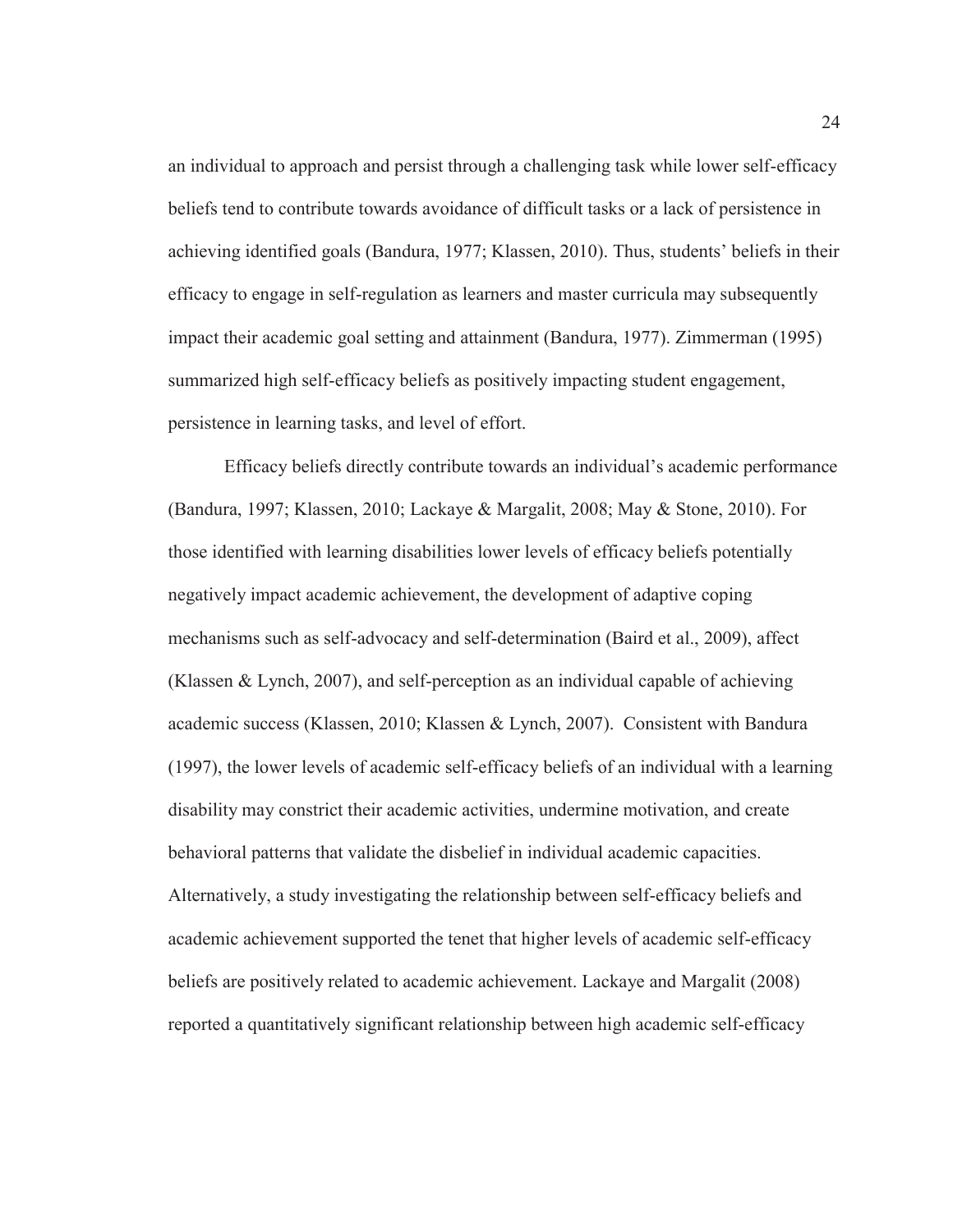beliefs and successful attainment of academic outcomes for individuals with identified learning disabilities.

Within the field of learning disabilities, literature supports the importance of understanding the role of academic self-efficacy beliefs and corresponding adaptive coping mechanisms to support learners in achieving success (Baird et al., 2009; Getzel, 2008; Klassen, 2010). Researchers have demonstrated a positive relationship between academic self-efficacy beliefs and corresponding academic progress (Klassen, 2010) and school completion (Gerber, 2012; Wright et al., 2013). Thus, the study examining the lived experiences of learners identified with learning disabilities in developing selfefficacy beliefs benefited from self-efficacy theory, as I examined the development of key constructs of beliefs, motivation, self-perception, adaptive coping mechanisms, and affect with participants.

Exploring research questions of: How do young adults with identified learning disabilities describe their experiences of developing academic self-efficacy? and How do young adults with learning disabilities describe educational contexts and characteristics of individuals who contribute towards or impede their development of academic selfefficacy and corresponding adaptive coping skills? with individuals with learning disabilities provided the opportunity to contribute towards understanding the individual perspective. Further, enhanced understanding in this area provided the opportunity to build upon existing knowledge within the field of learning disabilities and the role of selfefficacy beliefs. Additionally, such knowledge and understanding may contribute towards appropriate interventions such as program development specific to enhancing self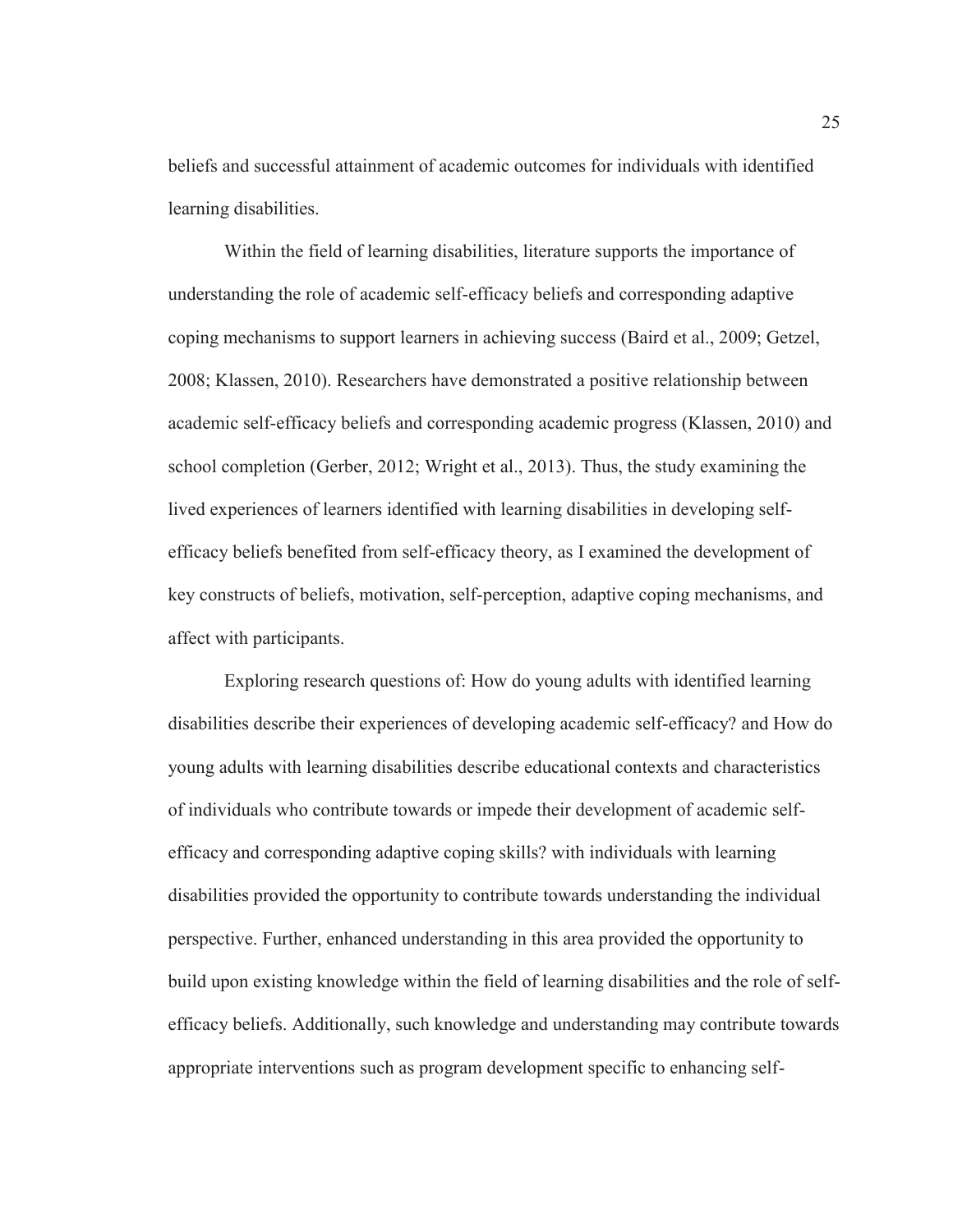efficacy beliefs and developing academic self-regulation skills, development in teaching strategies, and knowledge of supportive techniques for all professionals who work with individuals with learning disabilities.

## **Review of the Literature**

In the following literature review, I present studies from within the discipline of learning disabilities that examined the characteristic academic self-efficacy beliefs of individuals identified with learning disabilities, relationships between self-efficacy beliefs, goal setting, and self-determination, relationships between self-efficacy beliefs and adaptive coping skills, relationships between self-efficacy beliefs and emotional affect, and self-efficacy beliefs from a qualitative research approach.

# **Characteristic Academic Self-Efficacy Beliefs of Individuals with LD**

Individuals with identified learning disabilities often evidence lower levels of academic self-efficacy beliefs than peers who do not have a learning disability (Hen & Goroshit, 2012). Klassen (2010) summarized that individuals with learning disabilities reported decreased levels of self-efficacy beliefs specifically in regards to their ability to learn academic content. Similarly, Reed, Kennett, Lewis, and Lund-Lucas (2011) summarized research indicating that students with learning disabilities in college evidence lower levels of self-efficacy beliefs than their non-LD peers. In the study results, the researchers' highlighted students with learning disabilities in higher education reported less confidence in their capabilities to meet academic demands, questioned their overall academic competencies, and demonstrated increased pessimistic attitudes towards completing higher education requirements (Reed et al., 2011). Lower levels of academic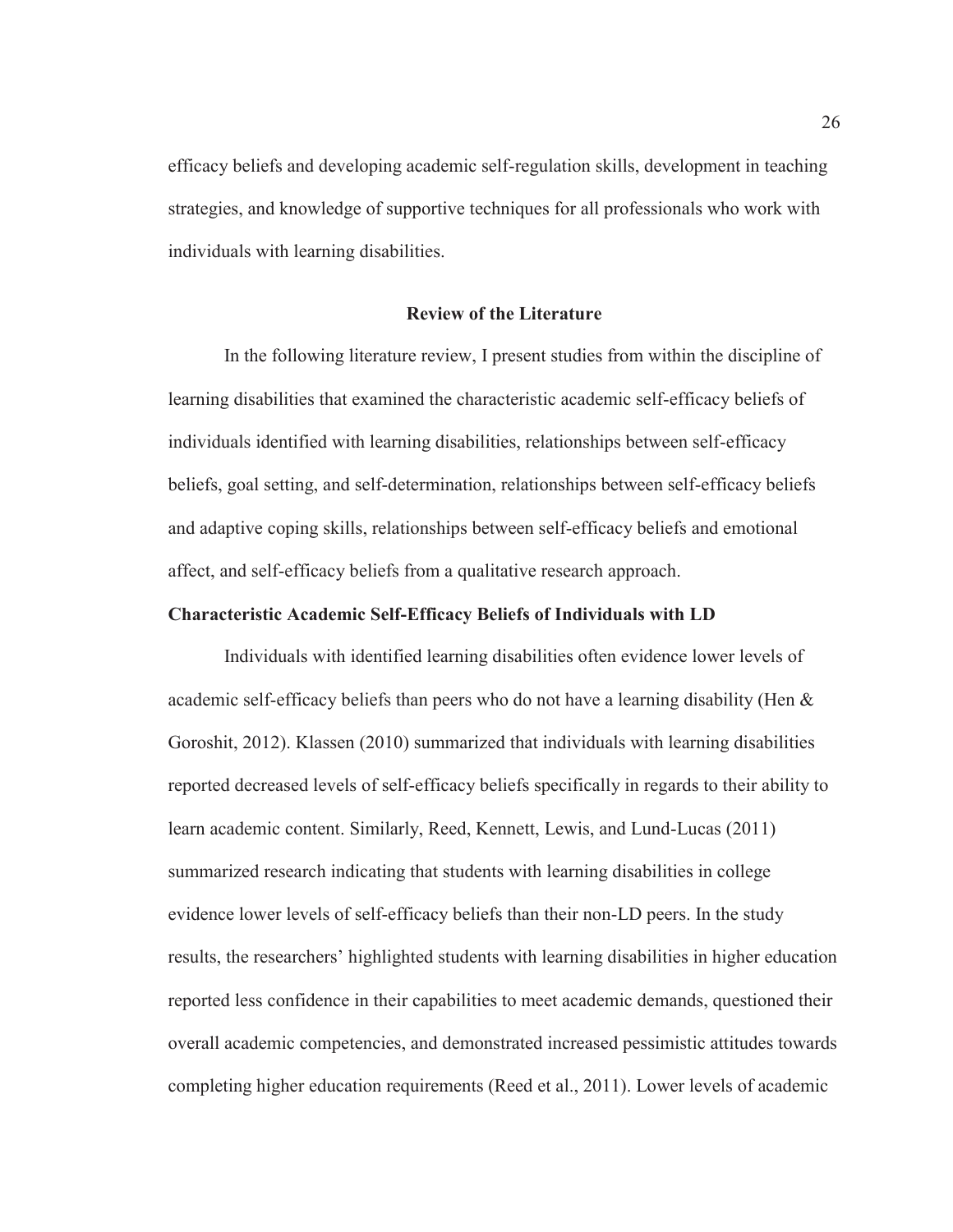self-efficacy beliefs are argued by researchers to translate into a diminished sense of capacity for learning challenging academic curricula (Baird et al., 2009). Thus, it may be argued that individuals with identified learning disabilities are significantly more likely to encounter challenges with performance and motivation due to lower levels of selfefficacy beliefs.

In contrast to peers with learning disabilities who express lower levels of selfefficacy beliefs, individuals with LD who have positive and accurate self-efficacy beliefs are more likely to achieve independence and autonomy within postsecondary learning environments (Gerber, 2012). In a similar study Wright et al. (2013) found that a positive relationship existed for college students with learning disabilities between positive academic self-efficacy beliefs, continued enrollment, and academic achievement levels. Research results indicated that reported level of self-efficacy beliefs at the end of the first semester of college were related to college graduation (Wright et al., 2013). Thus, developing further knowledge of how self-efficacy beliefs are developed to inform interventions designed to support individuals in academic achievement were argued to be critical areas for further research and incorporation in educational practice (Wright et al., 2013).

Alternative to research highlighting lower levels of academic self-efficacy beliefs for students with identified learning disabilities, Klassen (2008) posited that elevated inaccurate self-efficacy beliefs might be an issue for this population. Klassen presented an overview of studies considering the accuracy of self-efficacy beliefs for adolescents with an identified learning disability, and argued that an overly positive view of self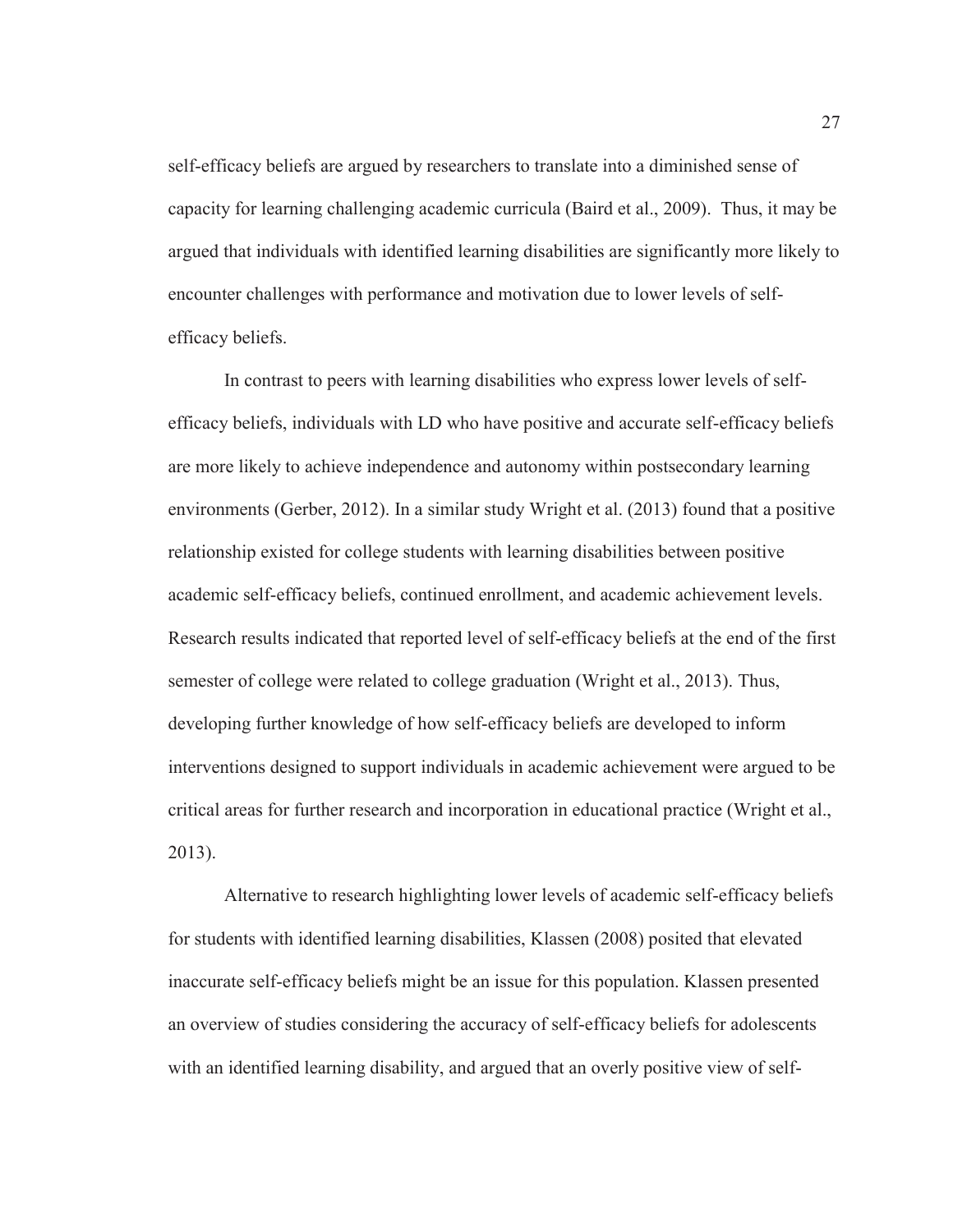efficacy, termed optimistic bias, is potentially present for these learners. Optimistic bias was argued to potentially interfere with academic progress, persistence, and success as students with optimistic bias in their academic self-efficacy beliefs may have an overestimate of their levels of preparation for academic assessment, subject specific academic capacity, and overall levels of both content knowledge and application skills.

Kim and Chiu (2011) further argued that an excessive positive self-perception might lead to negative psychological impact, as individuals with overly optimistic selfperceptions are more vulnerable to depression. Kim and Chiu posited that excessively positive self-efficacy beliefs might place an individual at risk when their achievements do not meet personal expectations and difficulties are subsequently viewed as failures and not as opportunities for learning. Therefore, further studies contributing knowledge towards the phenomenon of the development of positive and accurate self-efficacy beliefs were argued to be an important consideration and undertaking (Kim & Chiu, 2011; Klassen, 2008).

## **Relationships Between Self-Efficacy Beliefs, Goal Setting, and Self-Determination**

Researchers argued that youth with learning disabilities will engage in setting goals based upon lower levels of self-efficacy beliefs and therefore potentially limit their academic choices and progress (Baird et al., 2009). Baird et al. (2009) further posited that individuals with identified learning disabilities set goals based upon expectations for set performance levels and not with an expectation for growth or learning outcomes. Thus, they more often respond to an academic task with an expectation for performance based upon expertise or ineffectiveness (Baird et al., 2009) or may view their learning disability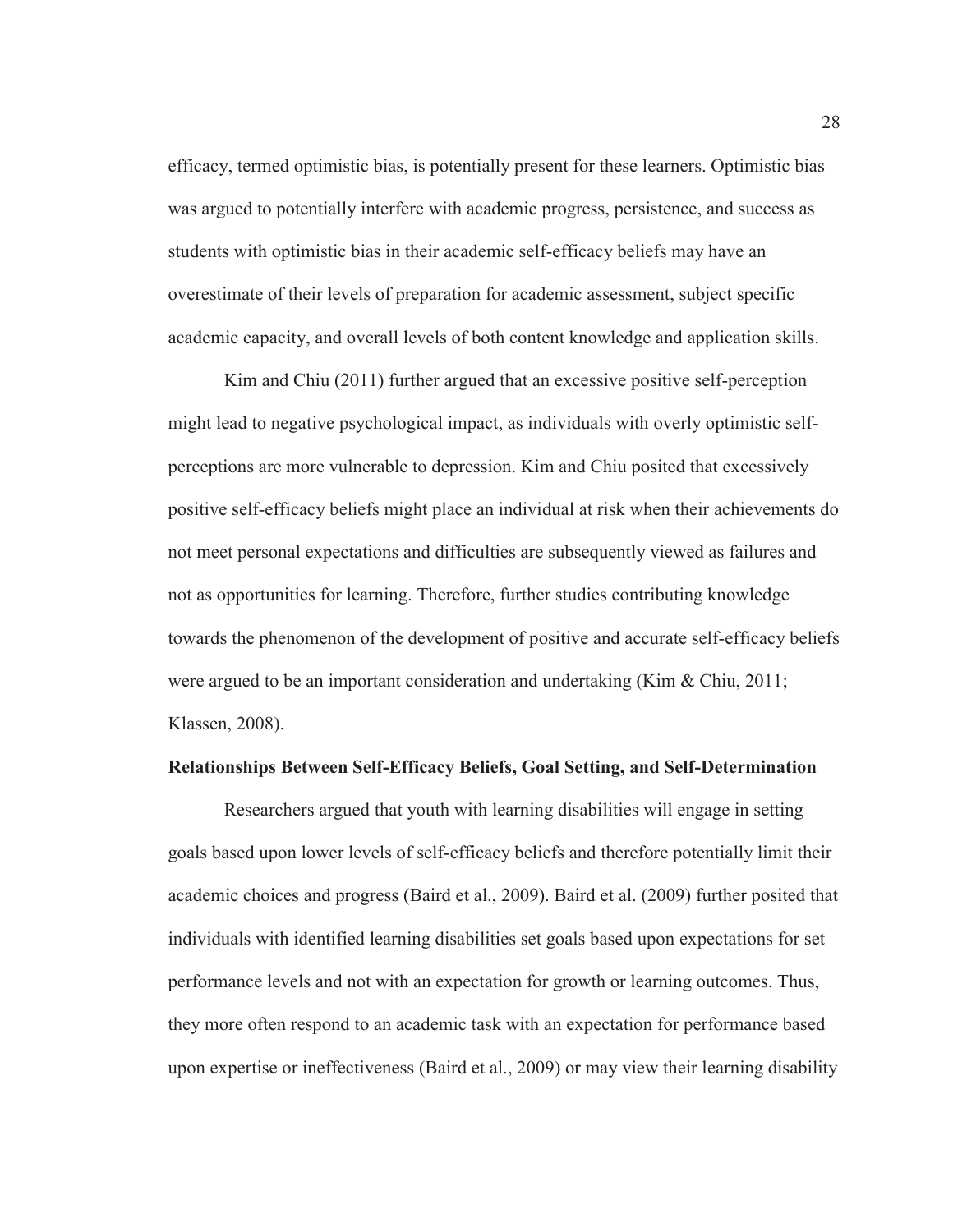as an insurmountable obstacle to academic achievement (May & Stone, 2010). In relation, research literature reviewed indicated that students with learning disabilities who evidenced lower levels of self-efficacy beliefs related to learning academic content set lower goals for achievement, put forth less effort, experience higher levels of inattention to task, demonstrate increased academic procrastination, and lower levels of academic persistence (Baird et al., 2009; Klassen, 2010; May & Stone, 2010).

Characteristics of attention to task, setting moderately challenging academic achievement goals, accessing available supports and accommodations, and taking ownership for learning are consistent with self-determination (Zheng, et al., 2012) or selfregulation (Klassen, 2010). The literature I reviewed highlighted the relationship between self-efficacy beliefs and self-determined behavioral characteristics of individuals with learning disabilities (Baird et al., 2009; Klassen, 2010; May & Stone, 2010; Zheng et al., 2012). Individuals with identified learning disabilities with lower levels of self-efficacy beliefs also evidenced lower levels of self-determined behavior in relation to academic achievement (Zheng et al., 2012). Consistent with Bandura (1997) research studies support self-efficacy beliefs as being influenced by mastery or non-mastery experiences (Feldman, Kim & Elliott, 2011; Klassen, 2010), which in turn influence the development of appropriate self-determination or self-regulation skills.

Klassen (2010) engaged in a quantitative study that examined the role of selfefficacy beliefs in relationship to self-regulation or self-determined behavior. Klassen identified a significant relationship between the self-efficacy beliefs and self-regulation skills of learners and both predicted and final achievement in English. Klassen also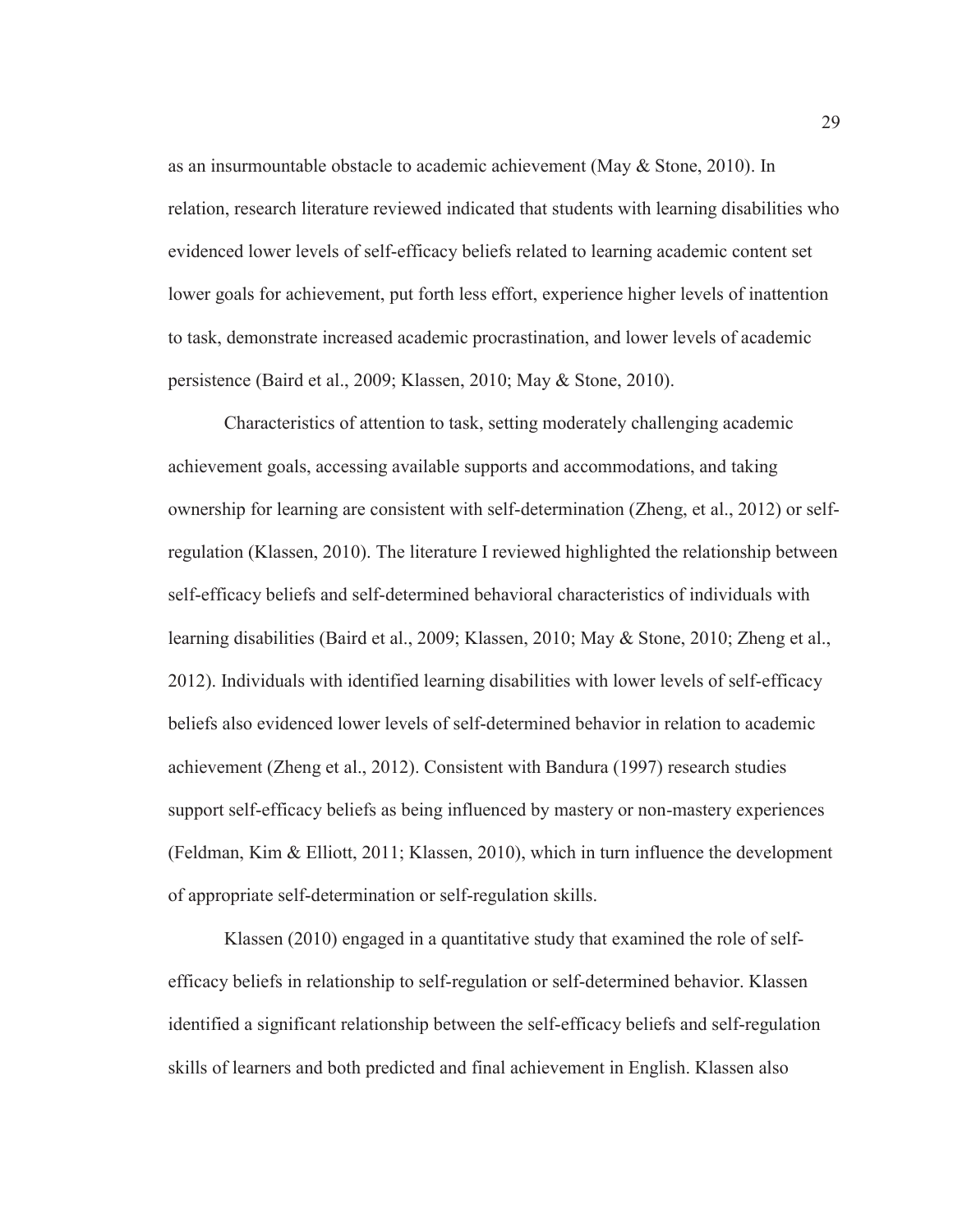highlighted that the students with learning disabilities evidenced decreased self-efficacy beliefs specifically in regards to their academic self-regulation skills comparative to peers without learning disabilities.

Similarly, Zheng et al. (2012) determined a causal relationship between the academic levels of achievement for students with a learning disability and their selfdetermination. Zheng et al. (2012) reported a significant relationship between selfdetermination and level of academic success. Mediating and moderating variables of level of income, gender, and city location were subsequently examined to explore whether they influenced outcomes with results indicating that students who engaged in self-determined behavior were able to set and achieve appropriate academic goals. For young adult learners with learning disabilities critical components of self-determined behavior are self-knowledge of specific challenges, ability to discuss and collaborate with others to access accommodations and an awareness of compensatory strategies that promote individual success (Gerber, 2012). Therefore, it may be argued that selfdetermination skills become crucial skills to support the educational success of young adult students with learning disabilities.

#### **Relationships Between Self-Efficacy Beliefs and Adaptive Coping Skills**

Adaptive coping skills for students with learning disabilities are argued by researchers to support the development of positive academic self-concept, enhanced academic self-efficacy beliefs, and subsequent achievement (Gerber, 2012; Klassen, 2010; Parker & Boutelle, 2009). Critical adaptive coping skills argued by researchers to increase academic achievement for learners identified with learning disabilities include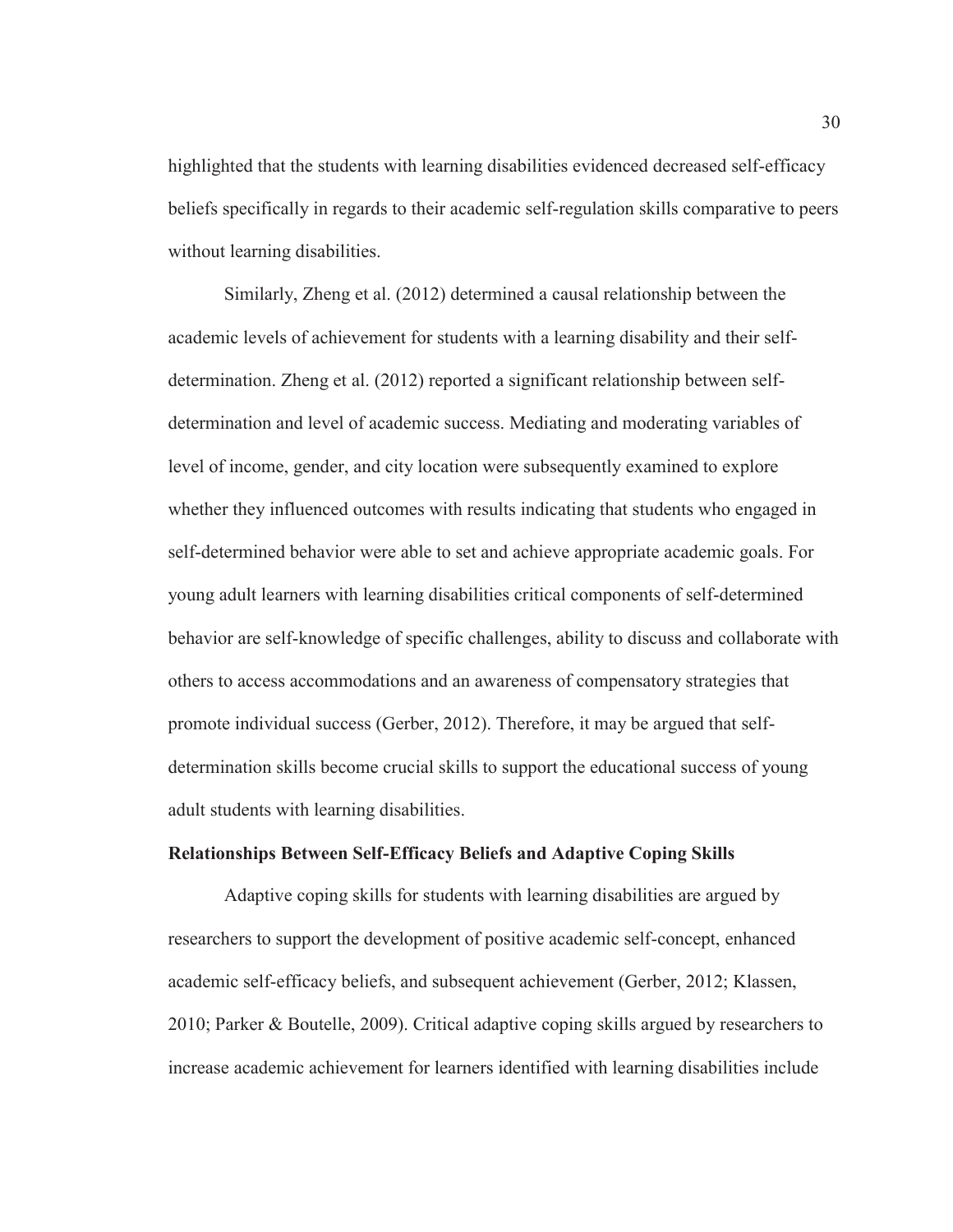self-advocacy, becoming knowledgeable about and accessing available supports, and being able to clearly articulate learning needs in regards to a learning disability identification (Klassen, 2010; Parker & Boutelle, 2009).

Consistent with self-efficacy beliefs, researchers have posited that adaptive coping skills such as self-advocacy are essential elements for learners with identified learning disabilities in achieving postsecondary success (Gerber, 2012; Getzel, 2008; May & Stone, 2010; Walker & Test, 2011). Adaptive coping skills are enhanced when specific interventions directed at teaching essential skills are provided to students with learning disabilities. The research I reviewed indicated the need for intervention supports in learning self-determination and adaptive coping skills for those identified with a learning disability as these skills are linked to increased academic and positive socialemotional outcomes (Firth et al., 2008; Wehmeyer et al., 2013).

In a recent study, Wehmeyer, Palmer, Shogren, Williams-Diehm and Soukup (2013) examined the role of participation within an intervention designed to enhance selfdetermination and subsequent adaptive coping skills of students identified with a learning disability. Study results indicated that students who participated in the intervention expressed increased confidence in advocating for their learning needs and subsequently levels of self-efficacy beliefs and academic achievement increased. Similarly, Reed et al. (2011) sought to examine if participation in an integrated university preparation course would support students with LD to improve their academic and general resourcefulness. Students with LD evidenced an increase in their adaptive coping skills post intervention and an increased overall positive attitude towards themselves as college capable learners.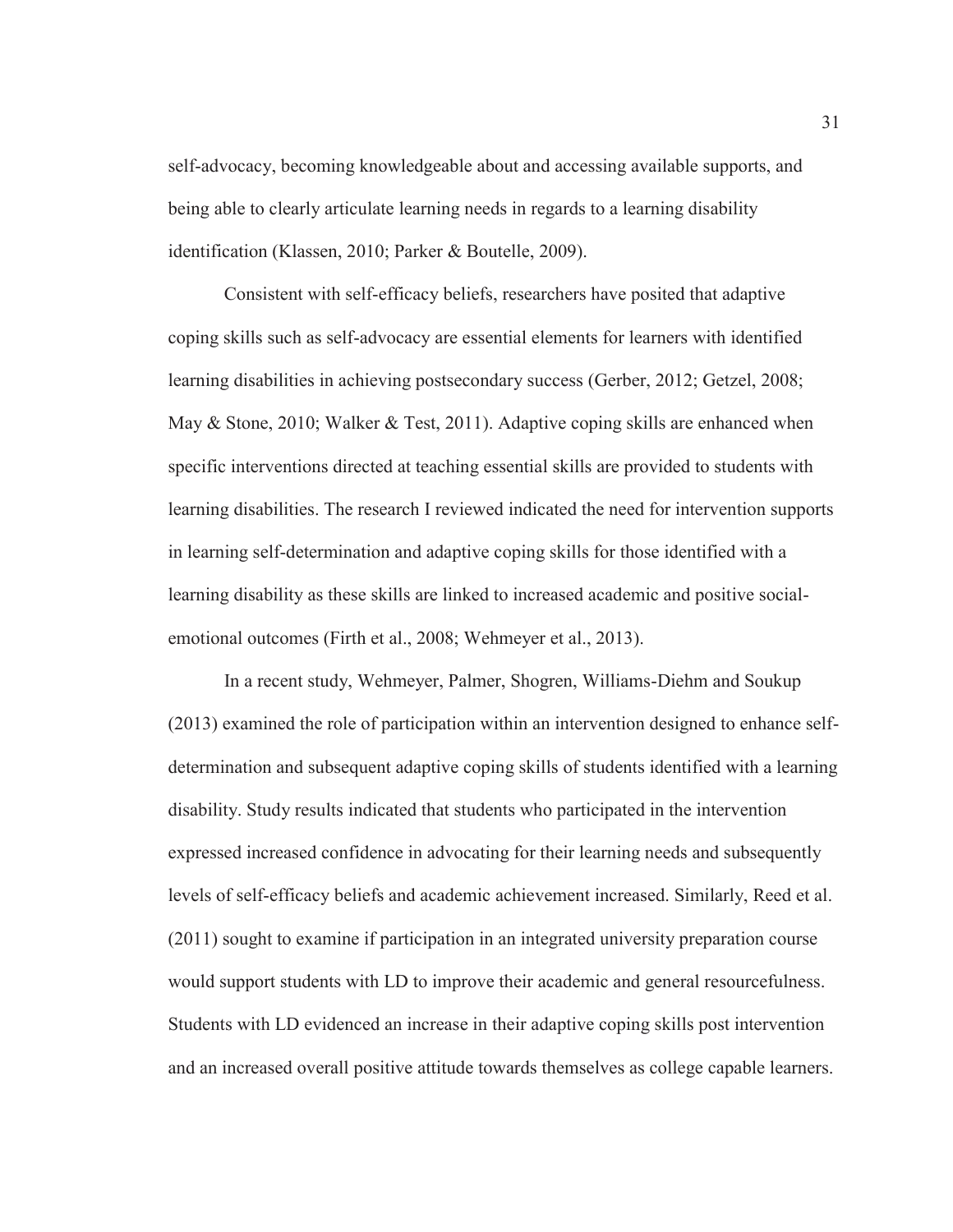In a related study, Firth, Frydenberg, and Greaves (2008) studied the effect of completing various programs developed to support students identified with a learning disability to develop successful academic self-advocacy skills. Students who participated in interventions reported increased self-advocacy skills, increased independence in academic task completion, and higher overall positive efficacy beliefs (Firth et al., 2009). Therefore it may be argued that self-efficacy beliefs and adaptive coping skills form a reciprocal relationship with each impacting the other; positive self-efficacy beliefs support the development of adaptive coping mechanisms and successfully engaging in adaptive coping skills positively impacts the development of self-efficacy skills. Experiencing successful self-advocacy may be likened to a mastery experience (Bandura, 1997) that influences the continued development of positive self-efficacy beliefs.

#### **Relationships between Self-Efficacy Beliefs and Emotional Affect**

Individuals with learning disabilities may experience additional challenges, beyond learning deficits specific to their disability, which include affective disorders such as anxiety, loneliness, hopelessness, lower levels of social competence, and negative attitudes towards self as a student (Hen & Goroshit, 2012; Lackaye & Margalit, 2008; Leichtentritt & Shechtman, 2010). Leichtentritt and Shechtman (2010) argued that there is an increased presence of affective disorders within the student population of those with learning disabilities, particularly higher levels of academic and social anxiety. Lackaye and Margalit (2008) argued that hopefulness and positive social connections are related to self-efficacy beliefs for learners with learning disabilities. Students with lower levels of self-efficacy beliefs communicated lower levels of hopefulness regarding their academic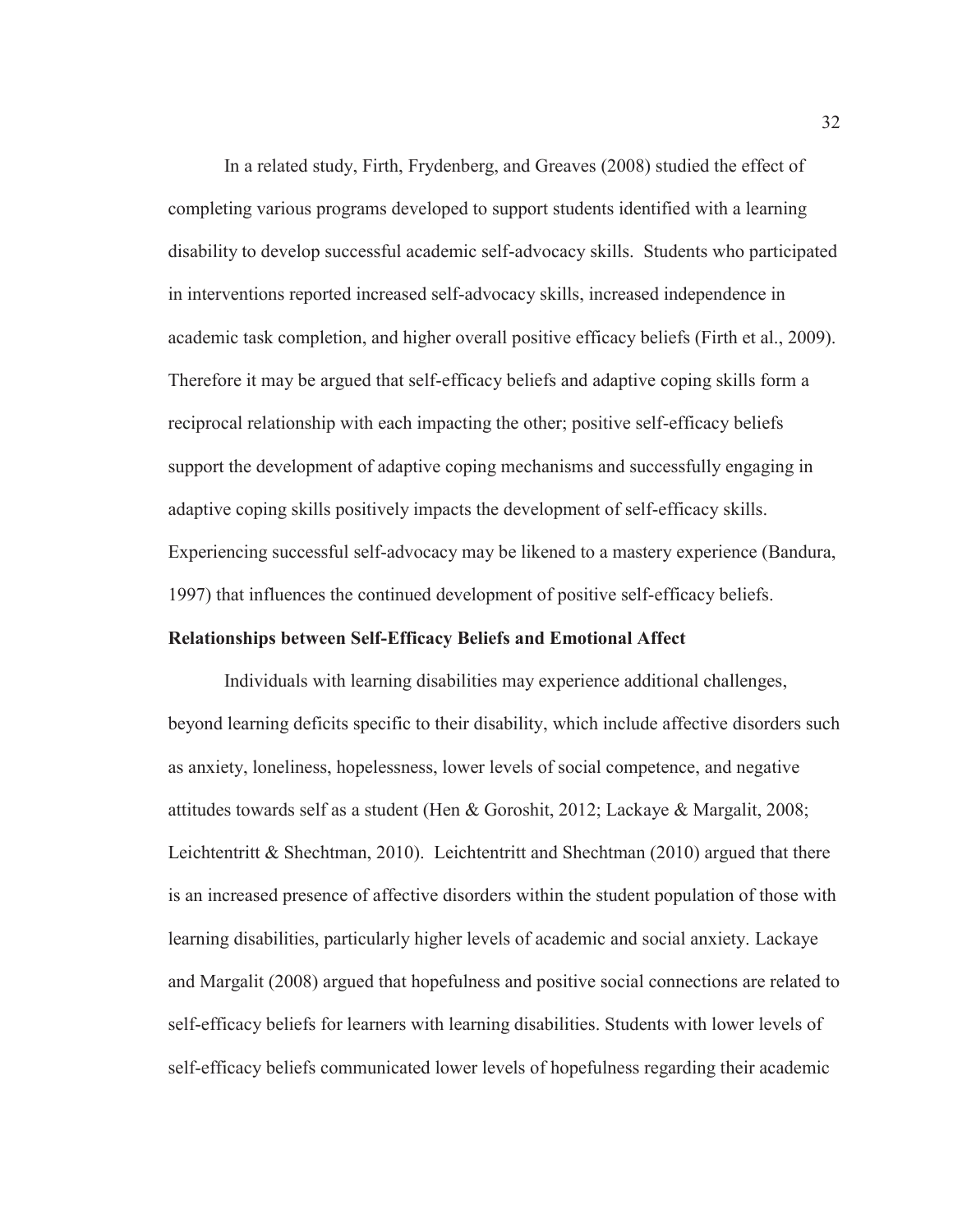successes and interpersonal connections with peers. Thus, increased feelings of loneliness and isolation were reported amongst students whom had been identified with a learning disability in comparison to peers. Therefore, Leichtentritt and Shechtman argued for expressive-supportive therapies to be considered among interventions designed to support students with an identified learning disability, as lowered levels of anxiety may be a positive outcome. Further, supportive counseling may contribute to the development of higher levels of insight leading to enhanced adaptive coping skills and increased positive self-efficacy beliefs (Leichtentritt & Shechtman, 2010).

Bandura (1997) argued that despondent mood negatively impacts the development of self-efficacy beliefs as affective disorders enhance the likelihood that challenges will be perceived as insurmountable barriers to achievement. Given the increased rates of reported negative affect for individuals with learning disabilities attention to affect in relationship to self-efficacy beliefs for this population is an important consideration in further research (Lackaye & Margalit, 2008; Leichtentritt  $\&$ Shechtman, 2010).

## **Self-Efficacy Beliefs and Qualitative Research**

While research studies regarding the relationships between self-efficacy beliefs, academic achievement, affect, and adaptive coping skills are available within the literature significantly less prevalent are studies exploring these concepts from a qualitative perspective. Within the timeframe of the last six years, two qualitative research studies pertaining to self-efficacy beliefs and learning disabilities were identified by myself through the literature search (Anctil et al., 2008; Klassen & Lynch, 2007).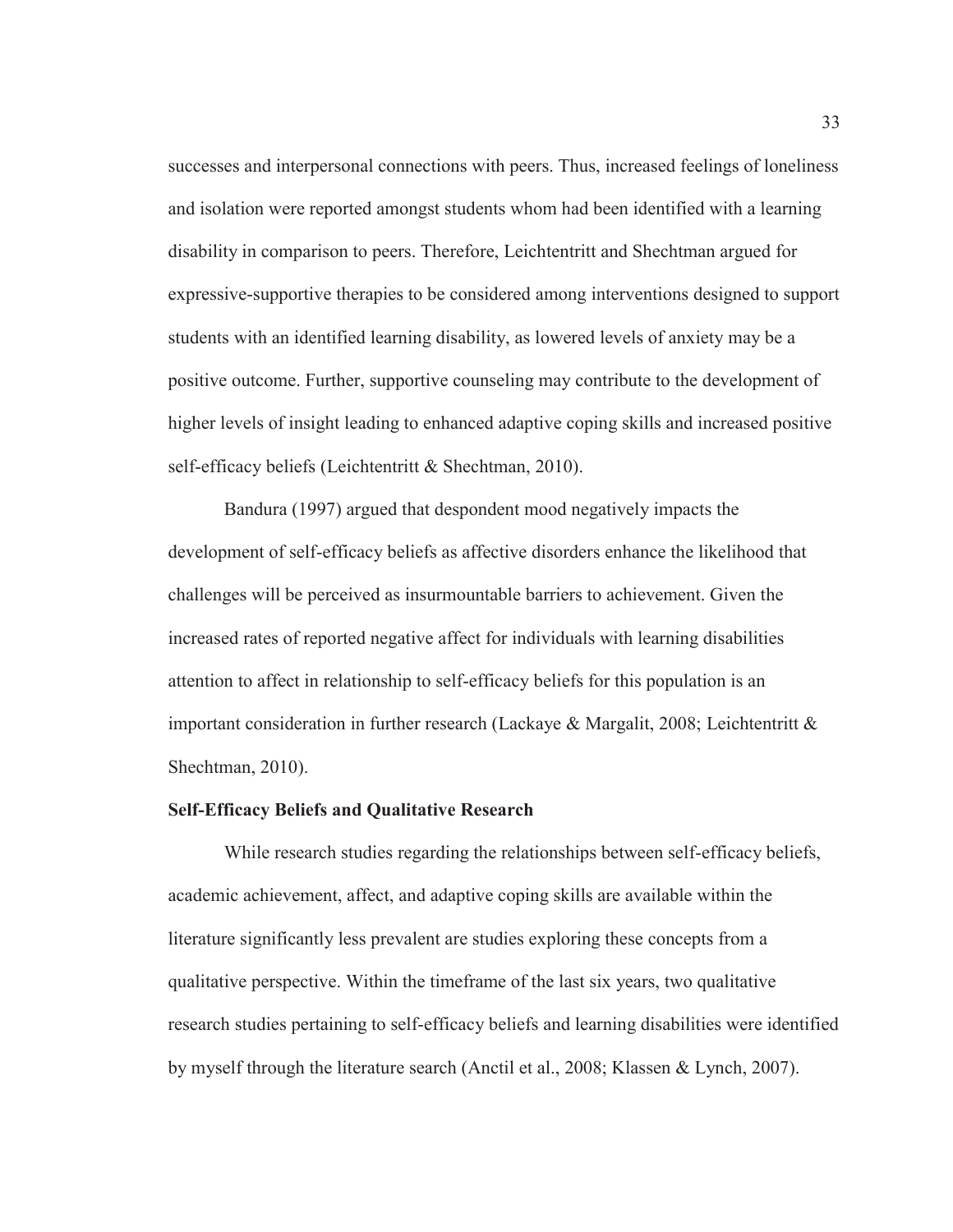Both studies I reviewed sought to explore the concept of the development of self-efficacy beliefs, adaptive coping skills, and relationship to academic success for learners with identified learning disabilities to further understand and inform pedagogical practices to support success for these learners.

In the two identified qualitative phenomenological studies, researchers explored the self-perspectives of individuals with learning disabilities in regards to self-efficacy beliefs and academic achievement. Both were phenomenological studies, in which the researchers utilized interviews to gather detailed descriptions of the experiences of the participants regarding the impact of self-efficacy beliefs upon academic progress. Interview data was subsequently transcribed verbatim and analyzed for the emergence of common themes in the shared experiences.

Themes specific to college students within the Anctil et al. (2008) study included specific implications of the identified learning disability, acquired training and support that fostered independence in self-advocacy, and specific skills in conflict resolution to support accessing required academic accommodations within the post-secondary setting. The adolescents within the Klassen and Lynch (2007) study emphasized the role of verbal feedback from their specialist educators, classmates, and parents in supporting their development of self-efficacy beliefs and in improving their levels of incentive for academic achievement. Differences in the specific themes may be argued to reflect developmental stages and educational contexts.

College students are required to engage in self-advocacy to access required accommodations and may need to understand and be prepared to use conflict resolution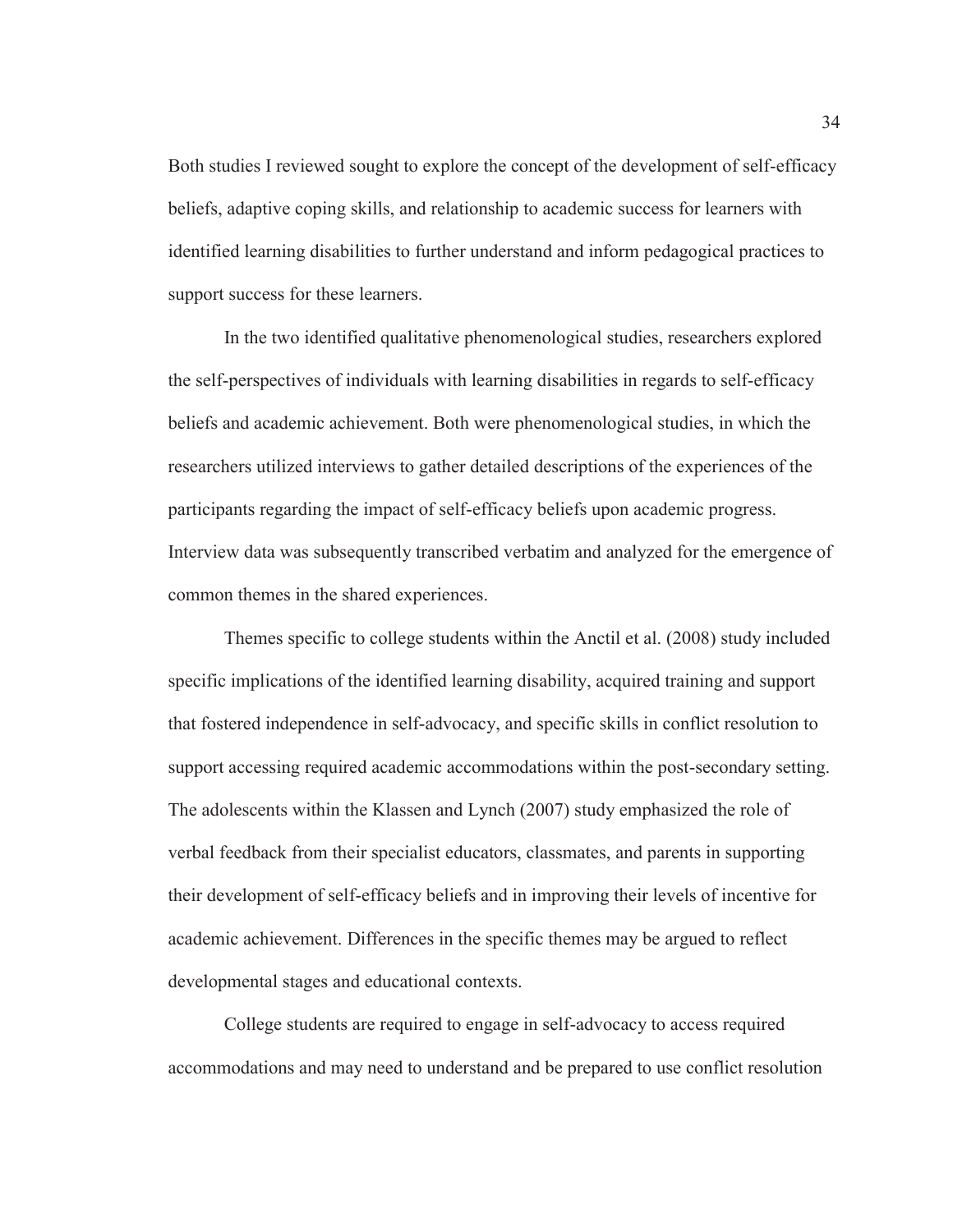skills should they encounter resistant professors or personnel within departments of accessibility services (Getzel, 2008). Additionally, students enrolled in postsecondary learning independently decide whether or not to disclose their identification as a student with a learning disability (Getzel, 2008). Therefore, there is a further potential element of self-consciousness or desire for privacy of information that impacts a young adult's decision to self-disclose (Getzel, 2008). In contrast, adolescents with learning disabilities are more likely to have support structured through their schooling experiences with an identified specialist teacher, developmentally place a higher level of regard for peer support, and are still legally under parental responsibility (Klassen & Lynch, 2007).

Consistent themes identified in both studies included the relationship between positive self-efficacy beliefs and academic success, self-awareness, and problems and solutions related to motivation reflecting adaptive coping skills (Anctil et al., 2008; Klassen & Lynch, 2007). These themes are reflective of the positive relationships identified within the quantitative literature I reviewed; self-efficacy and academic achievement, self-efficacy and adaptive coping skills, and self-efficacy and selfdetermination. Additionally, in the qualitative studies researchers presented an understanding of self-efficacy beliefs from an emic, or insider, perspective and referenced the limited available literature from a qualitative tradition regarding selfefficacy beliefs within the discipline of learning disabilities. Subsequently, both Anctil et al. (2008) and Klassen and Lynch (2007) highlighted the need for further research regarding self-efficacy beliefs from a qualitative perspective to contribute to the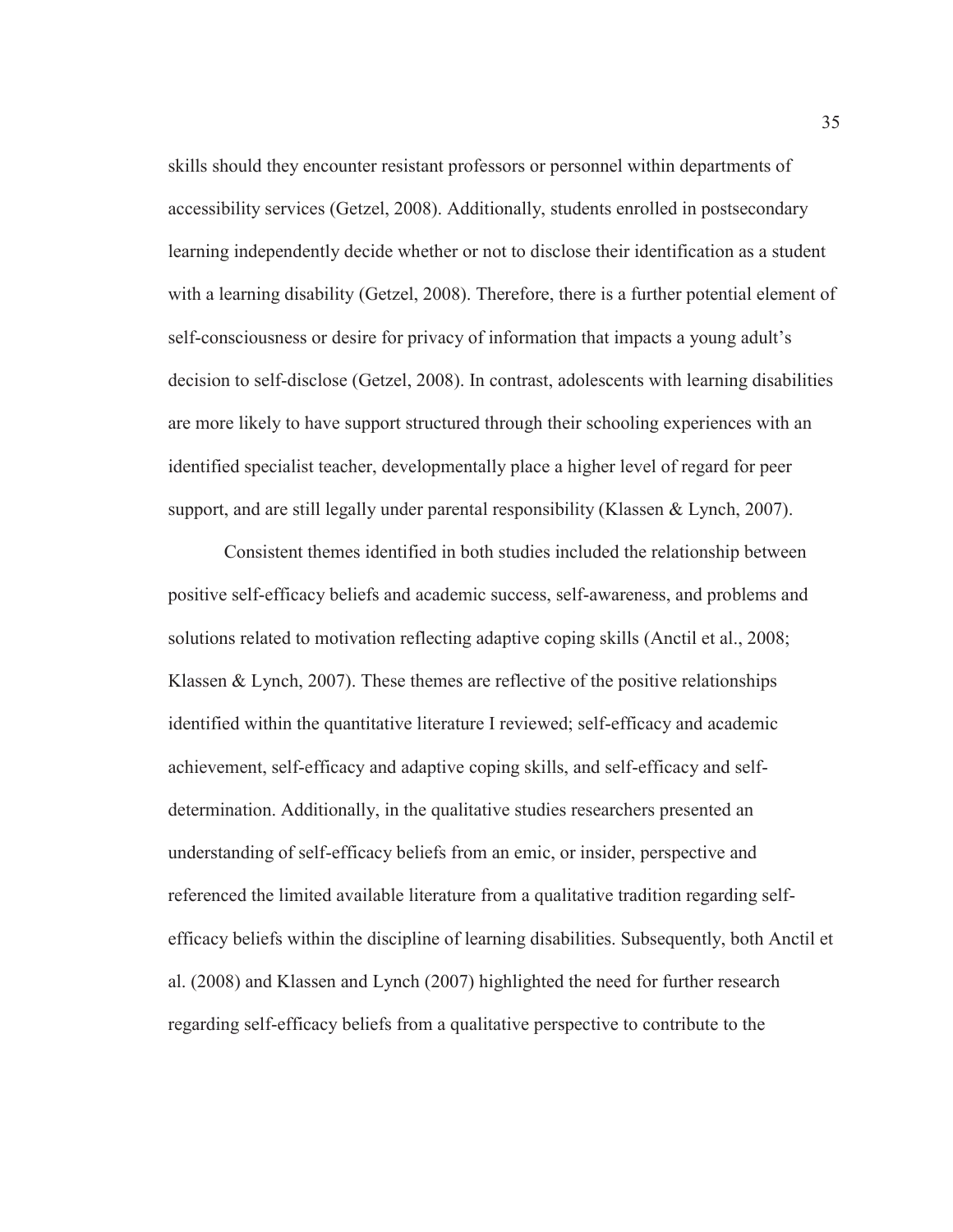knowledge base and inform potential interventions and pedagogical practices and processes with the population of learners with learning disabilities.

## **Summary and Conclusions**

In this chapter, I presented a review of the foundational literature related to selfefficacy beliefs (Bandura, 1997). Current literature within the discipline of learning disabilities in relationship to self-efficacy beliefs was reviewed. Research supports the role of self-efficacy beliefs in relationship to academic achievement (Gerber, 2012; Klassen, 2010). The research I reviewed also supports the relationship between selfefficacy beliefs, goal setting, and self-determined behavior (Baird et al., 2009; Klassen, 2010; May & Stone, 2010; Zheng et al., 2012), developing adaptive coping skills (Gerber, 2012; Klassen, 2010; Parker & Boutelle, 2009), and affect (Hen & Goroshit, 2012; Lackaye & Margalit, 2008; Leichtentritt & Shechtman, 2010). Self-efficacy beliefs have the potential for significant impact upon the attainment and completion of further educational opportunities and thus for future life success (Getzel, 2008).

While I reviewed studies that reported the crucial nature of self-efficacy beliefs in impacting multiple skill domains supporting educational achievement, limited literature is available regarding qualitative studies attending to the lived experience of developing self-efficacy beliefs for learners with identified learning disabilities (Anctil et al., 2009; Klassen & Lynch, 2007). The qualitative studies I reviewed highlighted the role of selfefficacy beliefs in academic achievement and successful educational experiences (Anctil et al., 2009; Klassen & Lynch, 2007); however, there is a gap in the literature seeking to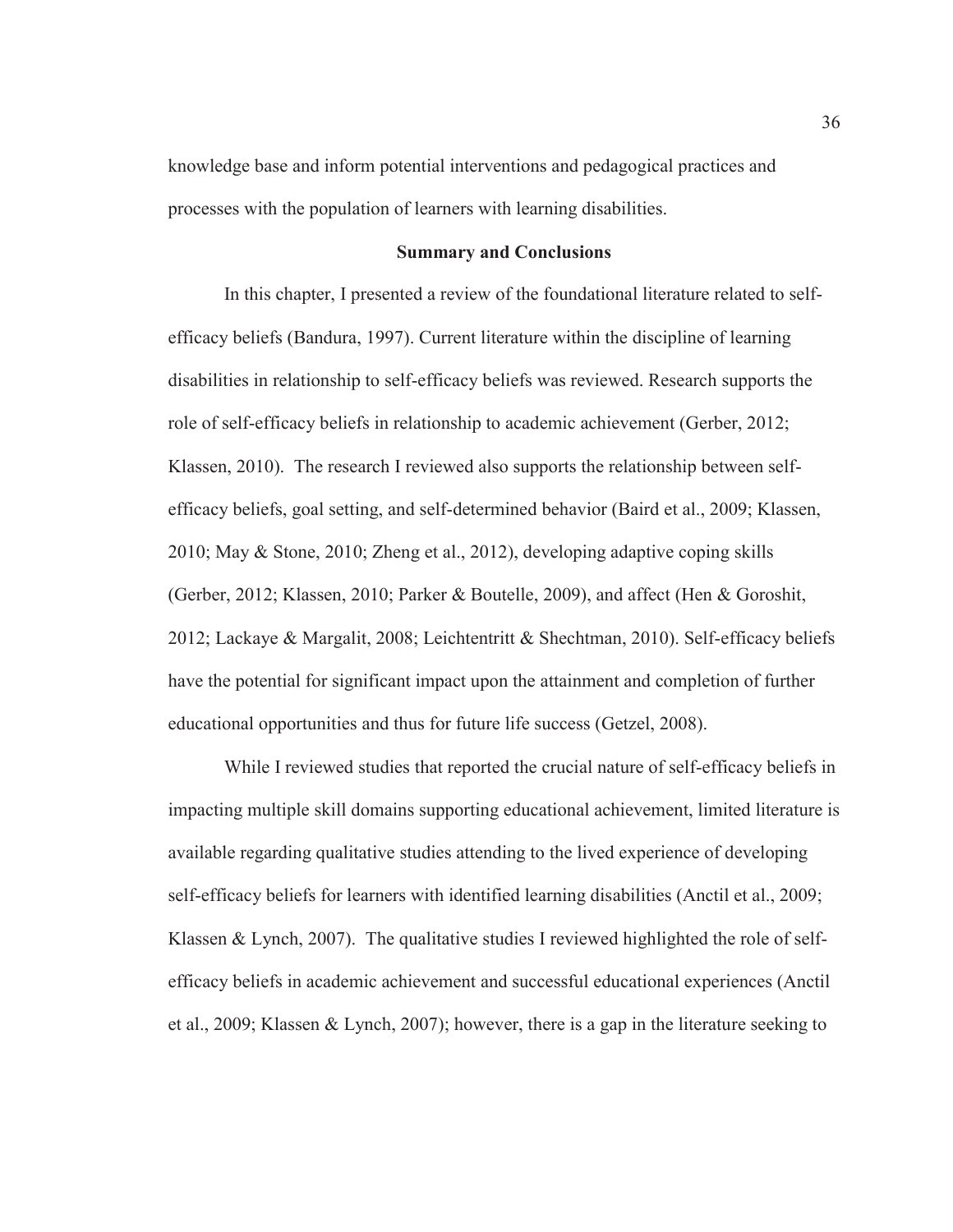understand the lived experiences of individuals with learning disabilities in developing self-efficacy beliefs and corresponding adaptive coping skills.

In this study, I used a phenomenological approach to gain insight and understanding of the lived experiences of learners identified with learning disabilities in developing self-efficacy beliefs and corresponding adaptive coping skills. Thus, the study addressed a gap in the literature regarding the perspective of young adults with learning disabilities in their development of self-efficacy beliefs and subsequent adaptive coping skills. Further, the results of the study should provide important information for educators, parents, school psychologists, and other personnel working with this population. This information may positively impact the development of pedagogical practices, intervention services, transition services between high school and postsecondary learning institutions, and subsequently contribute towards positive social change for the population of learners identified with learning disabilities. In Chapter 3 I will describe the identified research methodology for the study and will provide information related to the design, role of the researcher, detailed methodology, issues of trustworthiness, and summative information.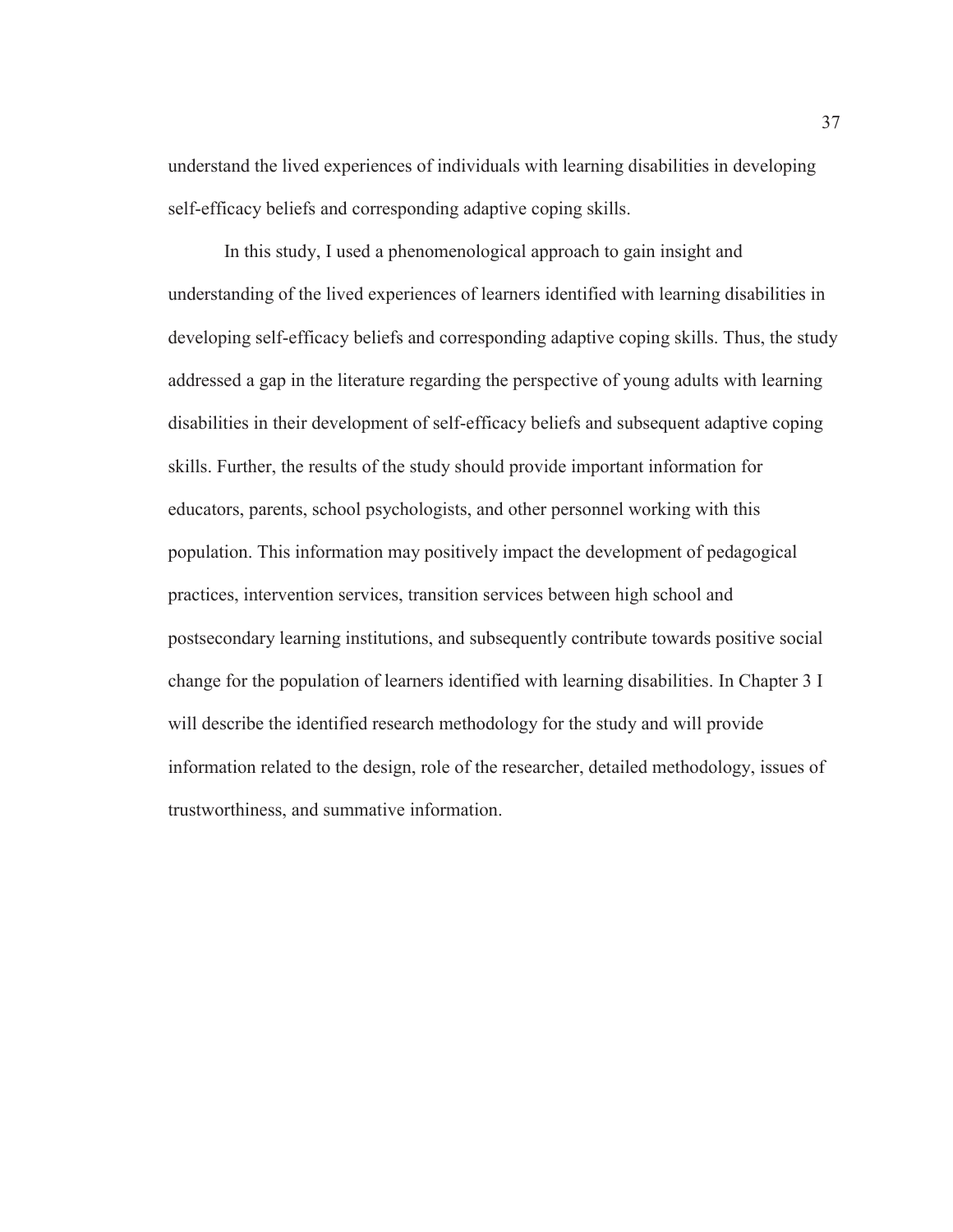## Chapter 3: Research Method

# **Introduction**

The purpose of this phenomenological study was to develop meaningful understanding of the lived experiences of young adult learners with learning disabilities in developing academic self-efficacy beliefs and subsequent adaptive coping skills such as self-advocacy. There is a gap in the literature regarding the voice of young adults with learning disabilities in characterizing their experiences regarding the development of academic self-efficacy beliefs and self-advocacy skills (Anctil et al., 2008; Klassen & Lynch, 2007). Thus, a goal of the study was to develop additional understanding of the role of self-efficacy beliefs as a factor in the postsecondary education of learners with learning disabilities. Exploring with participants how they characterized the development of their self-efficacy beliefs, the relationship of these beliefs to the development of adaptive coping skills, to academic persistence, and to accessing available accommodations and learner supports may contribute critical knowledge regarding appropriate interventions and supportive services for this population.

In this chapter, I present a roadmap for the proposed study. I will reiterate the central and secondary guiding questions for the research, identify the research design and clarify the rationale underlying the phenomenological approach. The role of the researcher and details of the methodology, including participant selection, recruitment, data collection, and the data analysis plan will be presented. Issues of trustworthiness and ethical procedures will also be discussed. I will conclude the chapter with a summary.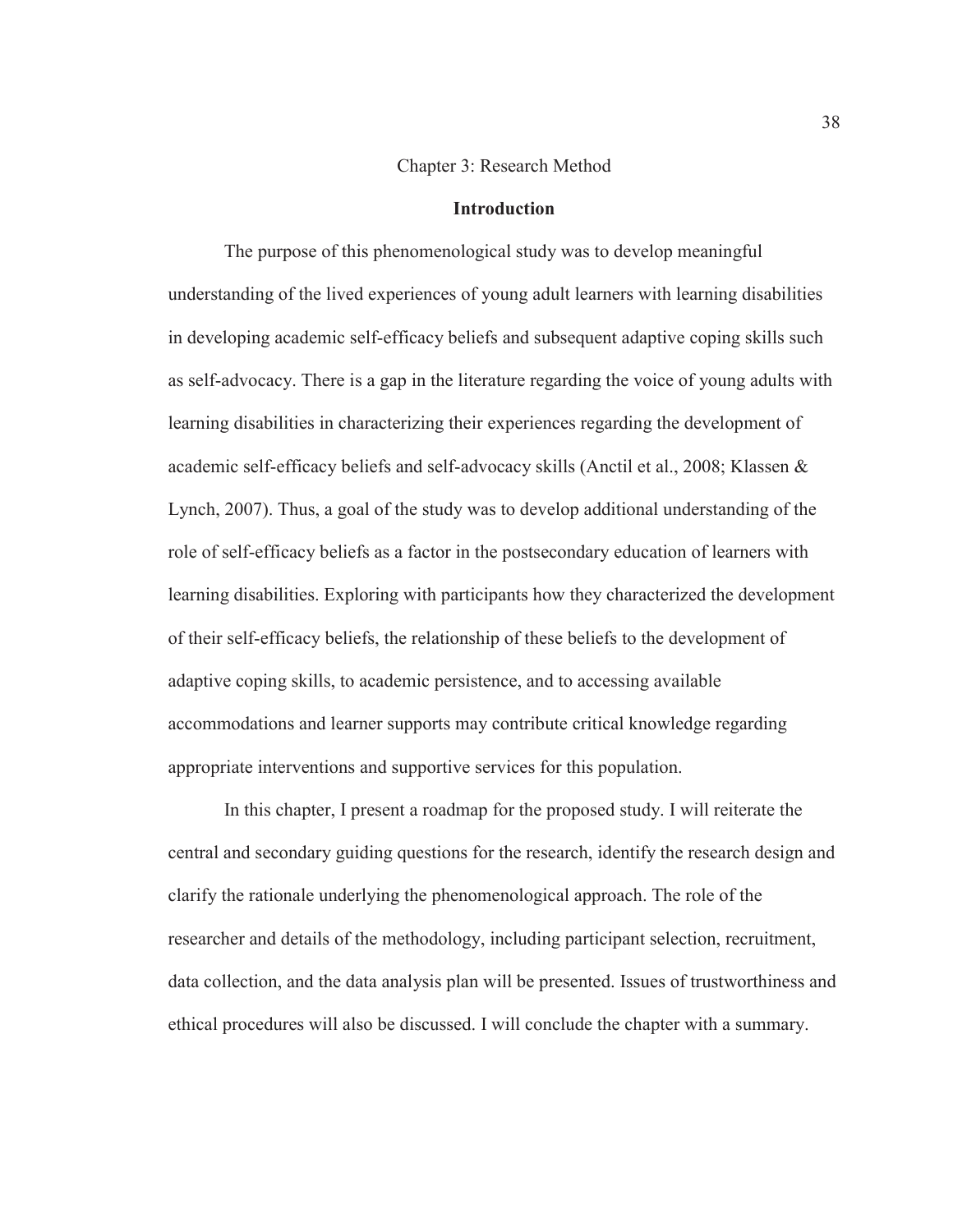#### **Research Design and Rationale**

The central question guiding the study was: What is the experience of young adults with identified learning disabilities in developing academic self-efficacy beliefs? A secondary question explored within the study was: How do young adults with learning disabilities describe educational contexts and characteristics that contribute towards or impede their development of academic self-efficacy and corresponding adaptive coping skills? As highlighted in the central guiding question, the central phenomenon of the study was the development of self-efficacy beliefs for young adults with learning disabilities. Self-efficacy beliefs are defined as the beliefs individuals have regarding their capacity to successfully engage in or accomplish specific goals or tasks with specific contexts or situations (Bandura, 1997). Thus, academic self-efficacy beliefs are an individual's beliefs regarding their capacity to achieve academic goals within an educational context (Bandura et al., 1996).

In this qualitative study, I used a phenomenological research tradition. Moustakas (1994) argued that using an empirical phenomenological approach to research is appropriate when the purpose of the research is to understand the meaning of an experience for those individuals who have had it and subsequently derive more general or universal essences of the experience. Thus, phenomenology requires an investigation of the experience of the identified phenomenon to obtain rich and detailed descriptions. These rich, detailed, complex descriptions are elicited from participants who have direct experience of the identified research phenomenon and subsequently analyzed to identify the essences of the experience (Moustakas, 1994).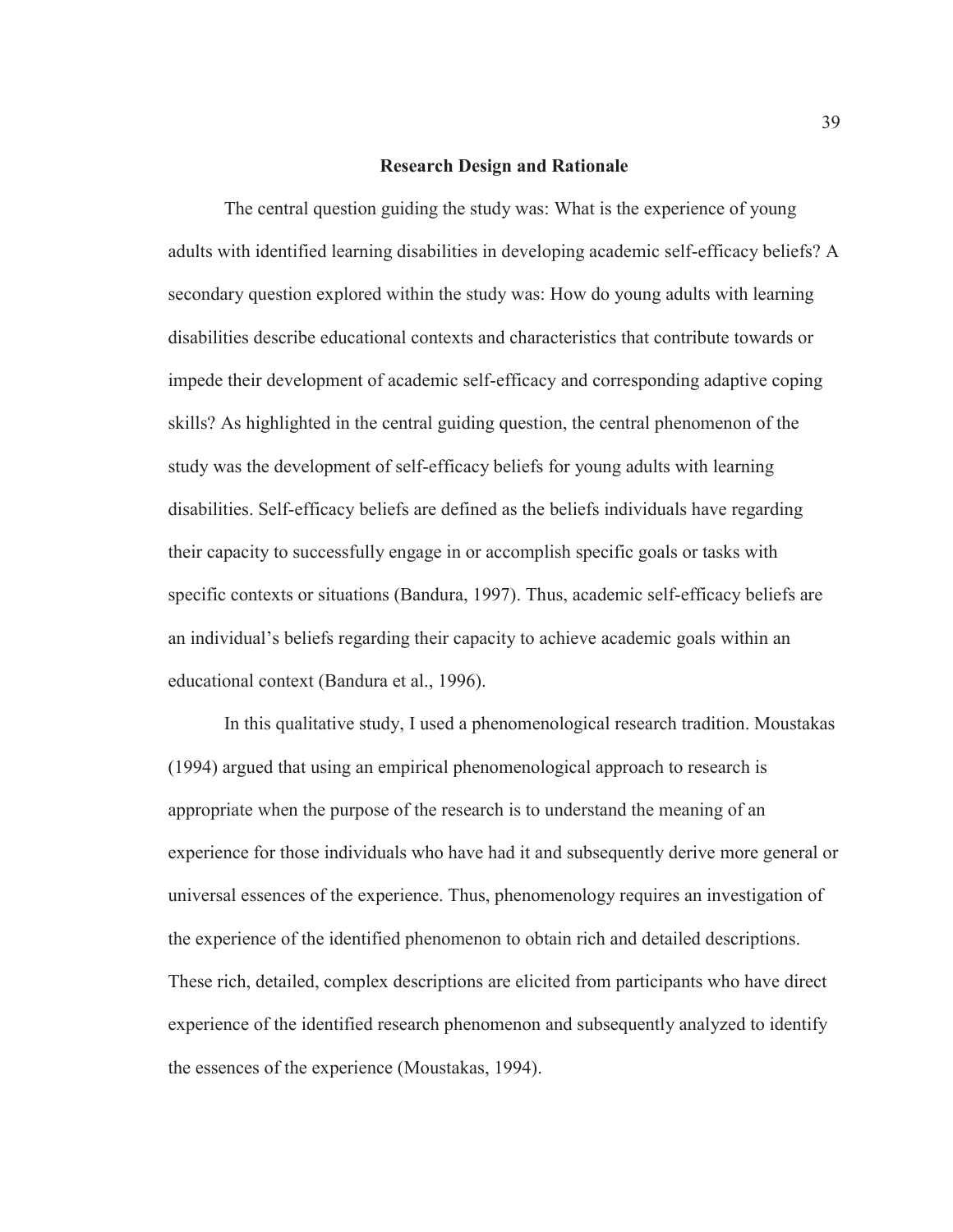Phenomenological researchers view data of experience as a critical source of information in understanding human behavior (Moustakas, 1994). Thus, as the identified purpose of the study was to develop meaningful understanding of the lived experience of developing academic self-efficacy beliefs, and corresponding adaptive coping mechanisms, for young adults with learning disabilities a phenomenological approach was an appropriate research tradition.

Moustakas (1994) indicated that the word phenomenology has its roots in the Greek word of *Phaenesthai,* meaning to show up, to appear (p. 26). In phenomenology, the researcher has a connection, a reason for interest in seeking understanding of the meaning of the lived-experiences of the participants. Being aware of one's own connections to and reasons for research, and thus potential biases and presuppositions requires researchers to be self-reflective, to be aware of how their interest in the phenomenon arose (Moustakas, 1994).

#### **Role of the Researcher**

My interest in the field of learning disabilities began during the middle years of my teaching career. As I moved from teaching kindergarten children to teaching children in the upper elementary grades I began to take on specialist roles in the area of literacy. These roles required participation in further training as a teacher, particularly in working with children at-risk of, or identified as, having a learning disability. In my professional capacity, I began to spend significant time working with children and adolescents with identified learning disabilities, collaboratively establishing intervention plans, educating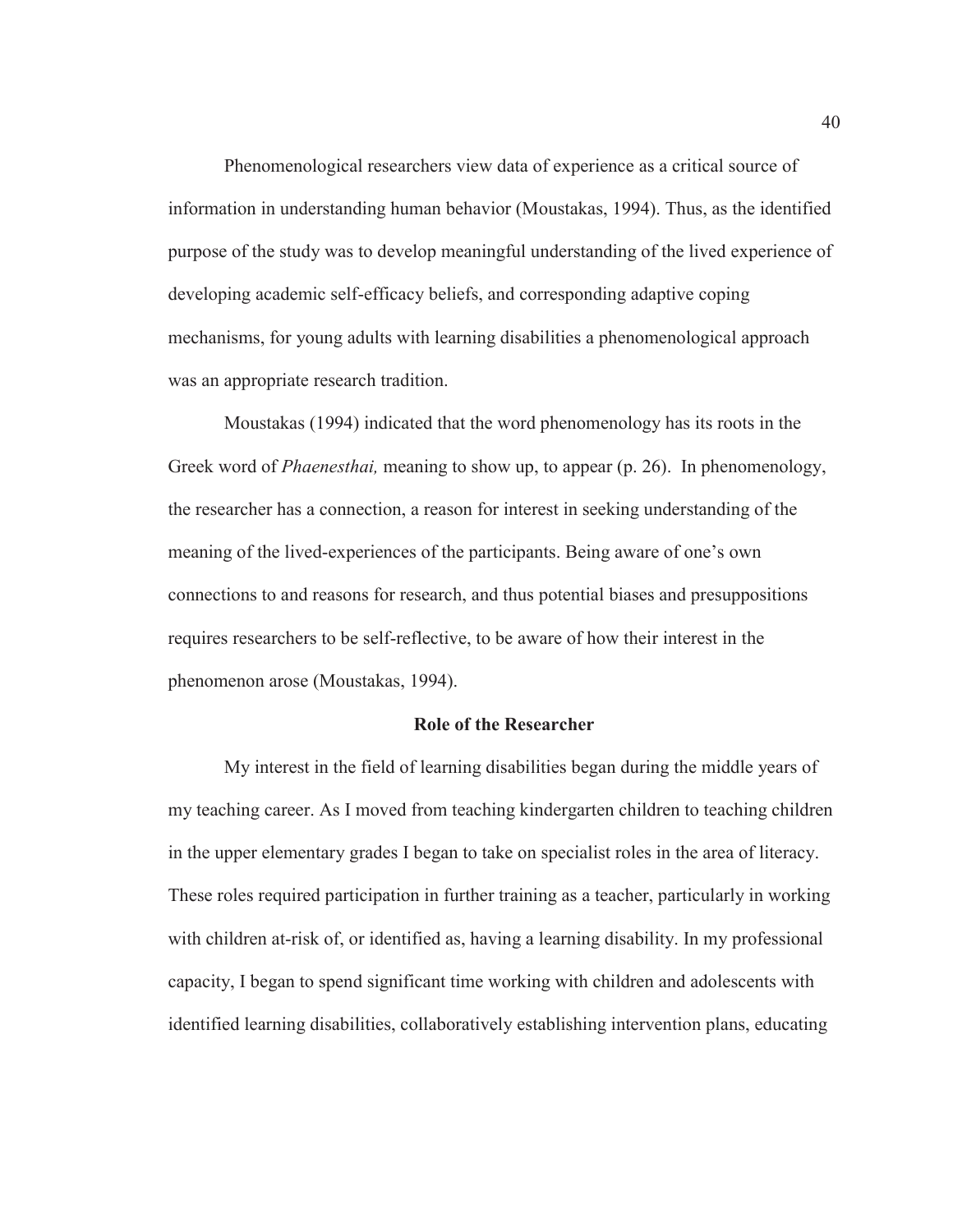colleagues on best practices, and working in partnership with families to access resources to support academic achievement.

As my educational career moved into administrative roles, I continued to advocate for those in our schools with learning disabilities. I found myself questioning and questing to find information regarding how to identify learning disabilities, how to best teach those with learning disabilities in our inclusive classrooms, and how to best support those with identified learning disabilities to set academic goals and commit to achievements. In 2009, this area of passion led to embarking upon further education and a career change into the field of educational psychology. At the time I was unaware that my passion for the field of learning disabilities was soon to have personal as well as professional relevance.

In 2012, a psychologist with a specialization in school psychology assessed our 12-year-old daughter to determine if there were underlying causes that could explain her academic struggles in the areas of mathematics and the sciences. The result of the psychoeducational assessment was that an underlying severe learning disability impacting all visual perceptual reasoning skills was a significant factor in her barriers to academic achievement and understanding in mathematics and science. Discussions regarding program modifications, accommodations, self-advocacy, self-esteem, and selfefficacy beliefs suddenly became both personal and professional and my interest in the field of learning disabilities was intensified.

In phenomenology, the role of the researcher is that of a participant, a coresearcher in community with other participants. The researcher's role is to engage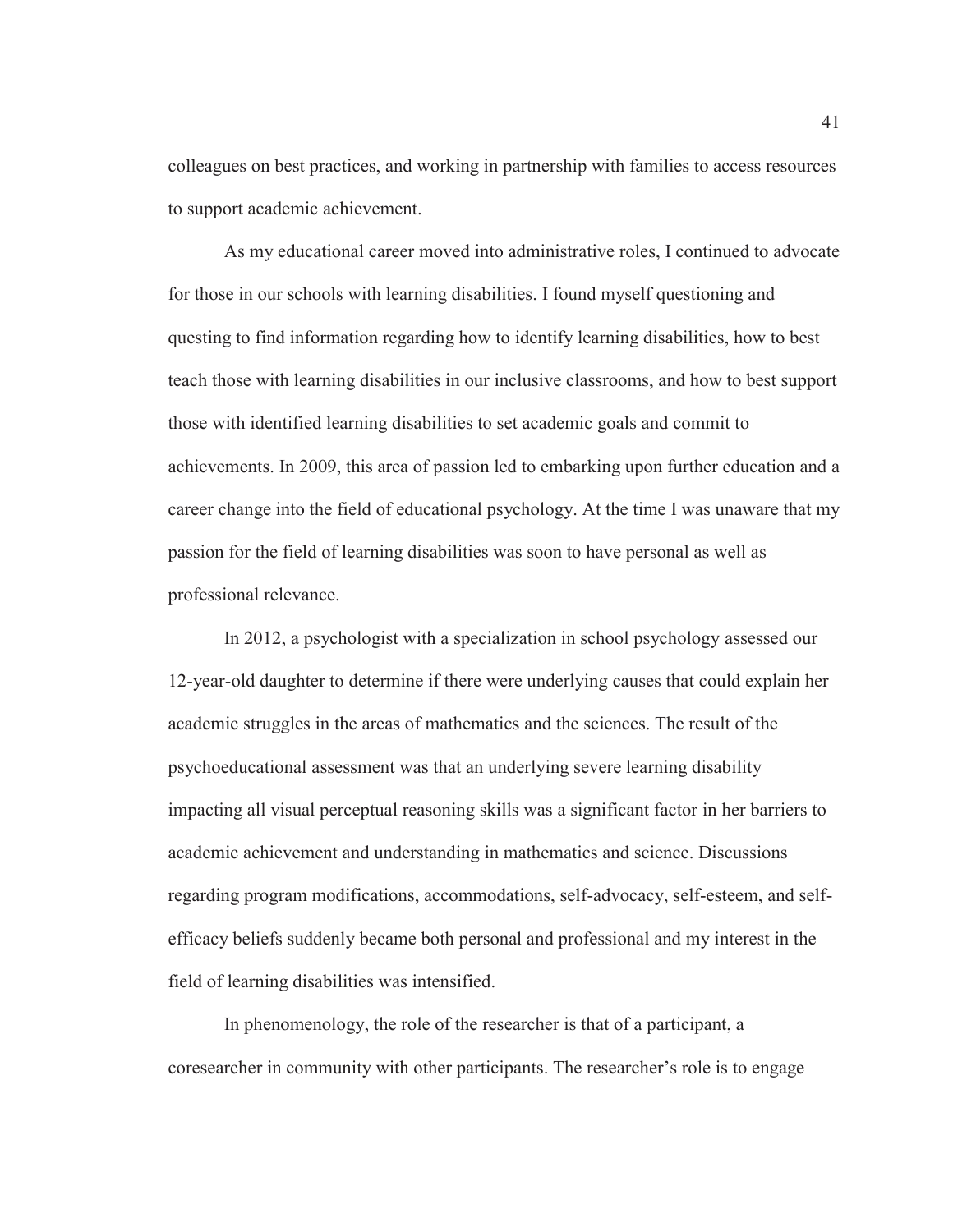with the participants, to be fully present with them in the exploration of the meaning of the experiences of the identified phenomenon. Moustakas' (1994) argued that this copresence between researcher and participant is reflective of the intersubjective and requires an intentional empathy. Empathy is the method through which the researcher accesses understanding of the participants' experiences (Moustakas, 1994). Empathy, as a method, requires that a researcher be aware of their own intentionality, potential biases, presuppositions, and any pre-relationships such that they may be fully open to being present with the participants (Moustakas, 1994).

Given my personal and professional experiences, I am aware of my biases in regards to the field of learning disabilities. I have an intimate connection (Moustakas, 1994) with the topic of self-efficacy beliefs and learning disabilities. This connection is what has allowed the phenomenon to show up in my consciousness and to become the phenomenon of interest in the proposed study. However, as Moustakas (1994) argued the connection to the phenomenon also requires the researcher to engage in epoche. Epoche requires the researcher to bracket their preconceived biases and judgments, to look with preconceptions suspended, and attend fully to the participant description of the experience from within his or her specific perspective or context (Moustakas, 1994).

Engaging in the epoche process (Moustakas, 1994) supported me in bracketing or setting aside my biases. I attended to being fully present with the participants, to being fully open to their experiences, and receptive to their ideas, understandings, and the creation of new knowledge. The research interview questions (Appendix A) were structured such that a rich and detailed sharing of the experience for the participant was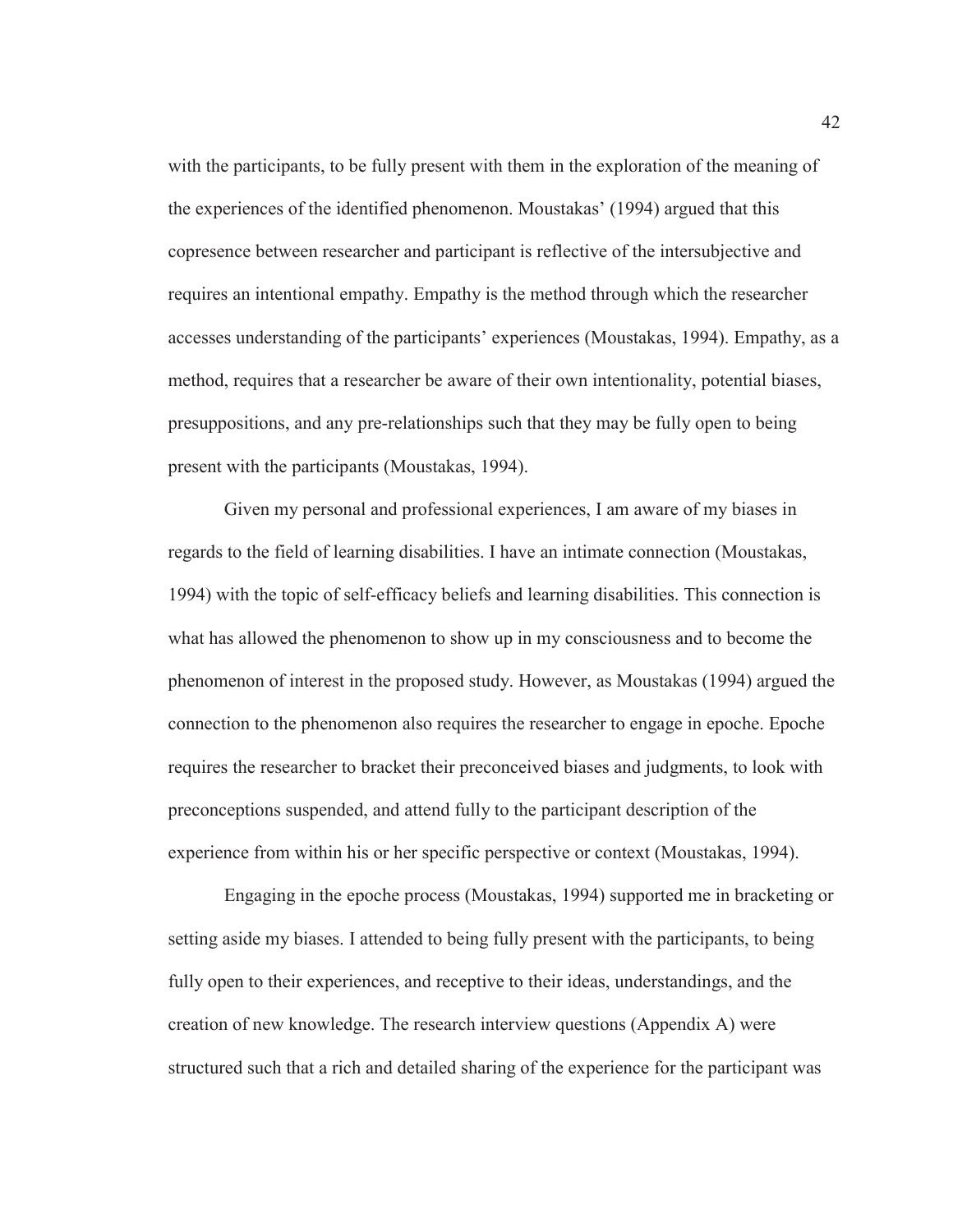the topic of the semistructured interview. Participants were unfamiliar to me, thereby eliminating any concerns regarding preexisting relationships. Throughout each interview, during the data analysis, and in the reporting of findings, I documented and reviewed potential biases.

### **Methodology**

# **Participant Selection Logic**

In this study I focused on the lived experiences of postsecondary students with identified learning disabilities. As the focus of the inquiry was specific to learning disabilities, a purposeful sampling strategy was used. I selected participants based upon their willingness to participate in a semistructured interview and having the following characteristics: (a) identification as an individual with a learning disability, (b) enrolled in postsecondary education, (c) at least 18 years of age. These criteria for participation were included in the Letter of Informed Consent and were reviewed prior to engagement in the interview process. Screening questions were asked of potential participants. The screening questions were:

- 1. Do you have a diagnosed and documented learning disability?
- 2. Has your learning disability impacted or does it currently impact your academic development or progress?
- 3. Would you be willing to participate in an interview with this researcher to discuss your experiences as a student with a learning disability?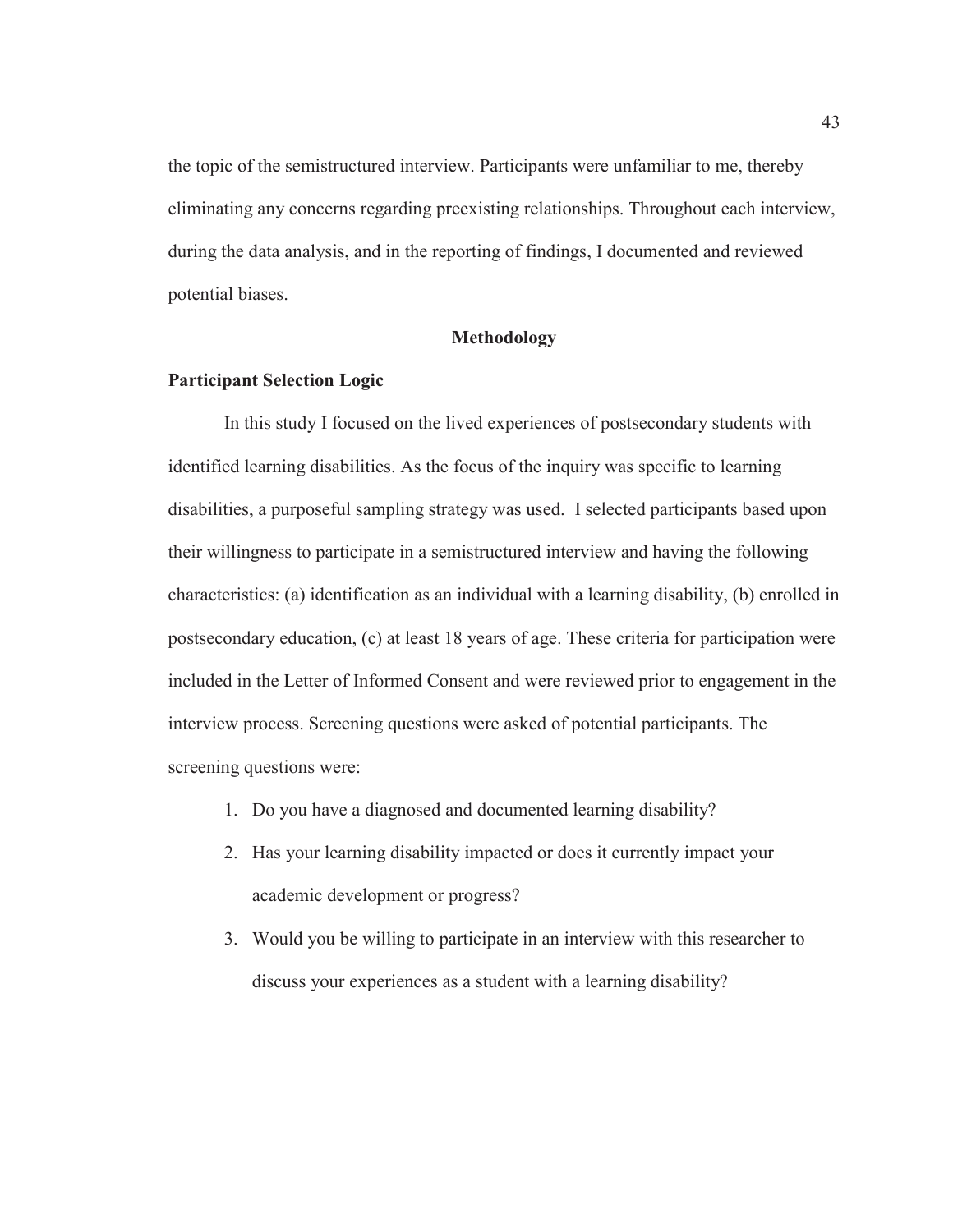Positive responses to the screening questions indicated eligibility for participation. Thus, participants were known to meet criteria based upon both verbal and written consent processes.

 In phenomenological inquiry, comprehensive descriptions of experience provide the basis for analysis. Descriptions of the meanings and the essences of the phenomenon requires that each experience to be considered in singularity and with respect for the variations in perceptions, thoughts, and feelings (Moustakas, 1994). Subsequently, a synthesis is created through the phenomenological process that describes the essences and meanings of the lived experiences of participants in relation to the phenomenon of interest (Moustakas, 1994). Therefore, the number of participants required for data saturation in phenomenology may be smaller.

For this study, the number of participants was expected to range between 10 and 15. The proposed range of  $10 - 15$  participants was identified as an appropriate size to provide a multiplicity of perspectives upon the experience of being a leaner with a learning disability and the development of self-efficacy beliefs. Interviewing identified participants allowed for comprehensive descriptions, with various horizons (Gadamer, 1997), of the phenomenon of interest in the identified inquiry. The identified sample size of 10 – 15 students was therefore considered appropriate for data saturation.

 Potential participants for the study were recruited through the accessibility departments in their respective postsecondary institutions. I delivered flyers in person to accessibility services departments in the postsecondary institutions located in my home city. The flyers included the purpose of the study, the criteria for participation,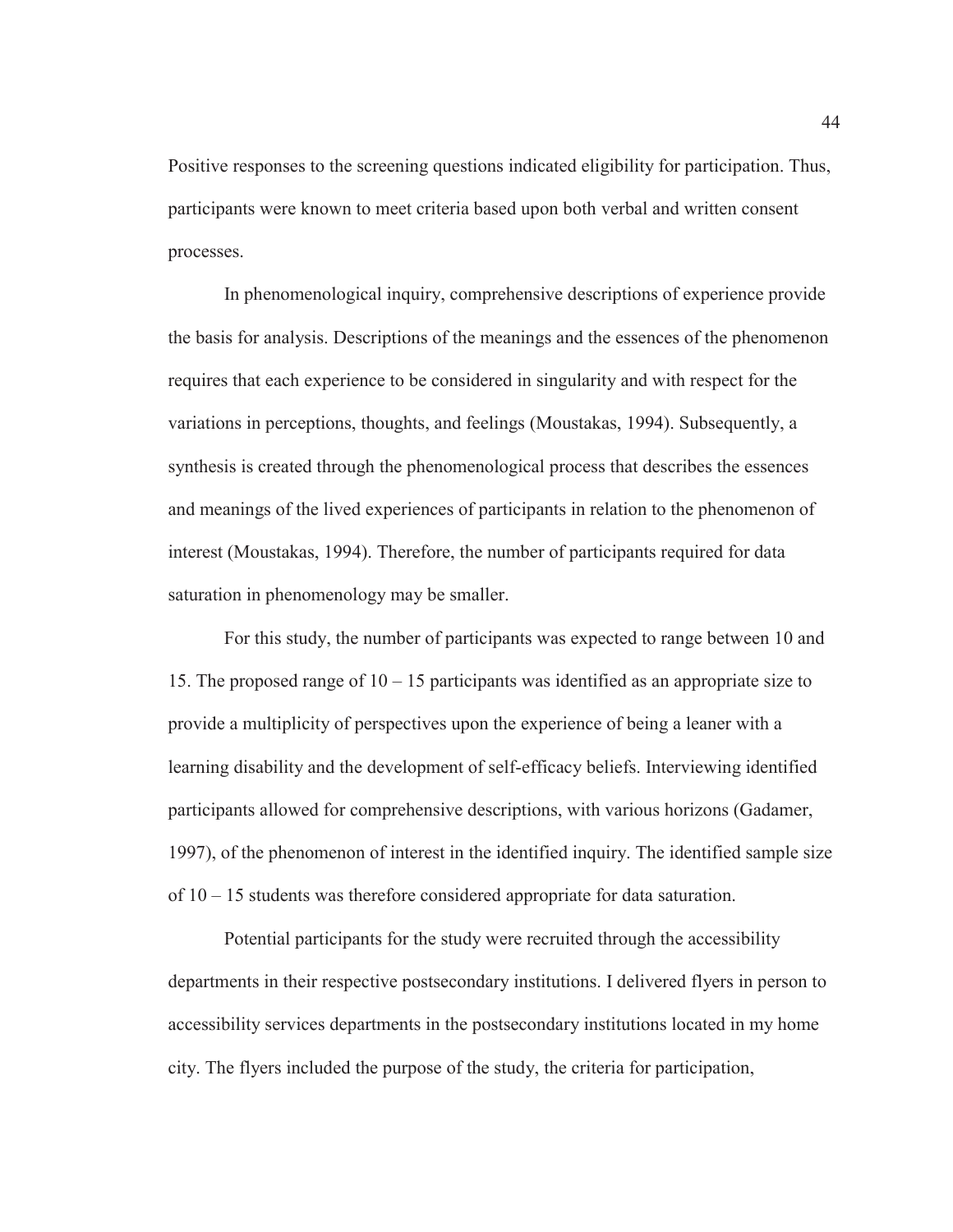participation requirements, confidentiality issues, and the researcher's contact information. Department personnel in accessibility services also referred potential participants directly to me as the researcher. Interested participants were contacted by phone, encouraged to ask any questions, confirmed their eligibility to participate based upon the identified criteria by answering screening questions, and a mutually agreeable meeting time and date was established.

## **Data Collection**

I collected the data for the study through semi-structured in-person interviews with each participant. Central questions guided the interview; however, emerging questions were attended to in each interview. Through the emerging questions I attempted to capture the rich description of the perception of the participant, as individual perception was considered essential to horizonalization in Moustakas' (1994) phenomenological process. All interviews took place in a neutral location, separate from the postsecondary institution in which the participant was enrolled, and that attended to issues of confidentiality and privacy.

Participants engaged in one interview of approximately one hour. Each interview was anticipated to be approximately one hour long. All interviews were audio recorded, transcribed verbatim, and subsequently member checked for accuracy. Upon completion of member checking, a follow up phone interview or in-person interview was scheduled when necessary to attend to any issues of miscommunication or misunderstanding. For the purposes of confidentiality, I replaced all participant names with assigned codes such as P1, P2, P3, in an ongoing manner until each participant had a corresponding code. I am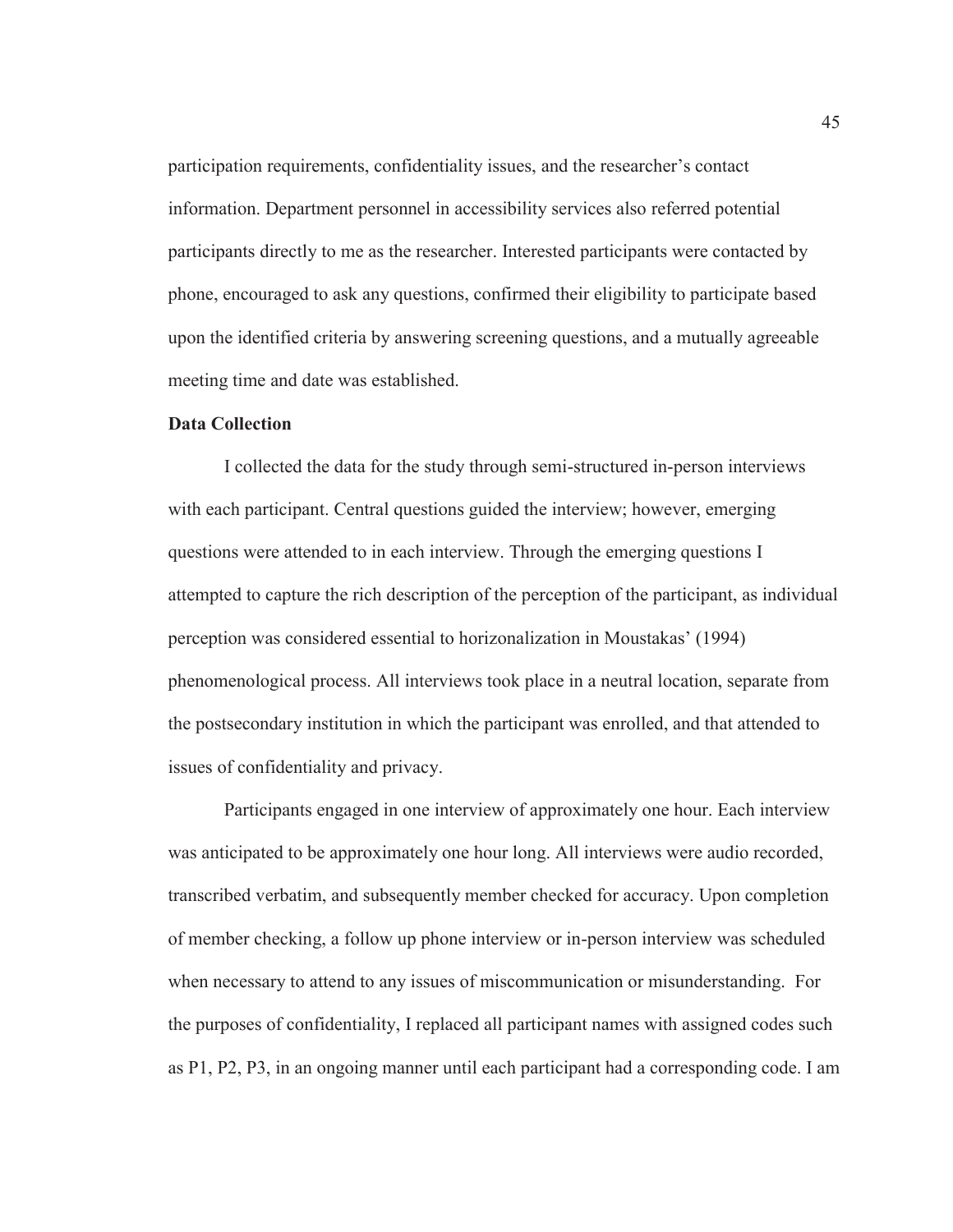the only one to know a participant's name and matching code. As recruitment procedures resulted in too few participants, I subsequently employed a snowball sampling procedure. In this manner participants referred others whom were eligible and interested in participation and the minimum number of participants for the study was achieved. Upon completion of the semistructured interview and required follow up phone calls, I offered to provide participants a copy of the findings of the study. Upon completion of the data collection, each participant was thanked for their participation.

# **Data Analysis Plan**

 All collected interview data was specific to the central research question of: what is the experience of young adults with identified learning disabilities in developing academic self-efficacy beliefs, and the secondary research question of: how do young adults with learning disabilities describe educational contexts and characteristics that contribute towards or impede their development of academic self-efficacy and adaptive coping skills? Moustakas' (1994) processes and steps in phenomenological research were used to organize and analyze the data collected through the semi-structured interviews.

Moustakas (1994) identified the major processes in phenomenological research as: (a) epoche, (b) phenomenological reduction, (c) imaginative variation, and (d) synthesis. While engaging in these major processes, several steps are undertaken to analyze the phenomenological data (Moustakas, 1994). As I described earlier in this chapter, the process of epoche requires the researcher to engage in ongoing self-reflection to ensure openness to the participants, an awareness of being fully present, listening with care, and remaining unbiased (Moustakas, 1994). The process of epoche allows the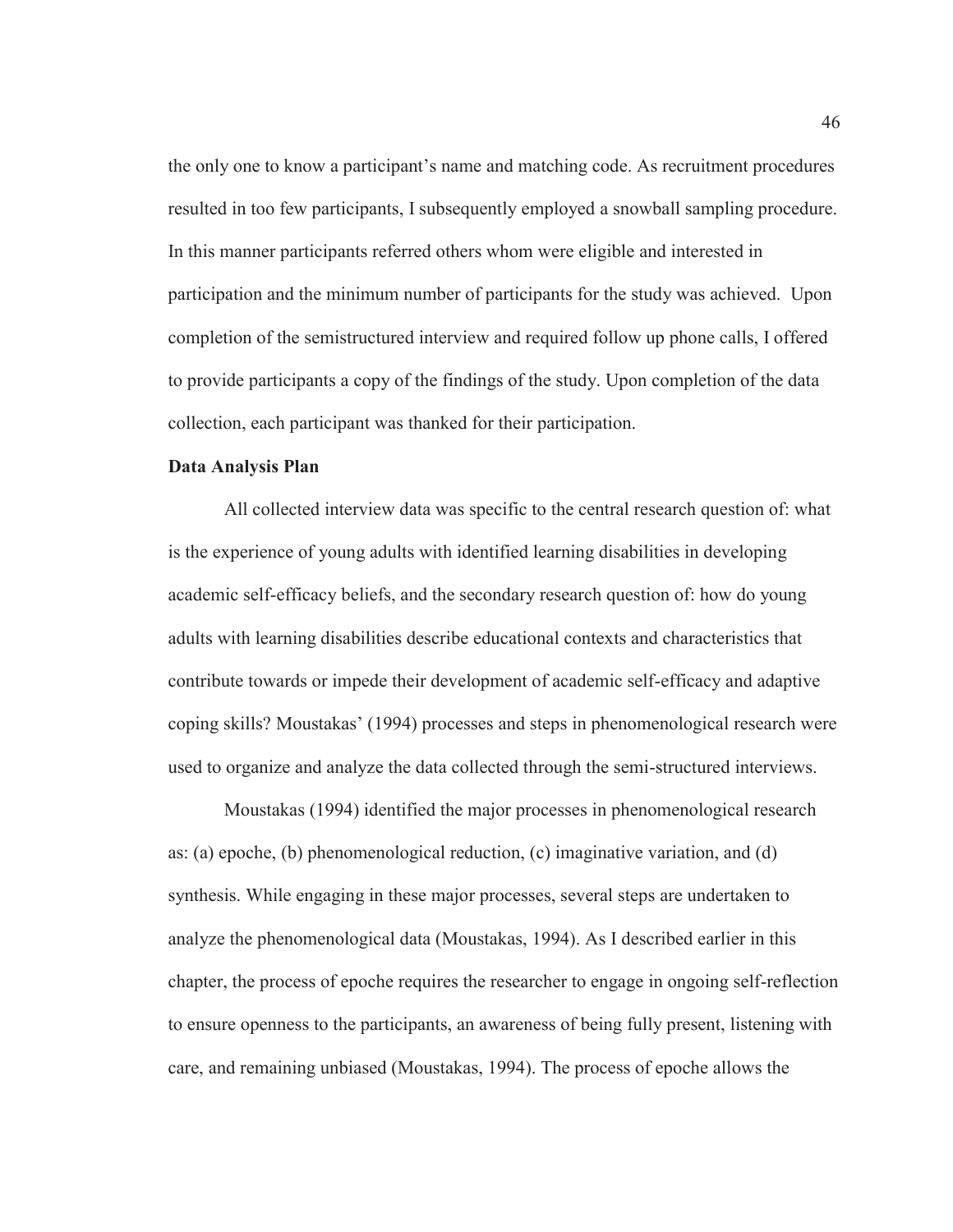researcher to view the phenomenon from a fresh perspective, to set aside pre-conceptions, and to come to know the phenomenon through the experiences of others (Moustakas, 1994). Palmer (1993) highlighted characteristics consistent with epoche as a truthful way of knowing, a way of interacting with others from a place of genuine care, attentiveness, and honor.

The second process identified by Moustakas (1994) in phenomenological research is identified as phenomenological reduction. Phenomenological reduction requires the researcher to first engage in bracketing. Bracketing involves attending to ensuring that our focus, attention, and concentration are specifically addressed to the phenomenon of inquiry. This requires the research to engage with care to hear and be open to what others have perceived, felt, and thought in regards to their lived experiences of the phenomenon (Moustakas, 1994; Palmer, 1993).

Horizonalization is another critical step in phenomenological reduction (Moustakas, 1994). Horizonalization is a never-ending process and reflects that discovery is always possible (Moustakas, 1994). Thus, each participant interview presents a view of the phenomenon from their horizon, from inside their perspective of the experience, and has equal value to all others. Horizonalization requires the researcher to identify the statements in the interview data that speak to the lived experience of the phenomenon. All interview data is reviewed for these relevant statements, while irrelevant statements, repetitive, or overlapping statements are disregarded. The relevant, non-repetitive statements are considered to be the horizons of the phenomenon or alternatively the units of meaning (Moustakas, 1994). The horizons are subsequently clustered into themes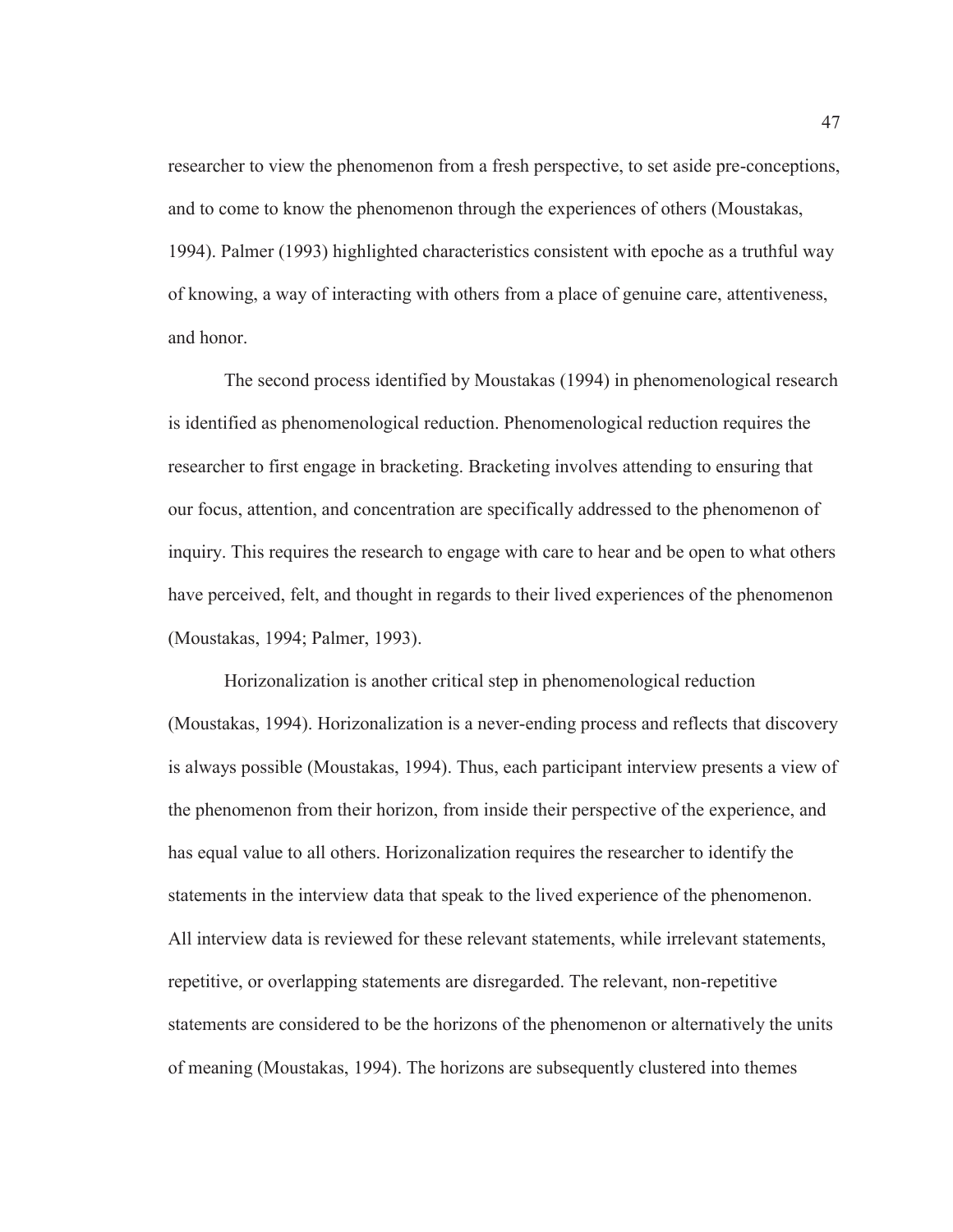based upon commonalities and utilized to create an individual textual description followed by a composite textual description of the lived experience of the phenomenon (Moustakas, 1994).

Moustakas (1994) referred to the third phenomenological process as imaginative variation. Imaginative variation requires the researcher to engage imaginatively in reviewing, re-seeing, re-reading the possible meanings and perspectives from the textual descriptions developed through the phenomenological reduction. Subsequently the researcher engages in identifying the essential structural qualities of the experience of the phenomenon (Moustakas, 1994). Once the essential structural qualities are determined these are clustered into themes and compared with each individual transcript to create an individual structural description. A creation of a composite structural description is then created from an analysis of the individual structural descriptions. This composite structural description is reflective of an integration of all individual descriptions (Moustakas, 1994).

The fourth process in Moustakas' (1994) phenomenological research method is to engage in creating a synthesis of the composite textural and structural descriptions. This synthesis highlights the universals in the descriptions of the lived experiences shared by the participants. The synthesis is contextualized by the particularities of time, place, and perspective of the researcher and participants; therefore, it is not considered definitive and exhaustive but representative of knowing the essence of the phenomenon (Moustakas, 1994).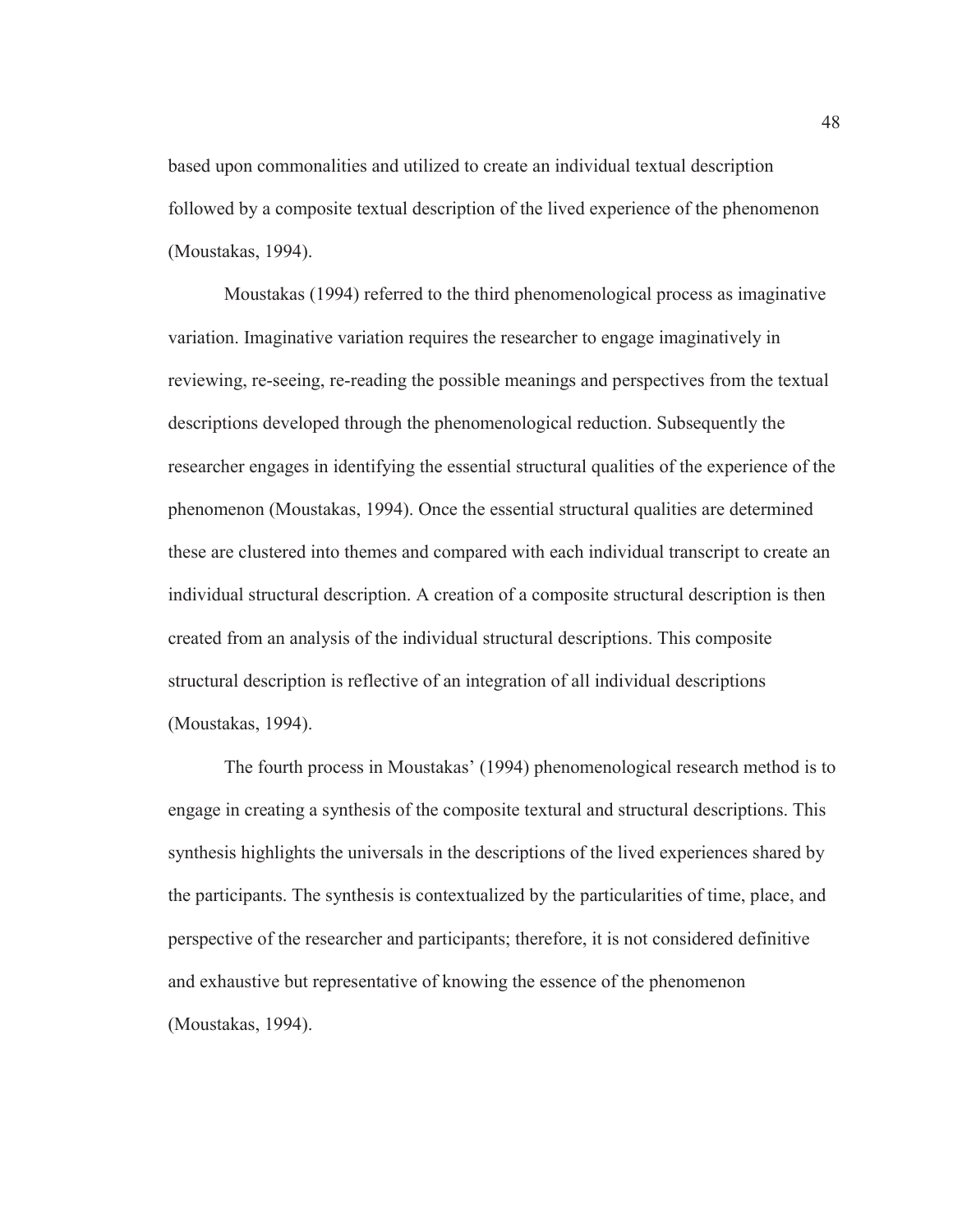I organized and completed all data analysis through hand coding and engaging in the phenomenological process for data analysis. Discrepant research data identified through the use of Moustakas' (1994) phenomenological process was not disregarded but noted and then considered for the insights and perspectives offered from the individual participant's perspective of their lived experience.

#### **Issues of Trustworthiness**

In a qualitative research tradition, credibility is established through strategies such as triangulation, member checks, saturation, reflexivity, and peer review (Morse, Barrett, Mayan, Olson, & Spiers, 2002). Phenomenological research is concerned with credibility and meaningfulness; transferability is not an objective of this research tradition (Fisher & Stenner, 2011). To address issues of credibility in this research study, I incorporated triangulation, member checks, reflexivity strategies, and saturation. Triangulation of the data was addressed by using self-efficacy theory (Bandura, 1977) and a review of the literature in the analysis of the data. Member checking was utilized and each participant received a summarized transcript of his or her interview for review. Reflexivity was a component of the study. Individuals were contacted for follow up phone or face-to-face interviews to ensure that I captured the essence of their descriptions of the phenomenon.

I addressed saturation of data by ensuring a minimum number of participants were involved in the study. Saturation was also addressed by ensuring varied and rich descriptions of the participants' lived experience of the phenomenon. Through the semistructured interview I attended the use of guiding questions together with engaging in tangential questions which arose in response to the participants described experiences.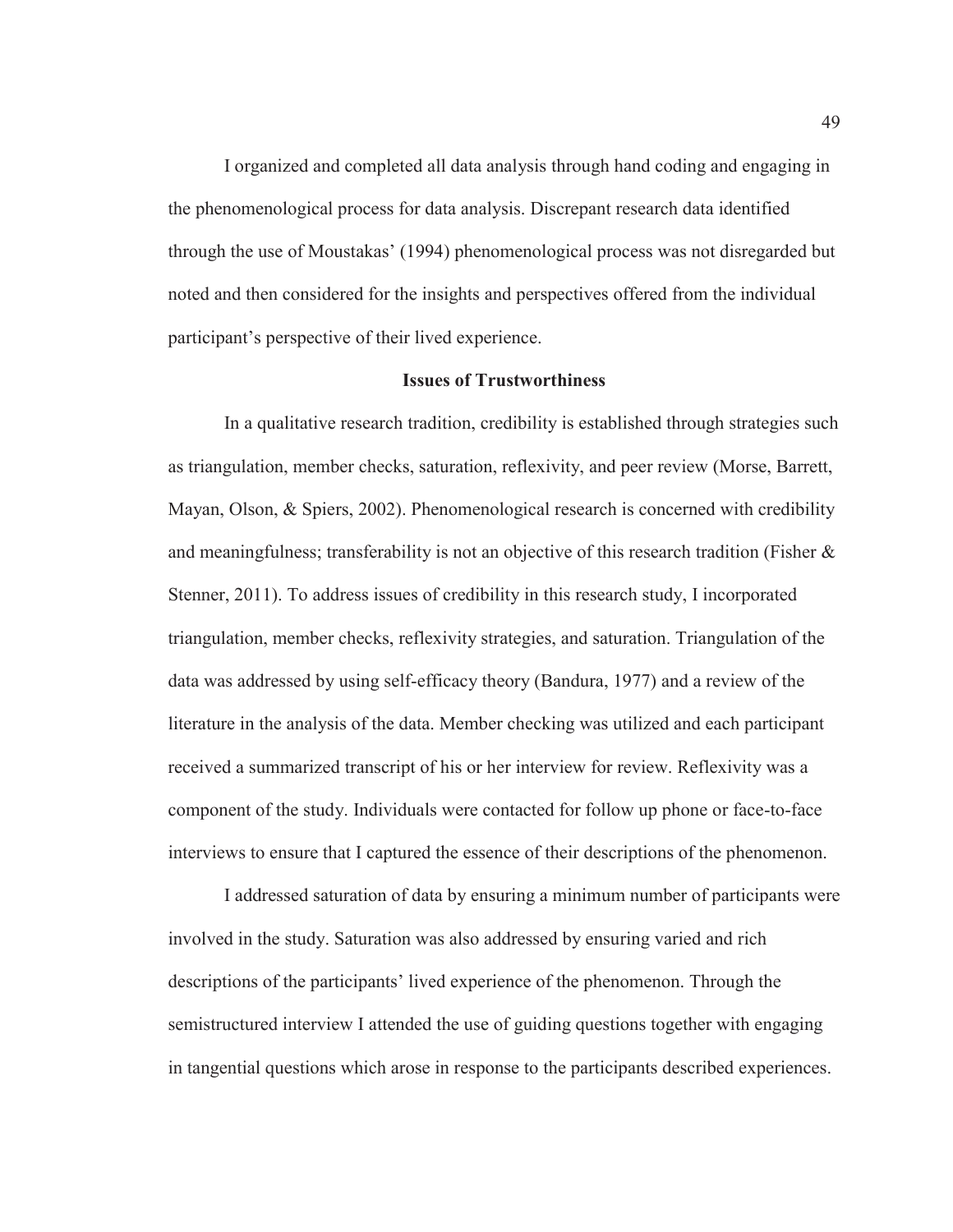In this manner, I attended to providing a space, time, and respectful context that supported participants to engage in full descriptions of their experiences (Moustakas, 1994; Palmer, 1993). Inviting participants from multiple postsecondary locations contributed towards diverse and rich descriptions as the identified postsecondary locations were in various quadrants of a large metropolitan city and provided both similar and diverse programs. It is believed that the diversity of program options contributed towards diversity in study participants. This diversity increased the variety and richness of the research findings.

I established dependability through the use of a well-documented and clearly articulated audit trail. All elements of the research were documented. The dissertation proposal was an initial audit trail outlining anticipated processes. Throughout the dissertation process information regarding process, all required forms, reflective journals, data transcripts, audio tapes, the analysis process of the data, and interpretation of the findings were stored in electronic, paper, and audio format and kept in a locked cabinet in my home. All data will be kept in this manner for a period of five years.

Confirmability was attended to by carefully engaging in Moustakas' (1994) phenomenological process. Moustakas' (1994) noted that it is a difficult endeavor to bracket presuppositions, researcher bias, and judgments. However, engaging in a recursive and reflective process throughout the process supported me in analysis and synthesis of the data (Moustakas, 1994). To attend to strategies for reflection and recursiveness, I audio taped each interview, transcribed the interviews verbatim, and then relistened to the audiotapes. Summarized transcripts were then submitted to the interview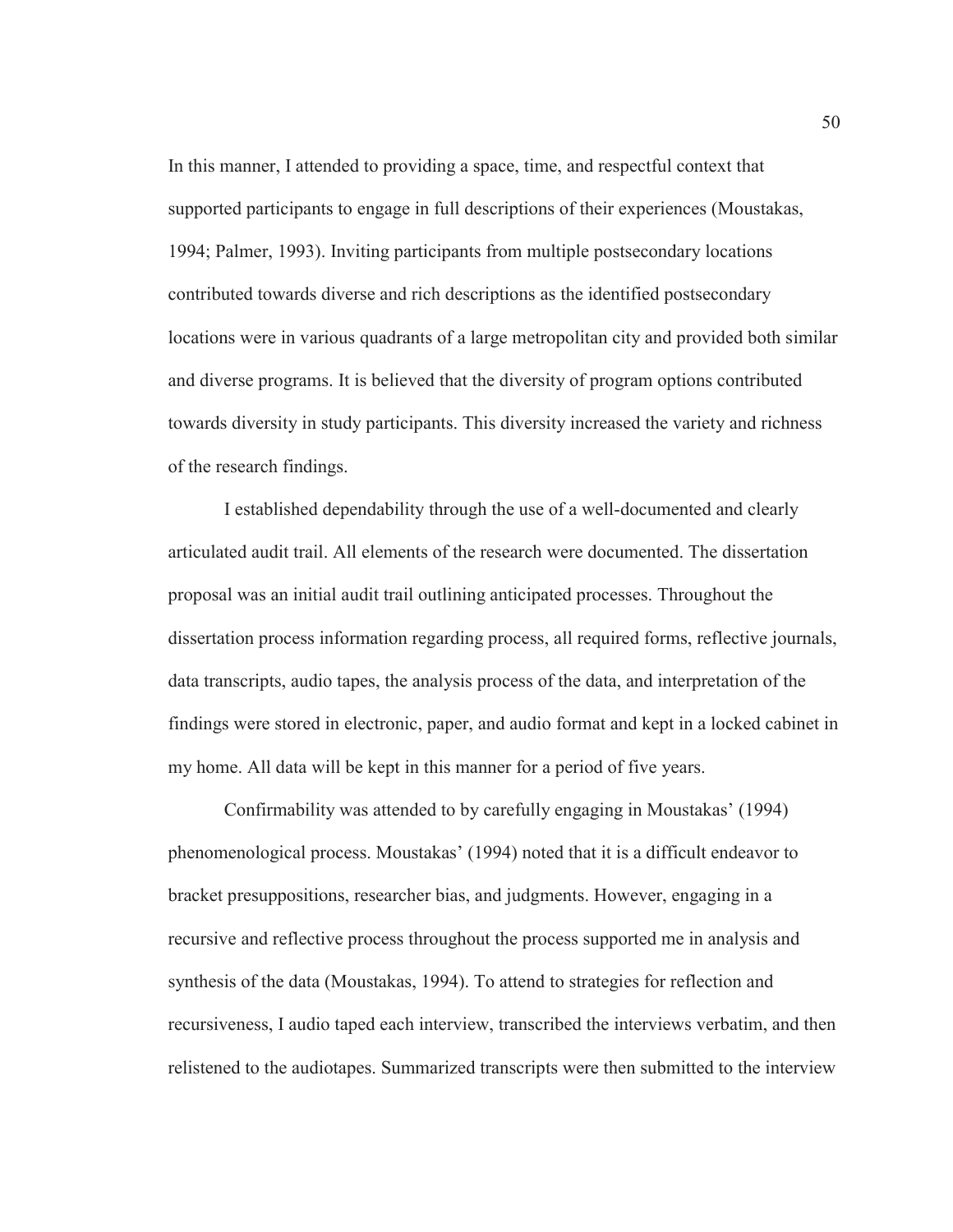participant to ensure accuracy in documentation. I utilized a reflective journal to support engagement in the epoche process and attend to any emerging issues of bias.

#### **Ethical Procedures**

Engaging in research with human participants requires careful attention to ethical procedures. Approval to complete this research study was granted by the Walden Institutional Review Board (04-01-14-0228006). Participation in the study was entirely voluntary. I delivered and posted flyers in postsecondary institutions, which provided key information regarding the purposes of the study, participant criteria, and highlighted confidentiality. Persons interested in participating in the study contacted myself directly. I used my cell phone, with confidential voicemail, as the contact number for potential participants. Participants were also able to contact me directly through a confidential email address.

Participants were informed verbally and in writing of the steps taken to ensure confidentiality in the data collection process, anonymity in the reporting process, and the right to leave the study at any time without repercussions. A consent form was signed prior to participation in the study (Appendix B). The consent form outlined the confidentiality agreement between the researcher and participants, the voluntary nature of their participation, and the right to withdraw at any time during the process.

All interview data was and will be kept confidential. Research participants were assigned a number and pseudonyms used in all data reporting procedures. Transcripts of interviews and all other electronic items related to data analysis were and will continue to be kept secure by storage upon a passcode-protected computer, then transferred to a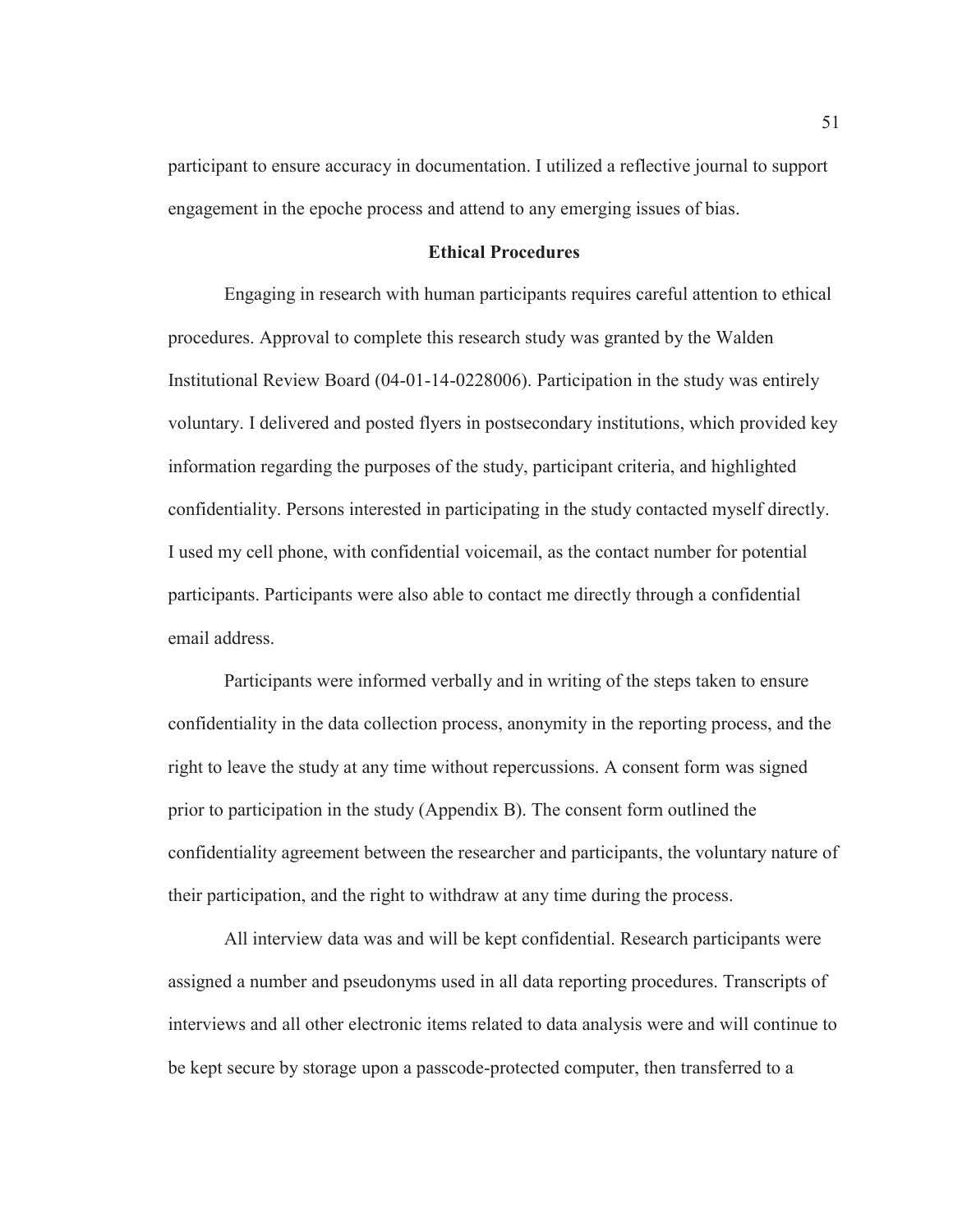passcode-protected external hard drive and stored in a locked cabinet in the researcher's home. Audiotapes, files, informed consent forms, written reflections of the researcher, and all other forms of data relating to the study were and will continue be kept in a locked cabinet in the researcher's home. Access to the data will be restricted to myself and all data will be destroyed after a period of 5 years following the completion of the study as per university and established research protocol.

#### **Summary**

 In this chapter I presented information regarding research design, methodology, and ethical considerations for the study. The purpose of the study was to explore the lived experience of developing academic self-efficacy beliefs for young adult learners with identified learning disabilities who were enrolled in postsecondary education opportunities. I engaged in a phenomenological study to develop further understanding of the phenomenon. I recognized that the identified phenomenon of interest has both personal and professional relevance, and as such required careful attention to potential researcher bias.

 In this chapter I also provided information regarding the methodology of the study. The participant selection logic highlighted the use of a purposeful sampling strategy, identified participant criteria regarding learning disability identification and age range, and I reviewed recruitment procedures. The recruitment of 10 participants occurred through a snowballing strategy in addition to publication and distribution of flyers explaining the purpose of the study, identifying participant criteria, highlighting the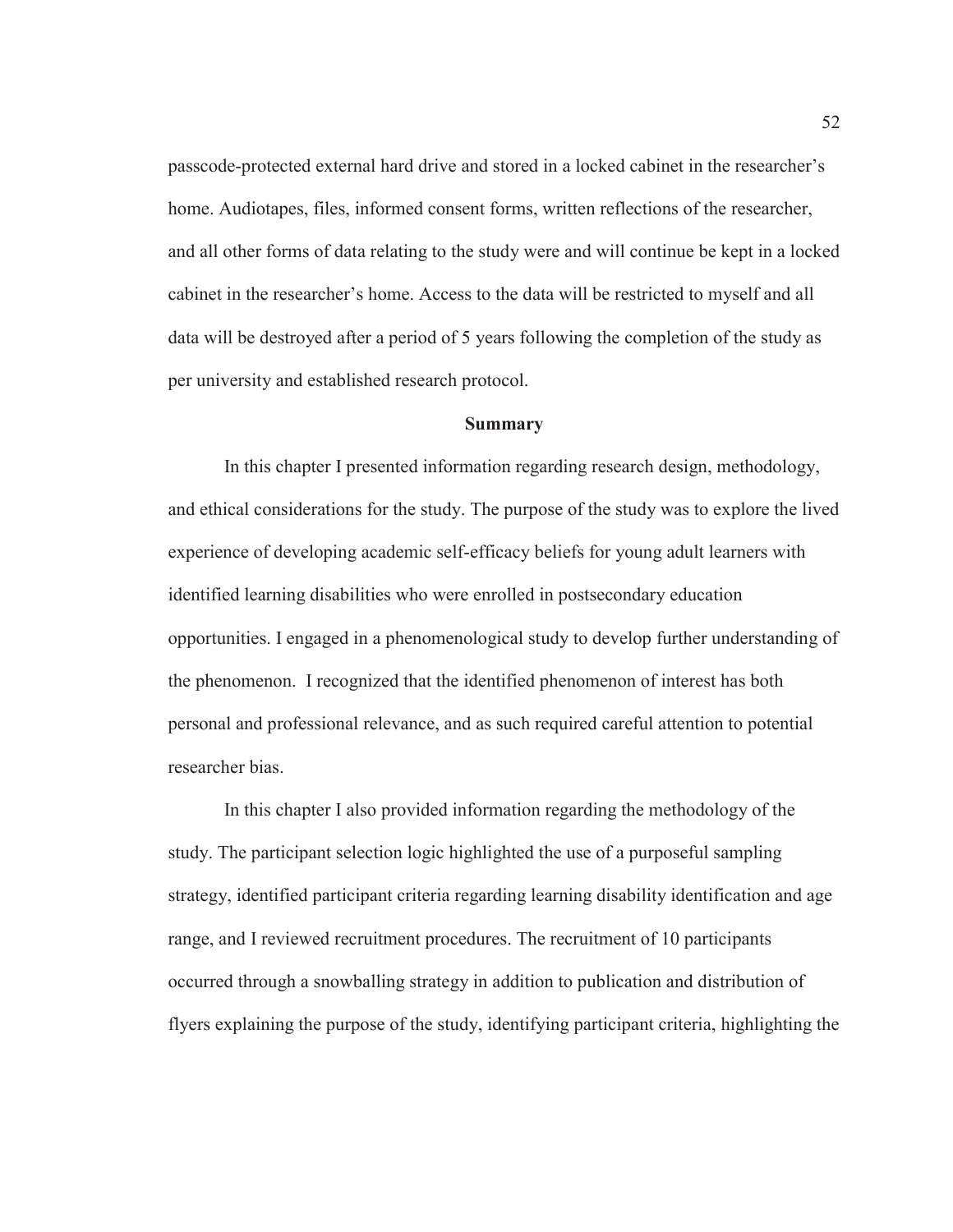voluntary and confidential nature of participation, and providing contact information for myself.

In the section regarding the data analysis plan I discussed Moustakas' (1994) steps to phenomenological process. Data acquired through a semi-structured interview between myself and each participant was audiotaped, transcribed, reviewed by participants, and analyzed using the identified phenomenological process (Moustakas, 1994). All interviews took place at a location that ensured participant privacy and confidentiality. Interviews were guided by the central research question: What is the experience of young adults with identified learning disabilities in developing academic self-efficacy beliefs and the secondary question of: How do young adults with learning disabilities describe educational contexts and characteristics that contribute towards or impede their development of academic self-efficacy?

I highlighted issues of trustworthiness and included attention to credibility, dependability, and confirmability. Strategies of self-reflection, triangulation, member checking, saturation, and reflexivity were discussed to address credibility. Strategies to address dependability and confirmability I used included audit trails, reflexivity, and triangulation. Ethical considerations regarding informed consent, confidentiality during data collection, ensuring confidentiality through data storage procedures and the storage of all data related to the study for 5 years after study completion were highlighted.

In Chapter 4 I will present information regarding the findings of the study. The setting of the study, demographics of the participants, procedures of data collection and data analysis, and evidence of trustworthiness, will be explained. In Chapter 4 I will also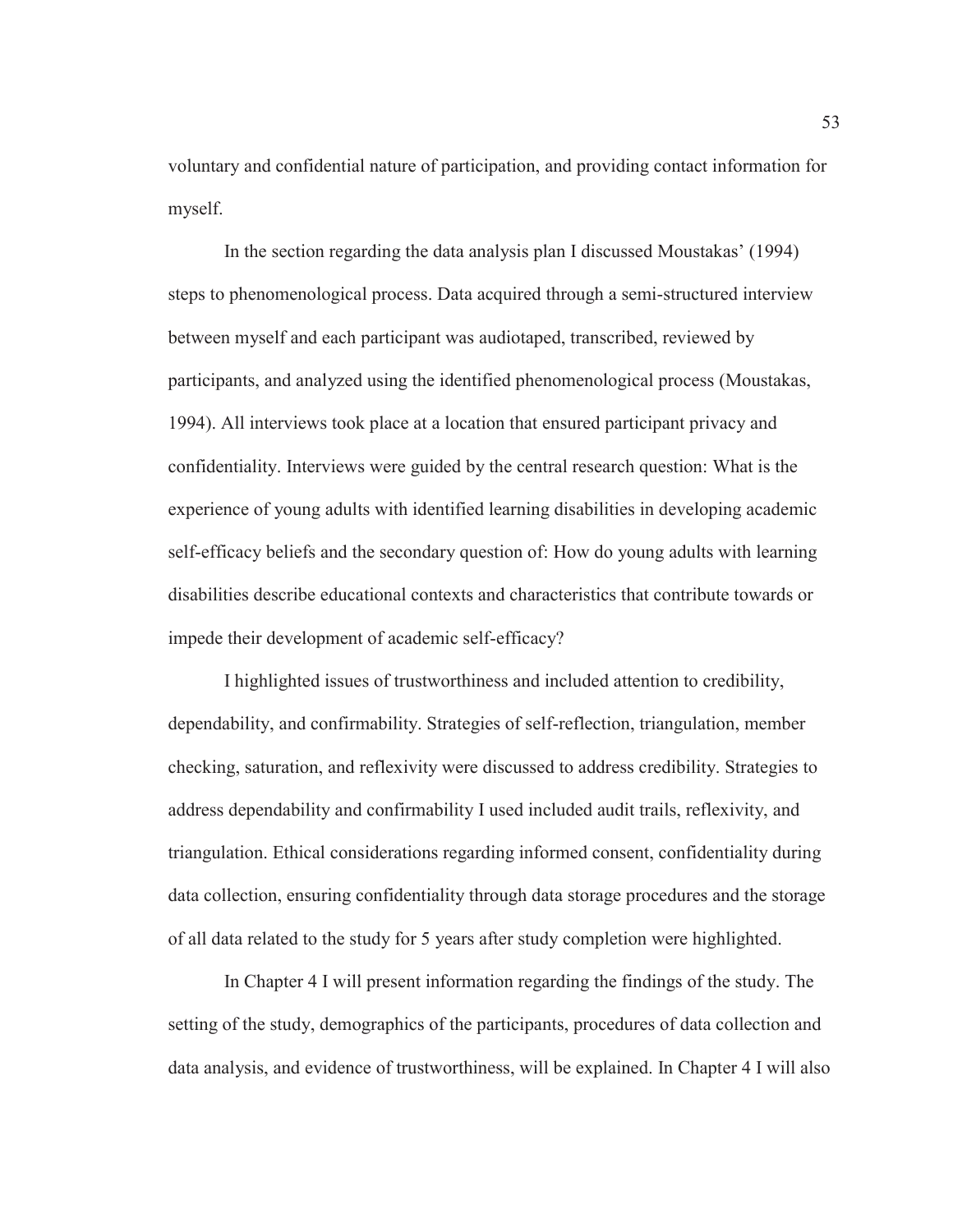describe the results of the study which will include the identification of themes and subthemes and supporting data from the participant interviews.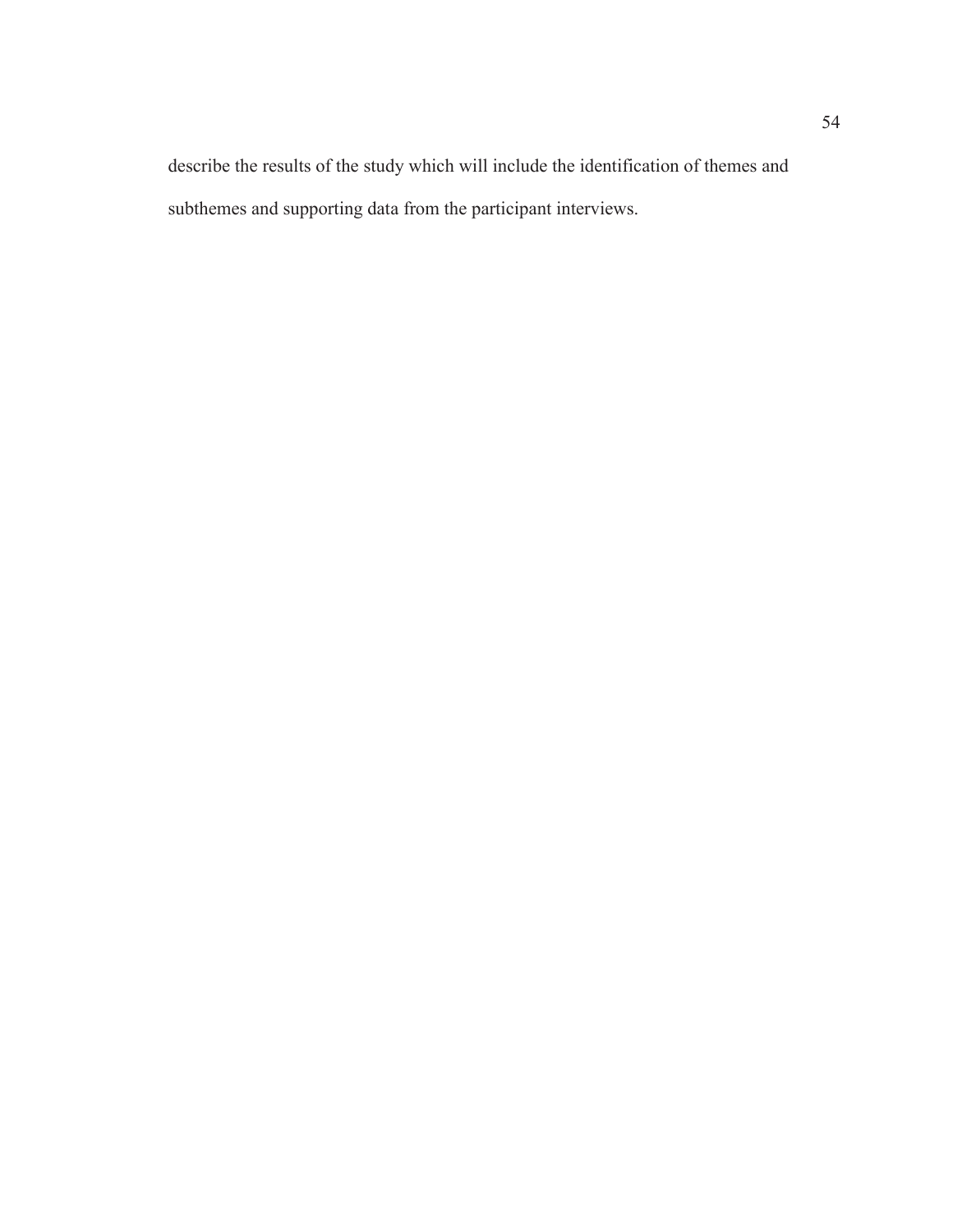#### Chapter 4: Results

#### **Introduction**

The purpose of this qualitative phenomenological research study was to develop meaningful understanding of the lived experiences of young adult learners with learning disabilities in developing academic self-efficacy beliefs and subsequent adaptive coping skill such as self-advocacy. The study consisted of 10 participants who identified themselves as postsecondary students with learning disabilities. The central research question was: What is the experience of young adults with identified learning disabilities in developing academic self-efficacy beliefs? The secondary question was: How do young adults with learning disabilities describe educational contexts and characteristics that contribute towards or impede their development of academic self-efficacy and corresponding adaptive coping skills? In this chapter, I present participant demographics and characteristics, method of data collection, a detailed description of the data analysis process, evidence of trustworthiness, and the results of the study.

## **Demographics**

This study consisted of 10 participants ranging in age from 19 to 23 years, with six male participants and four female participants. All participants were enrolled in postsecondary institutions and volunteered for the study. Five participants were majoring in the sciences, two participants were in engineering, one in a fine arts faculty, one in a dual arts and sciences program, and one in a general studies program. Two participants were enrolled in their first year of full-time postsecondary study, two were second year students, one was a third year student, and five participants were completing their fourth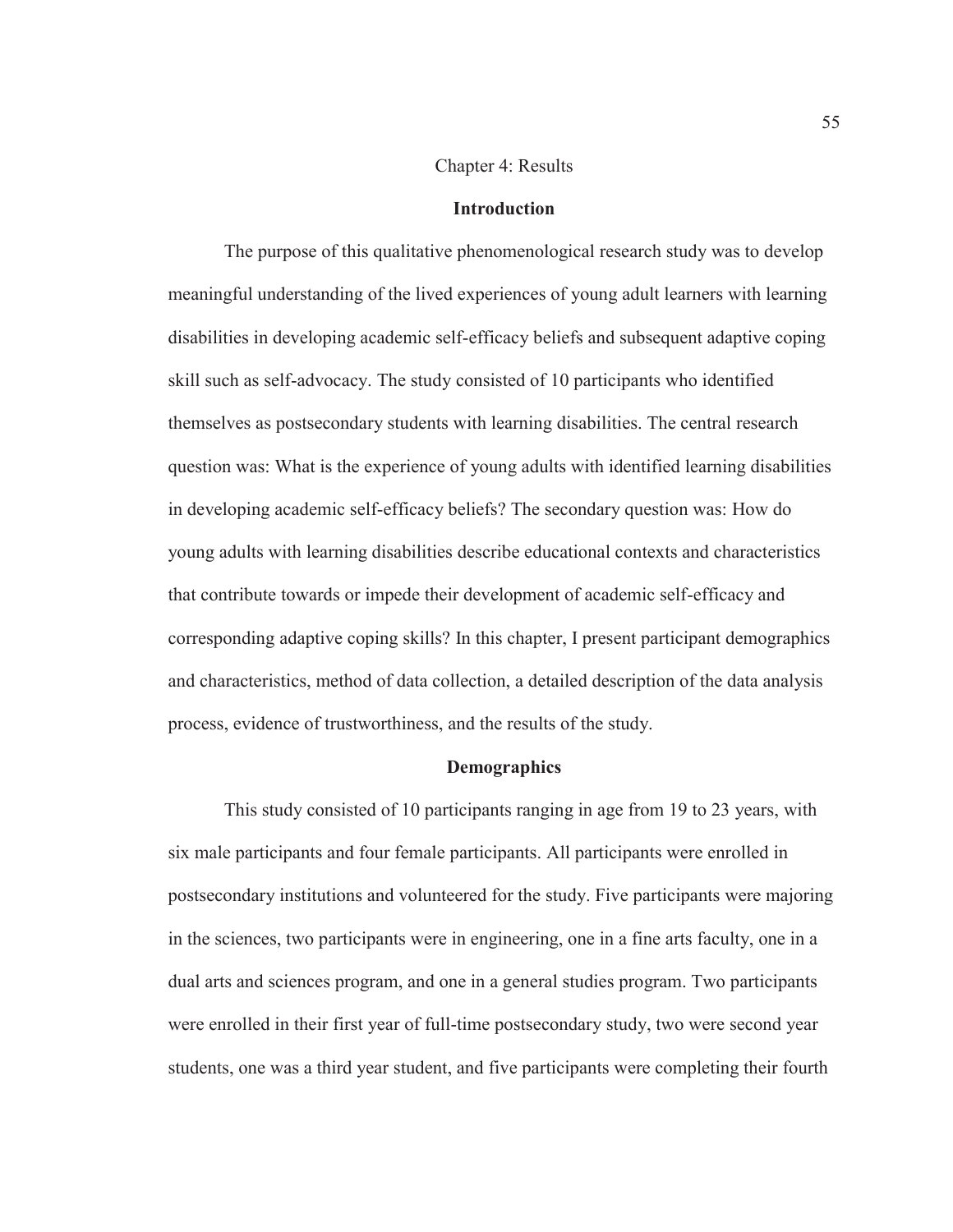and final year of study. All five participants in their final year of study were expecting to graduate upon completion of their final exams, which were scheduled for shortly after their interviews were conducted.

## **Participant Characteristics**

**Participant 1.** Participant 1 was a 21-year-old male enrolled in his first year of postsecondary study at a local university. He was enrolled in a general studies program combining both university accredited courses together with high school upgrading courses. His long-term goal was to complete requirements for a degree in architecture.

**Participant 2.** Participant 2 was a 20-year-old male enrolled in his second year of postsecondary study. He was enrolled in an electrical engineering technology studies program with a dual track of both theory and practical application through apprenticeship. Participant 2 enrolled in his postsecondary institution immediately upon graduation from high school. His first year of studies was not successful; therefore, he repeated his first year to achieve higher grades prior to moving on to second year courses. He anticipated graduation from his fourth year in 2016 with a major in electrical engineering.

**Participant 3.** Participant 3 was a 21-year-old male who was enrolled in his first full year of postsecondary. Participant 3 had previously been enrolled in one semester of postsecondary immediately upon graduation from high school. After completing a semester of general studies in a combined upgrading and university credit courses, he switched career paths. He worked towards becoming a chef for two years. After two years of work experience and completing his first year of apprenticeship theory and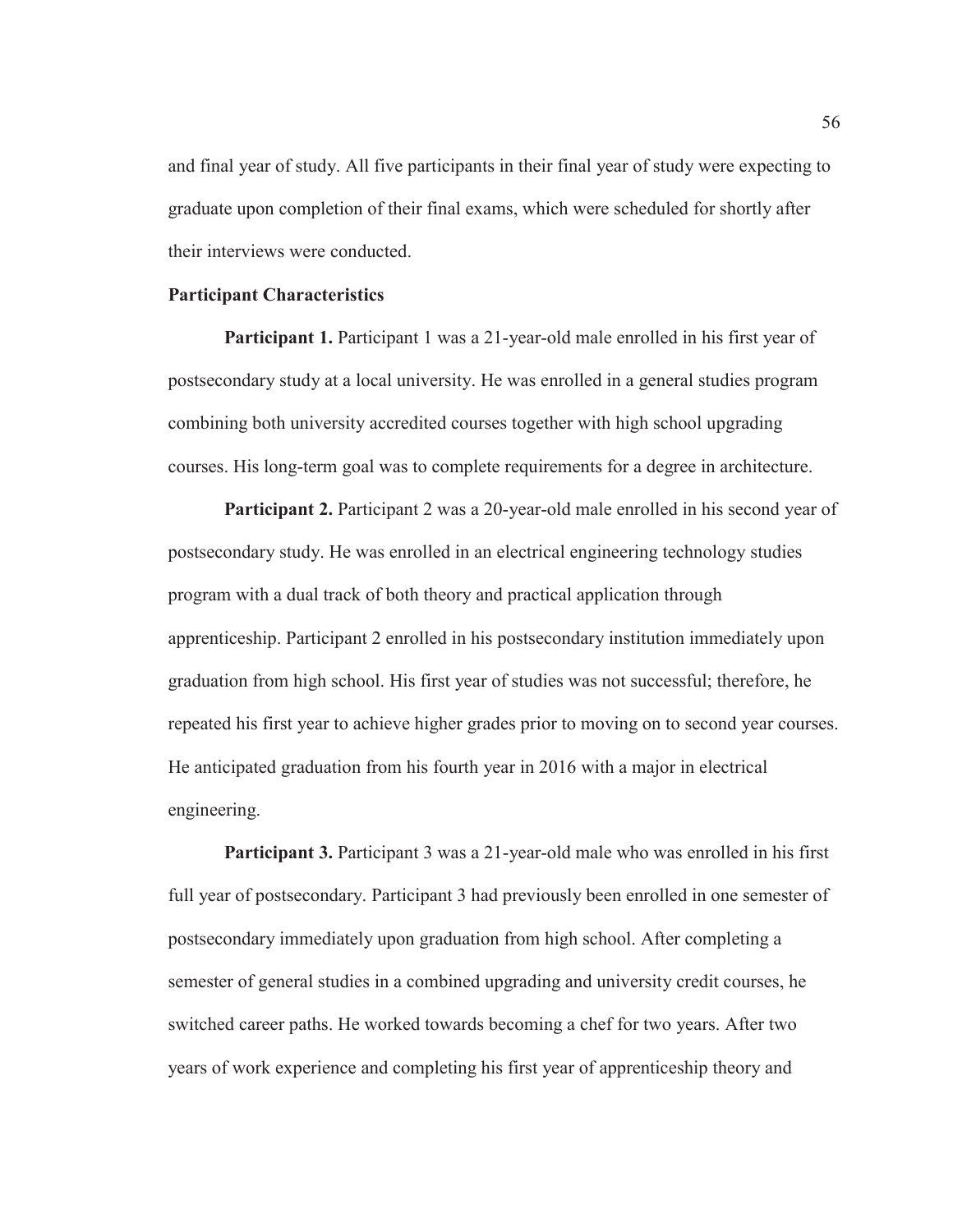exams, he decided to return to university to pursue a degree with a dual major in kinesiology and psychology. At the time of the interview, he was looking to transfer faculties into the Business Faculty, with a particular focus on sports marketing and the economics of professional sports.

**Participant 4.** Participant 4 was a 19-year-old male enrolled in his second year of university study. He started university directly upon graduation from high school in a general studies program combining university credit courses with high school upgrading options. Upon successfully upgrading two high school upgrading courses along with four university level courses he transferred into a sciences faculty. At the time of the interview, he was currently enrolled in the Faculty of Science with a major in genetics. His stated long-term goal was to become a research scientist who specializes in genetics research. He indicated he intends to pursue both a masters and doctoral degree in his field of specialization.

**Participant 5.** Participant 5 was a 22-year-old female enrolled in her third year in a fine arts program with a major in sculpture. She enrolled into her chosen postsecondary institution directly upon completion from high school. She planned to graduate with a Bachelor of Fine Arts in 2015. Her stated long-term goal was to be successfully employed as an independent artist and/or an employee within a museum.

**Participant 6.** Participant 6 was a 22-year-old male who had completed his second year of studies in a Faculty of Engineering within his chosen postsecondary institution. He enrolled in university within one year of completing high school. At the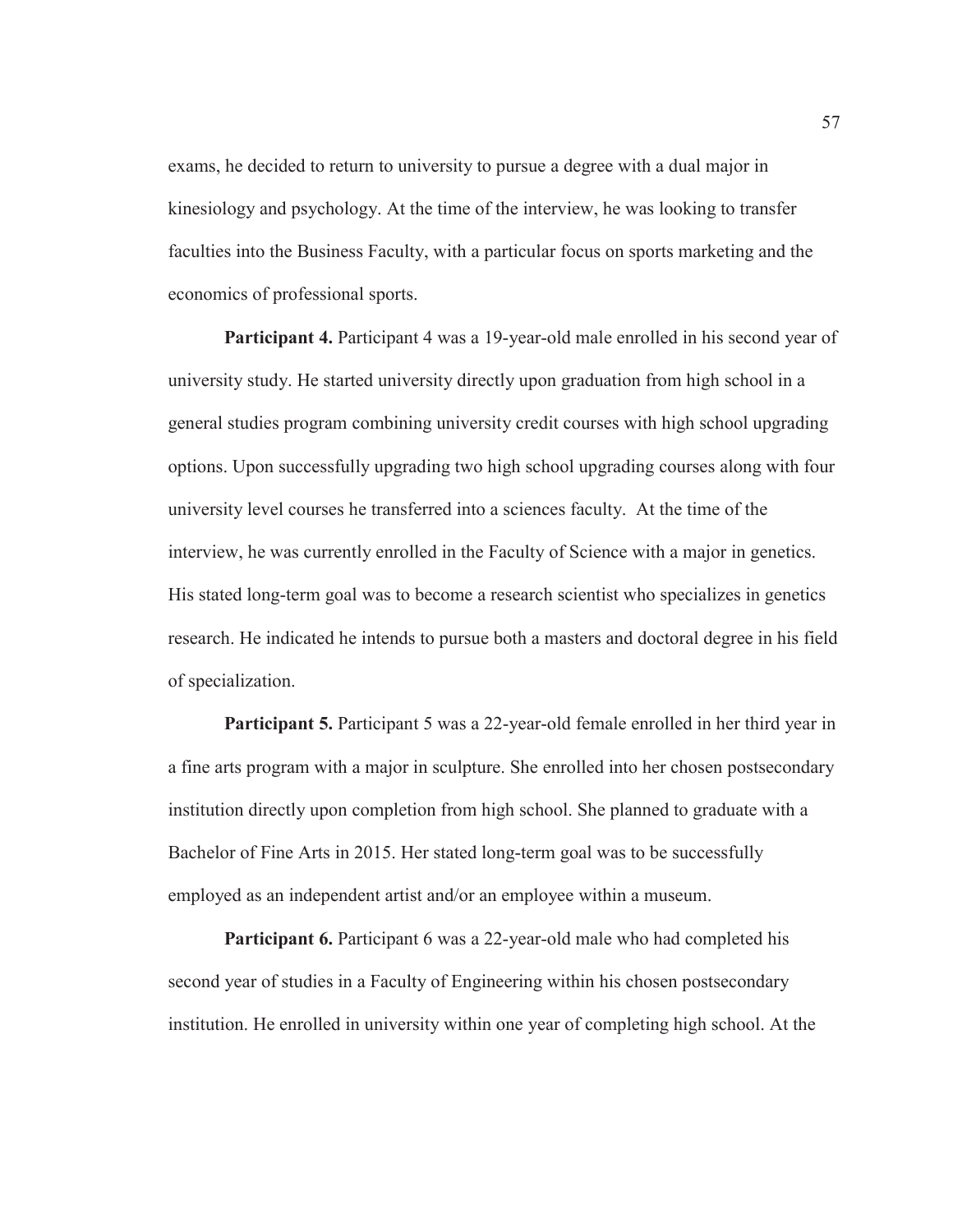time of the interview Participant 6 was exploring the option of transferring faculties into the Fine Arts Faculty with a stated interest in visual arts.

**Participant 7.** Participant 7 was a 23-year-old female enrolled in her final year of postsecondary studies. She was a science student with a dual major in biological and geological sciences. Participant 7 enrolled in postsecondary studies immediately upon graduation from high school and was expecting to graduate upon completion of her winter semester final exams.

**Participant 8.** Participant 8 was a 23-year-old male enrolled in his final year of postsecondary studies. Upon graduating from high school, participant 7 took a year off from school to determine what area of study he would like to enroll in for university. After a year of working and travel, he enrolled in a science faculty within his chosen postsecondary institution. Participant 7 was expecting to graduate upon completion of his final exams.

**Participant 9.** Participant 9 was a 22-year-old female student enrolled in her fourth and final year of postsecondary study with a major in the sciences. She had enrolled in university, in the Faculty of Science, immediately upon graduation from high school. Participant 9 expected to graduate upon completion of her final exams.

**Participant 10.** Participant 10 was a 22 year-old-female in her fourth and final year of postsecondary study. Participant 4 enrolled in the Faculty of Science immediately upon graduation from high school and expected to graduate upon successful completion of her final exams.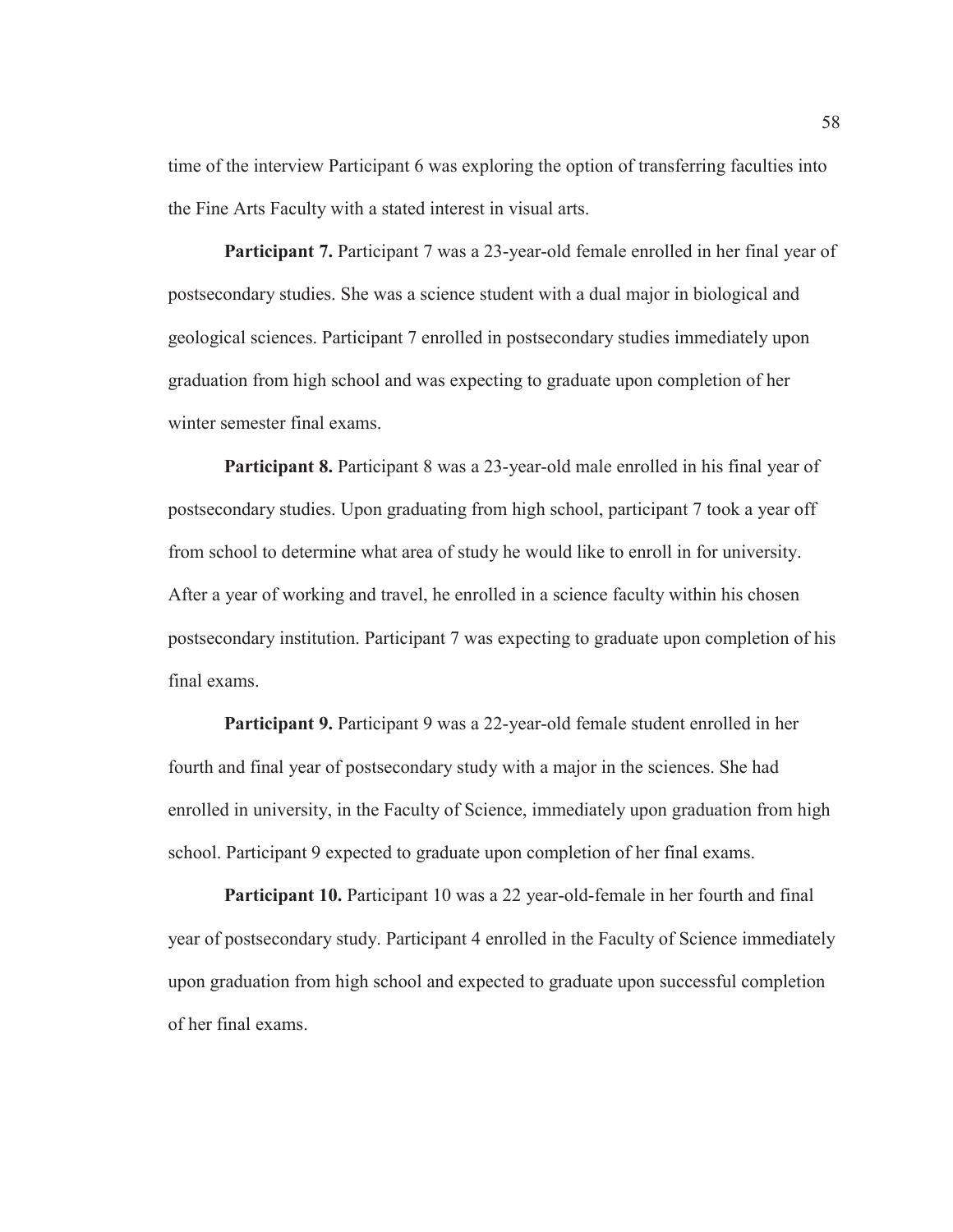#### **Data Collection**

I collected data for the study from 10 postsecondary student participants who volunteered. Participants self-identified as students who met the study criteria outlined in the Invitation Flyer (Appendix C) and in the Informed Consent Form (Appendix B). I posted invitation flyers at three local postsecondary institutions through accessibility service departments, and in publically assigned bulletin boards. Participants contacted myself through phone calls and texts to establish initial contact and set up subsequent mutually agreed upon meeting places to conduct data collection.

To collect data for the study each participant participated in a semistructured faceto-face interview, which lasted between 45 and 60 minutes. I conducted the interviews over a period of 5 weeks and each interview took place in a mutually agreed upon location. As per IRB approval, interviews occurred at mutually agree upon locations that ensured privacy and confidentiality. Participants were asked 13 guiding interview questions (Appendix A) to elicit a detailed description of their lived-experiences as postsecondary students with learning disabilities in the development of academic selfefficacy beliefs and corresponding adaptive coping skills. During each interview, I used follow up questions or prompts to gain further insight or understanding to the particularities of an individual's experience.

Each interview was digitally recorded and then transcribed. During the data collection and subsequent dissertation process, I was the only one to have access to the data. All audiotapes, informed consents, transcripts, researcher journals, and other forms of data relating to the study were kept in a locked cabinet within my home office.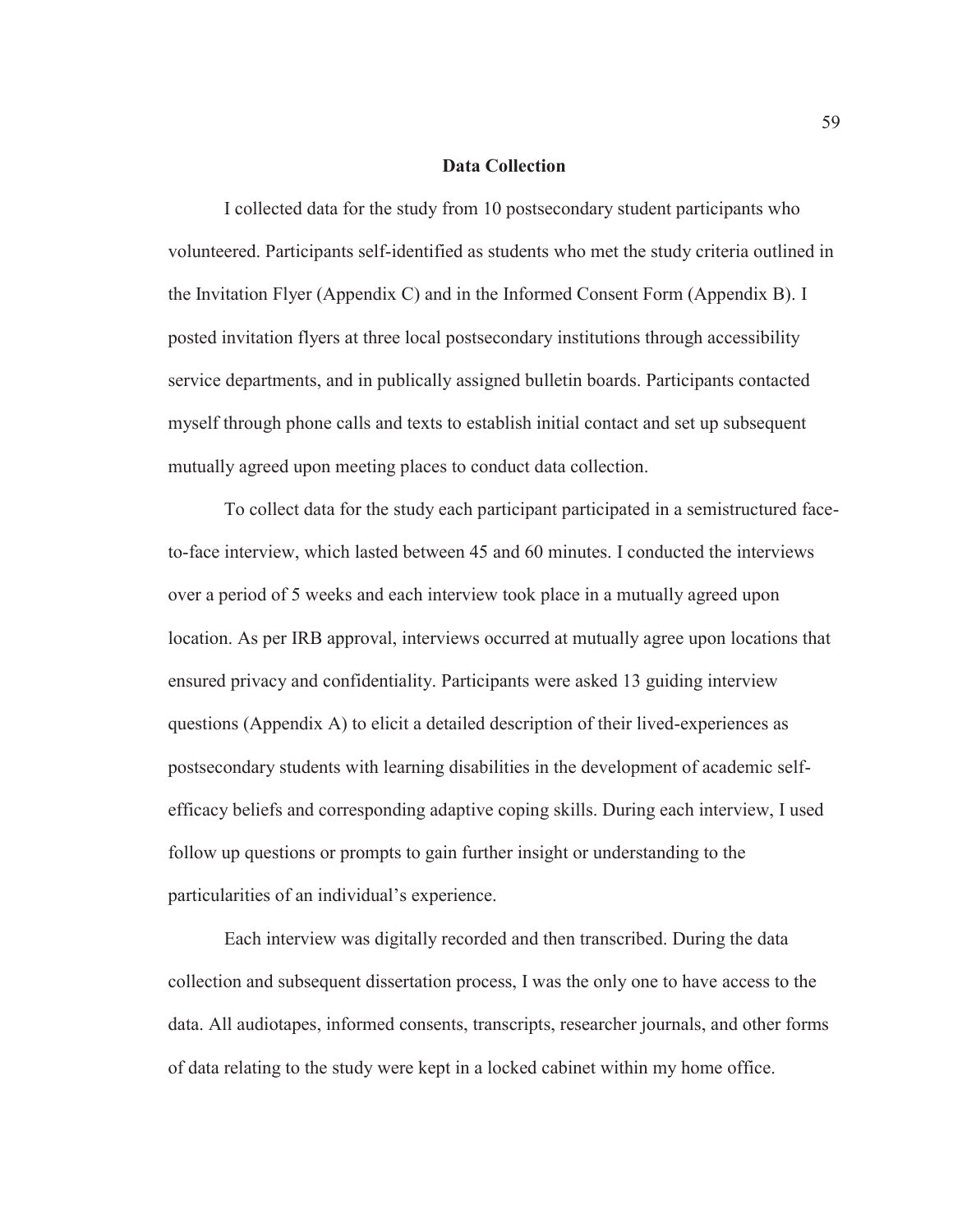Transcribed interviews were kept upon a password protected computer kept in a locked drawer within my home office. Upon transcription, electronic forms of data were transferred to a password protected external hard drive and stored in a locked cabinet within my home office. Each interview was subsequently summarized and provided to the participants, through shared email addresses, for member checking. During the member checking process one participant provided further data regarding what they perceived as barriers to their success in developing confidence as a learner. No further information was clarified, or provided by the other participants. One participant indicated "seeing my experiences in writing confirms for me how hard I have worked" (Participant 8). Another participant indicated that the summarized interview regarding their experiences "really captured what I had been trying to describe" (Participant 4). No variations, or unusual circumstances, occurred in data collection from the proposed plan I presented in Chapter 3.

## **Data Analysis**

To organize and analyze the data collected through the semistructured interviews I used Moustakas' (1994) processes and steps to phenomenological research. I attended to processes of self-evaluation and reflection during the interviews. I kept journals, reread transcripts, and repeatedly listened to interviews as soon as possible after they occurred to assist in engaging in processes of self-reflection, and to come to know the identified research phenomenon from the perspective of the participants. I worked to bracket my own experiences and perceptions such that I was fully present and engaged with each participant in their interview regarding their personal lived-experience.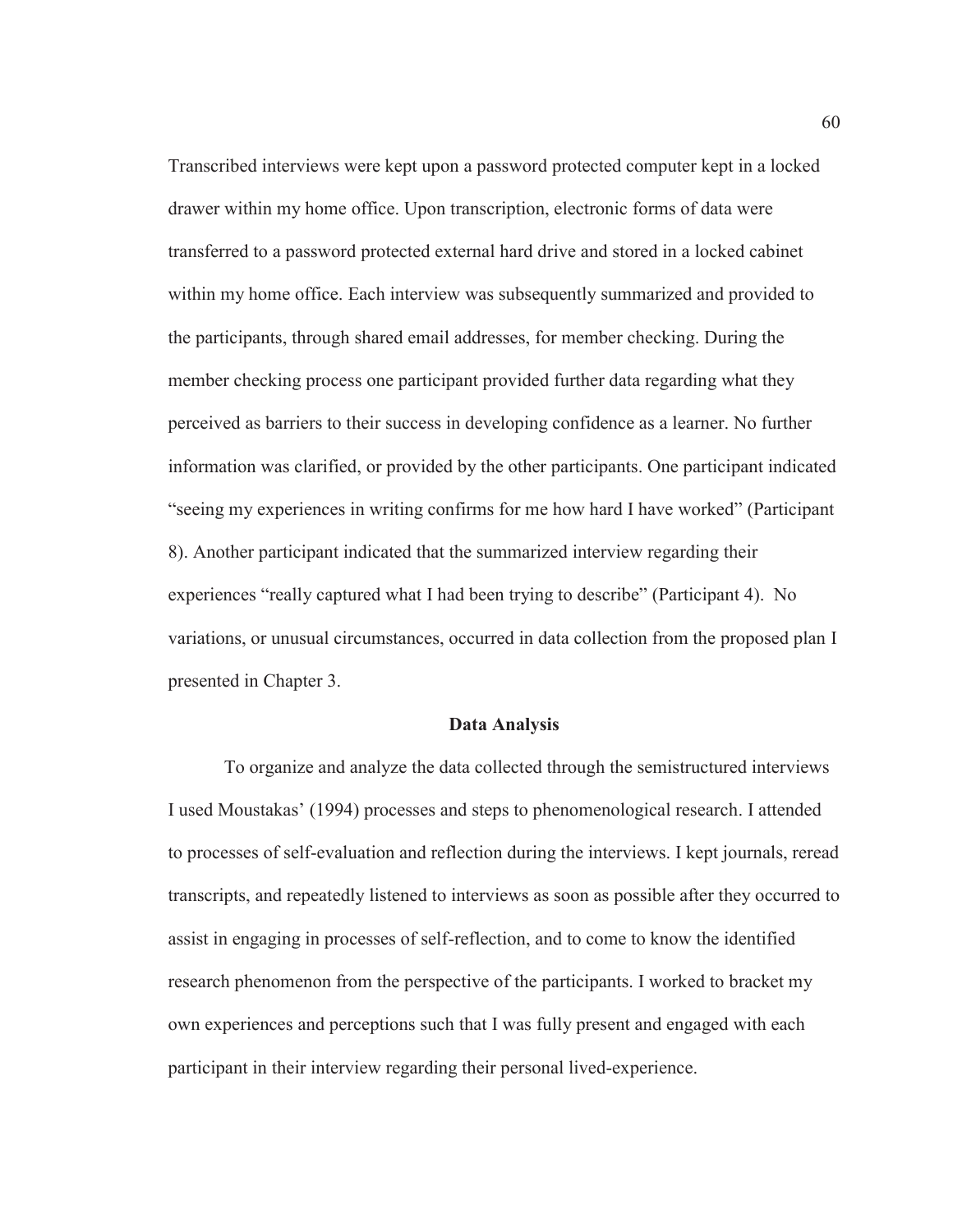Subsequently, I engaged in a process of phenomenological reduction through horizonalization and imaginative reduction (Moustakas, 1994.) During this process, I repeatedly reread transcripts and listened to the audio tapes of interviews to consider each participant experience and identified statements in the data that spoke to the lived experience of developing self-efficacy beliefs and identified both barriers and supports to engaging in adaptive coping mechanisms such as self-advocacy. I listened to each participant's data for their view of the phenomenon, for their perspective from their horizon, and weighed each interview equally. During this process, I repeatedly reviewed each interview with an intention to fully immerse myself in the data, to listen repeatedly with an open mind, and identify relevant statements.

During this process, I listed participant's expressions of their experiences of the phenomenon and identified overlapping, repetitive, or irrelevant statements. These statements were discarded, leaving the essential horizons of the phenomenon. Once relevant statements were identified they were considered the units of meaning (Moustakas, 1994) for the purposes of this study. Moustakas (1994) referred to this process as imaginative variation. I reviewed, reread, and reconsidered the possible meanings and perspectives developed through the phenomenological reduction.

Through imaginative variation, I color coded and clustered together the essential qualities of the experience of the participants, in developing self-efficacy beliefs, into themes based upon commonalities in the data. I had predetermined that essential qualities would be considered themes if 60% of the individuals who participated in the study identified the theme within their interview. Further, subthemes were identified when 50%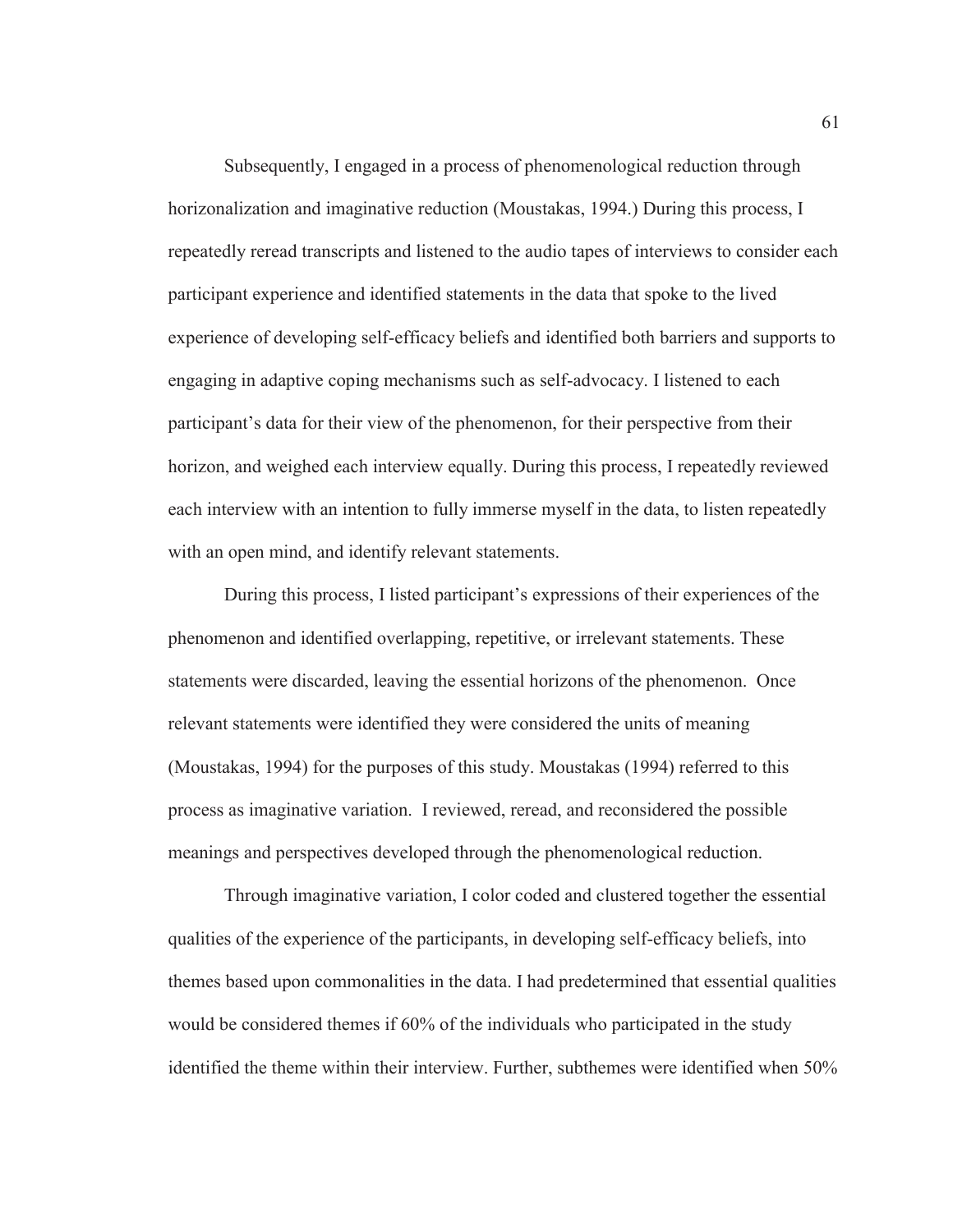of the study participants utilized a specific phrase, wording, or language during their interview. As the number of participants identified for the study through purposeful sampling was 10, themes were identified when 6 participants identified the unit of meaning within their interviews and subthemes identified when 5 participants utilized specific language.

Once the core themes of shared experiences regarding the development of academic self-efficacy beliefs were identified, I created a title to capture the essence of the theme. Subsequently, I then reviewed the data again and identified quotations from the individual participants that supported or were correlated to the theme. Through this process, six primary themes were identified with four subthemes highlighted through the analysis of the data. The six primary themes that I identified included mastery and nonmastery experiences, the importance of support systems, having role models, the impact of affective factors, adaptive coping mechanisms, the importance of accommodations, and characteristics of effective educators. The four identified subthemes included the role of pride, assistive technology, personalized learning, and interpersonal skills. Table 1 presents the identified themes and subthemes together with the participants for whom those themes emerged during data analysis.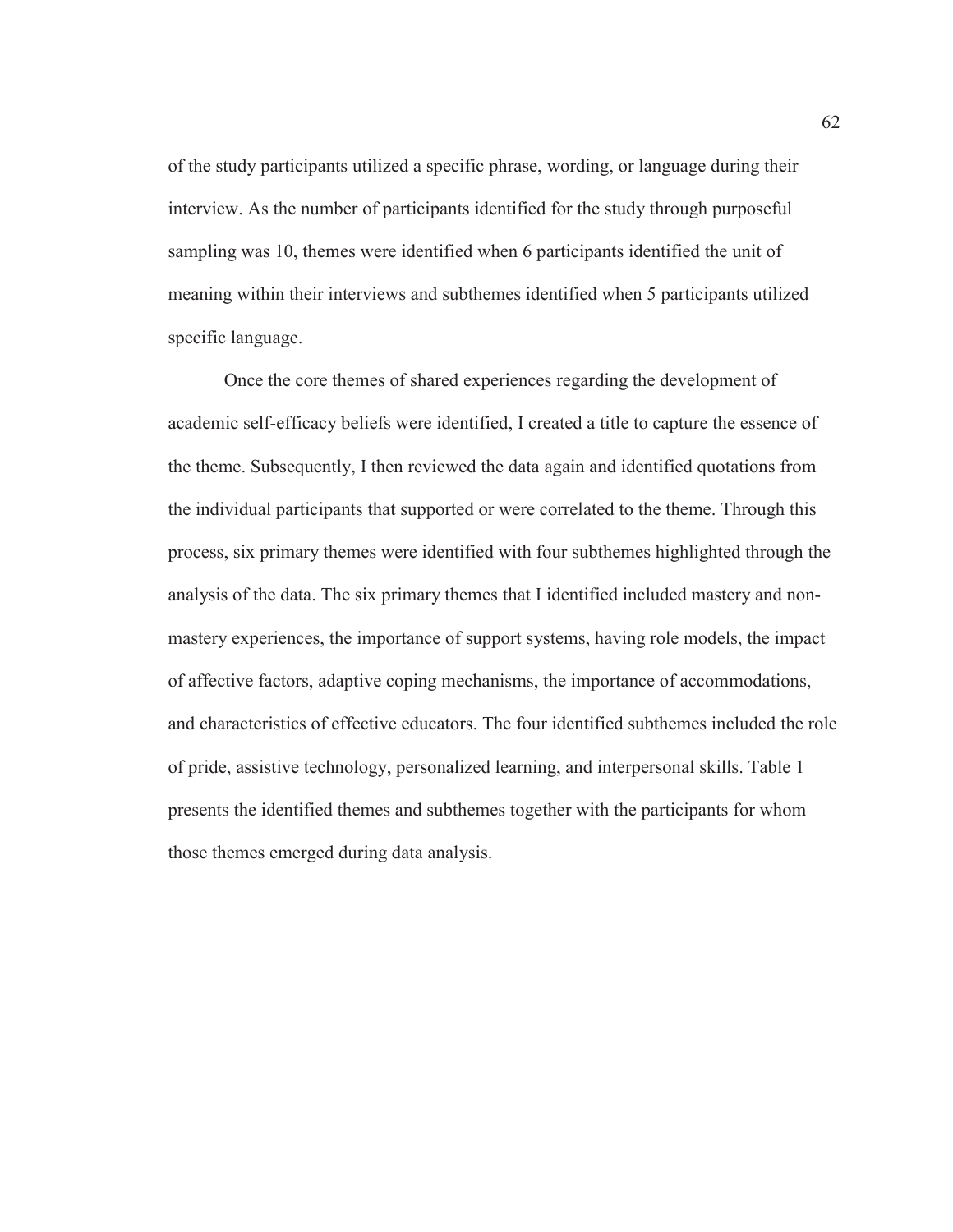# Table 1

# *Themes and Subthemes by Participant Data*

| Themes and Subthemes          | Participants         |
|-------------------------------|----------------------|
| 1. The Role of Experience     | 1,2,3,4,5,6,7,8,9,10 |
| Subthemes of 1                |                      |
| Pride                         | 1,2,3,4,6            |
| Personalized Learning         | 2,3,4,5,8            |
| 2. Support Systems            | 1,2,3,4,5,6,7,8,9,10 |
| 3. Role Models                | 1,2,3,4,6,9,10       |
| 4. Adaptive Coping Mechanisms | 2,3,4,5,6,7,8,9      |
| 5. Accommodations             | 2,3,4,5,6,7,8,9      |
| Subtheme of 5                 |                      |
| Assistive Technology          | 3,4,7,8,9            |
| 6. Effective Educators        | 1,2,3,4,5,6,7,8,9,10 |
| Subtheme of 6                 |                      |
| Interpersonal Skills          | 3,4,5,6,9            |
|                               |                      |

# **Themes Identified**

All participants engaged in a semistructure interview (Appendix A) about their personal experiences in developing self-efficacy beliefs, their successes and challenges, and supports and barriers.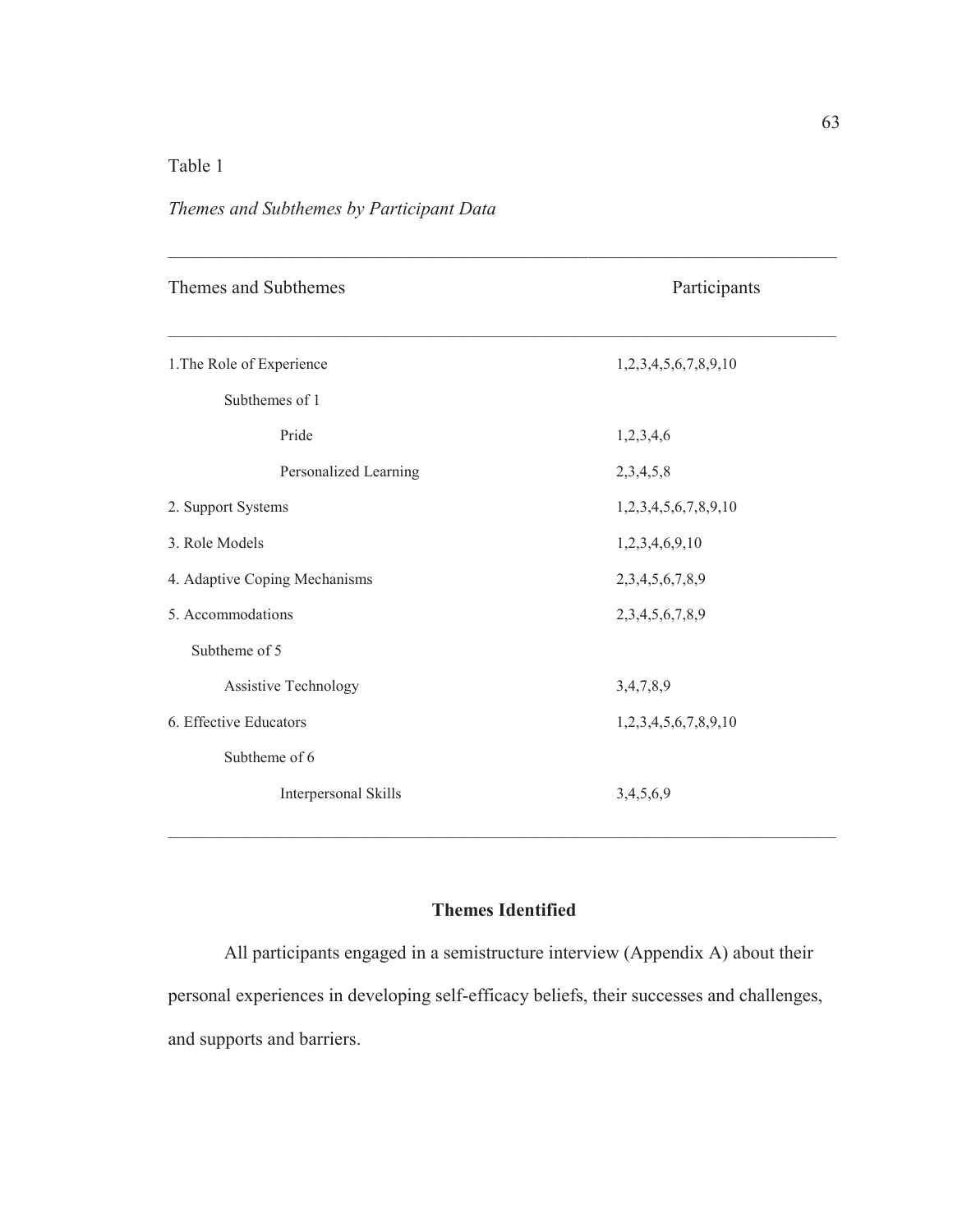## **Theme 1: The Role of Experience**

All of the participants in this research study identified the importance of the role of mastery and non-mastery experiences in the development of their academic selfefficacy beliefs. Each participant discussed how accomplishing an academic task contributed towards their confidence in completing subsequent academic tasks.

- P1. I have to be really forceful with myself and tell myself about all the times I did do ok in school to prove to myself that I can do this and make it through.
- P2. The first time I scored that high [of a mark], it was like, OK I can do this and it will work. Having done it once makes it easier to keep doing it again and deal with any setbacks or if you don't do well on an assignment you believe you can get it figured out before the final exam.
- P3. I have written papers that I thought were good papers and then when I got my marks back and they were really good that was a huge confidence boost. I was thinking 'ok I can do this in university'.

All participants also identified contrasting non-mastery experiences as playing an important role in shaping how they see themselves as learners and their beliefs about themselves as learners. Each interviewed participant discussed how experiencing a low mark, or limited achievement in a course contributed towards a shift in his or her orientation to their postsecondary studies.

P2. I learned my lesson. I had to repeat my first year twice so I learned my lesson. After my two rounds of my first year, when I went back to actually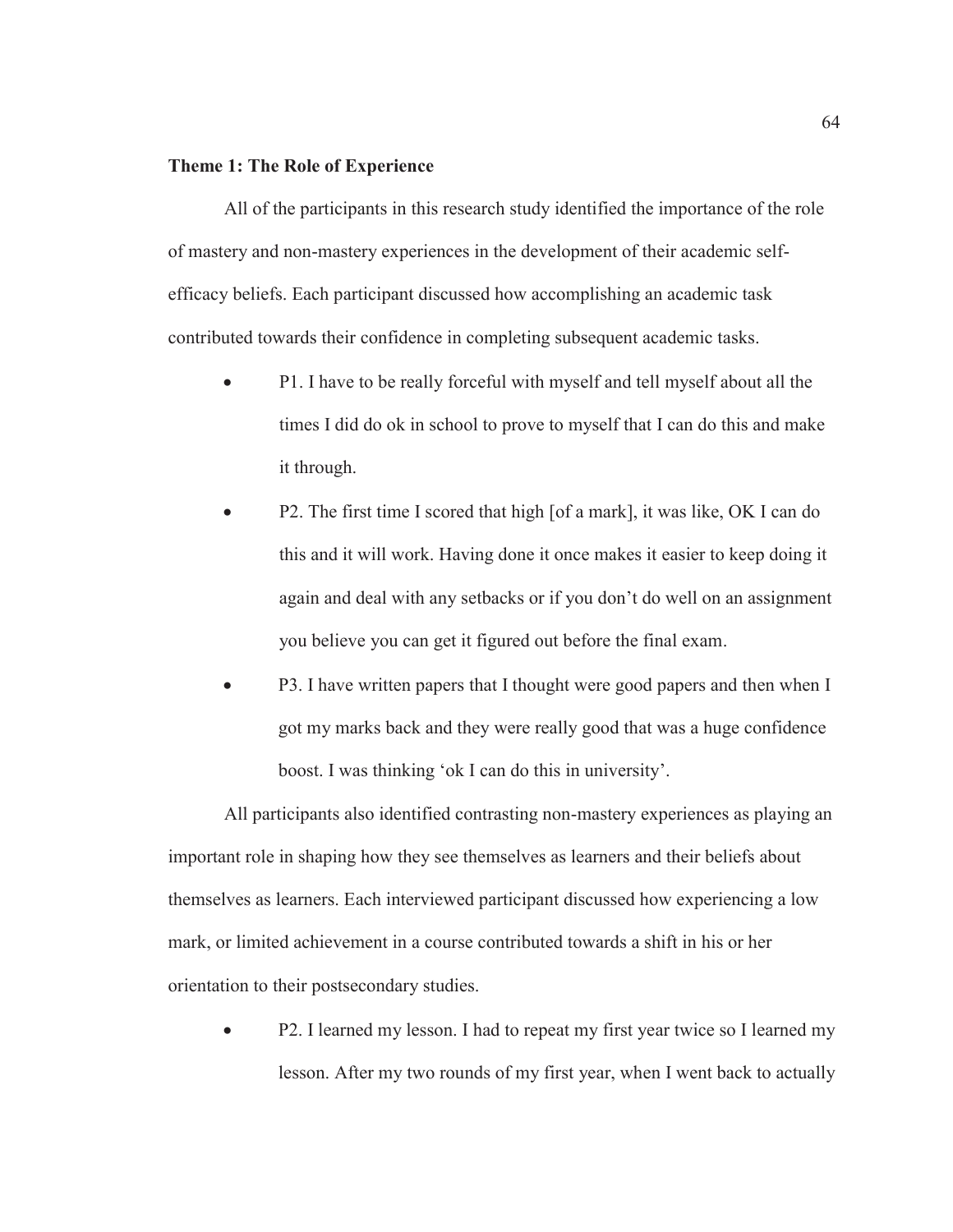do my second year I wanted to get high marks, I wanted to be at the top of the class, I wanted to work until I understood and did not have to repeat any courses. I did not want to repeat that experience.

P4. I had a kick in the pants in the first semester of my first year when I failed a course. I did not withdraw, I knew I had really screwed up the course but I was thinking 'well I'm really good at tests so I will go into the final exam and rock this test and pull up my grade'. That didn't happen and that was a swift kick to smarten up.

# **Subtheme 1: Pride**

Pride was identified by five participants as a barrier to exploring available options through accessibility services within their respective universities. Of the five participants who identified this barrier, two participants continue to see their sense of pride as an ongoing barrier while the other three spoke of pride as being a retrospective barrier.

- P1. I am proud. I haven't gone to accessibility services or anything like that because I don't want extra help. I figure if everyone else is doing it on their own that I should be able to do it on my own as well.
- P2. I think in my first year, I was all 'oh I know this, I don't need any help, I can understand this, I don't want to use this support. I can figure this out for myself'. So I was too proud and I did not want people to think that I couldn't figure it out for myself.
- P4. In postsecondary I have had more experiences than I would have liked where pride was a barrier to my achievement because I did not ask for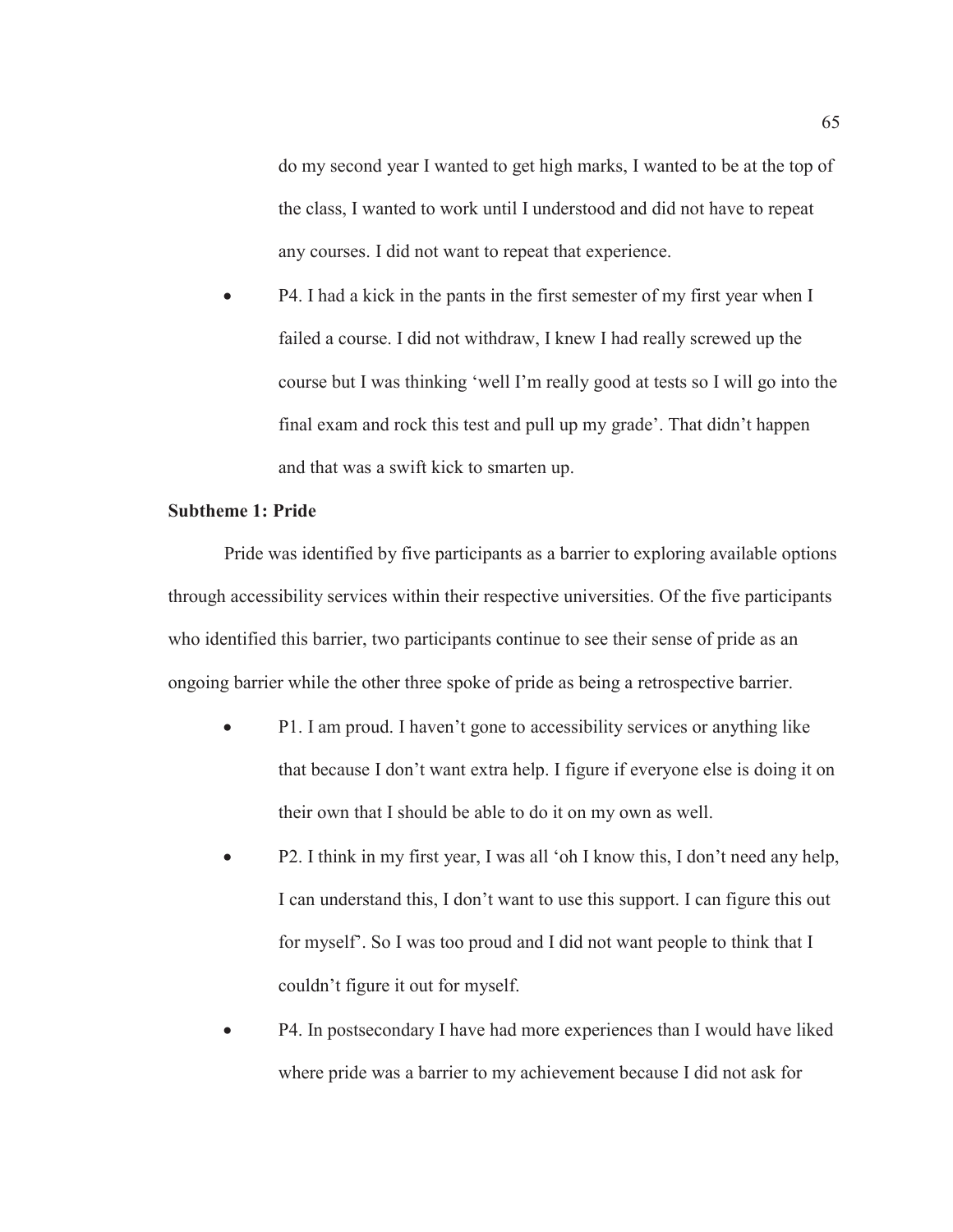help. First semester of second year, I had it figured out. I am like 'Pride, get out of here. If I need help I am going to go and get it.

• P 6. Sometimes I have just been too proud to ask for the help I needed.

## **Subtheme 2: Personalized Learning**

Personalized learning was also identified by five of the participants as a contributing factor towards academic mastery experiences. These participants highlighted the role of a personalized approach by educators, and the role of choice in personalizing programs, as leading to successful learning experiences and thus, increased academic self-efficacy beliefs.

- P3. The course choices are helpful to me as I can pick the courses that will work for me. I can balance my schedule and take courses that both work together and work for me. So I can take things that are easier together with things that are harder for me so I can balance the time that I need.
- x P4. My Grade 7 teacher really personalized projects for people. If you were a kinesthetic learner he would be like 'ok for you we are going to do some type of experiment or have you build something.' If you were visual he would have people draw something or make a 3D diagram and if you were auditory he would support you to make a speech about what we were learning about. He would personalize each project for each type of learner. We all learned the content, how we learned it or showed what we learned was different. That was so helpful to me.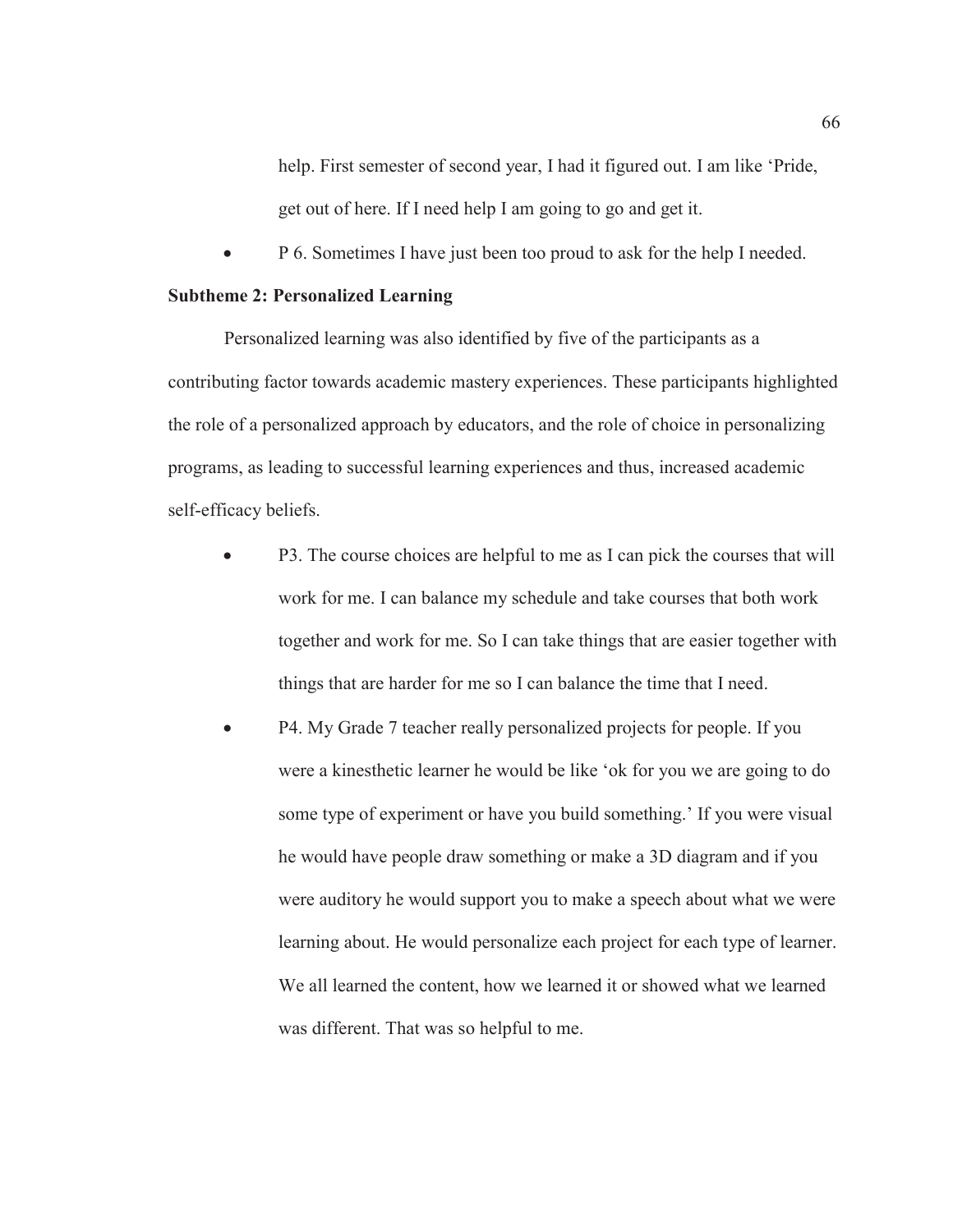- P5. I have always been super artistic. When I am able to learn something, or how I show I know something personalized for me then I am much more successful in school. When I can use the arts to demonstrate my understanding, like create a visual piece showing my understanding of a historical event, then I am very successful. I know I can learn, I have to personalize my opportunities so I am using my strengths and not my weaknesses or areas of my learning disability.
- P8. In my degree the first two years were totally laid out for me and I didn't really like that. It was no different from high school. It didn't really help me in my experiences. I needed more freedom to make choices and be able to balance out my schedule so I could work successfully. I needed to be able to make my learning more personalized.

# **Theme 2: Support Systems**

Having strong support systems, specifically family and friends, was identified by 100% of interview participants as critical to their development of positive academic selfefficacy beliefs throughout their schooling. Participants identified supportive people as important for problem solving, managing academic work load, and ongoing motivation. According to Participant 3: My mom, my dad, my parents they are my key supporters. They want me to succeed and they have always promoted that. They are both supportive as well as being motivators.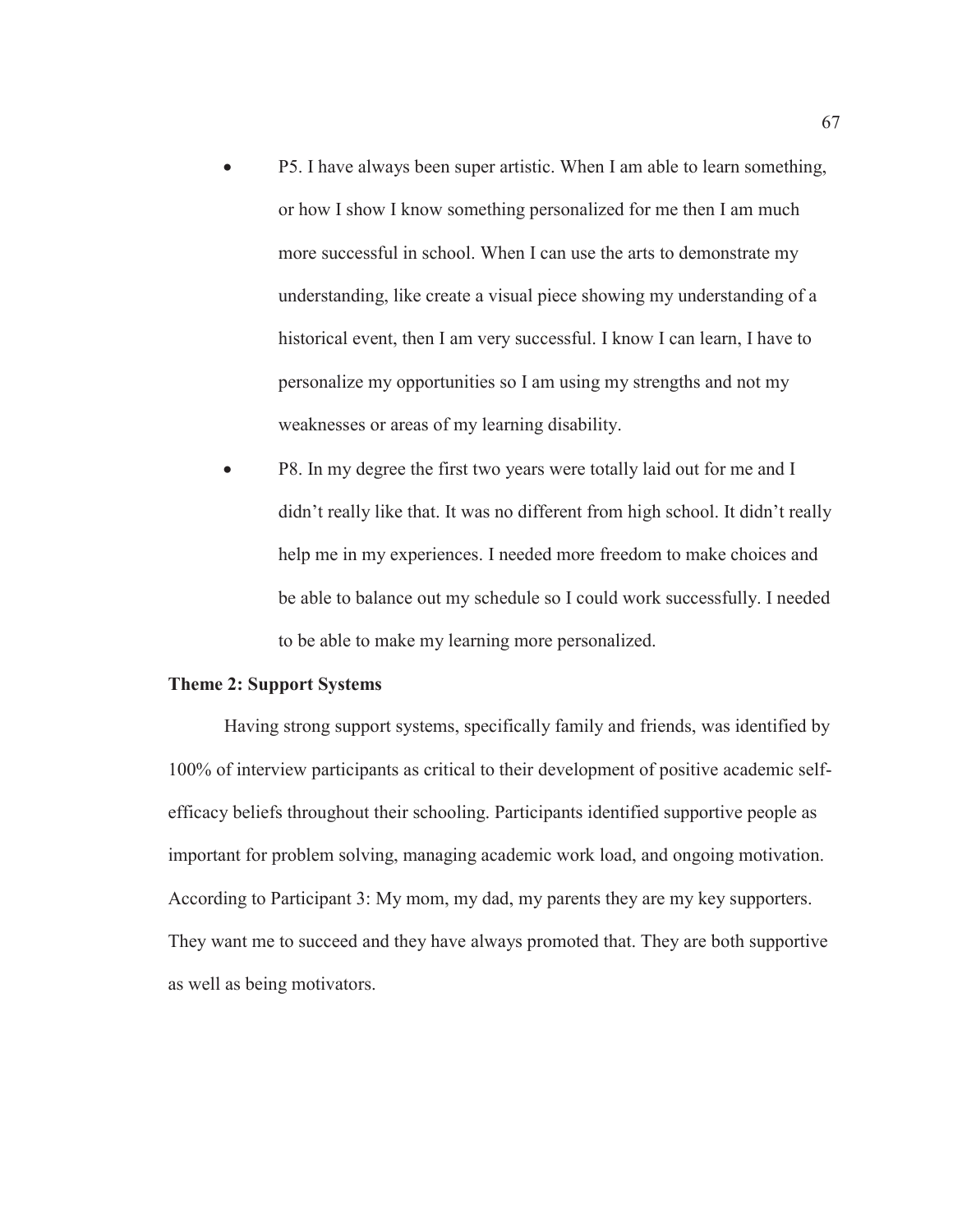- x P6. My dad has been so supportive. He is a mini genius. It is so easy to go to him because he will help me figure something out if I get stuck on any problems. He is the biggest help to me.
- P7. Talking to my friends has always been so helpful. They give me a different view on things. They help me figure out if my course loads are going to be too much and they give me a personal and helpful opinion without judgment. I don't have to learn by trial and error for myself, they help me think things through.
- P8. Talking with my friends is super helpful. They have helped me to balance my schedule and spread out some of the really difficult classes for me. I did not do that first, I followed the course outlines and did not have the opportunity to avoid a terrible semester. Now I talk to my friends who can let me know what their experiences were and that helped me balance things out. Instead of investigating things for myself having my friends act as mentors is helpful. They are my best support system.

# **Theme 3: Role Models**

Most participants identified role models as playing a key role in the development of positive academic self-efficacy beliefs. These participants identified a key characteristic of their role models as having similar learning challenges. They identified that having role models who have experienced difficulties in learning and achieved their educational goals were critical characteristics for those they considered role models.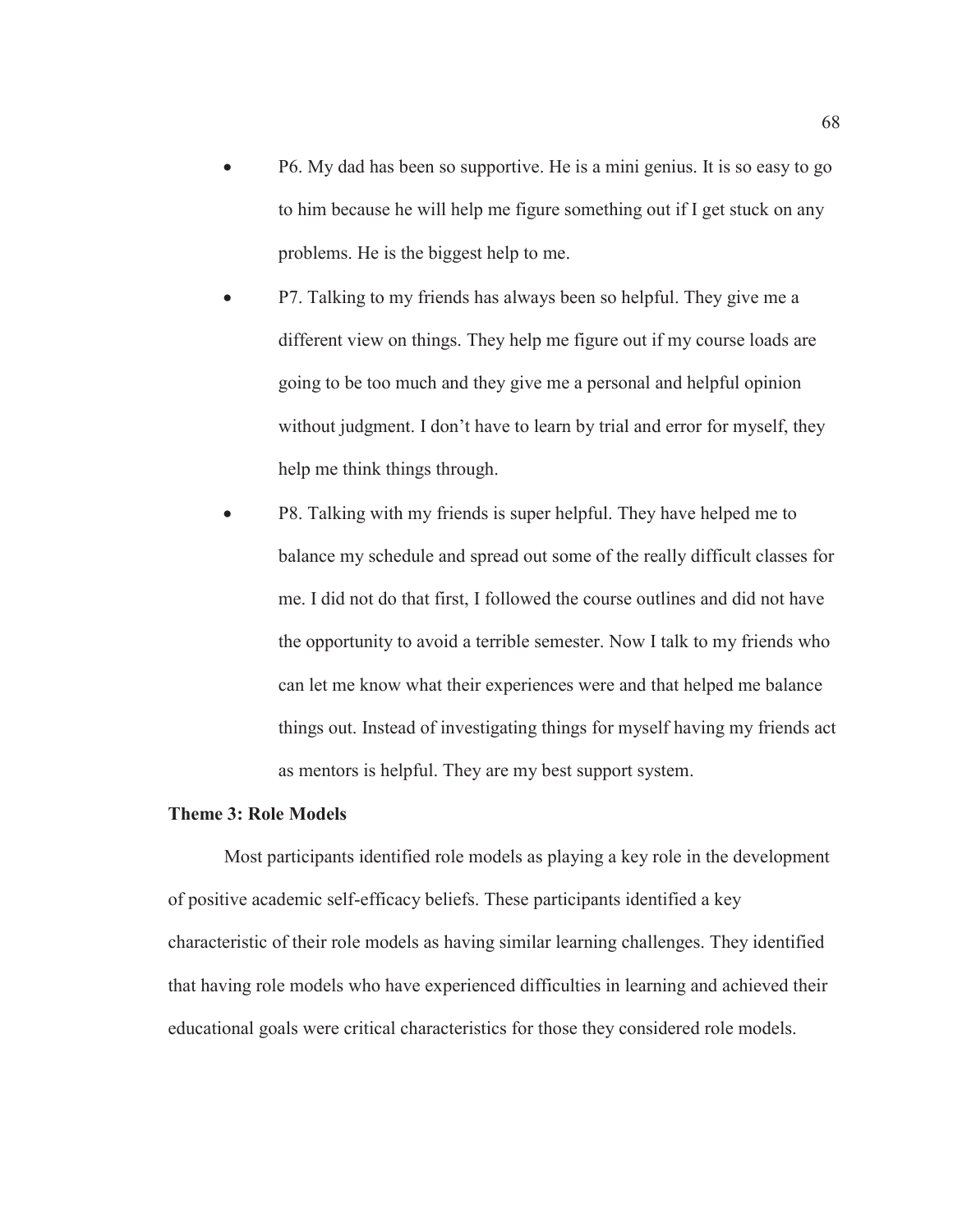- P1. I have a couple of good friends and they each struggled in their own ways and that makes it easier because they get it. So when I am saying it is hard, I feel like they get it and can understand, they understand what learning for me was and is like.
- P2. So knowing that people like my mom struggle too, and have to work hard to get something, and then seeing them get it after all that effort it is like 'I can do this'. When they talk to me I know they really get it.
- P4. My friend is super smart in the area that I am terrible in so I ask her questions about essays and my writing and she comes to me with her questions in the areas of science. We both struggle in certain areas, we balance each other that way, because her areas of strength are my areas of weakness and vice versa. So we take all our option courses together so we can work together.
- P7. I met some of my best friends here at University through a group, and we all have learning disabilities in some type so when we talk about school, or talk about how to get through certain courses, everybody gets it. I have older friends who were the same as learners and they graduated. So when I talk to them I can really tell them what is happening and I know they understand.

# **Theme 4: Adaptive Coping Mechanisms**

The majority of participants identified the importance of using adaptive coping mechanisms such as self-advocacy, consistent questioning, initiating contact with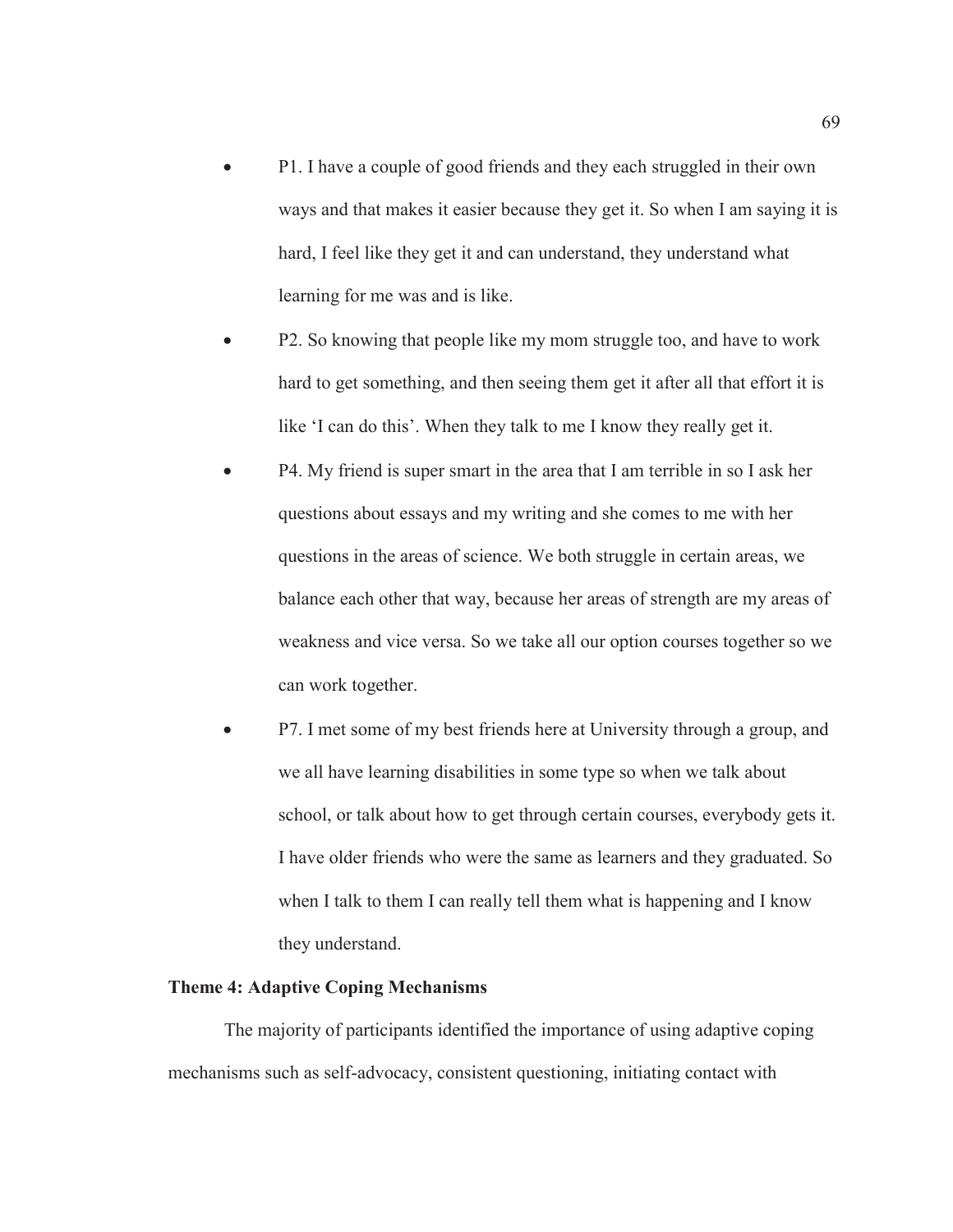professors, registering with accessibility services, attending tutorials, and working with teachers' assistants as critical elements in developing positive self-efficacy beliefs and supporting goal achievement.

- P2. I try to be as vocal as I can about things now. I did not used to be like this, I used to be like 'whatever', and I did not exercise persistence in my learning. But now, I really care about school and I want to get through this so I don't sit there and pretend to understand, I go and get the help I need.
- P3. I advocate for myself. I go up to professors and ask questions right after class or I email them. Emailing your professor is really helpful, all it takes is a 10 second email to say I am stuck and they respond back really quickly and tell me how to look at things from a different perspective.
- P4. I talk to professors and I ask the resource center for help. I use my common sense, if I need help I am going to ask for it. I also use scientist's blogs a lot. I look up the authors of my textbooks and if they have a website or a blog I use that and follow them. I have posted questions on a blog and had the scientist who wrote the paper get back to me and answer my question in a way that really helped me to understand.
- x P6. I registered with accessibility services right away. I go back at the beginning of each year to make sure that I can ask for any accommodations that I need.
- P9. I attend every tutorial, even if I think I am ok and understanding the topic. I still go to each one and listen to the questions that the other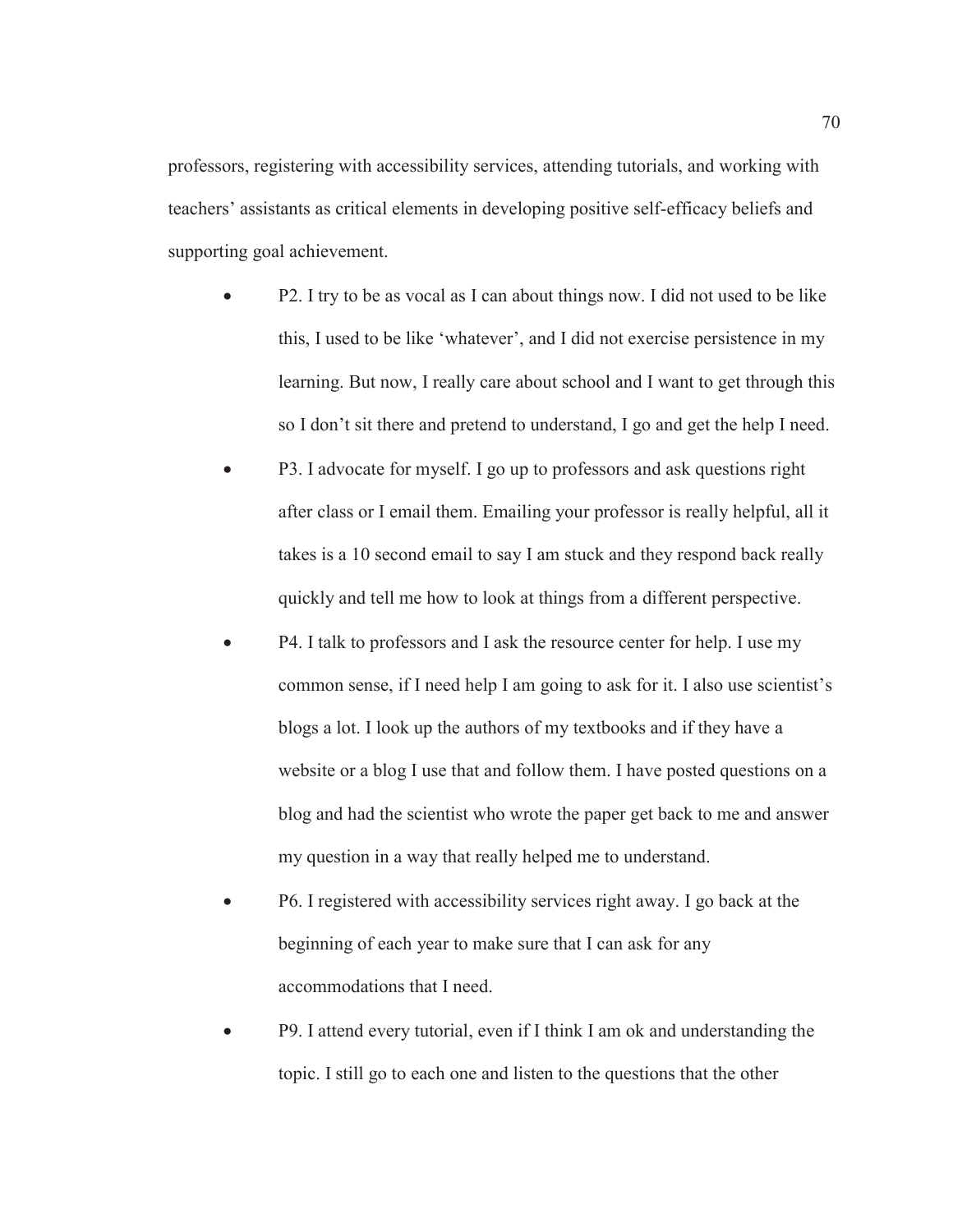students ask. This helps me to make sure that I understand and that all my assignments are done to the best of my abilities.

# **Theme 5: Accommodations**

Accessing accommodations was identified by eight of the ten participants as a critical feature of academic success. These participants highlighted the role of accommodations in supporting them to demonstrate their knowledge and to work to show their abilities and not their learning disabilities. Accommodations highlighted frequently by the participants were the provision of extra time, the use of assistive technology, and advisors.

- P2. The best thing for me is extra time. I use that for all my exams and that takes a lot of the stress away.
- P5. I use the extra time for exams almost always. I find I am much more relaxed and I can think clearly. I also use writing in a separate area so I don't get stressed seeing people leave the exam and I am not yet halfway through.
- P8. I used my advisor all the time to help me plan a course load that would work for me. They helped me to know which courses paired really well together. They would tell me not to take this with that and helped. Then they also helped me to get the extra time I need for writing tests.
- P9. I use extra time often. Extra time and my computer are the best things for me to use. The extra time for exams is always there for me and I have gone to my professors to ask for extra time on some assignments and they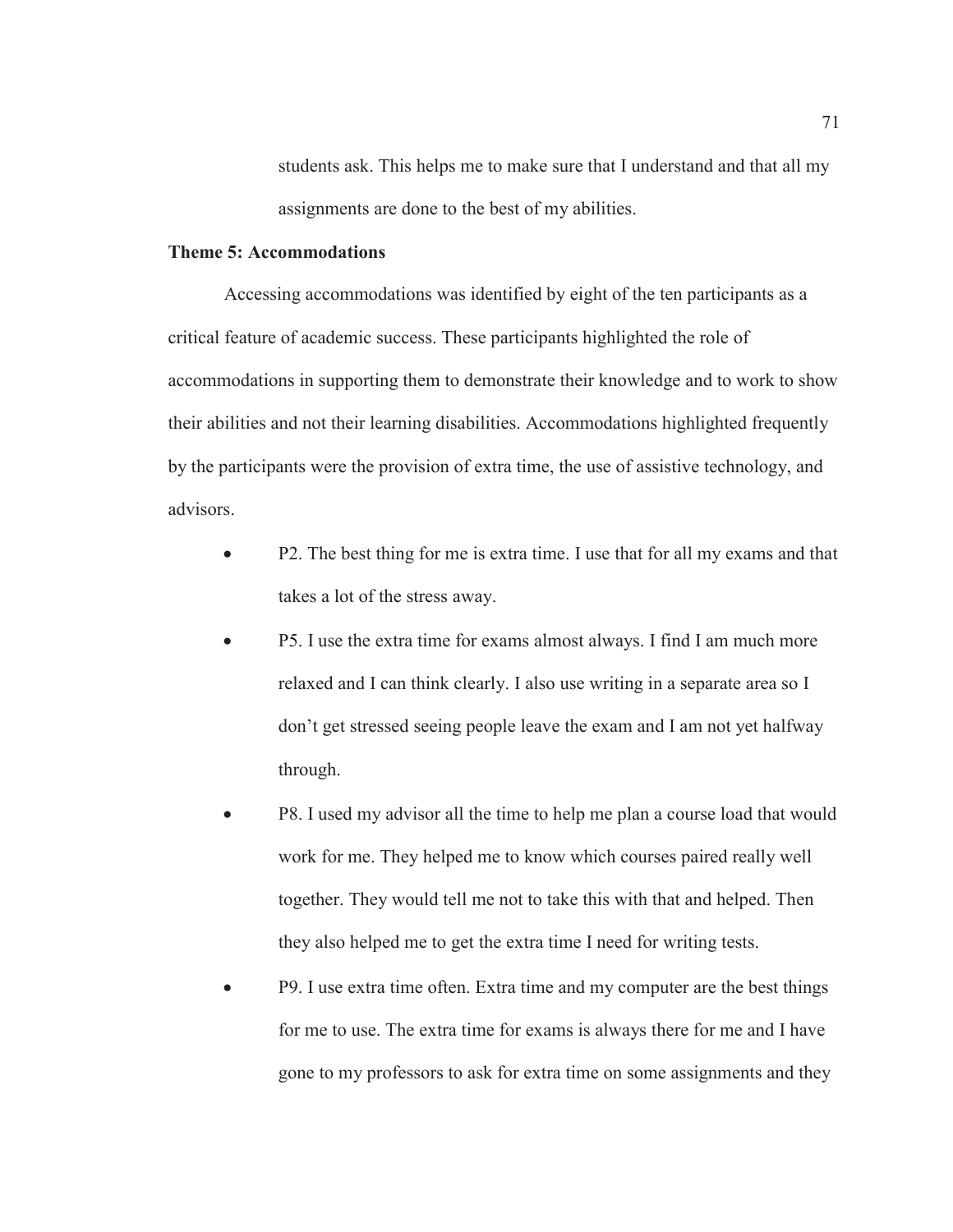have been very understanding and helpful. I can learn and I can think, I just need a little more time than most of my classmates.

## **Subtheme 3: Assistive Technology**

Assistive technology was a subtheme identified by half of the participants as very helpful. These participants highlighted the role of assistive technology in supporting their learning and therefore increasing their confidence in themselves as learners and their ability to achieve their educational goals.

- P3. My computer helps me a lot. I have class notes available, I type things out on my computer, being able to go on my computer and have all the resources I need available is huge. I use my computer to access online libraries, search engines, databases, online course content, and google scholar.
- P4. I use my laptop constantly. I use it to organize myself, to read my notes, to store ideas, and to access online libraries and databases.
- P7. I would not have got to my fourth year without the use of my computer. It keeps me organized, keeps everything together, I can record notes, I can record lectures, and I can access both my information and information that is online anytime and anywhere.
- P8. I use my computer to access information online all the time. I like to do things by myself and for myself so I use it all the time.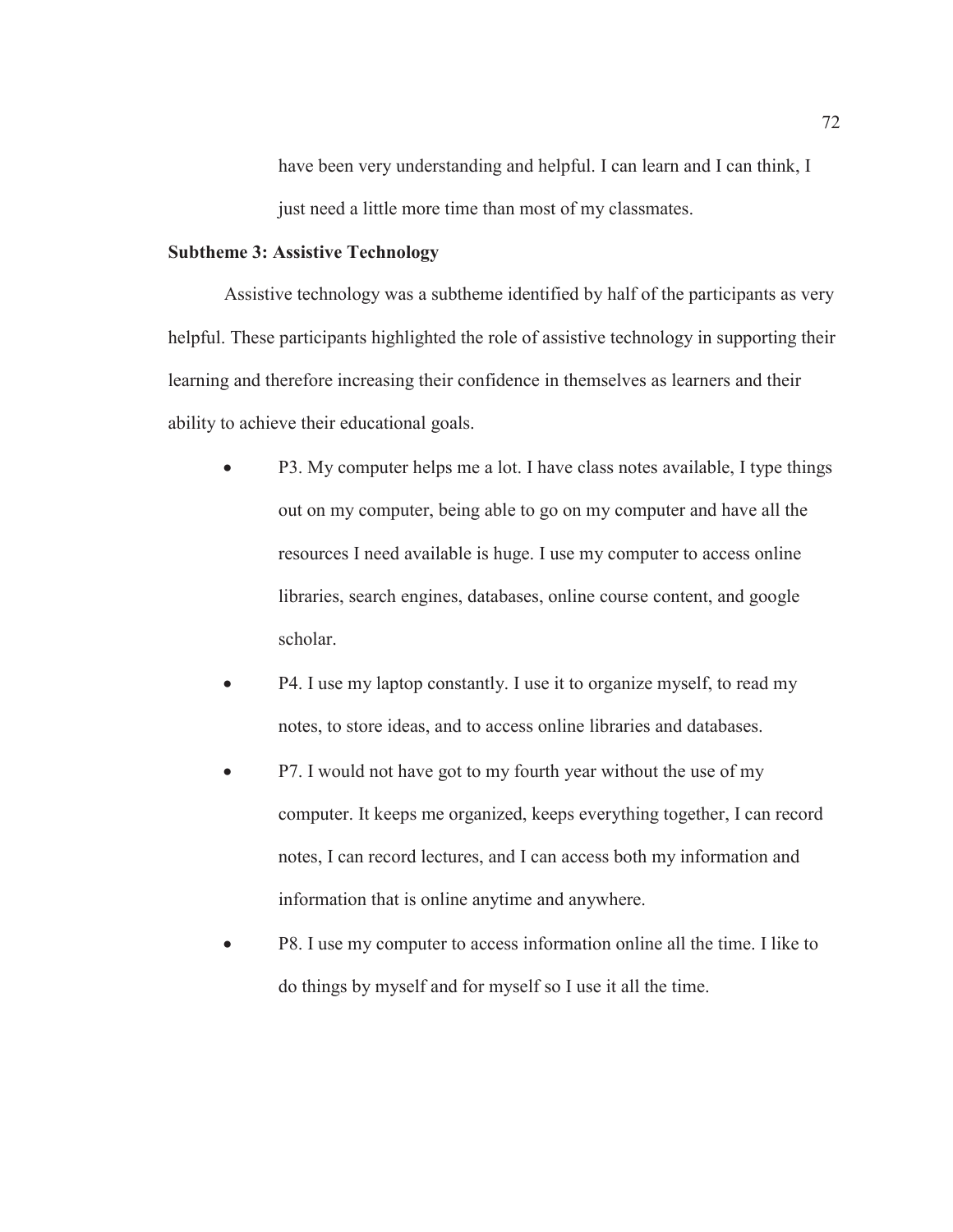# **Theme 6: Effective Educators**

Effective educators were highlighted by all of the participants as playing a key role in the development of their self-efficacy beliefs. Almost all participants highlighted key educators throughout their years of schooling as individuals who were both supportive and who helped them with learning academic content as well as understanding themselves as learners.

- P1. When I had an essay to write, as opposed to being a teacher who said 'write an essay', they would then show me how to write the different parts of the essay.
- P3. All through elementary, junior, and senior high school when you had a teacher that actually made things interesting and fun that made it easier because you became invested in the learning and wanted to do well. The best teacher I ever had was in Grade 7. This teacher created a really relaxed atmosphere and you felt like you could go talk to him and he would help you no problem.
- P5. Teachers who understand what it is like to work with kids with LD are the best teachers to have. If a teacher can make me understand, everybody can understand. I feel like good teaching for kids with learning disabilities is just good teaching. I have had some great teachers who made things make sense.
- P7. A great professor really makes a difference. When you know they are going to take the time to make sure you understand, that they want you to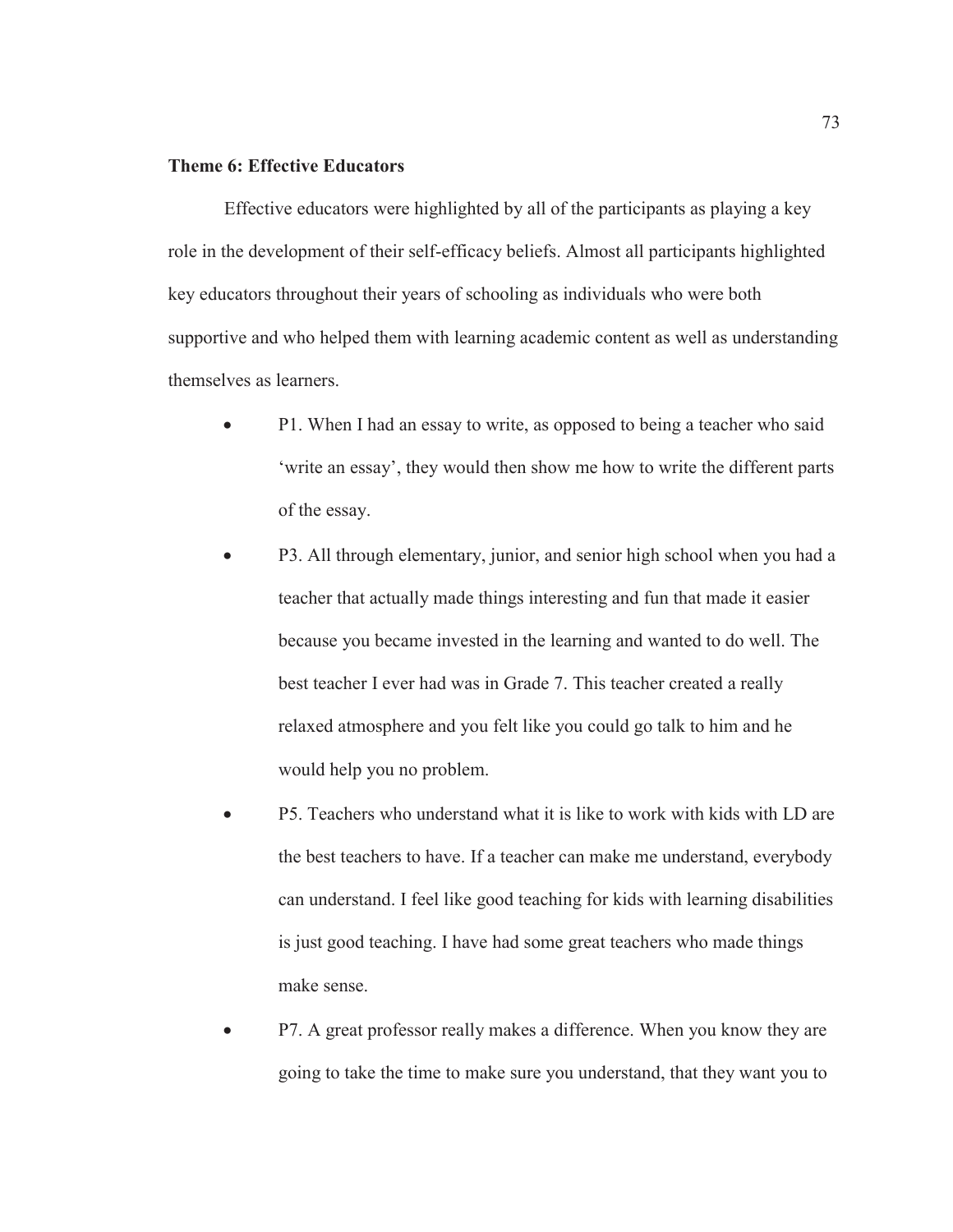succeed, it is so easy to be prepared and feel like you know what you are getting into and to believe that you can do it.

- P9. Even some of the TA's are the most helpful teachers because they go through the information step by step and slowly for you. The tutorial atmosphere makes it easier to ask the questions and if a TA is really good I feel like it doesn't matter how long it takes till I understand, they aren't going to give up and neither am I.
- P10. I check out my professors before I select the class section. I will go to rate my professor, an online place where students can post information about a prof, and I look to see what people have to say about the professors for a section. I look for comments that make sense for me and are things that I know I am going to need and then I will pick a course from that professor hoping to help out my experience. I often will post information after a class because I want people to be able to be successful and be prepared with information about the prof that could be helpful. If a prof is difficult about extra time or doesn't take student questions well then that is not a prof for me. I have found some really good professors this way and had some strong success as a student because they are really effective teachers and do the research in the area they are teaching in. But you have to remember that being a researcher or knowledgeable about a subject doesn't mean you will be a great teacher. You have to have both.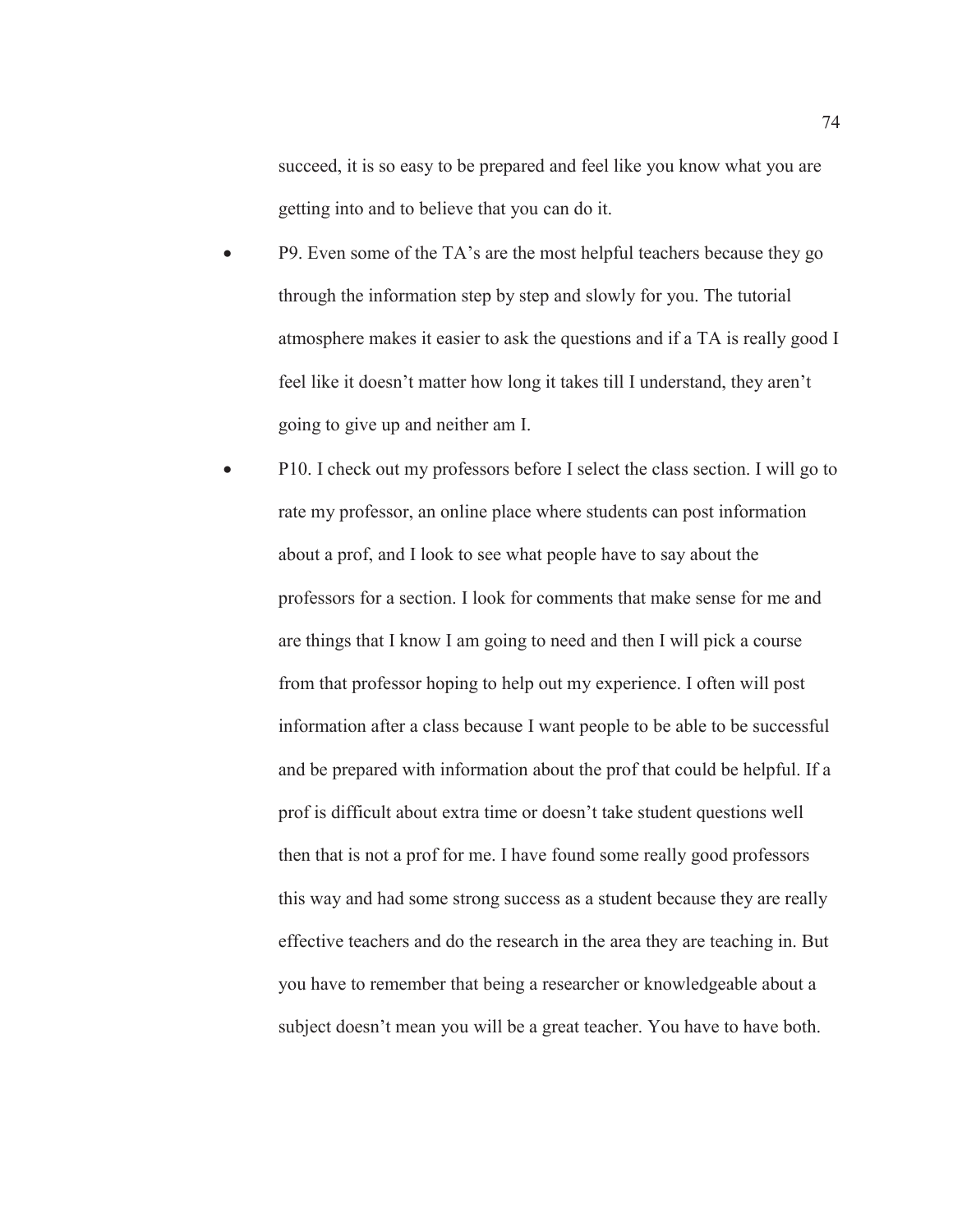#### **Subtheme 4: Interpersonal Skills**

Strong interpersonal skills were identified by half of the participants as a key feature of effective educators and teachers who supported the growth and development of positive self-efficacy beliefs. Teachers who were approachable, created an atmosphere of genuine inquiry, and employed a sense of humor were highlighted as being effective in supporting the participants to develop strong self-efficacy beliefs as learners.

- P3. When a teacher is more personable and you can relate to them that makes a big difference. Knowing they are a real person, having a feel for their personality makes it easy to go and talk to them. My best teacher didn't have the scary teacher personality where you felt like if you went to talk to them they were going to ream you out for doing something wrong. He was just going to talk to you and help you. I personally don't succeed as well when the teacher is not someone I feel like I can go and ask a question of, if I feel like I am getting in trouble or the teacher starts to take it personally when I don't understand the way they have taught then I won't ask questions, I won't take a chance on being made to feel stupid for having trouble understanding or needing more time to get something done.
- P4. My best teachers got up and personal with me. If I was having a hard time they were personal. Like when I was in Grade 8 I was having a really hard time with writing essays and my teacher came up and sat down beside me and spent time with me going through how to write an essay. He taught me an analogy that I still use today. He helped me see myself as a capable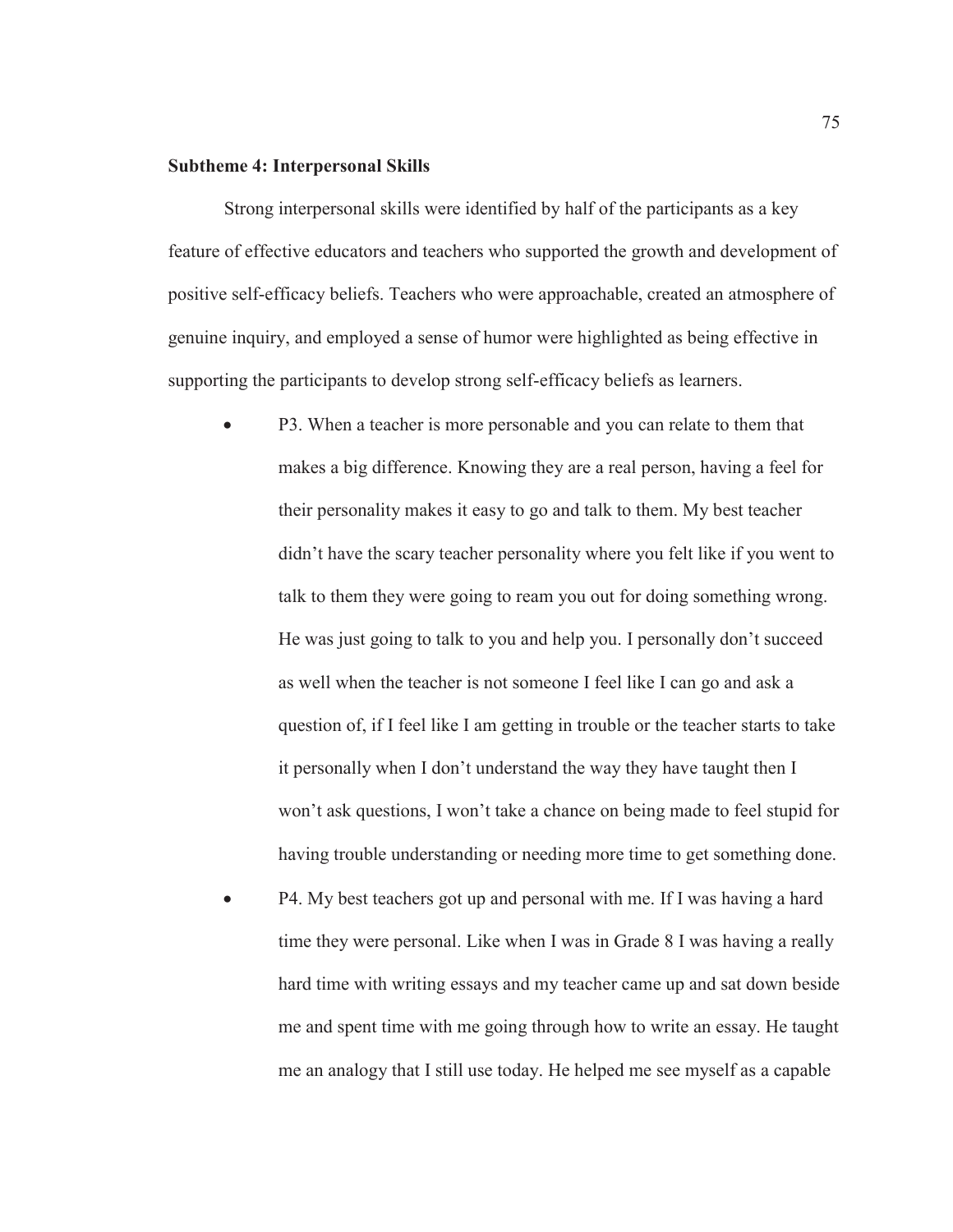learner, he was personal with me and helped me see how to use my strengths to support learning in the areas that I was having trouble with.

- P5. The most important thing a teacher can do for me is to get to know me, to understand me. My job is to open the door and tell them what I need and how I learn then their job is to teach me. If we all were the same anybody could teach, but we are not and getting to know me and let me know that it is ok to ask questions, to be made to feel like my questions and struggle to understand is worth it – that is what makes a great teacher. They need to have the skills in how to develop relationships. They have to be interpersonal and not robotic. Some of my arts professors have been my best teachers because they seem to embrace the differences and the quirky ways that I must work to learn.
- P6. I actually dropped out of a class because I was too terrified to go and talk to the professor about what I needed as a learner. I felt I would rather drop and take another course section, which would potentially extend my graduation date, because I felt like it would not matter what I had to say, the prof was not interested. I found another prof for that course in the next semester and that made all the difference. When you have an LD, you have to feel like you can ask a gazillion questions without feeling like you should be apologizing for your differences. Teachers, profs included, need to have the interpersonal skills to care about their learners and students and to want them to achieve.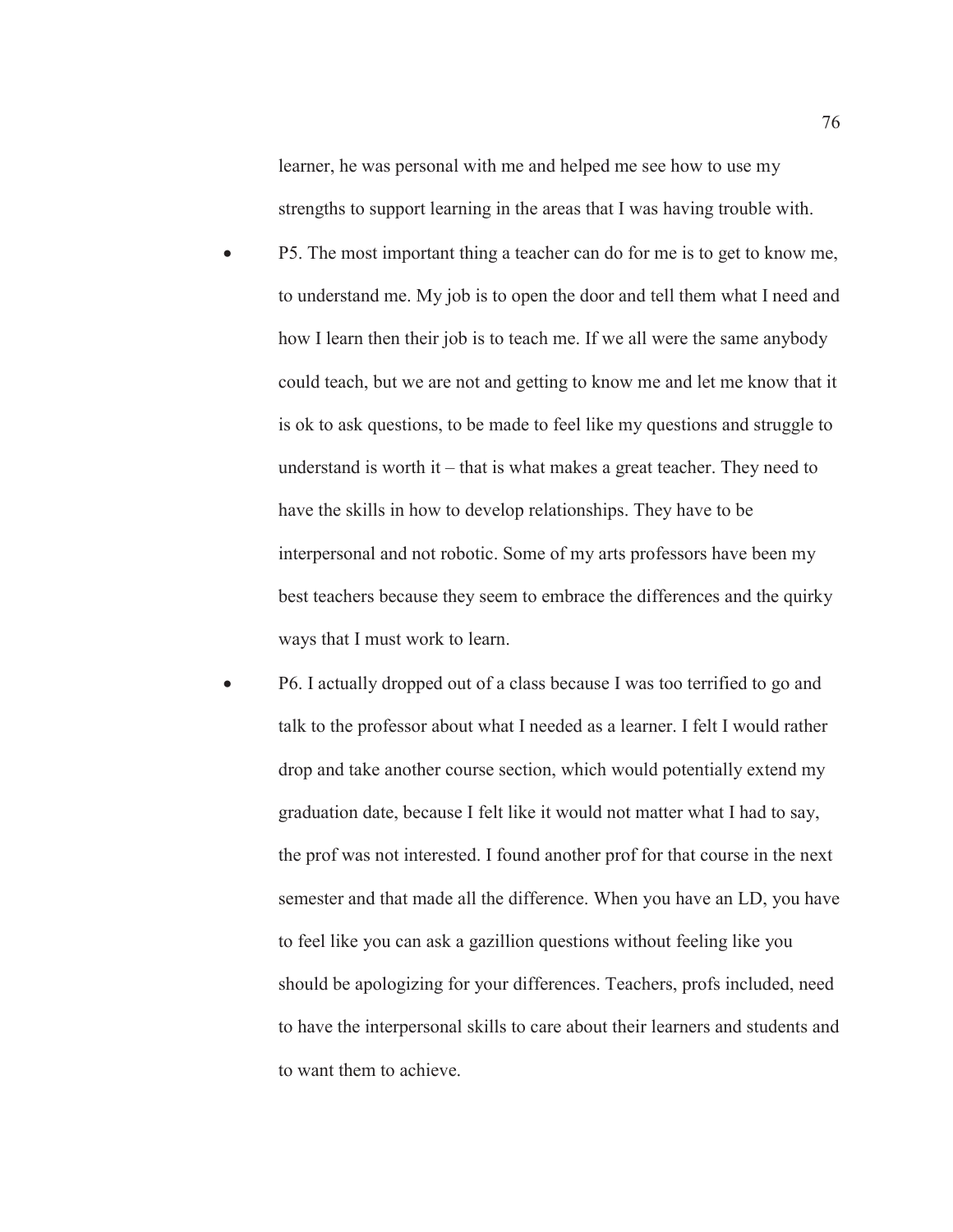x P9. When a prof lets you know that they are a person too, gives you a little information into who they are outside of the classroom it makes it easier to connect and then ask questions. My best teachers created an atmosphere that let us all know that no matter what you could ask for what you needed, you could tell them you didn't understand and they would find a way to help you. I even had a teacher who when she couldn't explain things in a way a student could learn would send you to another teacher so they could try and explain – she didn't take it personally she was what I call a 'real teacher'. When she sent a student to the principal's office it wasn't about being in trouble it was about getting some one on one teaching time. I loved this teacher and principal. They taught me persistence pays off and I can learn.

#### **Discrepant Cases**

Discrepant data regarding adaptive coping mechanisms and the use of accommodations were provided by Participant 1 and Participant 10. Contrasting with the other participants, these two participants shared that as postsecondary students they did not advocate for their learning needs and felt that they would not do so in any future context. Participant 1 shared that while he has had university professors provide information about the role of the accessibility services department and have encouraged him to make an appointment to see what supports are available he has not disclosed his learning disability and does not intend to ask for support to achieve. Participant 1 has completed his first year of postsecondary study. According to P1: I keep hearing my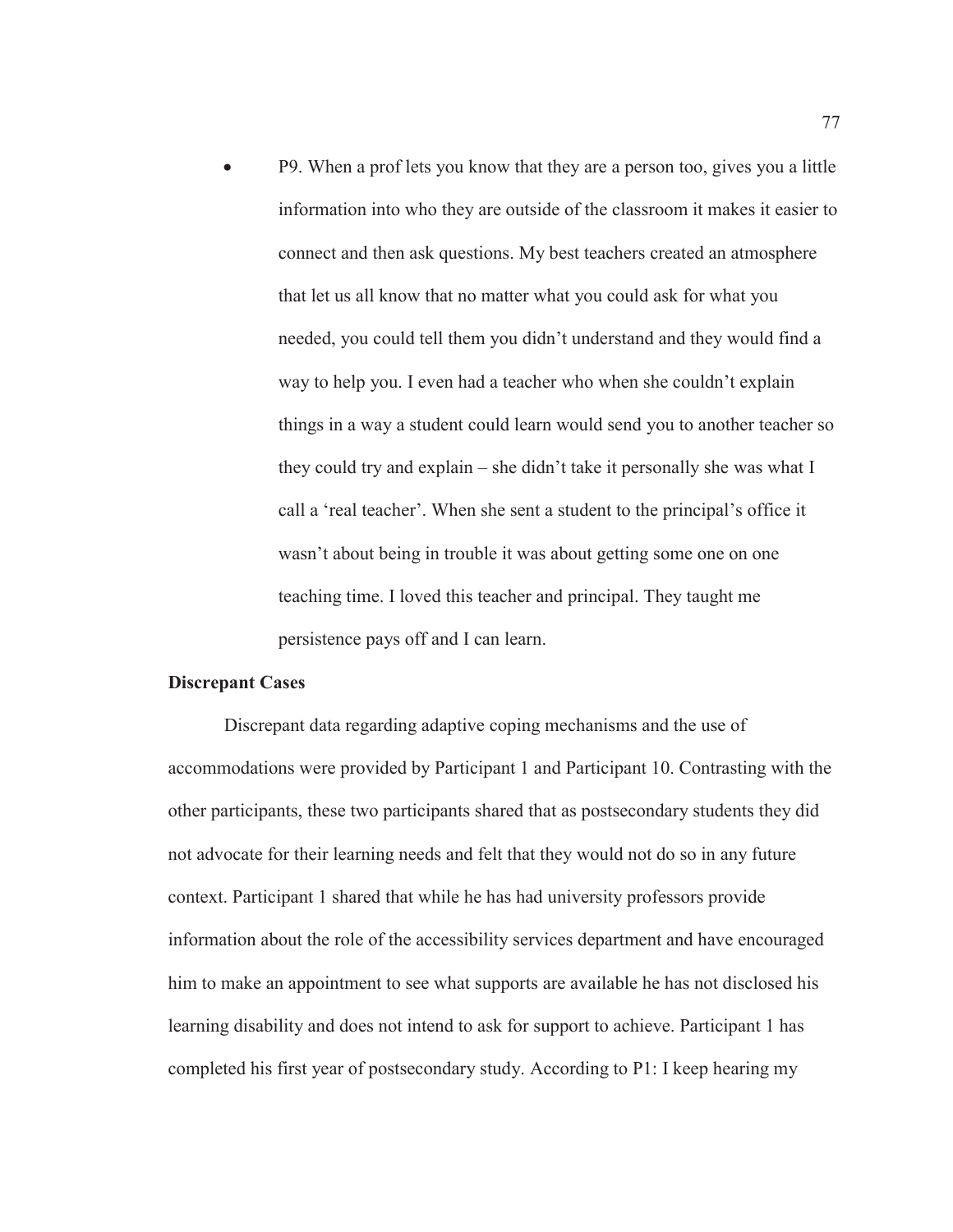English teacher talk about it [accessibility services] but I am not going to go there. I would rather figure it out for myself. I am not going to do anything different from anybody else.

Participant 10 highlighted that she felt no need to self-advocate or access accommodations as she is working within an area of strength and interest and has not needed to access accommodations to successfully complete her degree. She was scheduled to graduate in Spring term of 2014.P10. I know what I need to do and so I just do it. I know myself as a learner and I know what works for me  $-$  so I just do what needs to be done. I know what hard work is and I know that graduating will take and has taken hard work.

The discrepant data were noted and considered for insights and perspectives offered by the individual participants regarding their lived experiences.

#### **Evidence of Trustworthiness**

Credibility was established through the processes of triangulation, member checking, saturation, and reflectivity (Morse, Barrett, Mayan, Olson, & Spiers, 2002). Triangulation of the data was addressed by reviewing the literature synthesized and summarized in Chapter 2 throughout the process of data analysis. Self-efficacy theory was used as the identified conceptual framework while analyzing the data. I repeatedly reviewed transcripts and listened to the audiotaped interviews throughout the data analysis procedures with Chapter 2 and the reviewed literature studies as a triangulation resource. Member checking was utilized and each participant was given the opportunity to review a summarized word document of their verbatim transcript to ensure that I had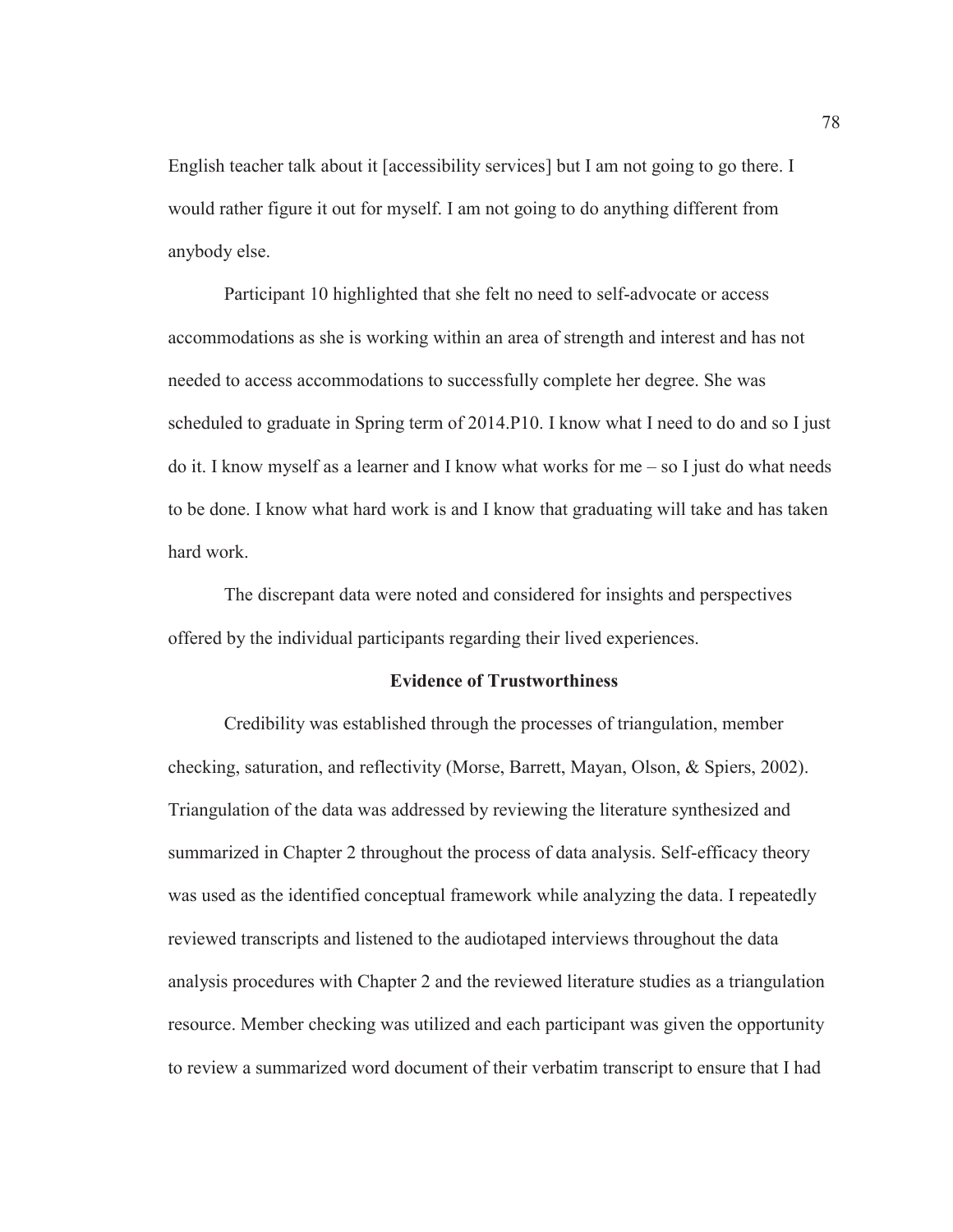captured the essence of their experience. During the process of member checking no changes were made to the content of the interview data. Saturation was attended to by ensuring that rich, thick descriptions of the phenomenon were provided by the 10 participants who were involved in the study. Participants presented a multiplicity of perspectives upon the experience of developing self-efficacy beliefs. Saturation was further attended to by having participants whom were enrolled in various postsecondary institutions, in various programs, and at various stages of degree completion to contribute to diverse perspectives.

As stated in Chapter 3, I attended to dependability through the use of an audit trail. All required forms, my reflective journals, data transcripts, audio tapes, and processes of analysis are stored in electronic, paper, and audio format in a locked cabinet within my home. All forms of data and information contributing towards a clear audit trial will be kept for a period of five years.

During the study, I attended to confirmability by carefully engaging in Moustakas' (1994) phenomenological process. Throughout the data collection and analysis process, I utilized a reflective journal to engage in epoche and attend to any emerging issues of bias. I utilized processes of reflective listening, of listening with respect and care, and of intentionally being fully present with an open-mind to all participants. I transcribed each transcript, reviewed the transcripts while listening to the audio tapes, and repeatedly listened to each audiotaped interview.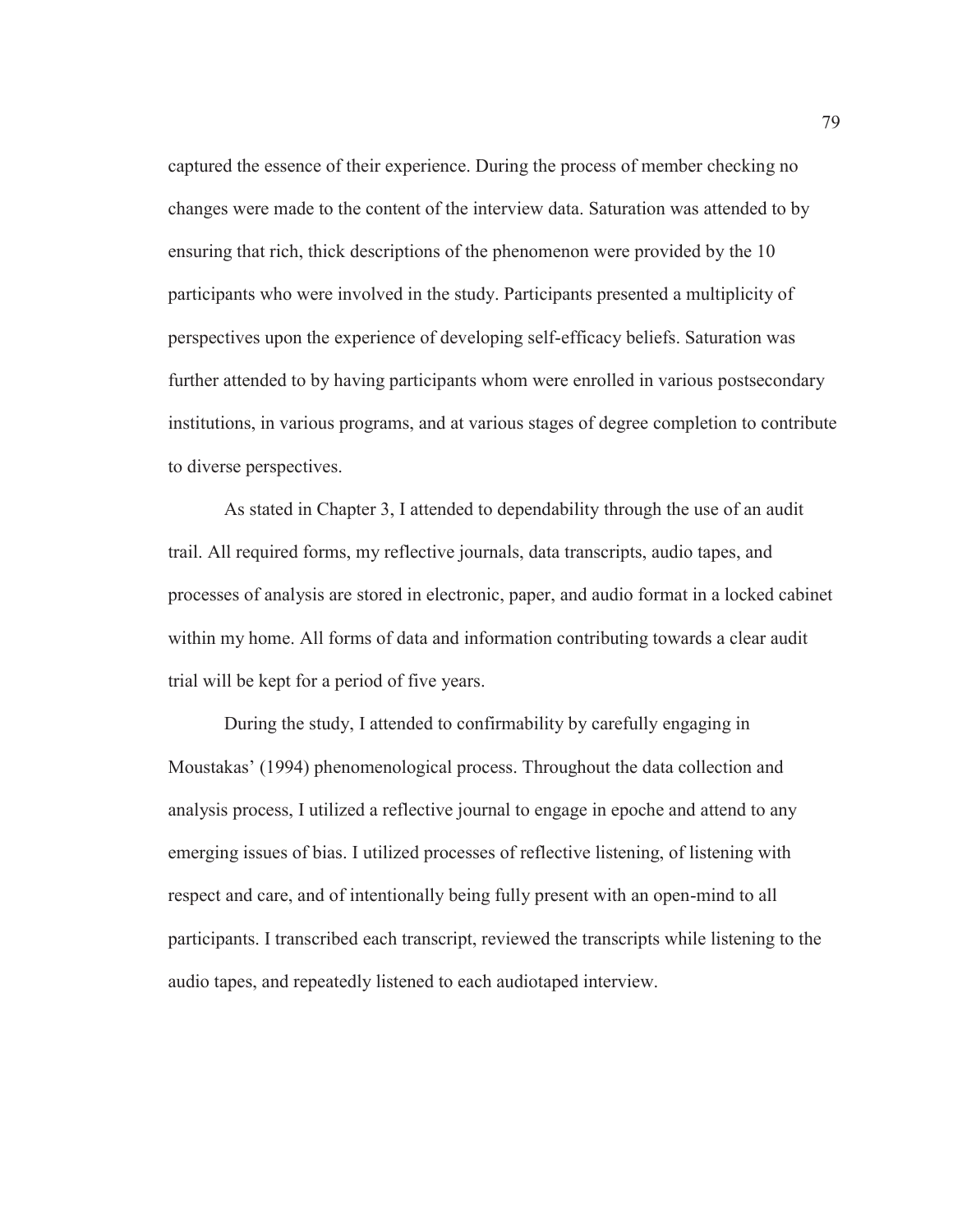#### **Results of the Data Analysis**

Through this study I sought to explore how young adults with learning disabilities, enrolled in postsecondary institutions, describe their experiences in developing academic self-efficacy and subsequently how they describe educational contexts and characteristics of individuals who contribute towards their self-efficacy belief development. In essence, the study sought to understand the lived-experience, for individuals with learning disabilities, of the development of academic self-efficacy beliefs. The study participants varied in ages, stages of degree completion, programs, postsecondary institutions, and backgrounds presenting a rich and diverse group of individuals.

The majority of study participants, 80% of participants, highlighted that they were confident in their academic abilities to complete identified postsecondary requirements. Participants discussed their confidence in their abilities to achieve predominantly being due to studying within an area of interest or of perceived strength. These participants highlighted the importance of pursuing postsecondary study in an area of personal interest and strength as essential to degree completion. One participant, Participant 4, indicated that as biology has always "come easy" they knew that enrolling in a faculty of science was the best plan for degree completion. Other participants highlighted studying within their area of interest as being "common sense." Participants posited that "using your strengths" was critical to developing motivation, hope, and positive academic selfefficacy beliefs.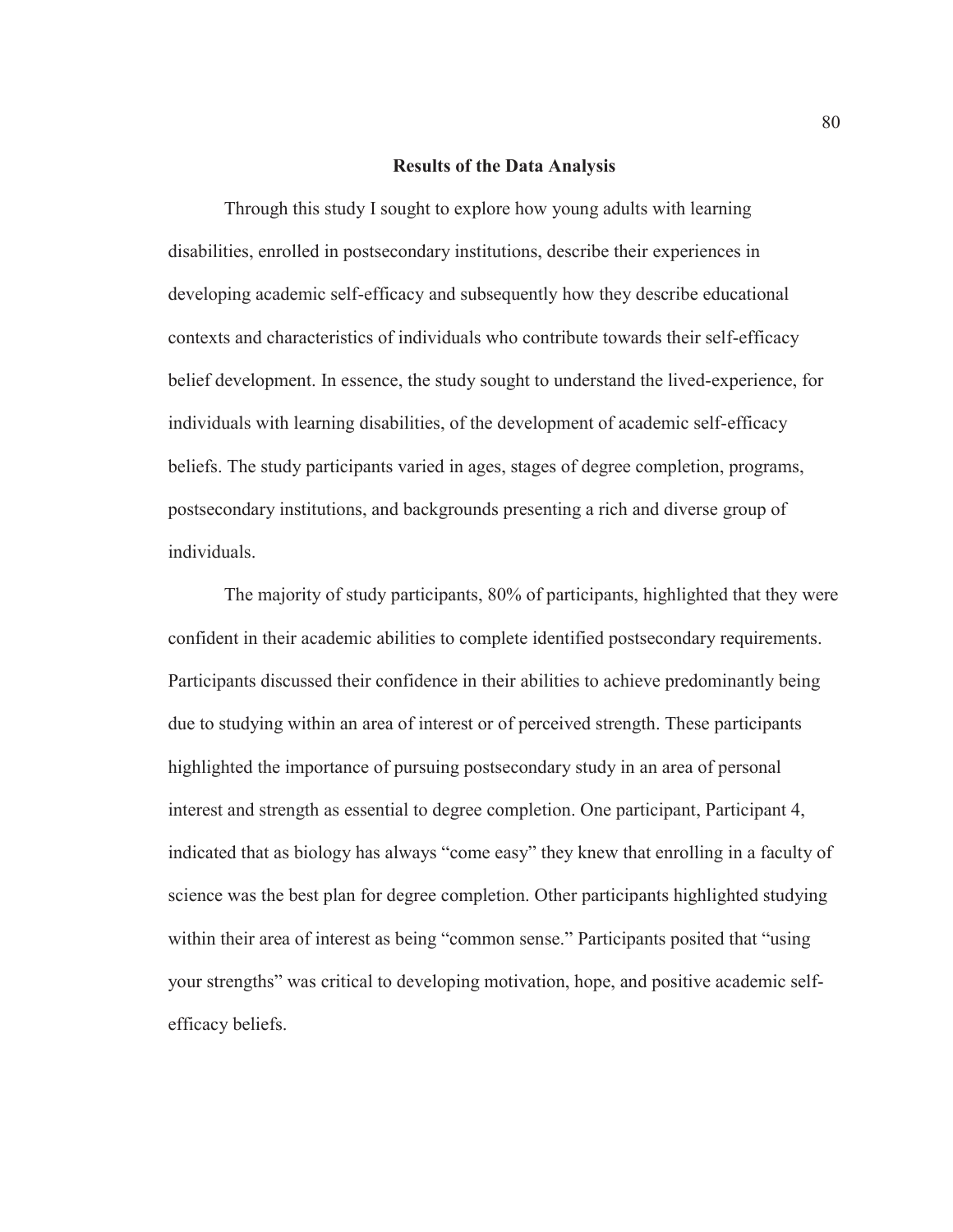All participants highlighted the importance of successful academic experiences in developing positive academic self-efficacy beliefs. Participants discussed how accessing needed resources, working conscientiously, obtaining necessary accommodations, asking questions, attending extra tutorials or study sessions, and having a positive attitude contributed towards being successful in their studies. Further, most participants described learning experiences that contributed towards increased motivation and self-confidence to continue postsecondary studies when faced with academic difficulties. One participant, participant 3, identified "doing it once means you can do it again." Participants identified when academic results met their expectations, given a high amount of concentrated effort, this directly contributed to increased motivation and further persistence. Participant 2 shared "I did not know it was possible for me to achieve that high of a mark. That changed for good when I saw the first exam I passed, after putting in all the work, and I far exceeded what I needed to pass. Now I always put in the work." Participant 1 shared "I tell myself about all the times I have done OK in school to prove to myself that I can do this and I will make it through."

Most participants identified positive learning experiences occurring during their secondary school experiences as critical to developing positive beliefs about their ability to be successful in postsecondary contexts. Participant 10 shared "I learned what I needed to do to succeed in high school." Other participants highlighted that high school was where they recalled encountering their first significant difficulty with course content and learning how to work through challenging material was critical to their postsecondary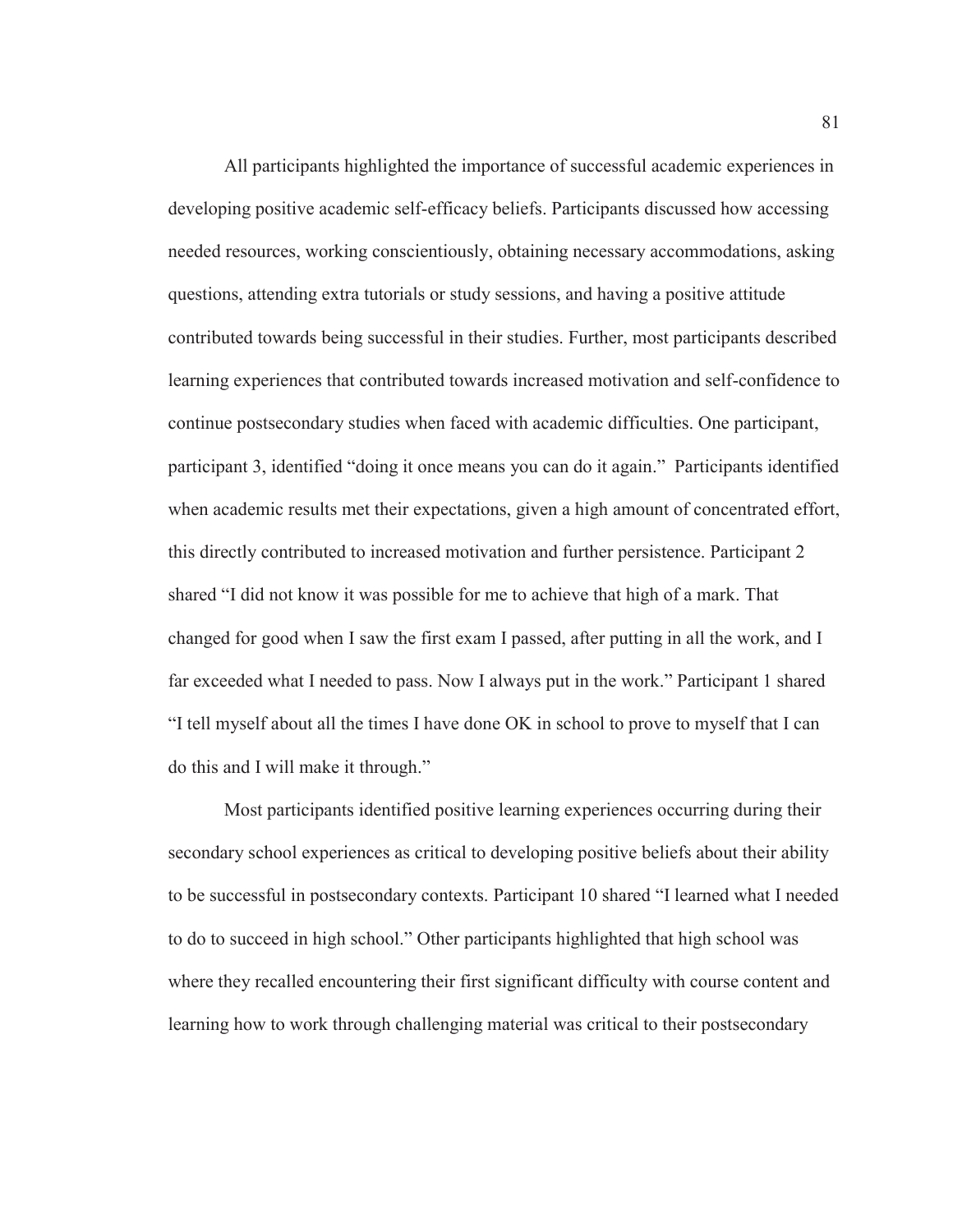success. Participant 4 stated "High school taught me to believe I'm smart, to believe I'm capable, but that I have to be stubborn and persistent to learn."

Having a positive support system was identified by all participants as critical to the development of positive academic self-efficacy beliefs. Most participants identified a family member as essential support in developing positive self-efficacy beliefs when they were younger. These participants identified their parents, a parent, siblings, or grandparents as critical support. They attributed their attitudes of persistence to family members as family members communicated belief in their abilities, helped them learn to advocate for themselves, helped them work through difficult academic content when younger, and were consistently encouraging.

Participants identified the importance of having supportive peer relationships during their secondary and postsecondary educational experiences. Participants identified friend and peer support as one of the best resources for postsecondary experiences. Peer support, particularly from peers who can identify with those with learning disabilities, was argued to be a key factor in motivation to continue postsecondary education, in maintaining a positive and persistent attitude, and in communicating belief in their capacities to be successful. One participant highlighted peer support as essential due to peers as "totally encouraging, they keep telling me they know I can, and that just because I have to work harder and take longer it doesn't matter. At the end when you have the degree no one asks you how long it took or if you think you had to work harder, they just know you are qualified" (Participant 1). All participants highlighted the importance of having peers who can provide critical strategic support for coping with a learning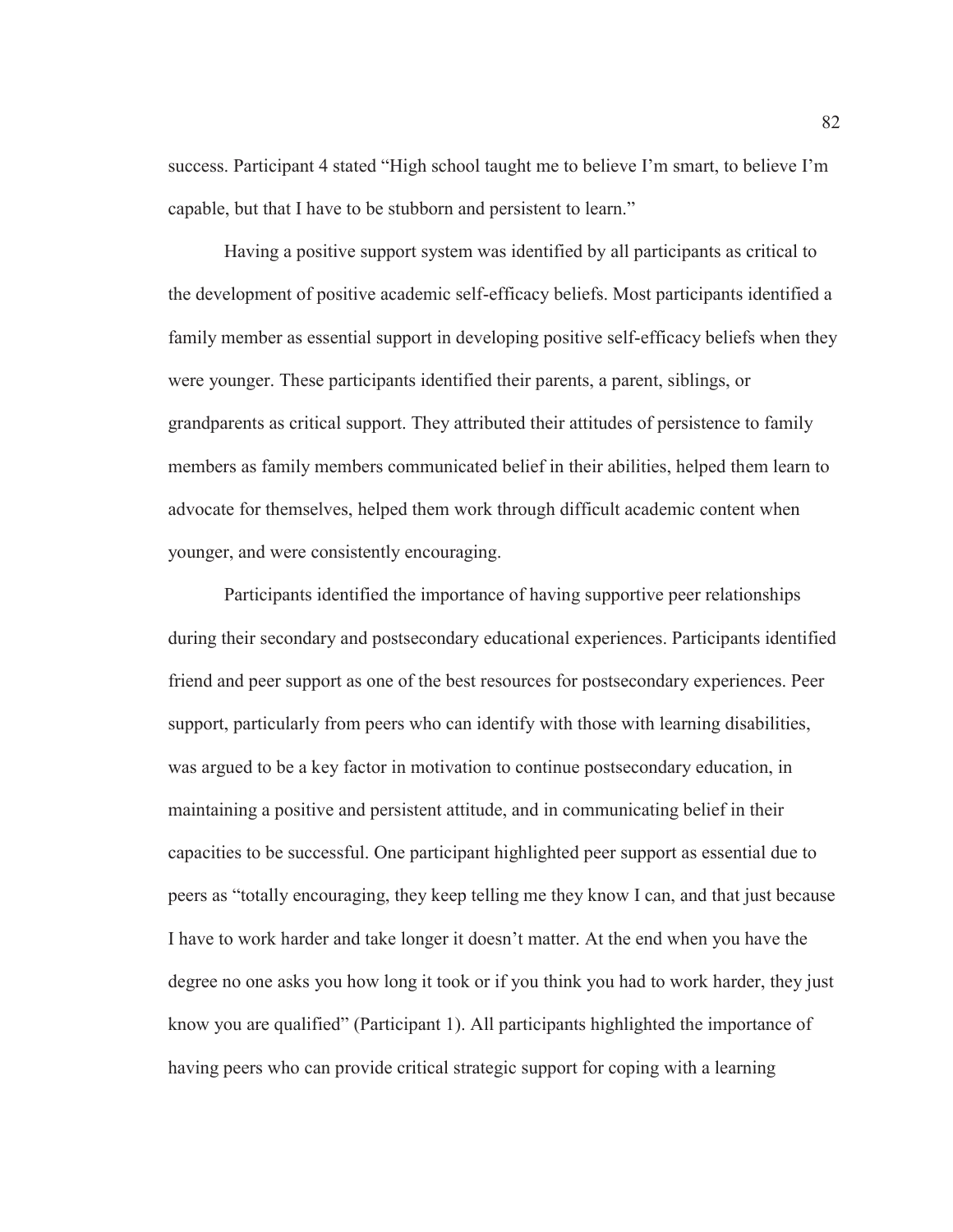disability within a postsecondary context and who understand the higher levels of effort that may be required to succeed. Participant 9 stated, "It is important to have friends who truly understand because when you need help they know how to give you good advice, or direct you to where you need to go, or tell you what not to do."

Vicarious experiences through role models were identified by most of participants as key in their positive academic self-efficacy belief development. These participants highlighted that having someone close to them, a family member or a close friend, who struggles with learning and has worked very hard to achieve their goals enhances their own beliefs in themselves and increases their levels of persistence. One participant identified having a close friend who struggles with learning in his area of strength has been very helpful, as he is able to take on a mentor role and this contributes towards his confidence as a learner. Another participant accredited watching a family member struggle and work very hard to achieve an academic goal as critical to their development of persistence in the face of difficulty. All participants who identified role models and shared learning through vicarious experiences as critical elements in the development of their positive self-efficacy beliefs highlighted that the most important characteristic the role model(s) displayed was an attitude of persistence and determination.

For some participants, similarity between themselves and the role models was identified as very important. For these participants the sense that another truly understood, or understands, their struggles and how hard they work is a critical feature. For these individuals role models who are friends with similar learning profiles was identified as very supportive in their development of self-efficacy beliefs. Participant 1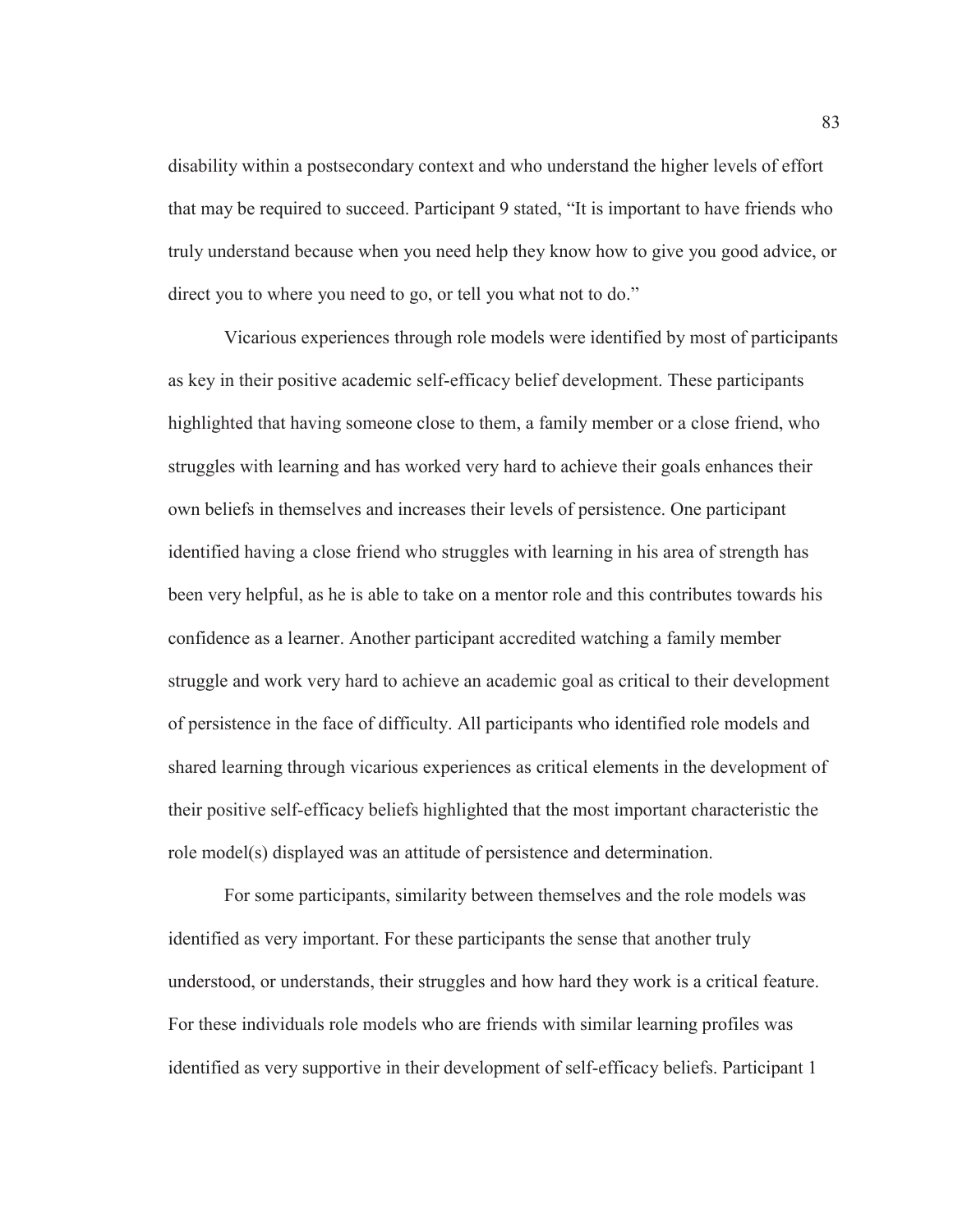stated "I feel like they understand me, they understand what learning is like for me and they don't judge. I don't feel judged by them. We help and push each other." Participant 5 shared, "The friends I met through accessibility services and attending their seminars, being fully immersed in my postsecondary experience are the best because when I am struggling they get it, and we get how to help each other, and we get that when we say it's hard, we mean it really is hard."

Participants were asked to identify any experiences they have had that they identify as barriers to their academic success or to their development of positive selfefficacy beliefs. While a consistent theme was not identified for a majority of participants' individual experiences are presented here to provide insight into selfefficacy belief development. Of the 10 participants interviewed, three participants discussed experiences that they characterized as barriers to positive self-efficacy belief development. The other seven participants did not describe specific experiences they perceived to be barriers to their development of academic self-efficacy beliefs.

The barriers identified by the three participants were consistently reflective of negative emotional affect as impacted by having a learning disability. Participant 2 shared their high school experience of feeling judged.

I don't think it is helpful that there is judgment for students, everybody has to take the highest level of courses possible. Even if you have an LD you feel like if you don't take the highest level of course that everyone is judging you and then you don't want to take the course that is right for you. So judgment and feeling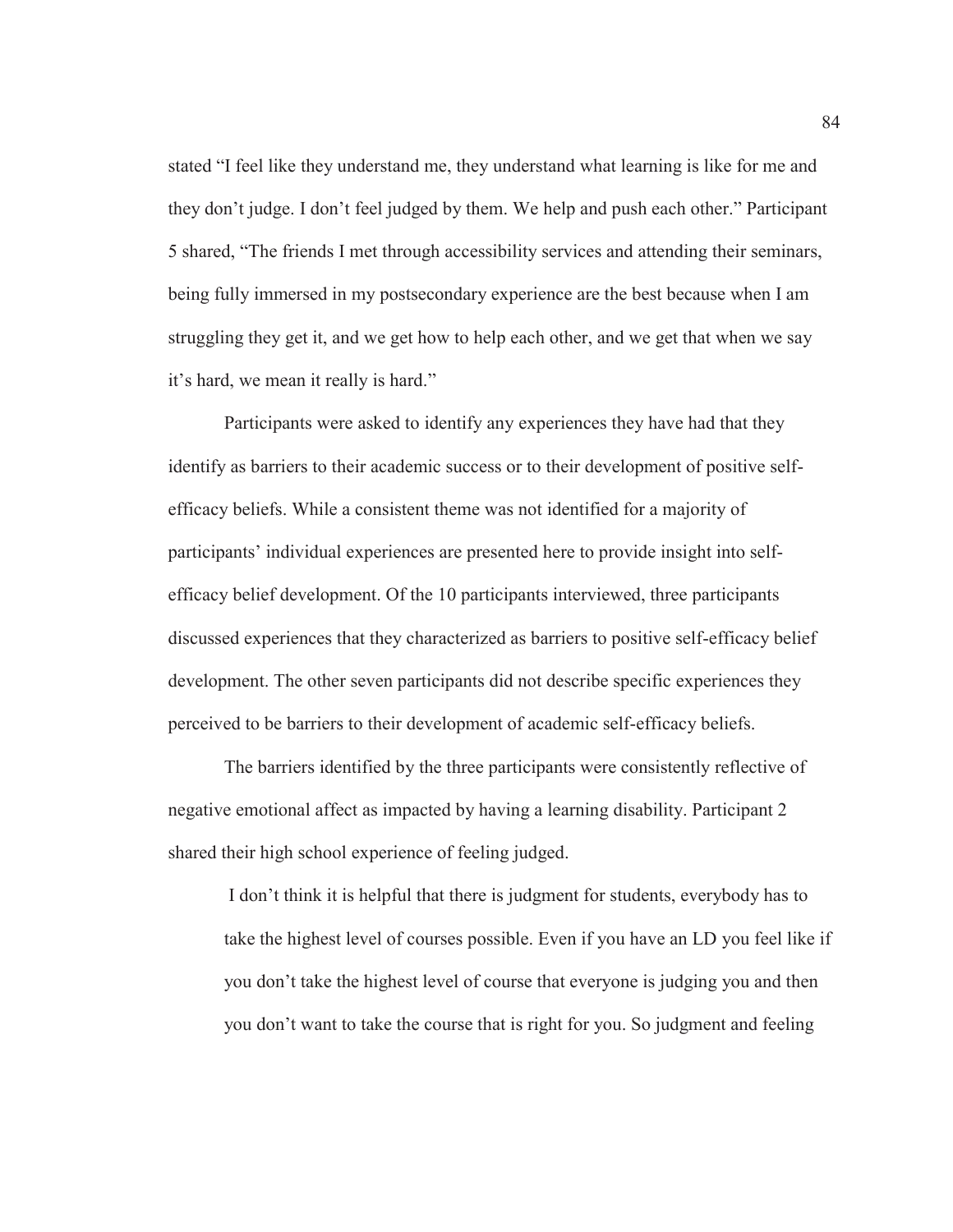judged in high school threw a brick wall at me. I did not want to ask questions in front of my peers, so I just didn't ask.

This participant shared that eventually they did take a math course that was more appropriate to their level and met their postsecondary program requirements but recalled that making the decision to take this level of course was difficult and negative emotions were attached to the experience.

Participant 4 highlighted academic achievement in high school that was impacted by negative emotional affect. "I had difficulties with emotions affecting school in the past." This participant further described hopefulness around the postsecondary experience as being different from their secondary experience.

 I was wondering what the people would be like and hoping it would be really different from high school – without the who is who of being cool. I was hopeful that postsecondary would be just a bunch of different kids and adults doing their thing in their areas of interest and that there would be fewer of the seriously distracting people; the people who make fun of others, or bug others for asking questions about what they need.

They described being worried, feeling sad or depressed, and subsequently struggling to advocate for themselves during their high school experience. They further described being frustrated by having a learning disability and feeling negatively judged by their peers. This was a significant barrier as their grades dropped during this time period resulting in the need to complete academic upgrading courses prior to enrolling in their degree program.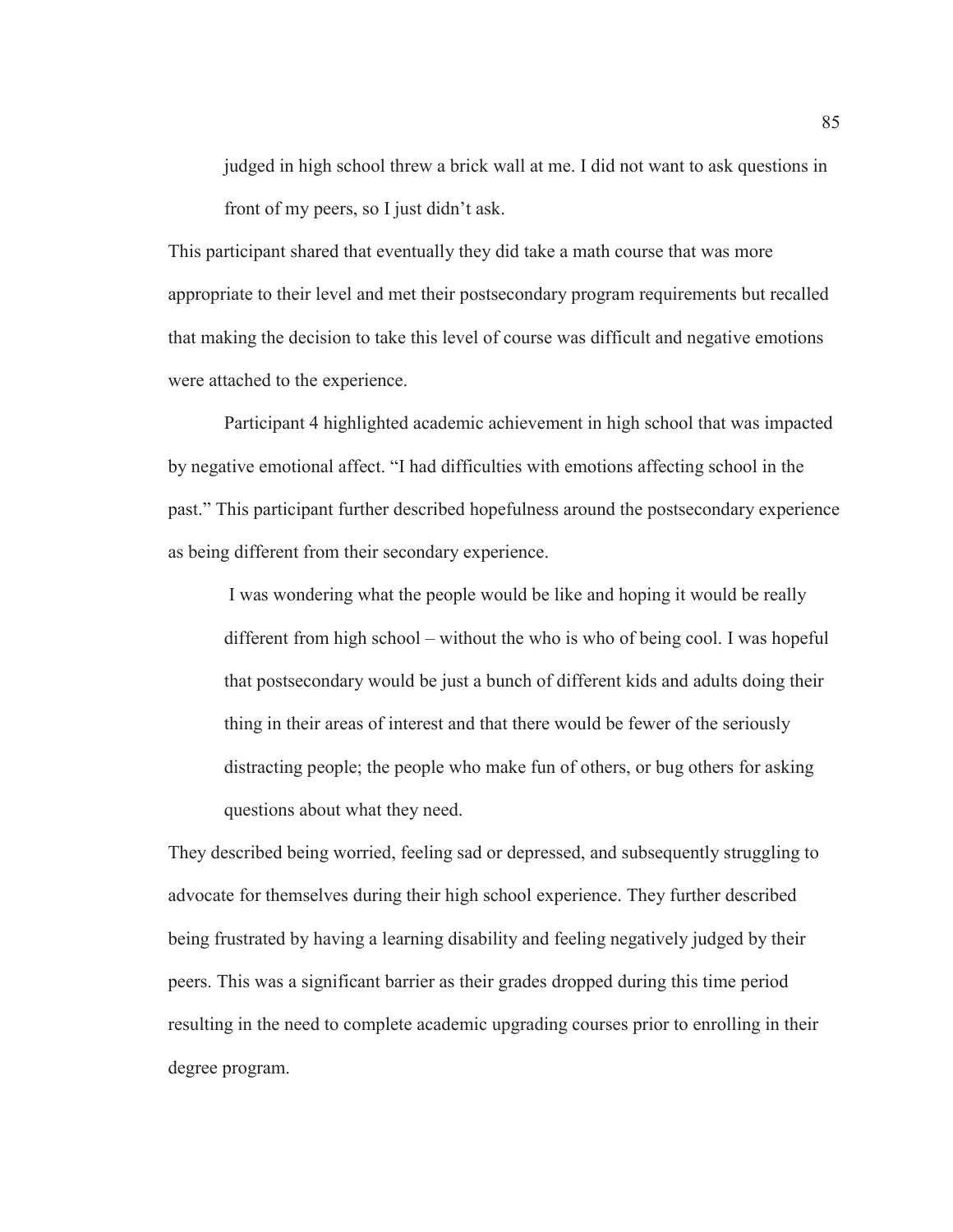A third participant described struggling in high school to develop a sense of value regarding learning academic content. This participant struggled to make sense of what and how he was being taught. He described having a very negative attitude towards high school.

In high school I didn't really value what I was learning or the way I was being taught to 'learn'. I tried to memorize everything I could to get a decent mark, but memorizing for an exam is not learning something. Memorization and learning are two different things. If I am learning about something I should be able to have an educated conversation about the topic and have a formed opinion whereas memorization is looking at words and sentences on a piece of paper and repeating them for a final exam. That is not learning. In high school I was memorizing not learning.

This participant shared that he struggled to complete high school with the required grades for entry into postsecondary. Thus, he worked for a few years while taking courses of interest and upgraded required high school components prior to enrolling in his current postsecondary program. He described the importance of learning in an area of strength and interest as key to approaching postsecondary educational experiences with a positive outlook.

 The described negative emotional affect as impacting the educational experiences and development of positive self-efficacy beliefs for these three individuals can be argued to indicate that an individual's physiological or emotional state influences the development of self-efficacy beliefs. Each of these individuals experienced negative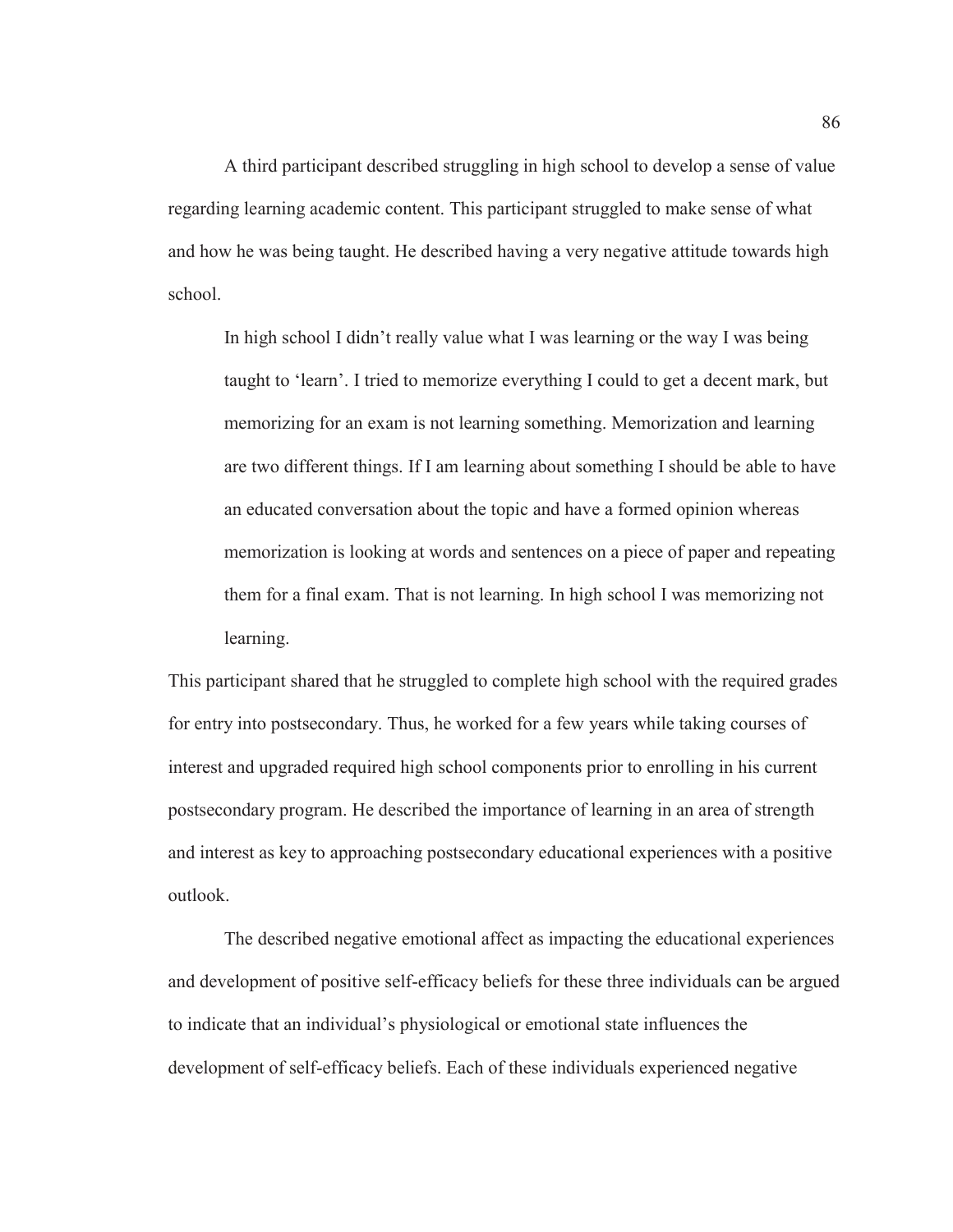emotional affect, which impacted task approach, persistence, and completion resulting in lower grades for high school completion and necessitating upgrading for two of the participants.

 Most participants described adaptive coping mechanisms such as self-advocacy, questioning, self-awareness, and further self-determination skills as playing a key role in supporting educational success and continued development of positive self-efficacy beliefs. The participants described the importance of self-determination skills such as personal awareness of areas of strength and challenge, ability to access accommodations, and awareness of what strategies work best for them when compensating in their area of disability to promote academic success and continued positive beliefs in their capabilities.

- P3. I invest myself and my time in my learning. I know I can do it, the resources I need are there I just have to find out about them. Reading the course outlines tells you what you need to know and then if the information is not there I ask questions. I will always ask questions.
- P4. When professors ask at the beginning of classes if anybody needs anything to let them know I always let them know that I have the accommodation of extra time. It is better to have the extra time up front and if I need it I use it and if not then I don't have to worry about asking for it.
- P5. I went to accessibility services right away to get the extra time I needed for exams. I always note my professors' office hours and email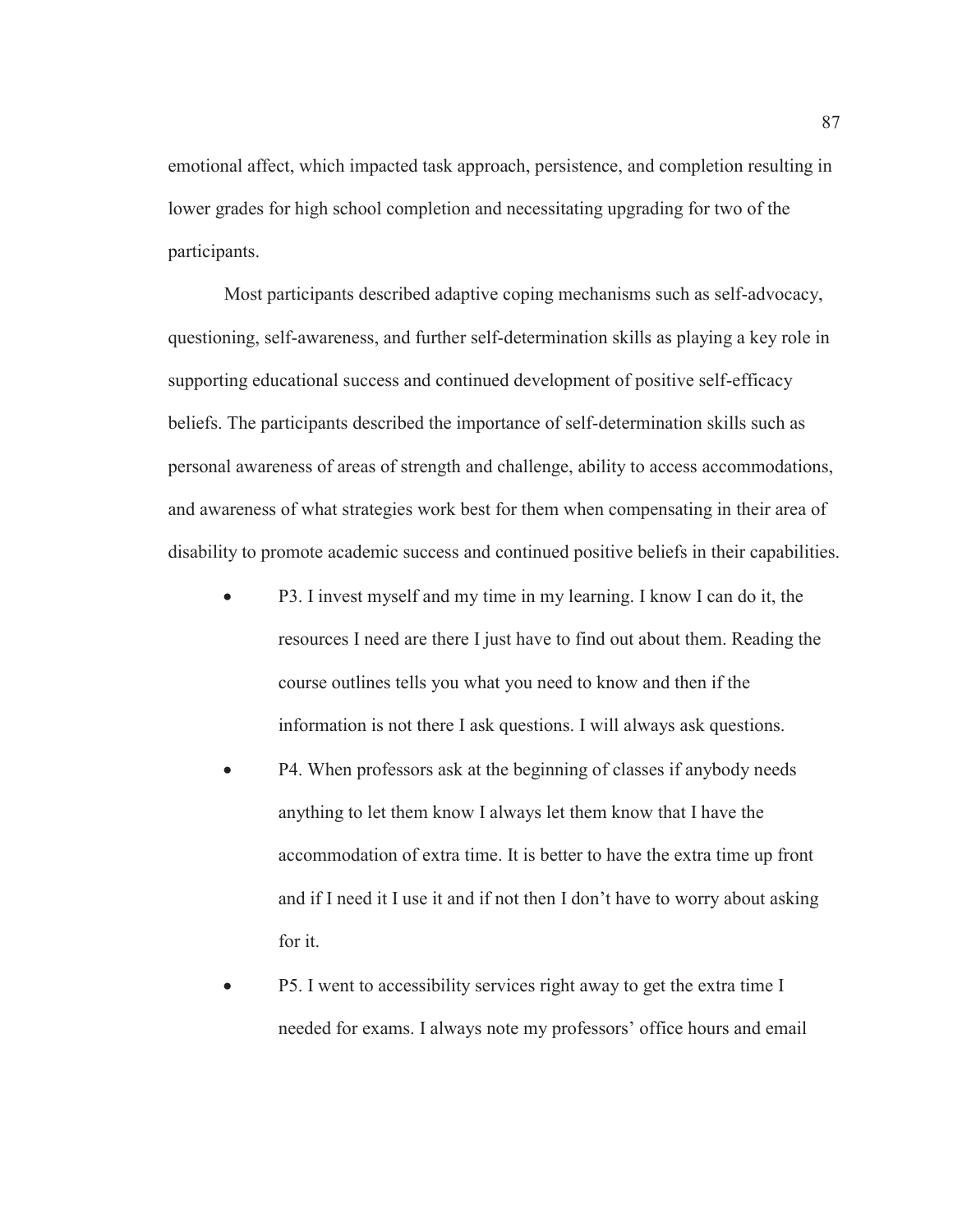addresses so that I can contact them if I need anything other than extra time.

P6. I went to accessibility services and I kept going back until I was able to get the accommodations that I needed. You need to talk to the people who know what is available and then go and make it happen.

 The secondary question identified for the study was: How do young adults with learning disabilities describe educational contexts and characteristics that contribute towards or impede their development of academic self-efficacy and corresponding adaptive coping skills? All participants were asked to describe experiences and individuals that supported their development of positive academic self-efficacy beliefs. All participants identified effective educators as being key to establishing classroom environments and interpersonal relationships that support individuals with learning disabilities to have confidence in their abilities and to succeed. Participants described contexts characterized by an atmosphere of inquiry, of curiosity and safety, of free from perceived judgment, and of social support as key to their success. They further described educators who invested time to get to know their students, who had strong interpersonal skills, who approached individuals with an attitude of support, patience, and encouragement as critical to their success.

All participants described effective educators, or key teachers, throughout their academic experiences as contributing towards their positive academic self-efficacy beliefs and confidence in their abilities to be successful as postsecondary students. For some participants these teachers were in their elementary years, for others they were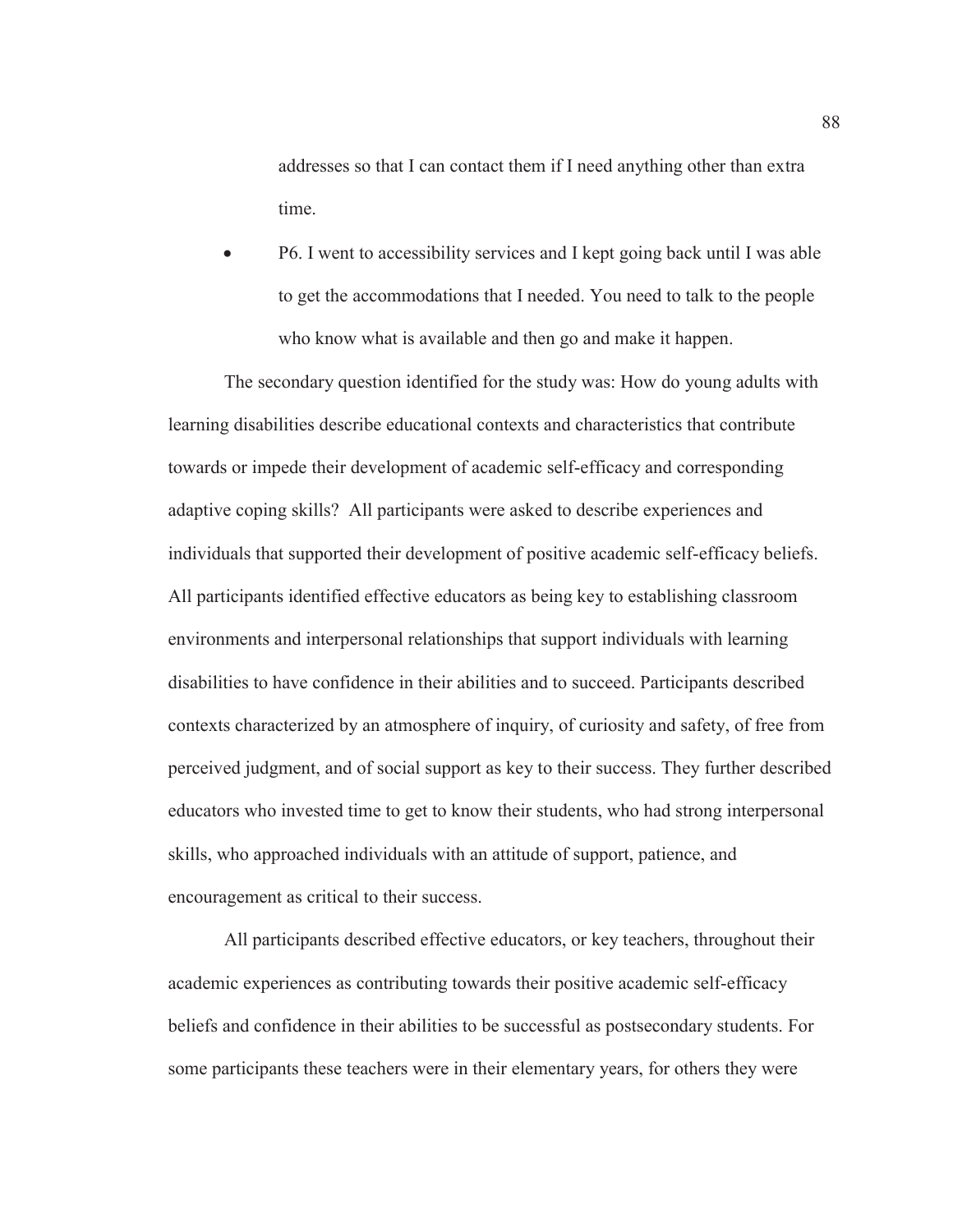secondary teachers, and one described a key professor within their first year of postsecondary studies as a critical relationship. All participants described effective educators as individuals who took the time to get to know the participant as an individual and communicated their belief in their capacity while giving them direct strategic support for learning.

#### **Summary**

In Chapter 4, I presented the findings of the research study. The lived experiences of 10 participants in the development of academic self-efficacy beliefs and corresponding adaptive coping mechanisms were explored through a phenomenological research design. The identified goal of the study was to develop additional understanding of the phenomenon of the development of academic self-efficacy beliefs for learners with identified learning disabilities. Further, through the study I sought to address an identified gap in the literature regarding the voice of young adults with learning disabilities in characterizing their experiences.

Following Moustakas' (1994) phenomenological process, interview data from each participant was analyzed to identify the essence of the experience. Through this process the identification of six major themes and four subthemes answered the central and secondary research questions. The six major themes I identified were: (a) the role of experience, (b) support systems, (c) role models, (d) adaptive coping mechanisms, (e) accommodations, and (f) effective educators. Two subthemes were identified for theme one: pride and personalized learning. One subtheme was identified for theme five: assistive technology. One subtheme was identified for theme six: interpersonal skills.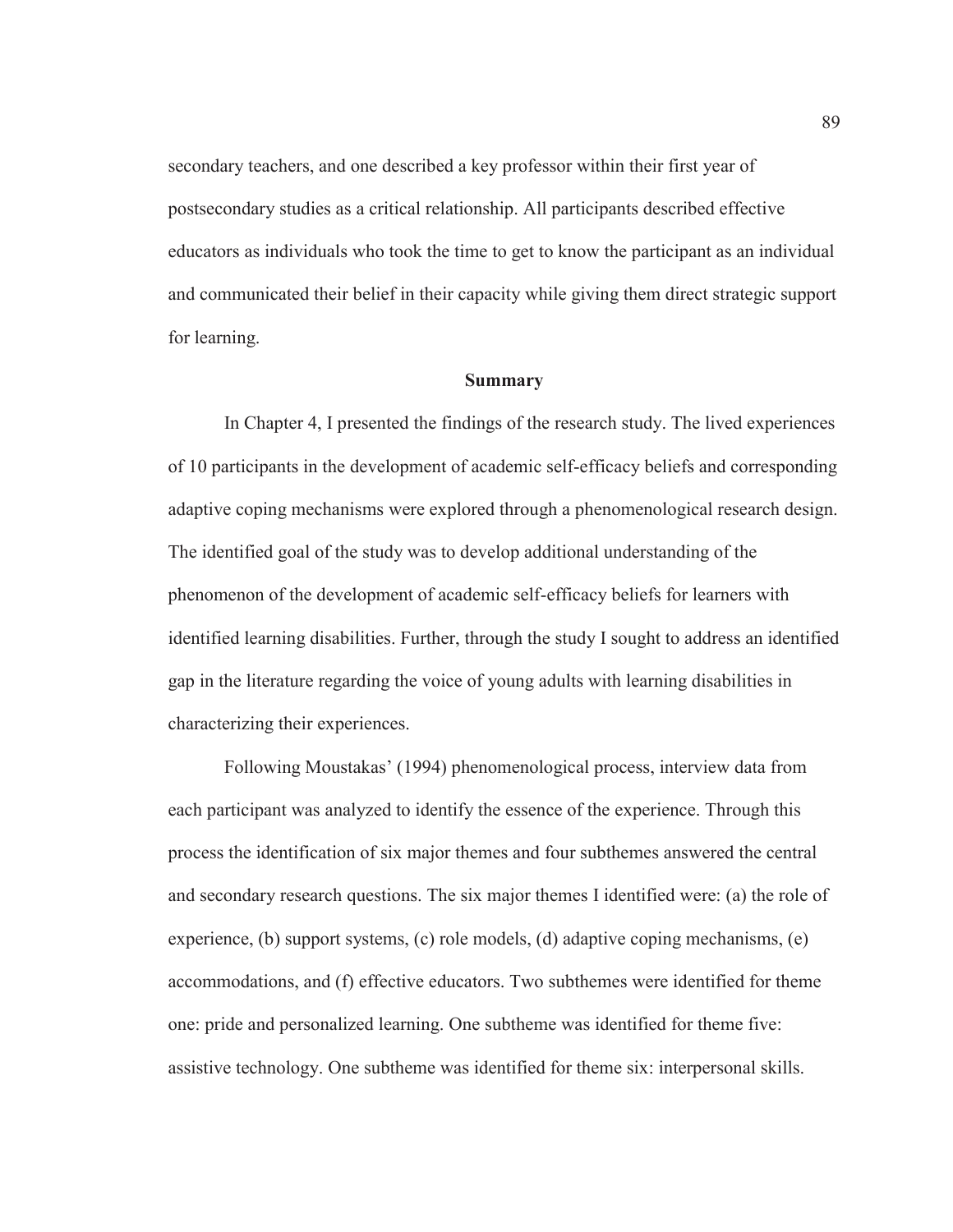Each theme and subtheme highlighted the individual and collective essence of the experience of developing positive academic self-efficacy beliefs and characteristics of supportive educational contexts and educators.

In Chapter 5 I will present information regarding the interpretation of the findings, including how the findings of this study confirm and extend the knowledge in the field of learning disabilities within the context of the conceptual framework of selfefficacy beliefs. In Chapter 5 I will also review the limitations of the study, recommendations for future research, and implications for positive social change.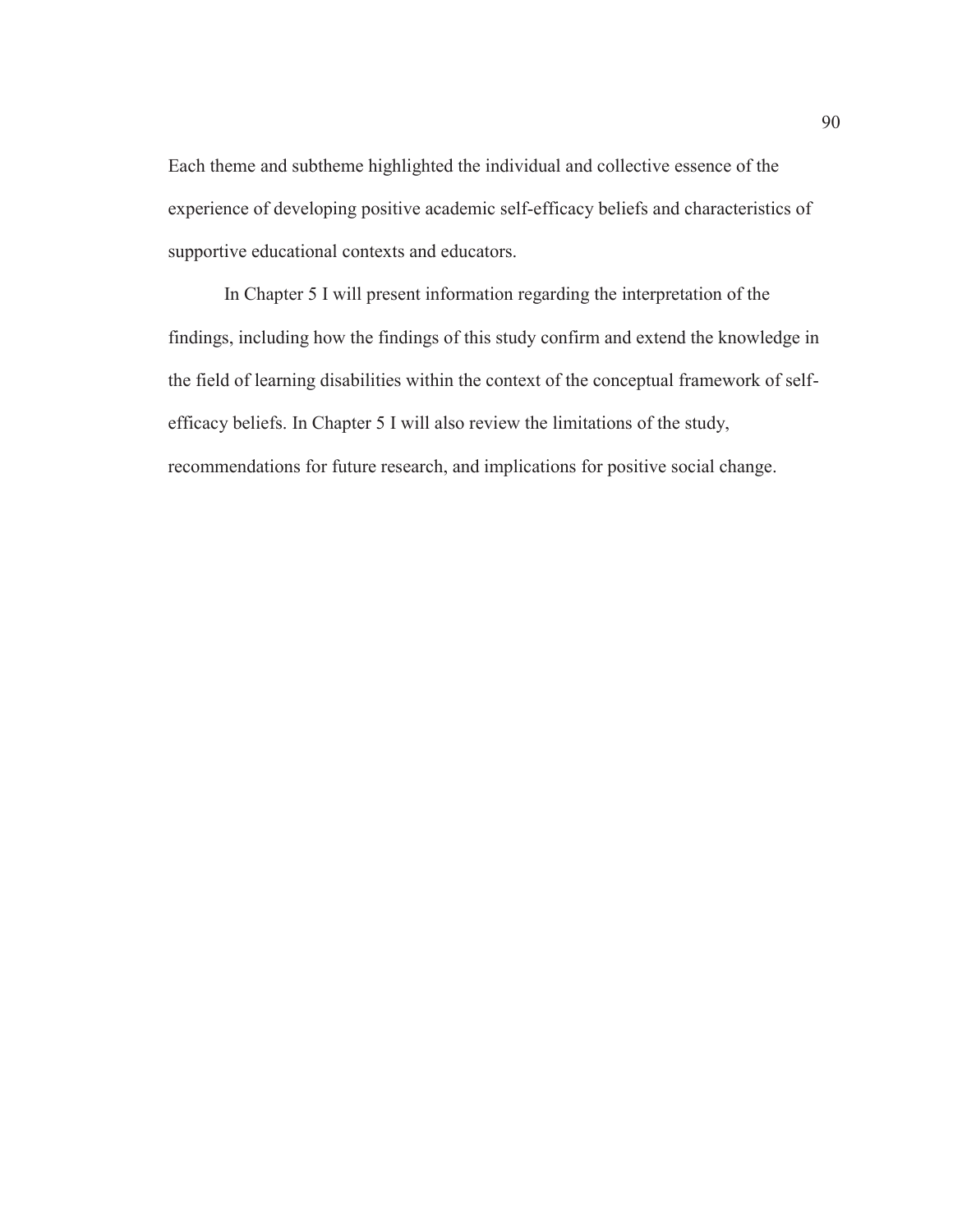Chapter 5: Discussion, Conclusions, and Recommendations

# **Introduction**

The purpose of this study was to explore the lived experience of developing academic self-efficacy beliefs and corresponding adaptive coping mechanisms for young adults with learning disabilities. I identified a gap in the literature regarding the voice of young adults with learning disabilities and the development of self-efficacy beliefs. Thus, a phenomenological research design was identified as appropriate to the stated purpose of the study and the identified gap in the literature. The goal of the study was to develop further understanding of the role of self-efficacy beliefs as a factor in the educational experiences of learners with identified learning disabilities, potentially contributing to knowledge regarding appropriate interventions for these learners.

I conducted face-to-face interviews with 10 study participants. Participants selfidentified as postsecondary students with a learning disability and volunteered to take part in the study. Each participant interview lasted between 45 and 60 minutes. Moustakas' (1994) phenomenological process was used to analyze the resulting data. Key findings of the study indicated six critical components, or themes, in the development of positive academic self-efficacy beliefs for the young adult learners with learning disabilities who participated in this study. These six critical components included: (a) the role of experience, (b) support systems, (c) role models, (d) adaptive coping mechanisms, (e) accommodations, and (f) effective educators. Two subthemes for the role of experience were identified: pride and personalized learning. One subtheme under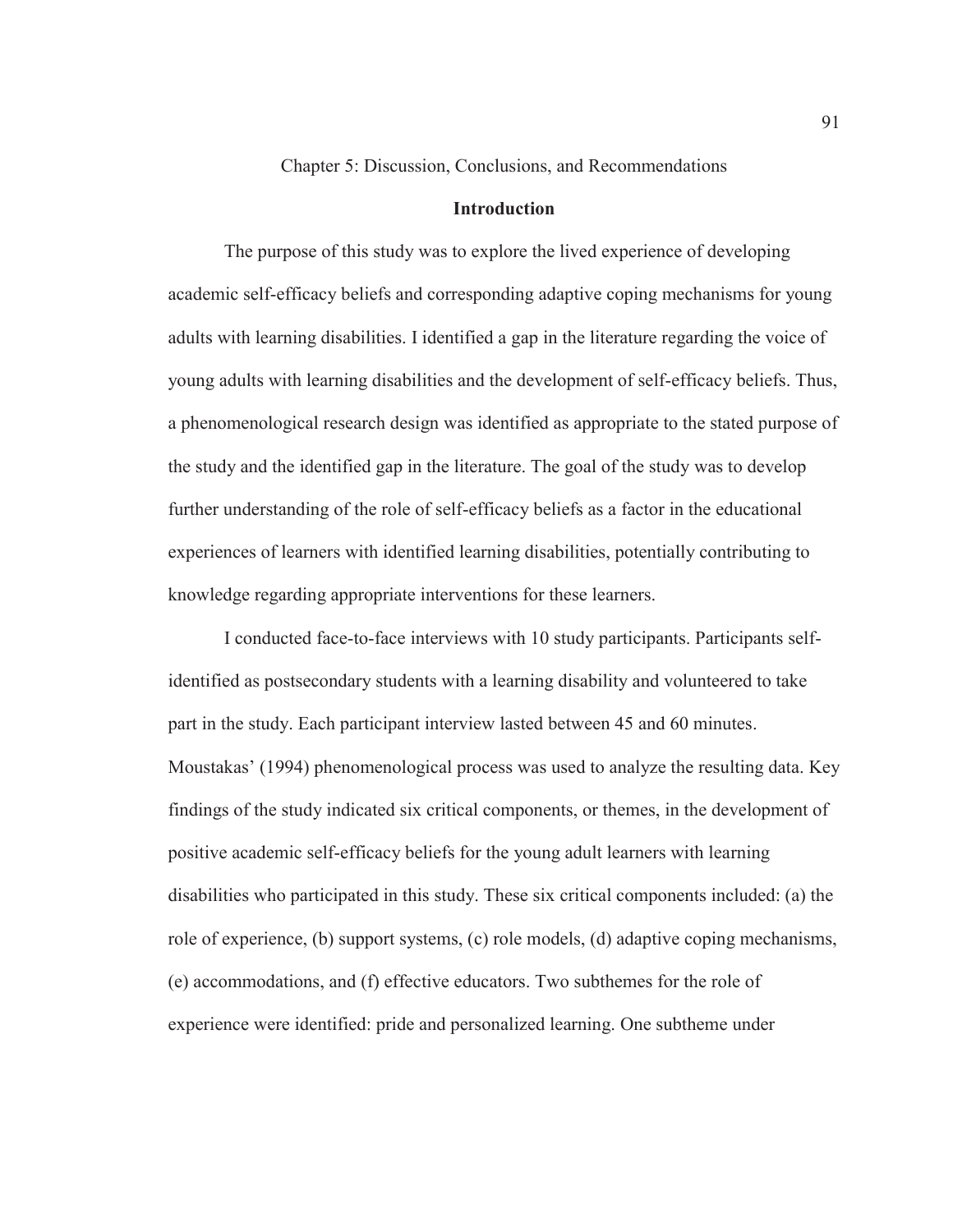accommodations was identified: use of assistive technology. One subtheme under effective educators emerged: interpersonal skills.

## **Interpretation of the Findings**

Overall, the findings of the research study were predominantly consistent with the findings that I described in the peer-reviewed literature in Chapter 2. All participants highlighted the importance of positive academic self-efficacy beliefs in motivation to pursue postsecondary studies, in affective characteristics such as a positive outlook upon the outcome of their scholastic endeavors, and persistence in the pursuit of understanding academic content at all educational levels (Klassen, 2008). Participants further described the relationship between positive academic self-efficacy beliefs and goal setting, developing adaptive coping skills, and self-determination (Zheng et al., 2012).

The findings of the study were not consistent with research indicating that postsecondary students with learning disabilities report decreased levels of academic selfefficacy beliefs and confidence to meet academic demands (Reed et al., 2011). In the present study, 80% of participants reported strong levels of positive self-efficacy beliefs and confidence to achieve postsecondary graduation requirements. The majority of participants stated that they were confident in their abilities to learn academic content, had made decisions to enroll in postsecondary programs consistent with their areas of strength and interests, and communicated strong levels of personal determination to achieve graduation requirements. However, this is consistent with Gerber (2012) who argued that postsecondary students with learning disabilities who have accurate and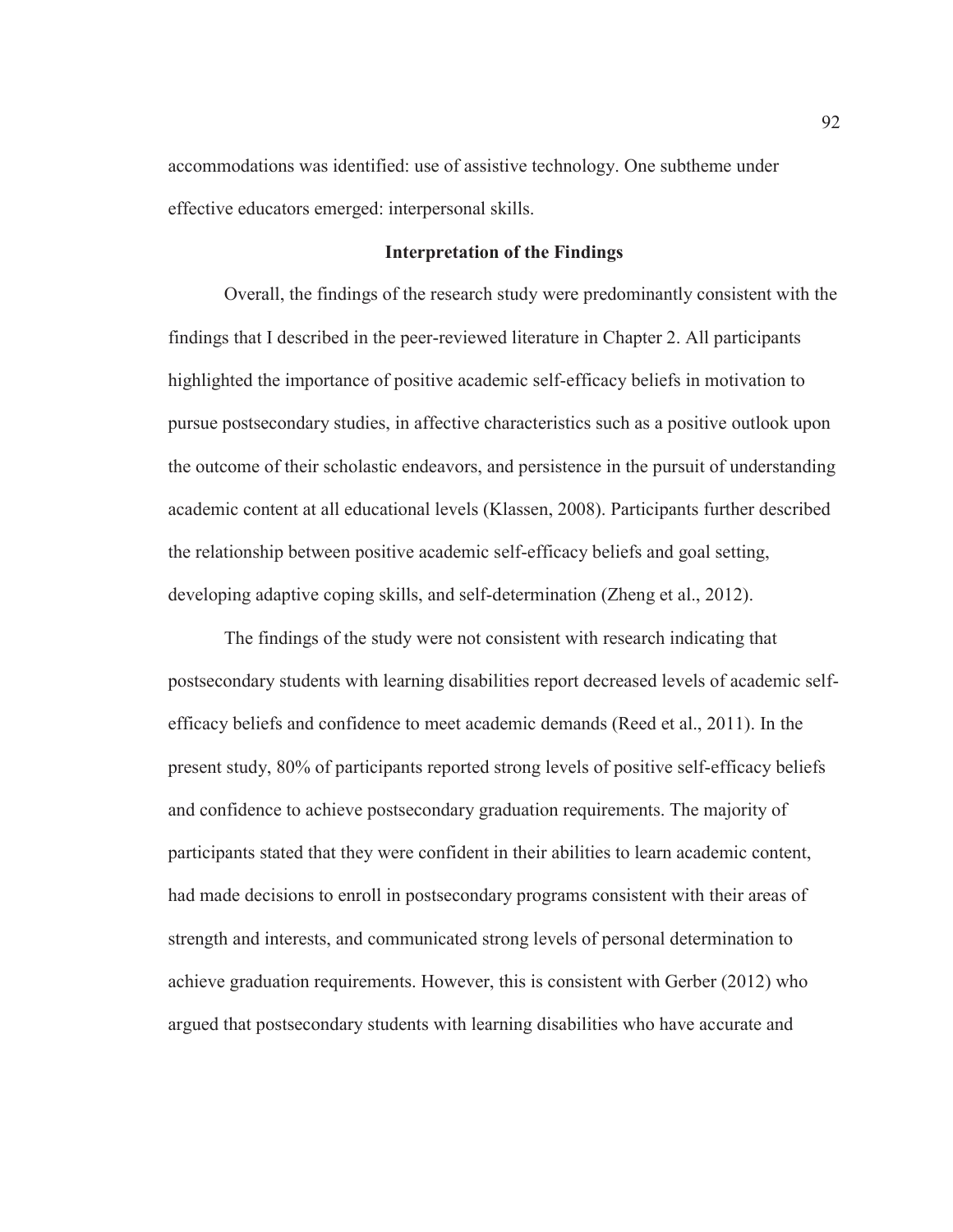positive self-efficacy beliefs are more likely to be successful within their academic environment.

The six themes that I identified in this study were consistent with the summarized research I presented in Chapter 2 regarding the lived-experience of individuals with learning disabilities in the development of academic self-efficacy beliefs. The six themes that emerged through data analysis include: (a) The role of experience, (b) support systems, (c) role models, (d) adaptive coping mechanisms, (e) accommodations, and (f) effective educators.

## **Theme 1: The Role of Experience**

All participants identified positive, successful, learning experiences as contributing significantly to their belief in their ability to be successful within an academic context and to meet their goal of postsecondary graduation. Participants highlighted the importance of academic experiences in which they put forth high levels of effort, believed they had been successful, and then received confirmatory grades as critical to their beliefs that they could master academic content and be successful postsecondary students. This is consistent with, and confirmatory of, research findings indicating the impact of positive experiences in developing positive academic selfefficacy beliefs (Gerber, 2012; Klassen, 2010; Lackaye & Margalit, 2008; Wright et al., 2013).

#### **Theme 2: Support Systems**

Most participants discussed the importance of having a positive support system in the development of their self-efficacy beliefs and continued academic success. Consistent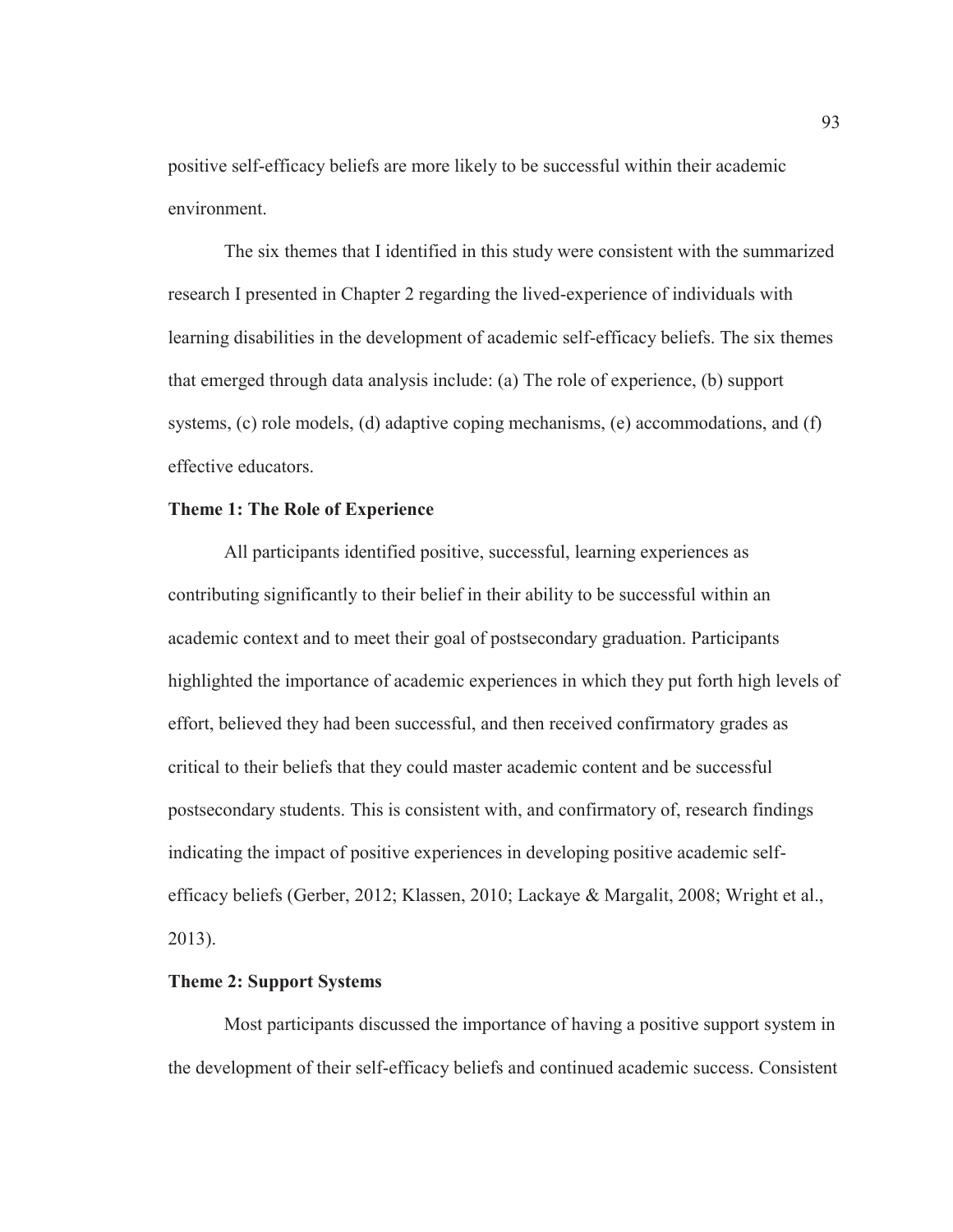with the Lackaye and Margalit (2008) study findings of hopefulness and positive social connections being related to positive self-efficacy beliefs, study participants highlighted the key role family and peer relationships play in their continued academic persistence and determination to meet graduation requirements.

### **Theme 3: Role Models**

Many participants highlighted the importance of having peer relationships or familial relationships in which a close friend or family member shared similar learning characteristics. In this study, seven of the 10 participants described the importance of having role models in the development of positive academic self-efficacy beliefs and continued motivation for achieving postsecondary graduation requirements. For these individuals, knowing another who has experienced learning challenges or similarly is identified as having a learning disability provided them with a strong level of social support or social influence towards achieving their identified academic goals (Bandura, 1997).

# **Theme 4: Adaptive Coping Mechanisms**

Most participants in this research study highlighted the importance of the use of adaptive coping mechanisms in continuing to develop positive academic self-efficacy beliefs and in experiencing success within their respective postsecondary environments. Participants highlighted the importance of self-advocacy, resourcefulness in identifying available resources and accommodations, consulting with peers regarding most effective scheduling and managing both time and course load, and persistence in the pursuit of understanding. These characteristics are consistent with literature findings indicating the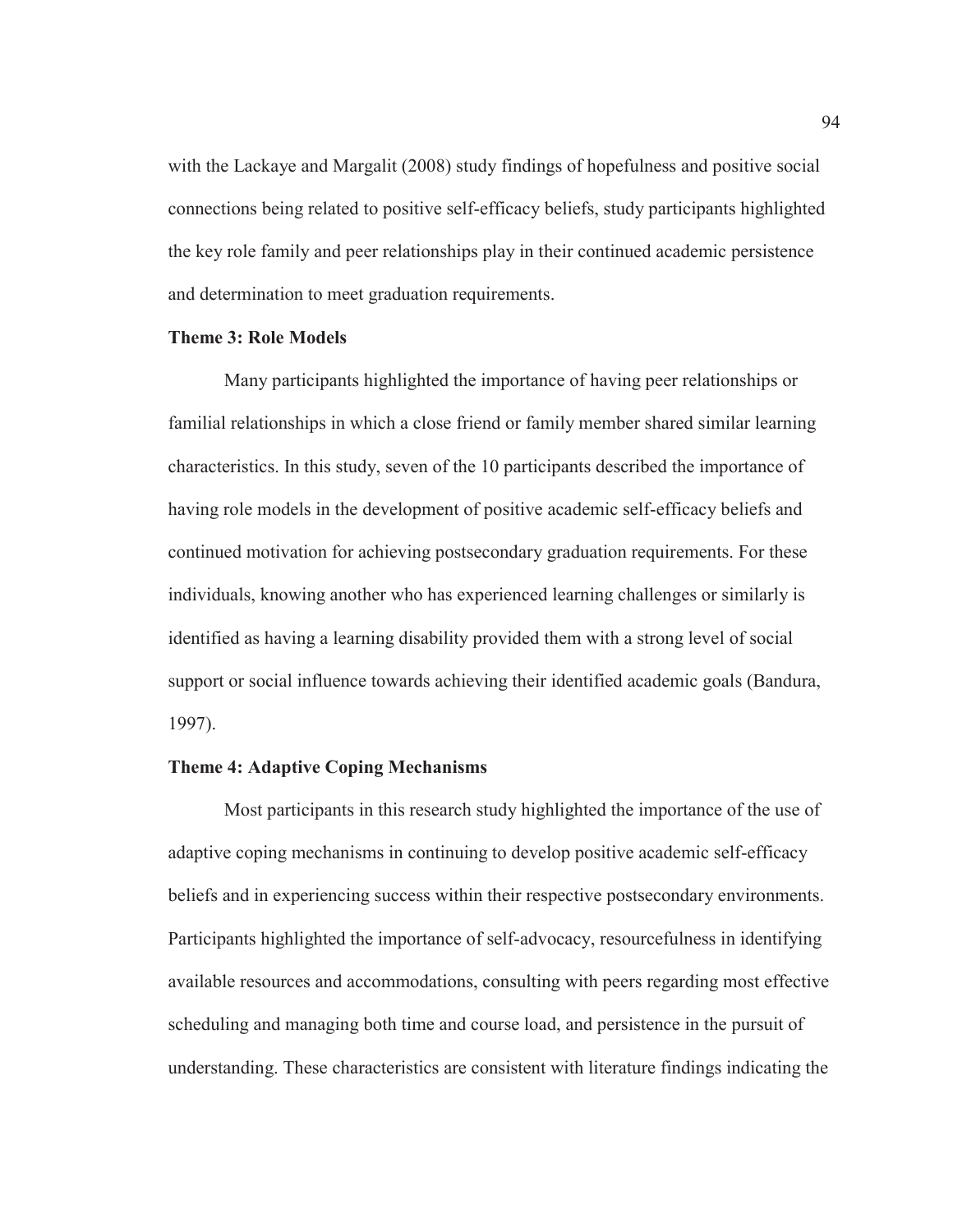potential impact of self-advocacy and self-determined behavior on self-efficacy beliefs (Baird et al., 2009; Parker & Boutelle, 2009; Zheng et al., 2012; Zimmerman, 1995).

Further, participants in this study highlighted having developed positive academic self-efficacy beliefs contributed towards their persistence in self-advocacy, in researching available resources and accommodations, consulting and accessing both professional and peer support, and taking ownership for their learning. These elements of self-determined behavior (Zheng et al., 2012) and adaptive coping skills (Gerber, 2012; Getzel, 2008; May  $\&$  Stone, 2010; Walker  $\&$  Test, 2011) are consistent with findings in the reviewed literature in Chapter 2 regarding elements present for academically successful students with identified learning disabilities.

## **Theme 5: Accommodations**

The majority of study participants, eight of 10 participants, highlighted the importance of using accommodations to support their success in postsecondary contexts. Participants highlighted the need to access available accommodations, consistently use available resources, and negotiate access through accessibility service departments. The participants who highlighted accessing resources discussed disclosing their learning needs to professors, accessibility department personnel, and registration personnel in order to access supports they believed would be most important in achieving their academic goals. This is consistent with research study findings indicating that those who chose to self-disclose their identification as a student with a learning disability (Getzel, 2008) and utilize accommodations (Anctil et al., 2008) may evidence higher academic self-efficacy beliefs and corresponding academic success.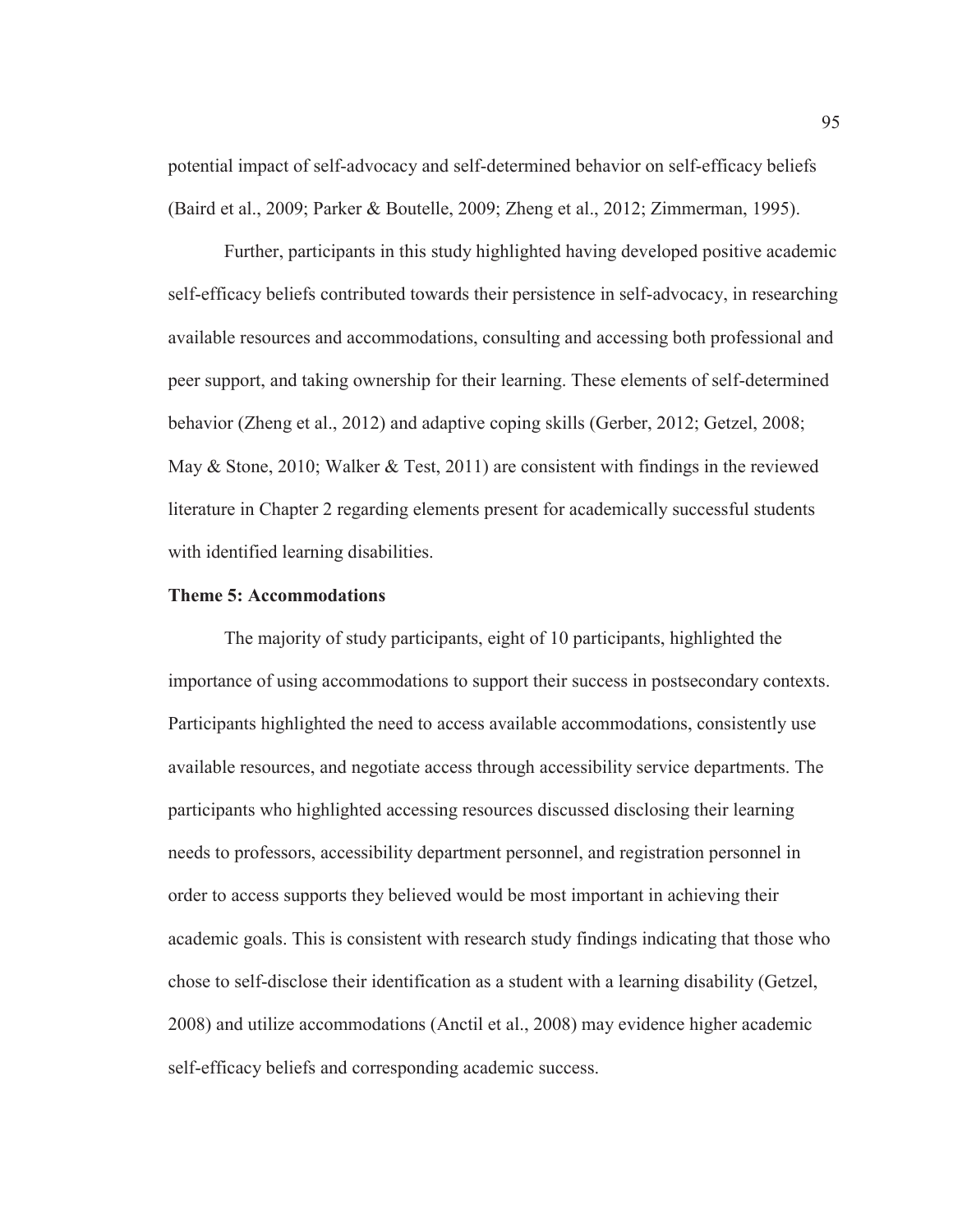## **Theme 6: Effective Educators**

The majority of participants discussed the role of effective educators in contributing towards their development of positive academic self-efficacy beliefs. Most participants, 90% of participants, discussed how effective teachers at all educational levels provided them with constructive feedback, showed them how to use their strengths to meet identified educational goals, supported the development of self-understanding, and communicated continued belief in their capabilities as learners. Participants described these educators as individuals who provided educational contexts and structured learning experiences that were considered critical in contributing towards success. This is consistent with the study undertaken by Klassen and Lynch (2007) that highlighted the importance of direct and supportive feedback for individuals with learning disabilities in the development of self-efficacy beliefs.

## **Conceptual Framework and Finding Interpretations**

Social learning theory (Bandura, 1977) was the guiding conceptual framework for this study. Bandura argued that an individual's self-efficacy beliefs are the beliefs they hold about their capacity to succeed in particular contexts or situations. Thus, academic self-efficacy beliefs are the beliefs an individual holds regarding their capacity to be successful in academic learning and educational contexts. Bandura further argued that the development of these beliefs is influenced by four main components: (a) mastery experiences, (b) vicarious experiences, (c) social influences, and (d) physiological and emotional states. Social learning theory, particularly self-efficacy beliefs and self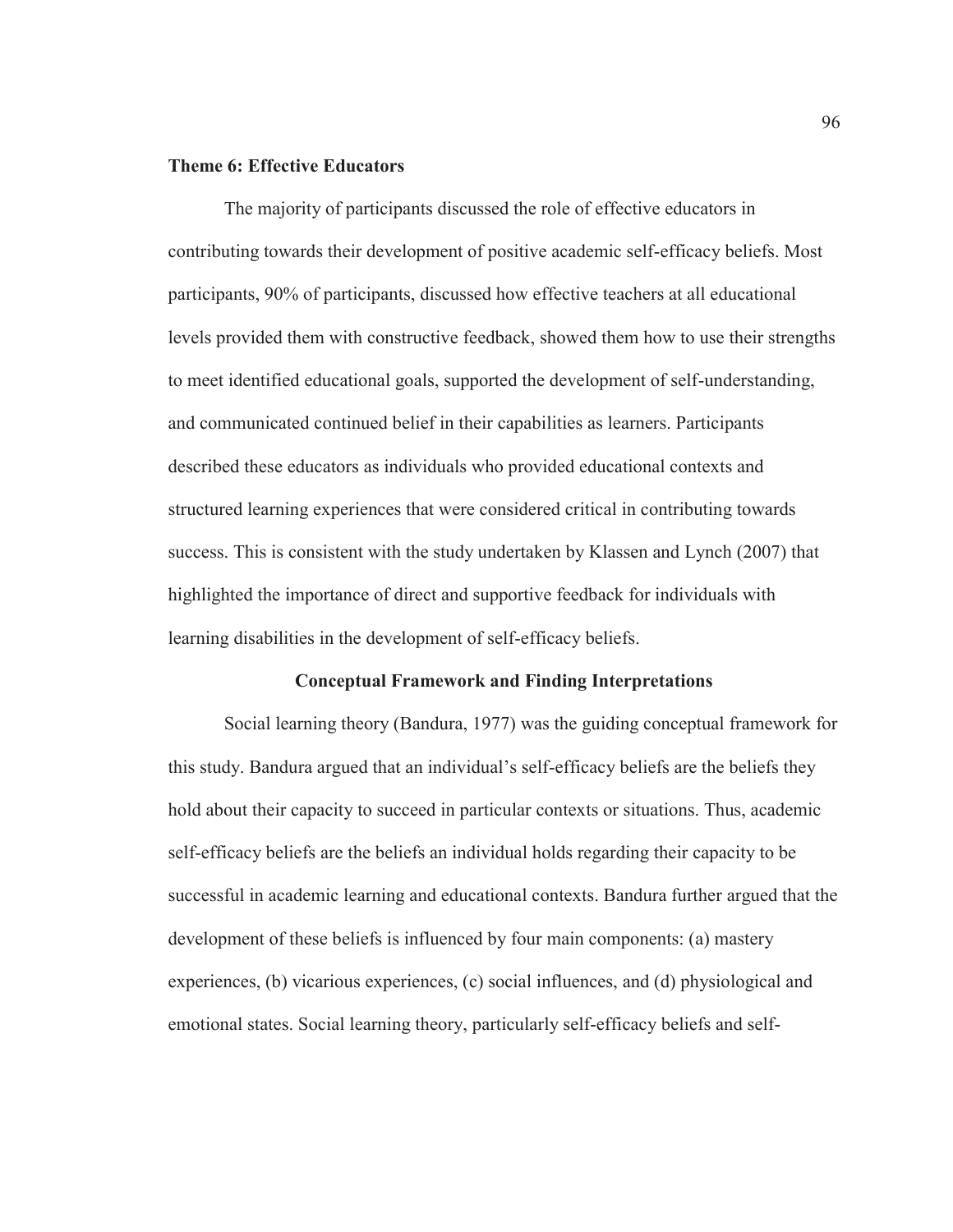efficacy belief development as posited by Bandura are consistent with the results of this study.

## **Mastery Experiences**

All participants stressed the important role mastery experiences (Bandura, 1997) have played in their development of positive self-efficacy beliefs. Participants emphasized that previous positive academic experiences contributed towards their beliefs in themselves as capable postsecondary students. They highlighted positive experiences in both mastering academic content as well as successfully being able to advocate for themselves and their learning needs as critical components to ongoing persistence, motivation, a positive attitude, and progress towards their identified academic goals.

## **Vicarious Experiences**

Vicarious experiences through role models were identified by seven of the 10 research participants as playing a key role in their positive academic self-efficacy belief development. These participants highlighted having peers or family members demonstrate persistence in the face of academic challenges, use of adaptive coping mechanisms, and achieve an established academic goal as contributing towards their own belief in their capabilities to master similar activities. Consistent with social learning theory (Bandura, 1997), participants who identified vicarious experiences as contributing towards their own beliefs in their capacity spoke of the importance of having role models who demonstrate persistence, a positive attitude, and who are similar to themselves in terms of learner profile.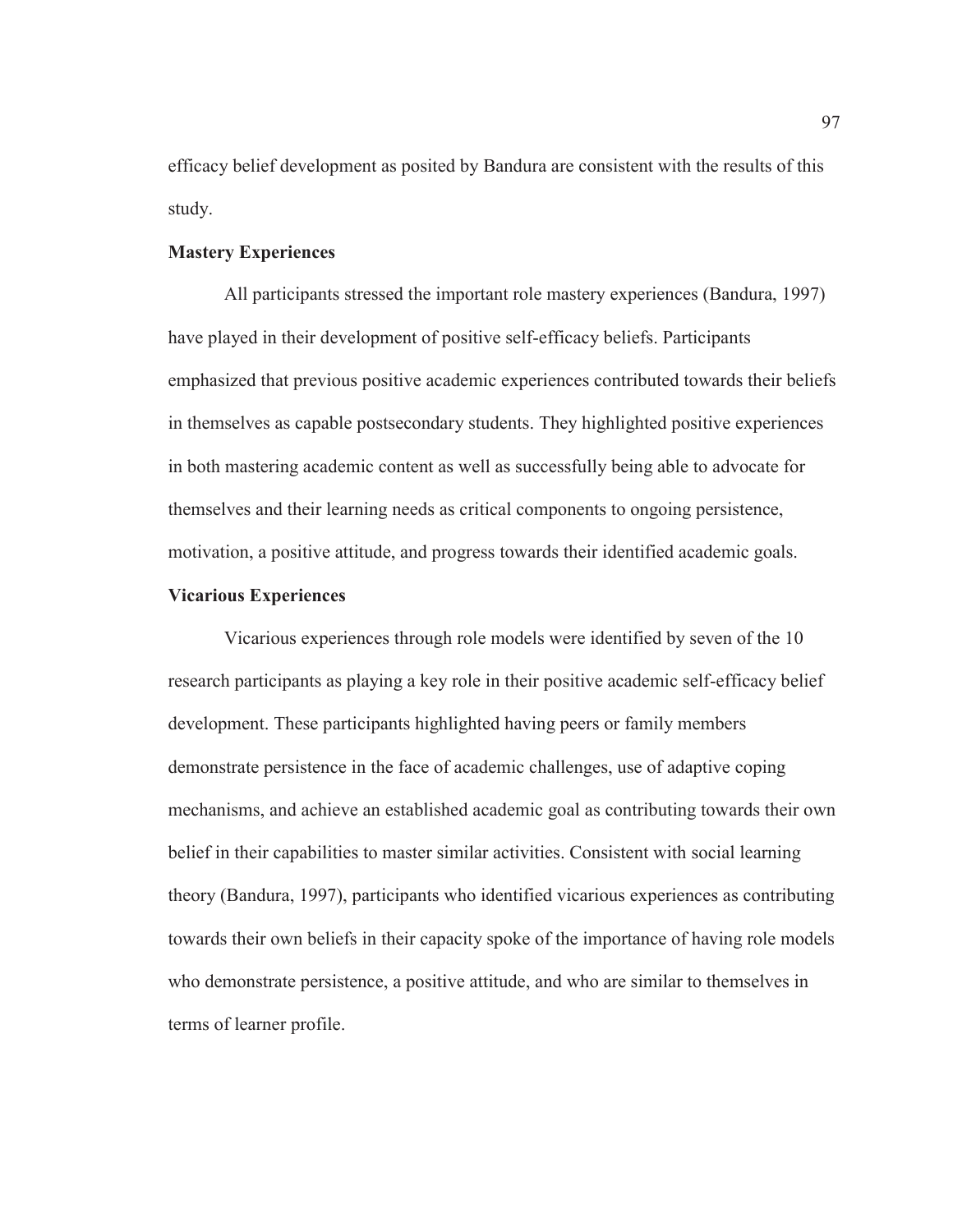## **Social Influences**

Social persuasion (Bandura, 1997), or social influences, was an identified element in positive self-efficacy belief development in the identified themes of support systems as well as role models. Ninety percent of participants shared the importance of having a support system who communicated faith in the participants judgment, belief in participant capabilities, and supported the enactment of adaptive coping mechanisms such as selfadvocacy, goal setting, and planning. Participants spoke to the role of social persuasion stating their families, friends, educators, and peers were encouraging as well as critical in providing direct feedback on how to accomplish their established goals or access needed accommodations.

## **Physiological and Emotional States**

Consistent with social learning theory (Bandura, 1997), three participants highlighted the role of positive mood in self-efficacy belief development. The other seven participants did not refer to mood as playing a factor in their overall self-efficacy belief development. For the three participants who did discuss mood, a lowered overall level of mood combined with feelings of being judged, experiencing negative peer commentary regarding their capabilities, and challenges with motivation during their secondary school experiences were characterized as barriers to their successful academic achievement.

 The three study participants disclosed experiences with negative emotional affect as presenting periods of increased challenge during their educational journey. These participants highlighted these periods of negative emotional affect as contributing towards decreased levels of academic achievement. Decreased levels of academic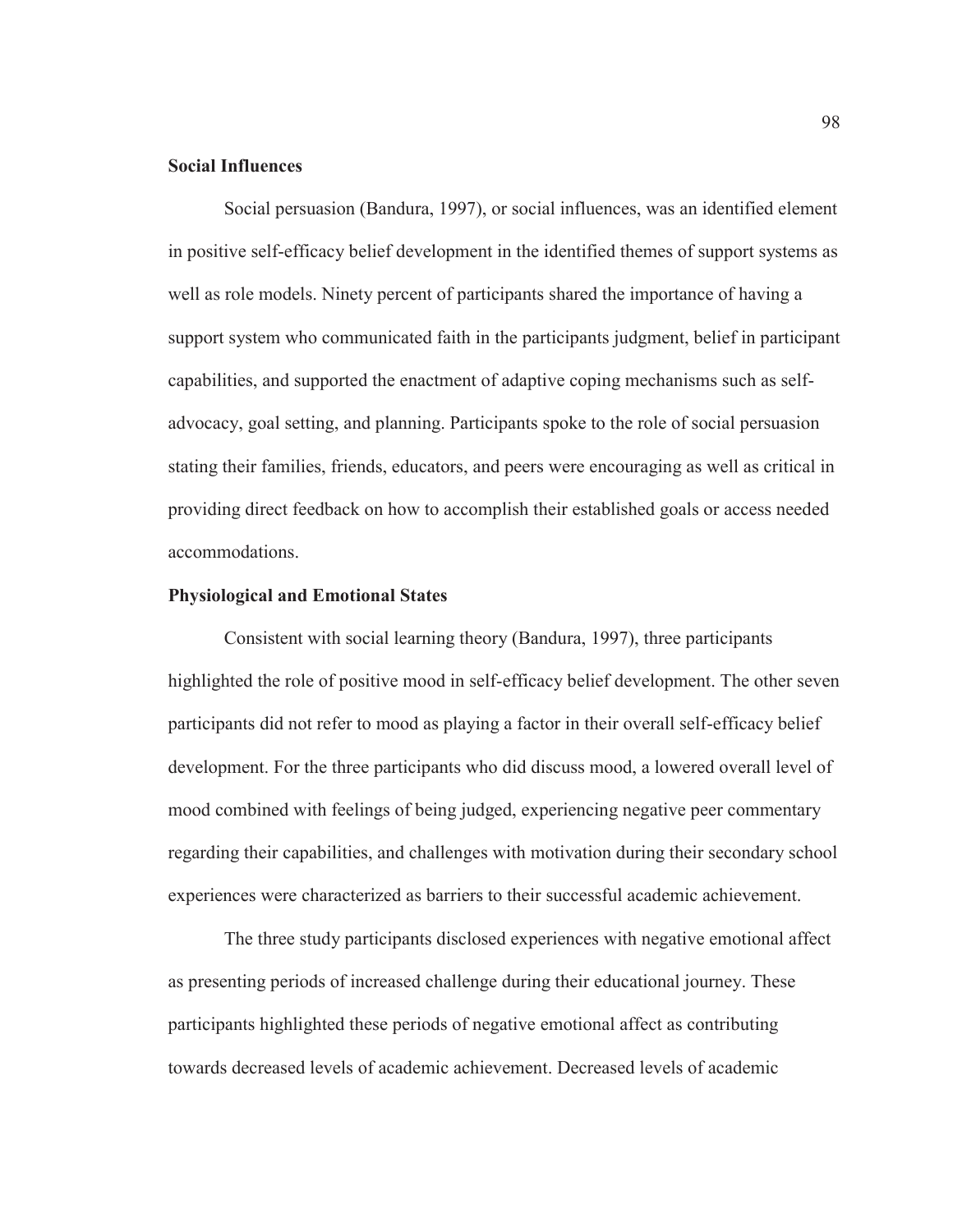achievement have resulted in longer-term impact as these individuals required academic upgrading courses, or repeated courses, subsequently delaying their postsecondary graduation timelines. This is consistent with research summarized regarding the relationship between self-efficacy beliefs and emotional affect (Bandura, 1997; Hen & Goroshit, 2012; Lackaye & Margalit, 2008; Leichtentritt & Shechtman, 2010) I presented in Chapter 2.

## **Summary**

In summary, the study findings of this research study align with the four components identified by Bandura (1977) in social learning theory, as influencing the development of self-efficacy beliefs. All participants identified the role of mastery experiences, seven of 10 participants identified the importance of vicarious experiences through role models, and nine of 10 participants identified the role of social persuasion through support systems. While only three of the participants identified the role of emotional affect their experiences are summarized here for the provision of individual insights or horizons (Moustakas, 1994) of the experience. Additionally, this study identified themes of using adaptive coping skills such as self-advocacy (Zheng et al., 2012), self-disclosure as a student with a learning disability and need for accommodations (Getzel, 2008), accessing accommodations consistently (Anctil et al., 2008), and working with effective educators (Klassen & Lynch, 2007) as key factors in positive academic self-efficacy belief development.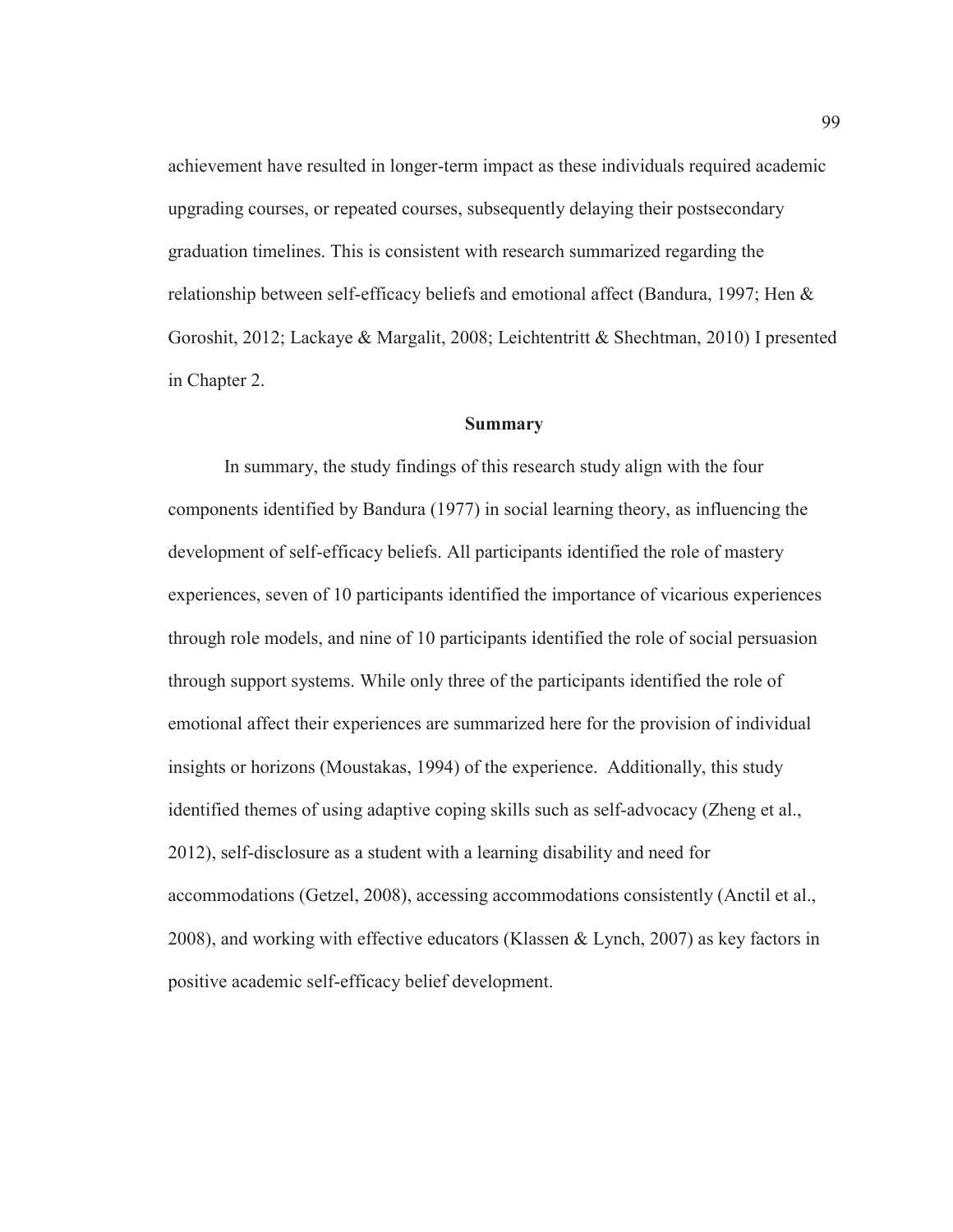#### **Limitations of the Study**

The study was limited by the small sample size of 10 participants who selfidentified as postsecondary students with learning disabilities. All participants were required to be between the ages of 18 and 25 and currently enrolled in a postsecondary institution. The participants who volunteered were between the ages of 19 and 23 and enrolled at various postsecondary institutions and in various programs. The individual perspectives shared by the research participants represent their experiences and insights into the phenomenon and may not be representative of the population of individuals with learning disabilities. Thus, the study is limited by the small sample size and individual perspective.

Given my personal and professional experiences, researcher bias was acknowledged as a potential limitation of the study. To address this potential bias, I worked to engage in the process of epoche and bracketed my preconceived biases and judgments and listened to each participant with an open mind, attentively engaging to understand the participant description of the lived experience of developing academic self-efficacy beliefs (Moustakas, 1994). The use of the interview protocol (Appendix A) and member checking were also used to attend to limitation issues identified regarding potential researcher bias. The study was further limited and bound by the indirect nature of interview data provided by the specific participants. This represents a further limitation to the study as the interview data represents the lived-experience of the phenomenon from an emic or insider perspective. The data is thus representative of the participants' experience and researcher interpretation through analysis.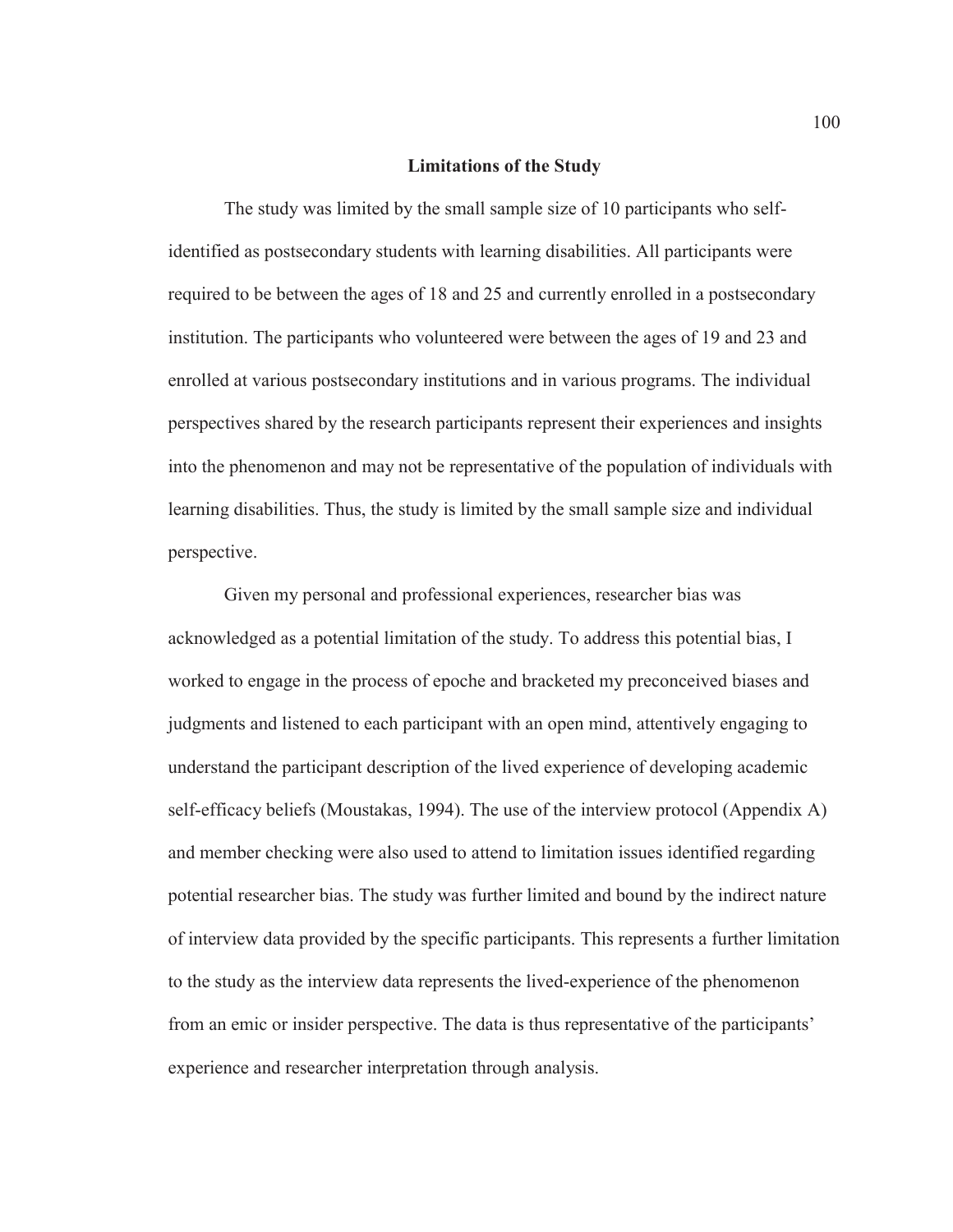### **Recommendations**

This study sought to address the identified gap in the literature regarding the lived experience of developing self-efficacy beliefs for learners with identified learning disabilities. The 10 postsecondary students who participated in this study were enrolled in postsecondary institutions in a metropolitan area in Western Canada. All participants were enrolled in undergraduate studies. All participants provided important insights into the development of self-efficacy beliefs from their personal experiences.

While this study required participants to be between the ages of 18 and 25, further research addressing the lived experience of the development of self-efficacy beliefs for adolescents is recommended. Insights provided by the adolescent voice regarding the development of self-efficacy beliefs may contribute critical knowledge impacting pedagogical practice and available accommodations at a school level. A further possibility for future research may involve a longitudinal study examining self-efficacy beliefs for individuals with learning disabilities in their secondary and subsequent postsecondary educational experiences. Such a research study may contribute important insight into a developmental perspective of self-efficacy beliefs.

Many participants in this study identified a need for peer mentorship programs in their first year of undergraduate study to support access to accommodations, enhancing the development of self-advocacy skills specific to a postsecondary context, and providing role models with similar learning characteristics. These participants emphasized the importance of working with an individual who has a similar learning profile, has experience within their area of study, and who has successfully self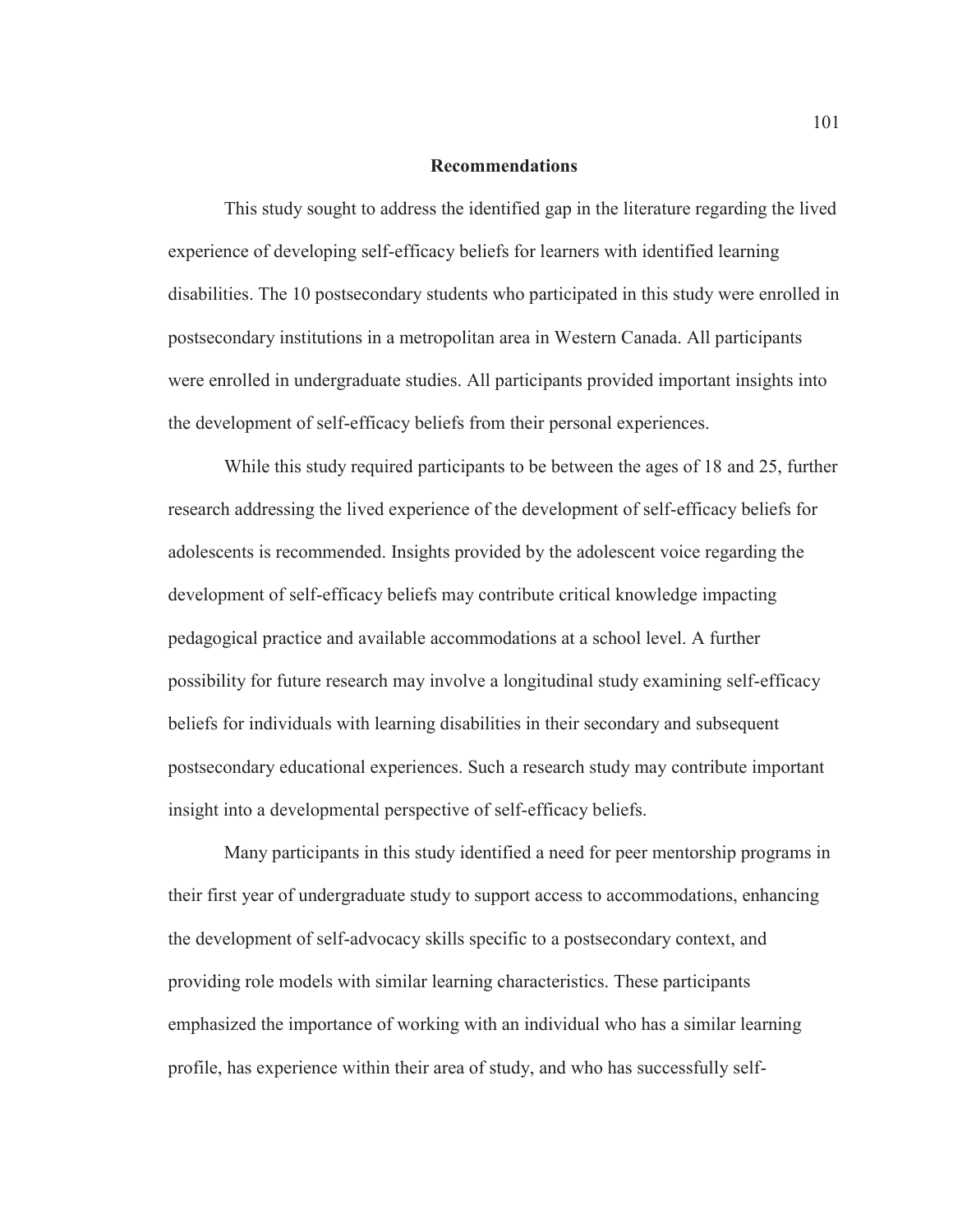advocated in the postsecondary context as essential features for a peer mentoring program. Peer mentoring was not a factor explored in the literature for this study; however, given the insights shared by participants peer mentoring is a recommended area for further research. Thus, a potential area for future research is the impact of peer mentorship programs for those with identified learning disabilities. Research in this area could examine the graduation rates for those who participated in available mentorship programs comparative to those who did not.

Further research in the area of developing effective interventions, such as identified by the research participants, is a recommended area of focus. Research examining the role of assistive technology, supportive relationships, and the development of self-advocacy skills within educational contexts presents opportunities for those working with individuals with learning disabilities to enhance professional practice and improve available resources. Future studies could examine the role of self-advocacy skills in transitioning between secondary and postsecondary contexts, compare the role of assistive technology for individuals with and without LD, and explore how individuals with LD characterize the development of supportive relationships. However, overall any additional research into the area of the development of self-efficacy beliefs for learners with learning disabilities would contribute knowledge to the discipline and potentially inform practices leading to enhanced functioning for this population.

#### **Implications**

Students with identified learning disabilities are enrolling in postsecondary education contexts in increasing numbers (Getzel & Thoma, 2008; Newman et al., 2010;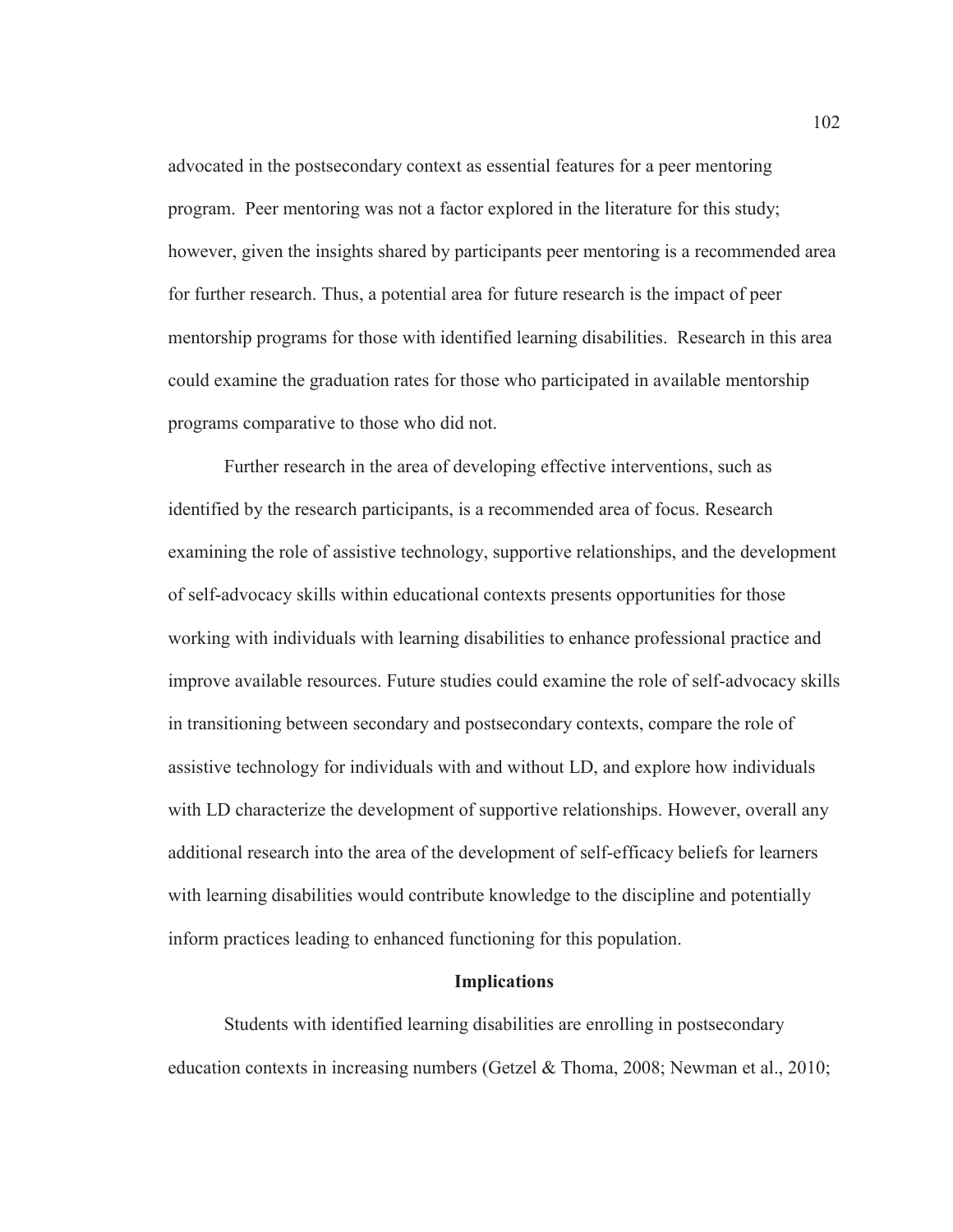Russell & Demko, 2005). Despite the increasing postsecondary enrollment numbers reported for students with identified learning disabilities, students with LD are less likely to complete graduation requirements (Getzel, 2008; Getzel & Thoma, 2008; Mamiseishvili & Koch, 2012) or to graduate in a timely manner consistent with their non-learning disabled peers (Learning Disabilities Association of Canada, 2005). Positive academic self-efficacy beliefs contribute to continued enrollment, enacting required adaptive coping mechanisms such as self-advocacy, and support overall higher academic achievement levels (Gerber, 2012; Wright et al., 2013).

The participants of this study provided valuable insight, from an emic perspective, into the development of positive academic self-efficacy beliefs, the importance of utilizing adaptive coping mechanisms to support continued positive self-efficacy beliefs, the role of accommodations and support for learning within a postsecondary context, and characteristics of effective educators. Understanding their lived-experiences contributes towards understanding how to best support this population in obtaining their educational goals. The insights shared by the participants should provide family members, educators, and other professionals who work with this population valuable information into supporting the development of positive academic self-efficacy beliefs.

Thus, implications of this study for positive social change include an increased awareness of supports and challenges to postsecondary completion from the perspective of students with learning disabilities, ways of interacting to support this population to access available resources and accommodations, and how professionals who work with students with identified learning disabilities can support increased academic self-efficacy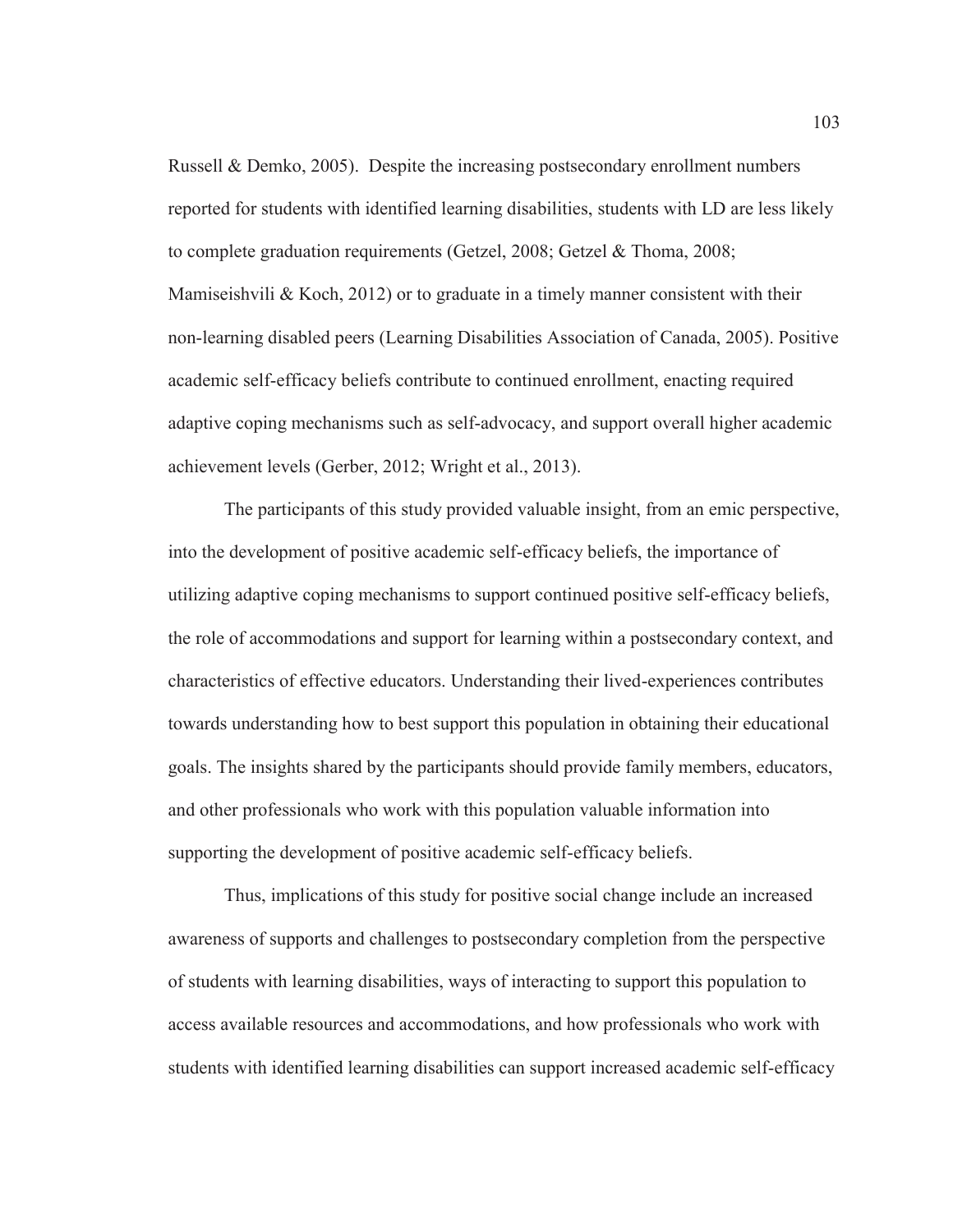beliefs. Research participants within this study emphasized the importance of working with educators and professionals who communicated clear expectations, a belief in the individual's capacity to learn and master difficult academic content, created contexts whereby participants felt able to ask questions repeatedly and communicate on a personal level, and communicated an interest in each student as a person and learner. This increased understanding of ways to engage professionally with students with learning disabilities may lead to overall increased levels of postsecondary education or increasing timely graduation for individuals with identified learning disabilities. Increased levels of postsecondary education and timely graduation for students with learning disabilities thereby may contribute to increasing or enhancing quality of life satisfaction for these individuals (Mamiseishvili & Koch, 2012).

### **Conclusion**

The intent of this phenomenological study was to develop meaningful understanding of the lived experiences of young adult learners with learning disabilities regarding the development of academic self-efficacy beliefs and subsequent adaptive coping skills such as self-advocacy. The goal of the study was to develop further understanding of the role of self-efficacy beliefs as a factor in the postsecondary education of learners with learning disabilities. Exploring with participants how they characterized the development of their self-efficacy beliefs, the relationship of these beliefs to the development of adaptive coping skills, to academic persistence, and to accessing available accommodations and learner supports has provided valuable insights and contributed to further knowledge in the field. This knowledge may provide valuable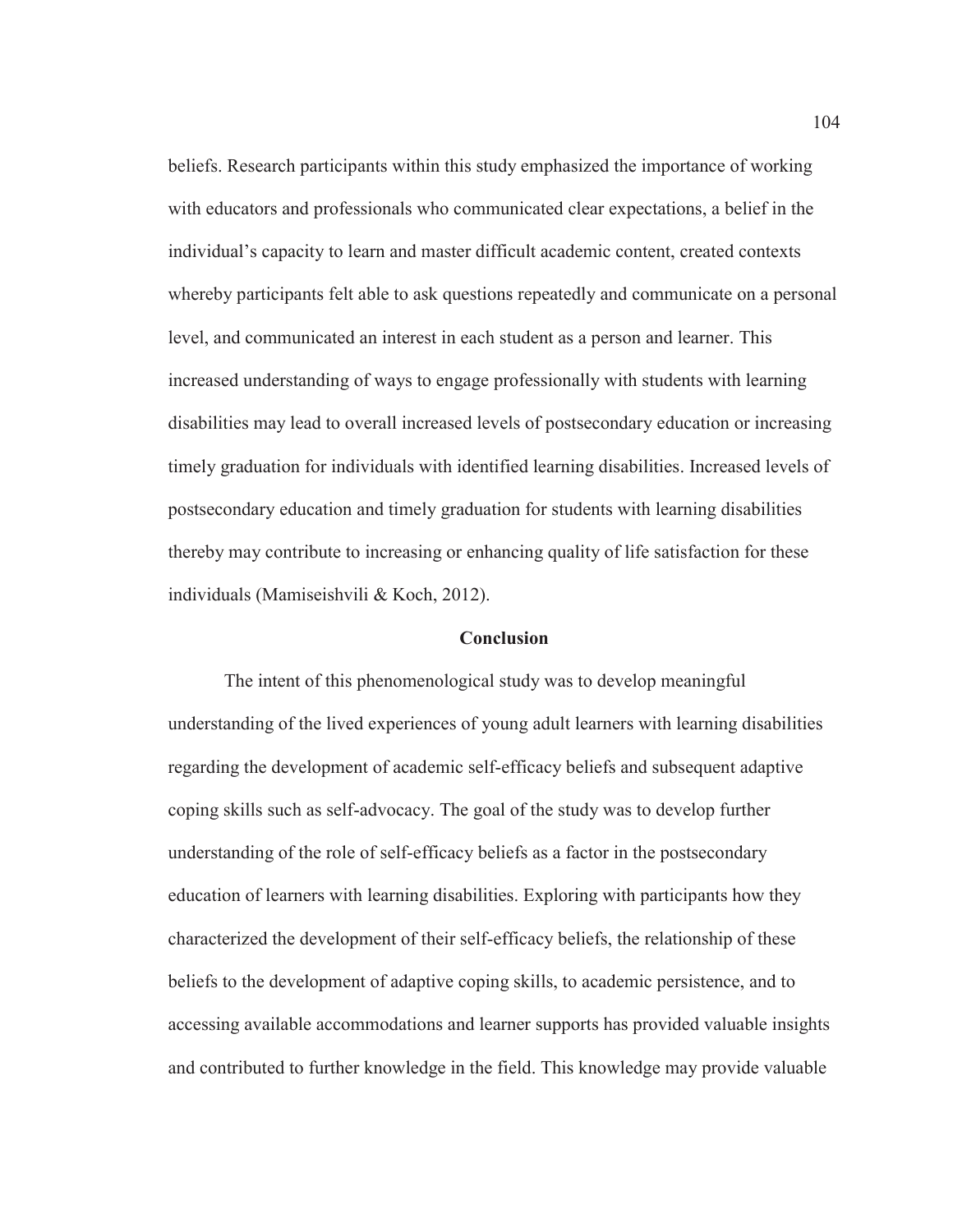insight to others with learning disabilities, to family members, to educators, and to those who provide educational support services, regarding characteristics and conditions for successful academic self-efficacy belief development. Supporting all learners in the development of positive academic self-efficacy beliefs is essential for creating conditions of success.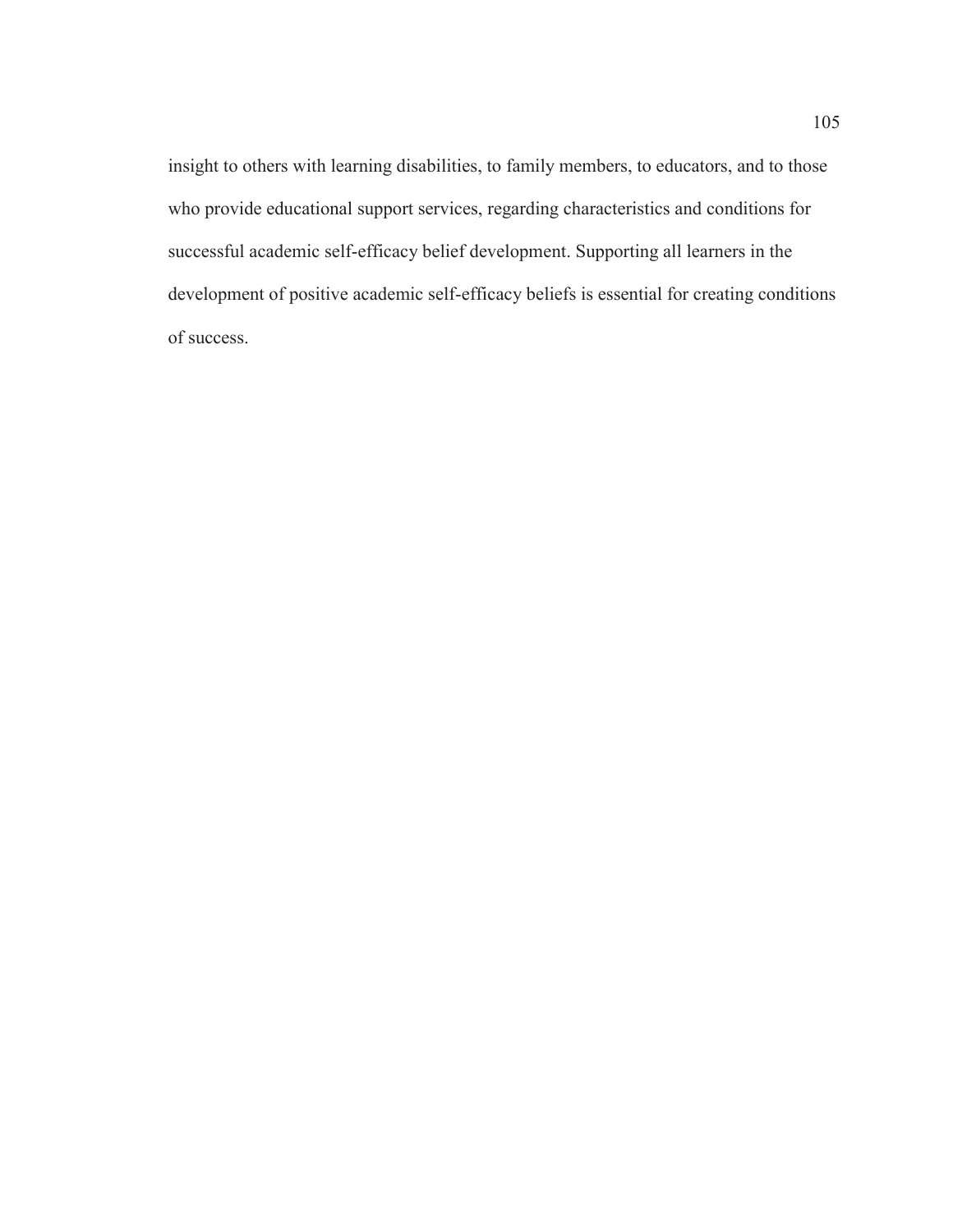## References

- Alberta College of Psychologists. (2005). Standards of practice. Retrieved from: www.cap.ab.ca
- Alberta Enterprise and Advanced Education. (2013). Campus Alberta planning resource 2013: Profiling Alberta's advanced learning system. Retrieved from: http://eae.alberta.ca/capr
- Anctil, T.M., Ishikawa, M.E., & Scott, A.T. (2008). Academic identity development through self-determination: Successful college students with learning disabilities. *Career Development for Exceptional Individuals, 31*(3), 164-174. doi:10.1177/0885728808315331
- Ankeny, E. M. & Lehmann, J.P. (2010). Journey toward self-determination: Voices of students with disabilities who participated in a secondary transition program on a community college campus. *Remedial and Special Education, 32*(4), 279-289. doi:10.1177/0741932510362215
- Baird, G.L., Dearing, E., Hamill, S.K., & Scott, W.D. (2009). Cognitive self-regulation in youth with and without learning disabilities: Academic self-efficacy, theories of intelligence, learning vs. performance, goal preferences, and effort attributions. *Journal of Social and Clinical Psychology, 28*(7), 881-908. doi:10.1521/jscp.2009.28.7.881
- Bandura, A. (1997). *Self-efficacy: The exercise of control*. New York, NY: Freeman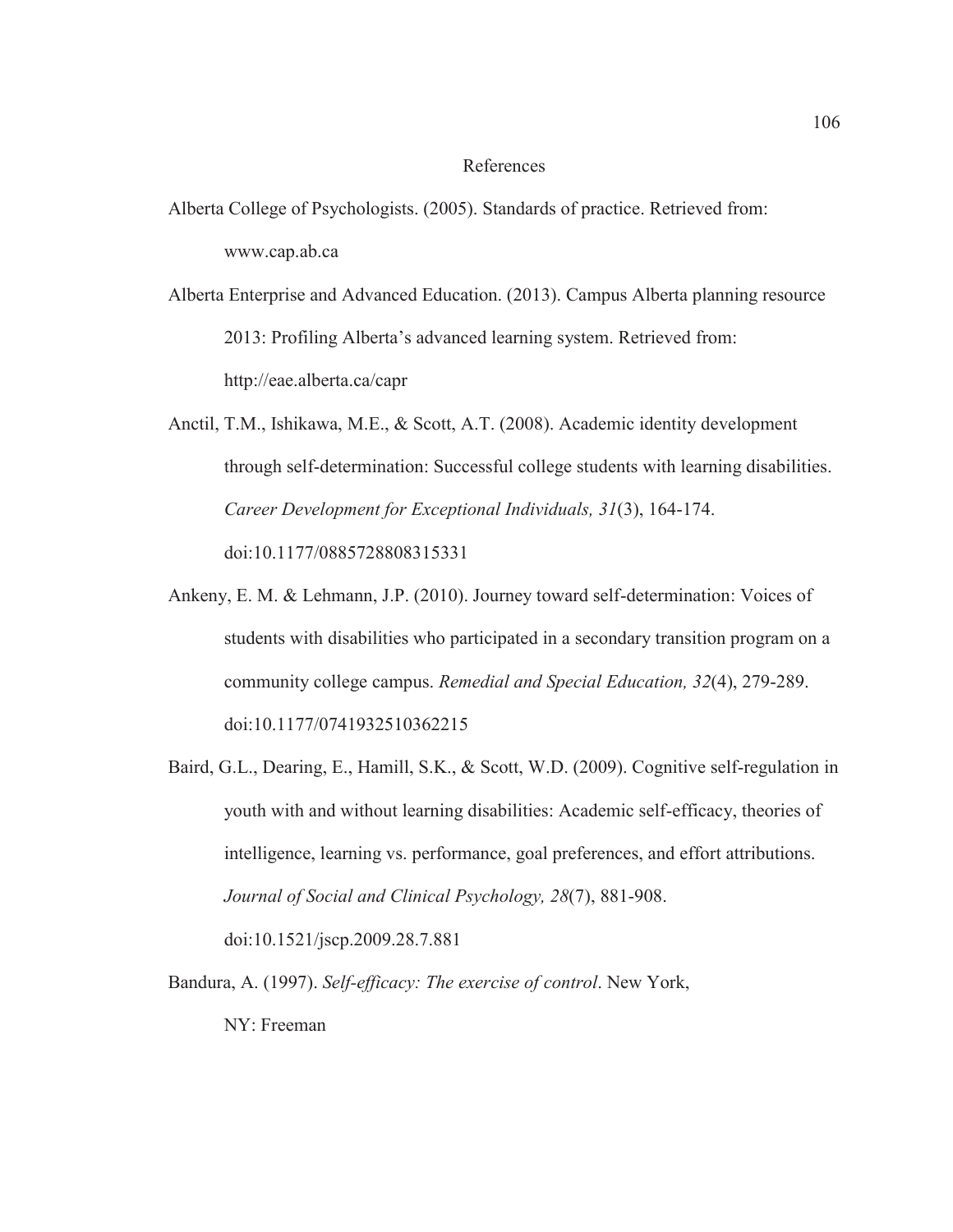- Bandura, A. (1977). Self-efficacy: Toward a unifying theory of behavioral change. *Psychological Review, 84*, 191-215. doi:10.1037/0033-295X.84.2.191
- Bandura, A. (Ed.). (1999). *Self-efficacy in changing societies.* Cambridge, UK: Cambridge University Press
- Bandura, A., Barbaranelli, C., Caprara, G.V., & Pastorelli, C. (1996). Multifaceted impact of self-efficacy beliefs on academic achievement. *Child Development, 67*(3), 1206-1222. . doi:10.1521/jscp.2009.28.7.881
- Canadian Psychological Association. (2000). *Canadian code of ethics for psychologists* (3rd ed.). Retrieved from:

http://www.cpa.ca/aboutcpa/committees/ethics/codeofethics/

- Creswell, J. W. (2007). *Qualitative inquiry and research design: Choosing among five approaches* (2<sup>nd</sup> ed.). Thousand Oaks, CA: Sage Publications, Inc.
- Creswell, J. (2009). *Research design: Qualitative, quantitative, and mixed methods approaches* (3rd ed). Thousand Oaks, CA: Sage Publications.
- Feldman, E., Kim, J.S., & Elliott, S. (2013). The effects of accommodations on adolescents' self-efficacy and test performance. *The Journal of Special Education, 45*(2), 77-88. doi:10.1177/0022466909353791
- Firth, N., Frydenberg, E., & Greaves, D. (2008). Perceived control and adaptive coping: Programs for adolescent students who have learning disabilities. *Learning Disability Quarterly, 31*(3), 151-165. Retrieved from http:// ldq.sagepub.com
- Fisher, W.P., & Stenner, A.J. (2011). Integrating qualitative and quantitative research approaches via the phenomenological method. *International Journal of Multiple*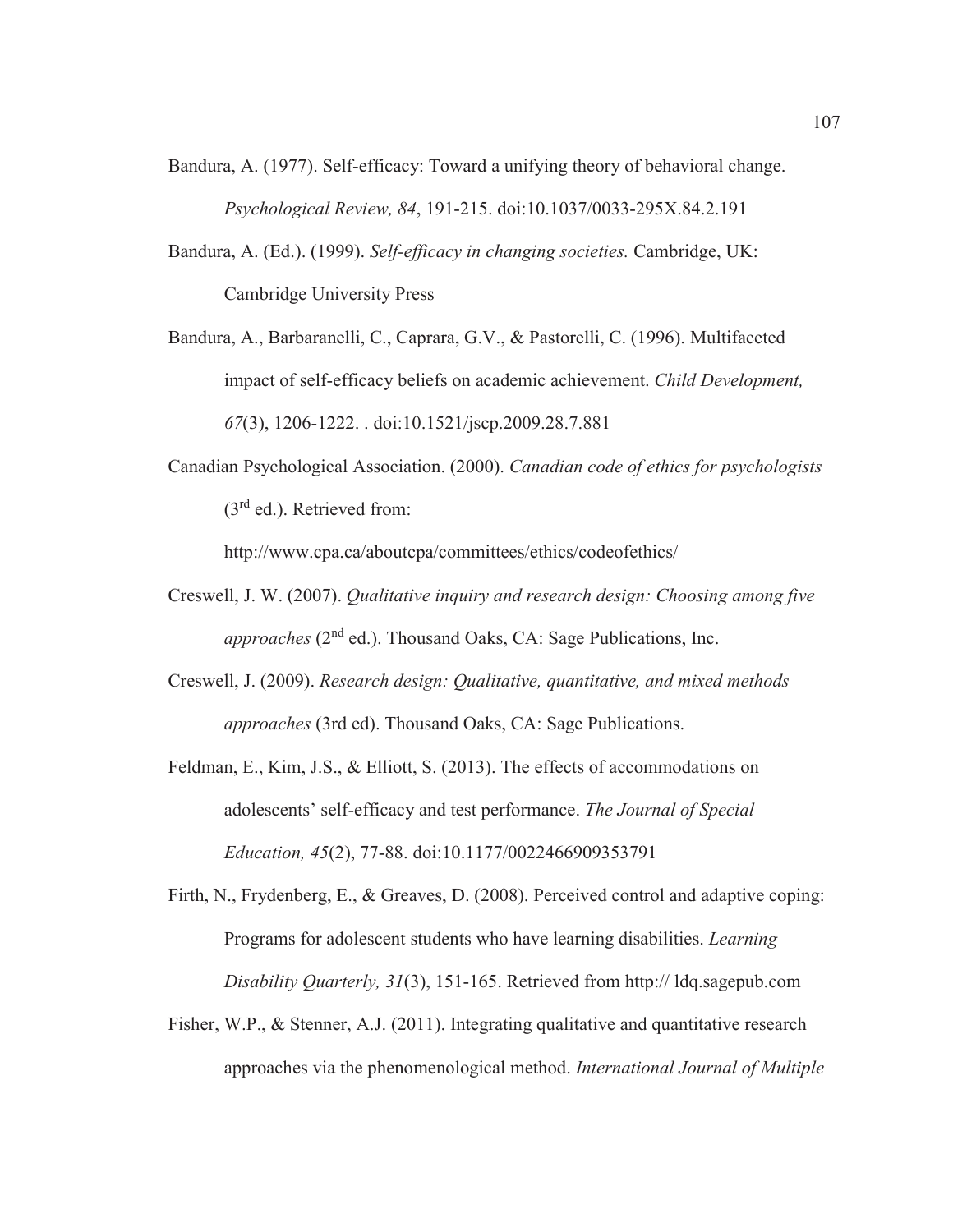*Research Approaches, 5*(1), 89-103. doi:10.5172/mra.2011.5.1.89

- Gadamer, H.G. (1997). *Truth and method* (2nd edition). New York: The Continuum Publishing Company
- Gerber, P. J. (2012). The impact of learning disabilities on adulthood: A review of the evidence-based literature for research and practice in adult education. *Journal of Learning Disabilities, 45*(1), 31-46. doi:10.1177/0022219411426858
- Getzel, E.E. & Thoma, C.A. (2008). Experiences of college students with disabilities and the importance of self-determination in higher education settings. *Career Development for Exceptional Individuals, 31*(2), 77-84. doi:10.11770885728808317658
- Hen, M. & Goroshit, M. (2012). Academic procrastination, emotional intelligence, academic self-efficacy, and GPA: A comparison between students with and without learning disabilities. *Journal of Learning Disabilities, 20*(10), 1-9. doi:10.1177/0022219412439325
- Kim, Y.H. & Chiu, C.Y. (2011). Emotional costs of inaccurate self-assessments: Both self-effacement and self-enhancement can lead to dejection. *Emotion, 11*(5), 1096 -1104. doi:10.1037/a0025478
- Klassen, R.M. (2008). The optimistic self-efficacy beliefs of students with learning disabilities. *Exceptionality Education Canada, 18*(1), 93-112. Retrieved from http://ir.lib.uwo.ca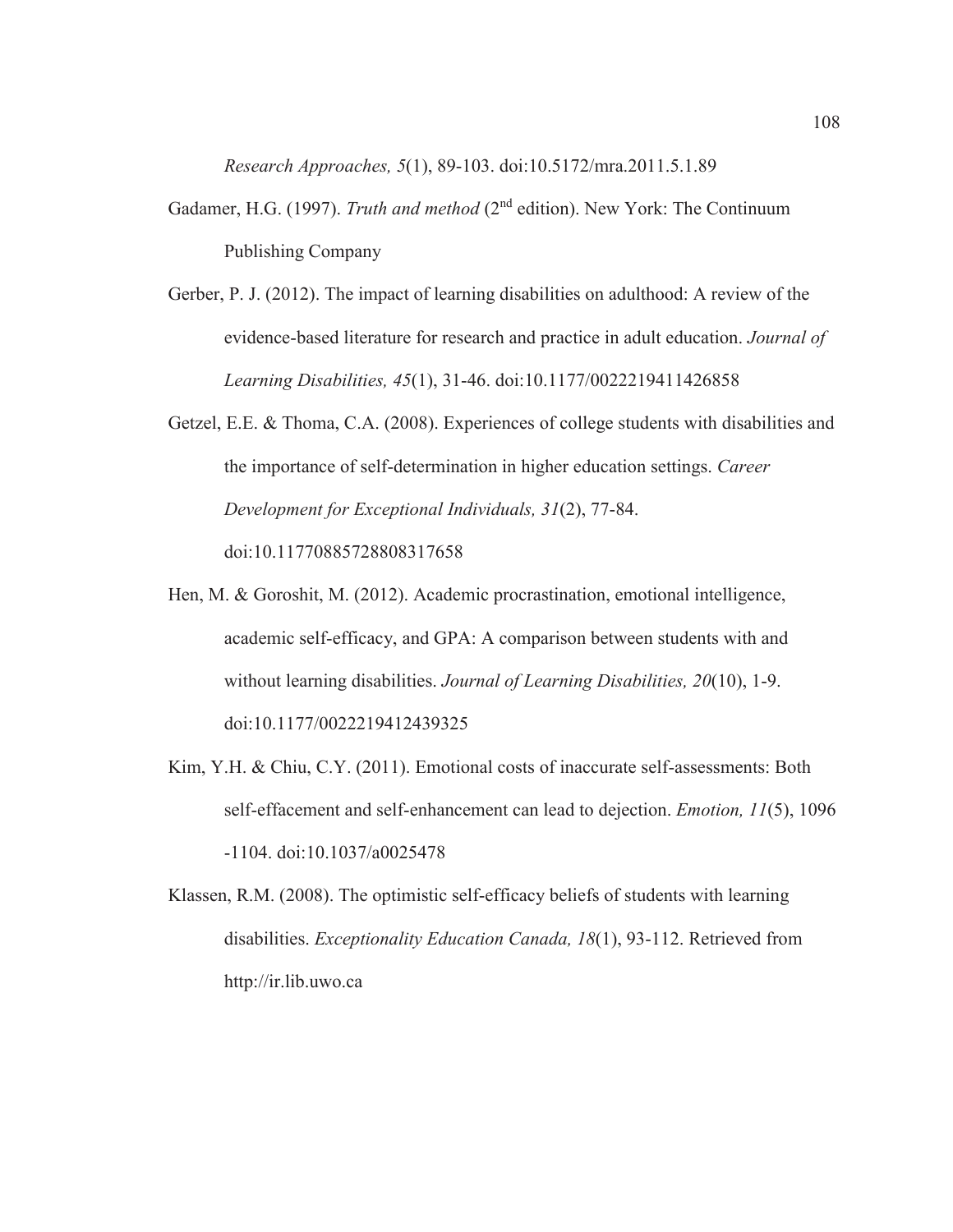- Klassen, R.M. (2010). Confidence to manage learning: The self-efficacy for selfregulated learning of early adolescents with learning disabilities. *Learning Disability Quarterly, 33*, 19-30. Retrieved from http://ldq.sagepub.com
- Klassen, R.M. & Lynch, S.L. (2007). Self-efficacy from the perspective of adolescents with LD and their specialist teachers. *Journal of Learning Disabilities, 40*(6), 494-507. doi:10.1177/00222194070400060201
- Lackaye, T., & Margalit, M. (2008). Self-efficacy, loneliness, effort, and hope: Developmental differences in the experiences of students with learning disabilities and their non-learning disabled peers at two age groups. *Learning Disabilities: A Contemporary Journal, 6*(2), 1-20. Retrieved from www.ldworldwide.org/research/learning-disabilities-a-contemporary-journal
- Learning Disabilities Association of Canada (2002). Official definition of learning disabilities. Retrieved from:

http://www.pacfold.ca/download/WhatIs/en/definition.pdf

- Leichtentritt, J., & Shechtman, Z. (2010). Children with and without learning disabilities: A comparison of processes and outcomes following group counseling. *Journal of Learning Disabilities, 43*(2), 169-17. doi:10.1177/0022219409345008
- Mamiseishvili, K., & Koch, L.C. (2012). Students with disabilities at 2-year institutions in the United States: Factors related to success. *Community College Review, 40*(4), 320-339. doi:10.1177/0091552112456281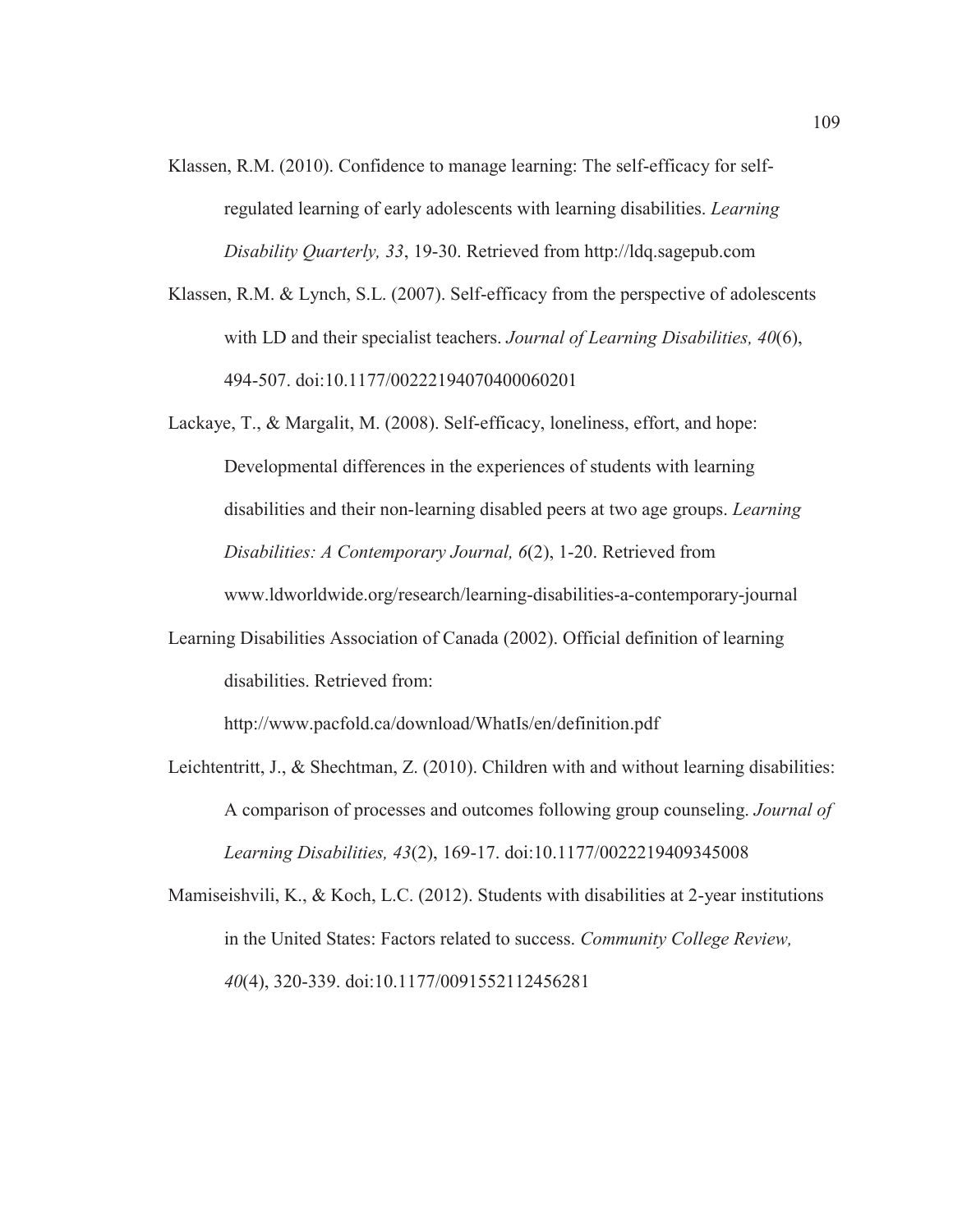May, A.L. & Stone, C.A. (2010). Stereotypes of individuals with learning disabilities: Views of college students with and without learning disabilities. *Journal of Learning Disabilities, 43*(6), 483-499. doi:10.1177/0022219409355483

Morse, J.M., Barrett, M., Mayan, M., Olson, K., & Spiers, J. (2002). Verification strategies for establishing reliability in qualitative research. *International Journal of Qualitative Methods, 1*(2), 13-22. Retrieved from: http://ejournals.library.ualberta.ca/index.php/IJQM

- Moustakas, C. (1994). *Phenomenological Research Methods.* California: SAGE Publications, Inc.
- Newman, L., Wagner, M., Cameto,R., & Kokey, A. (2009). The post high school outcomes of youth with disabilities up to 4 years after high school: A report from the national longitudinal transition study-2 (NLTS2). NCSER 2009-3017, U.S. Department of Education. Retrieved from http://eric.ed.gov/PDFS/ED505448.pdf
- Palmer, P.J. (1993). *To know as we are known: Education as a spiritual journey.* San Francisco: Harper & Row
- Parker, D. R. & Boutelle, K. (2009). Executive function coaching for college students with learning disabilities and ADHD: A new approach for fostering selfdetermination. *Learning Disabilities Research & Practice, 24*(4), 204–215. doi:10.1111/j.1540-5826.2009.00294.x
- Patton, M. Q. (2002). *Qualitative research and evaluation methods* (3<sup>rd</sup> ed.). Thousand Oaks, CA: Sage Publications, Inc.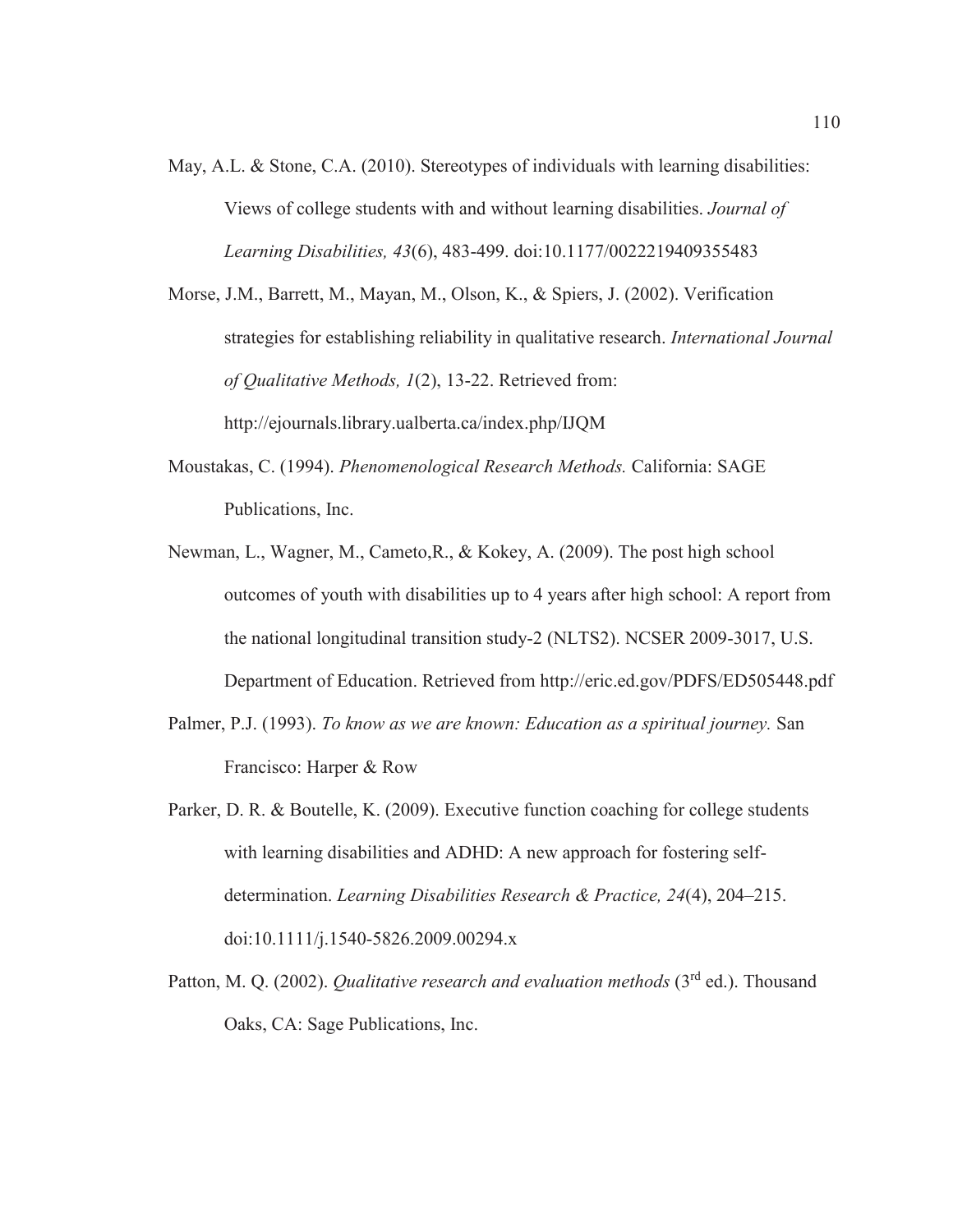- Quinlan, M.M., Bates, B.R., & Angell, M.E. (2012). 'What can I do to help?': Postsecondary students' with learning disabilities' perceptions of instructors accommodations. *Journal of Research in Special Education Needs, 12*(4), 224- 233. doi:10.1111/j.1471-3802.2011.01223.x
- Raue, K., & Lewis, L. (2011). Students with Disabilities at Degree-Granting Postsecondary Institutions. U.S. Department of Education, National Center for Education Statistics. Washington, DC: U.S. Government Printing Office. Retrieved from: http://nces.ed.gov/pubs2011/2011018.pdf
- Reed, M.J., Kennett, D.J., Lewis, T. & Lund-Lucas, E. (2011). The relative benefits found for students with and without learning disabilities taking a first-year university preparation course. *Active Learning in Higher Education, 12*(2), 133- 143. doi:10.1177/1469787411402483
- Schunk, D.H. (1989). Self-efficacy and cognitive achievement: implications for students with learning problems. *Learning Disability Quarterly, 22*(1), 14-22. doi:10.1177/002221948902200103
- Wehmeyer, M.L., Palmer, S.B., Shogren, K., Williams-Diehm, K., & Soukup, J. H. (2013). Establishing a causal relationship between intervention to promote selfdetermination and enhanced student self-determination. *The Journal of Special Education, 46*(4), 195-210. doi:10.1177/0022466910392377
- Wright, S.L., Jenkins-Guarnieri, M.A. & Murdock, J.L. (2013). Career development among first-year college students: College self-efficacy, student persistence, and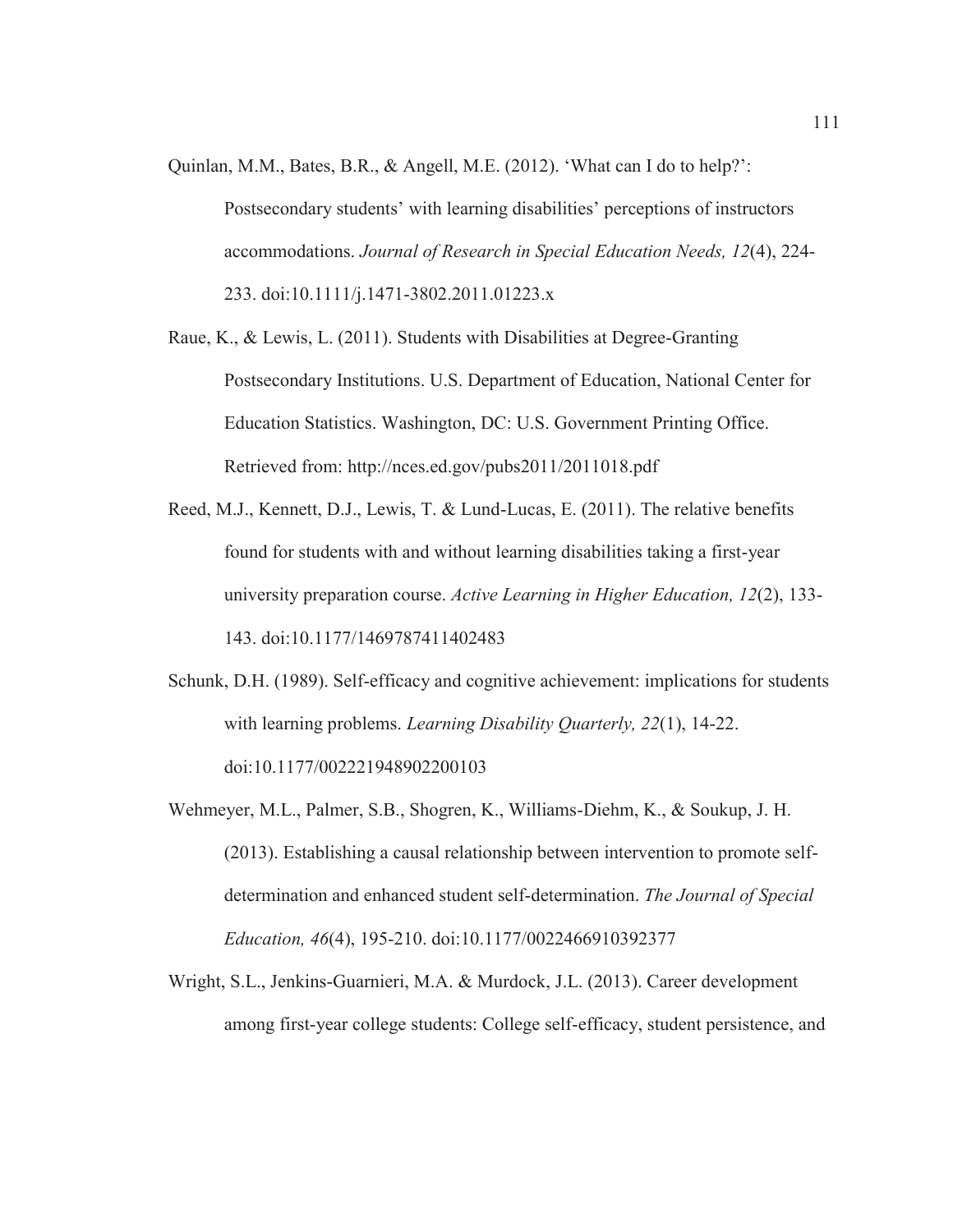academic success. *Journal of Career Development, 40*(4), 292-310. doi:10.1177/0894845312455509

- Zheng, C., Erickson, A.G., Kingston, N.M., & Noonan, P.M. (2012). Self-determination, self-concept, and academic achievement for students with learning disabilities. *Journal of Learning Disabilities, 20*(10), 1-13. doi:10.1177/0022219412469688
- Zimmerman, B.J. (1995). Self-efficacy and educational development. In Bandura (Ed.), Self-efficacy in changing societies (pp. 202-231). Cambridge, UK: Cambridge University Press.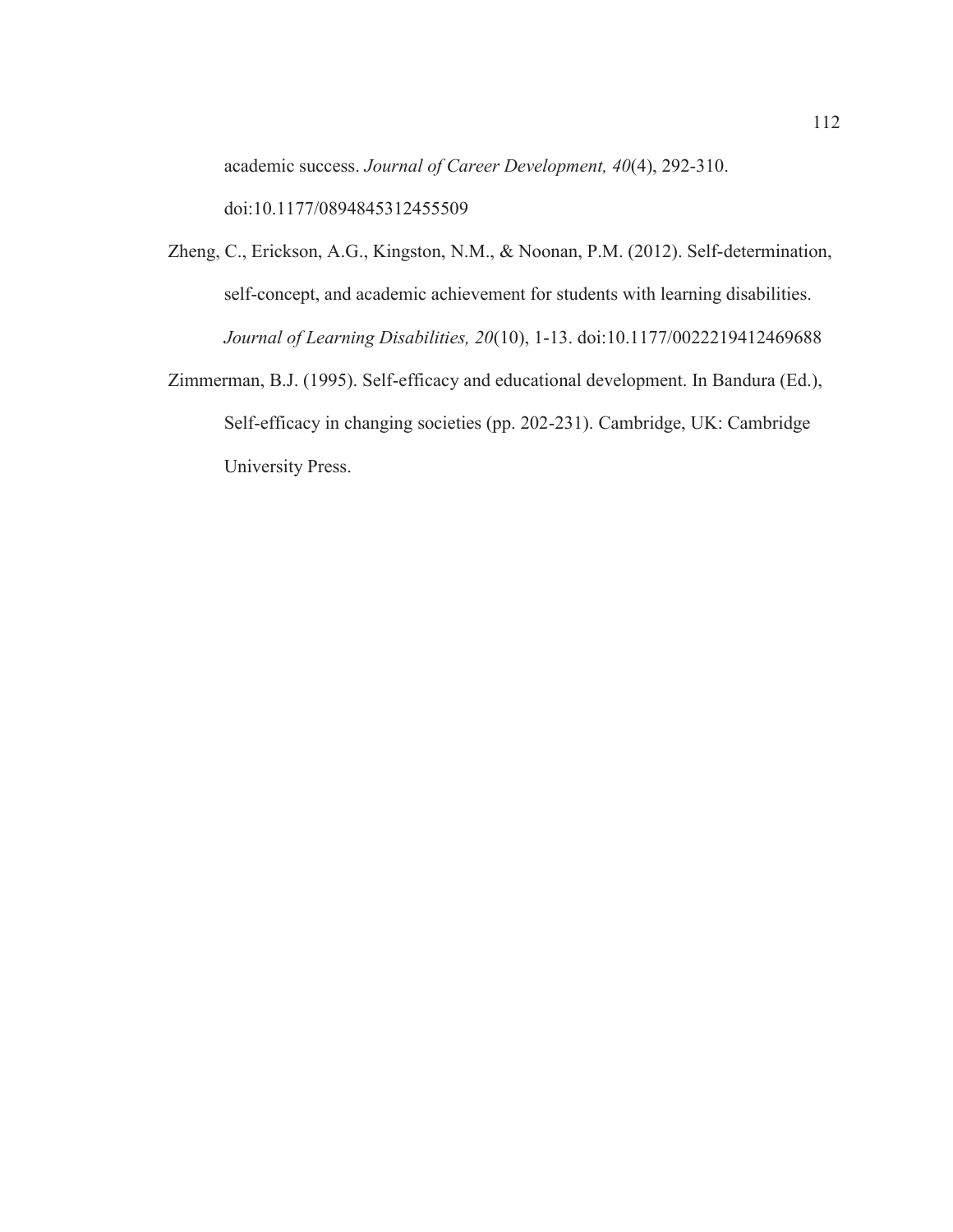## Appendix A: Guiding Interview Questions

1. Tell me about your experiences as a postsecondary student with a learning disability.

2. Please tell me about how you see yourself, your beliefs in yourself, as a learner in your postsecondary context.

3. Please tell me about your experiences in developing your beliefs about yourself as a learner.

4. Can you please describe experiences you have had that have supported your academic achievement?

5. Have you had experiences you would characterize as barriers to your success, or developing confidence as a learner? If so, will you please describe them?

6. Please describe for me strategies you find helpful in coping with your learning disability in a postsecondary context.

7. Please describe for me strategies you use to advocate for your learning needs.

8. As you were planning to transition to postsecondary what were your hopes, thoughts, concerns, feelings?

9. What factors do you believe motivate you to continue in your education?

10. Please tell me about people who have been key supporters in your academic journey. Are there any characteristics they have in common?

11. What resources have been most beneficial to you as a postsecondary student? Are there resources that are not available that you believe would be very beneficial to your success?

12. Please tell me about your confidence as a learner with a learning disability in a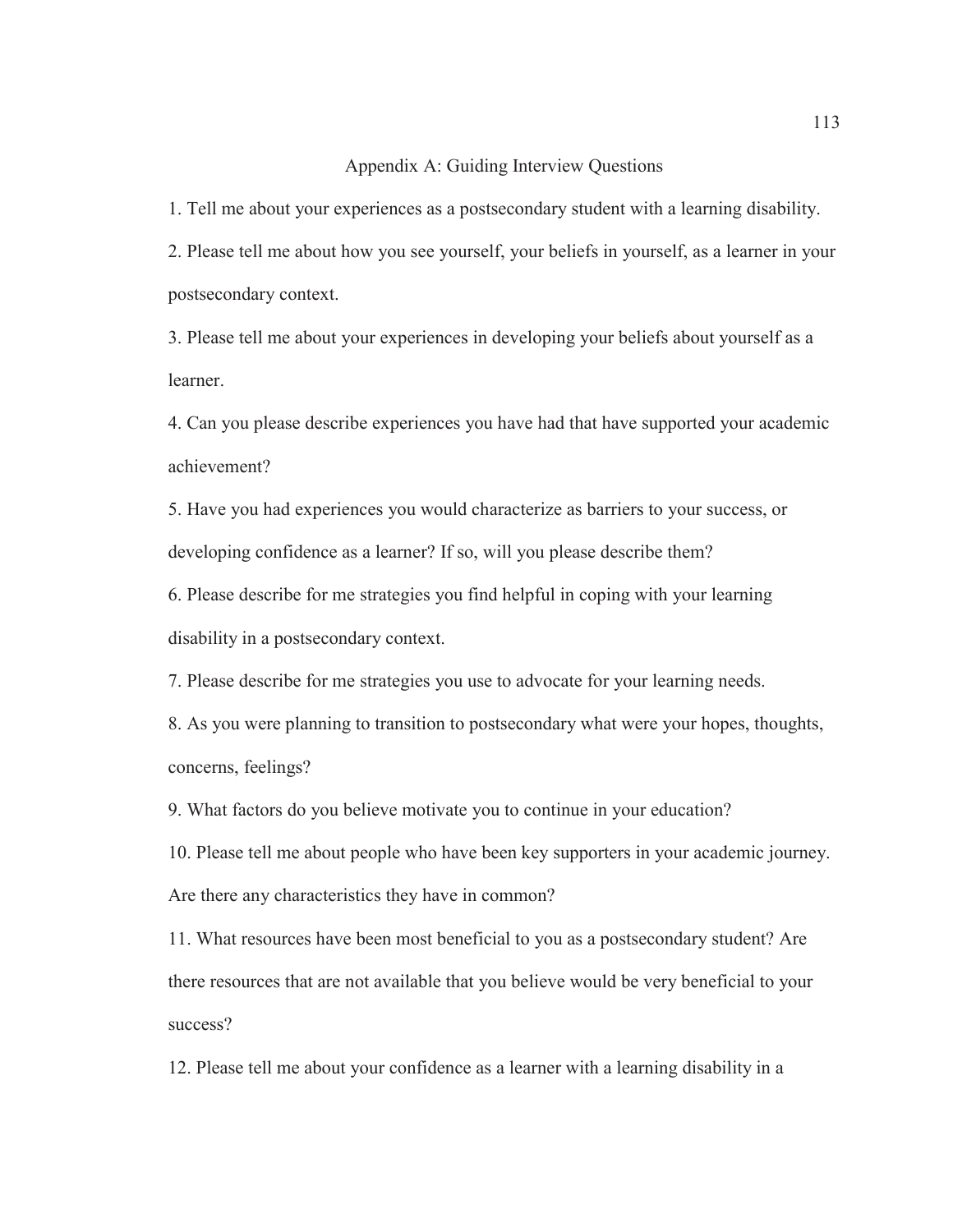postsecondary context.

13. Is there anything else you would like to tell me that would help me to further understand your experiences as a postsecondary student with a learning disability?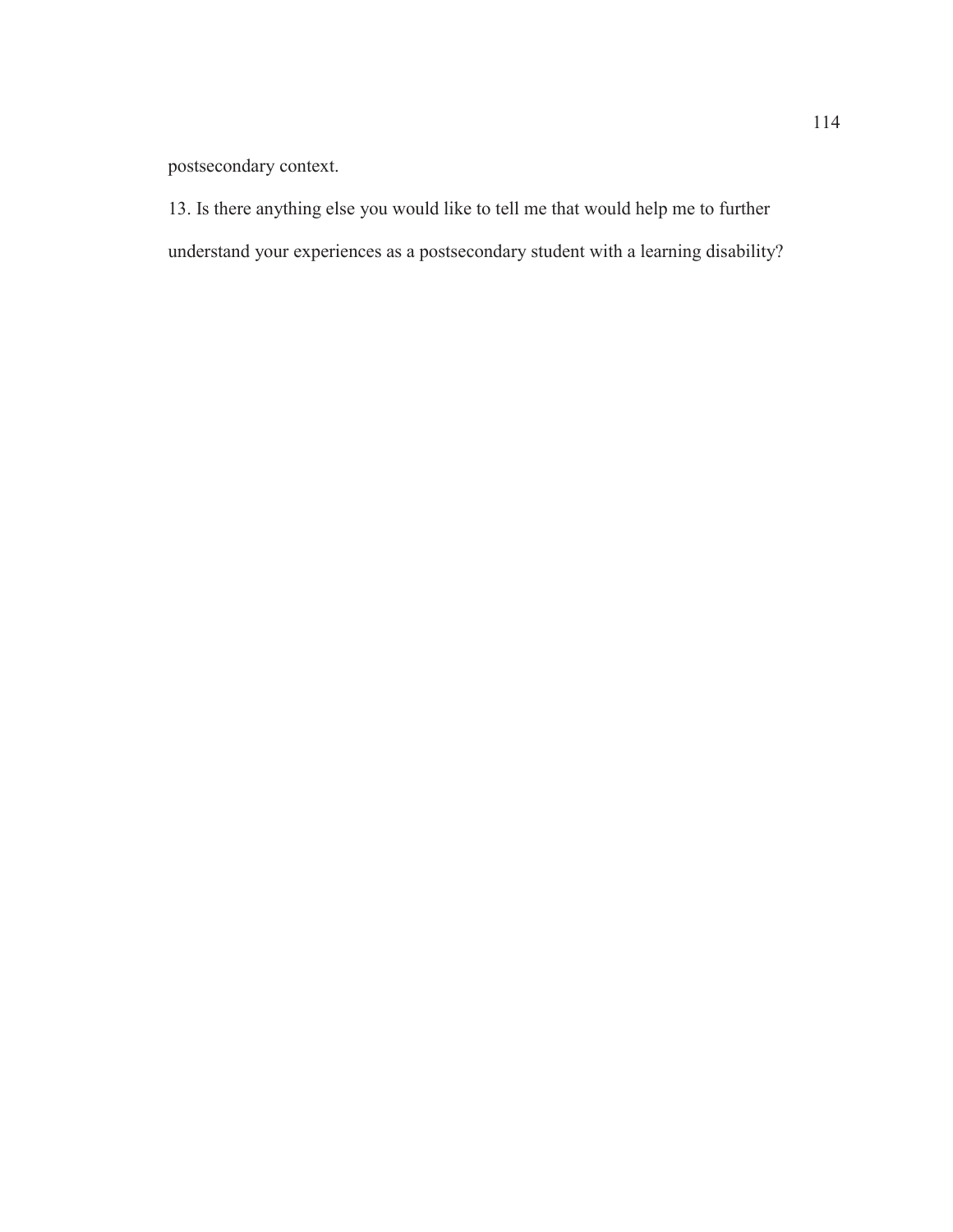## Appendix B: Letter of Informed Consent

## CONSENT FORM

You are invited to take part in a research study of postsecondary students who have a learning disability. I am inviting young adults with learning disabilities who are enrolled in postsecondary education to be in the study. This form is part of a process called "informed consent" to allow you to understand this study before deciding whether to take part.

This study is being conducted by a researcher named Karin Coles, who is a doctoral student at Walden University.

#### **Background Information:**

The purpose of the study is to develop a meaningful understanding of the experiences of students with learning disabilities in postsecondary environments. The study will focus upon the personal experiences of students with learning disabilities as they work towards their educational goals.

#### **Procedures:**

If you agree to be in this study, you will be asked to participate in one interview that will be approximately 60 minutes long. This interview will focus upon your experiences as a postsecondary student with a learning disability and be interactive in nature. The time and location of the interview will be mutually determined and ensure your confidentiality. The content of the interview will be audiotaped and transcribed verbatim. You will receive a copy of the transcript for your review and to ensure that I have accurately captured your experiences.

Here are some sample questions:

1. Tell me about your experiences as a postsecondary student with a learning disability. 2. Please tell me about how you see yourself, your beliefs in yourself, as a learner in your postsecondary context.

3. Please tell me about your experiences in developing your beliefs about yourself as a learner. 4. Can you please describe experiences you have had that have supported your academic achievement?

#### **Voluntary Nature of the Study:**

This study is voluntary. Everyone will respect your decision of whether or not you choose to be in the study. If you decide to join the study now, you can still change your mind later. You may stop at any time.

#### **Risks and Benefits of Being in the Study:**

Being in this study would not pose risk to your safety or wellbeing. The potential benefit of participation in this study would be that your information regarding your experiences could help in the development of program supports, accommodations, or strategies for future postsecondary students with learning disabilities.

## **Payment:**

There are no payments or other compensations provided to you as a result of your participation in this study.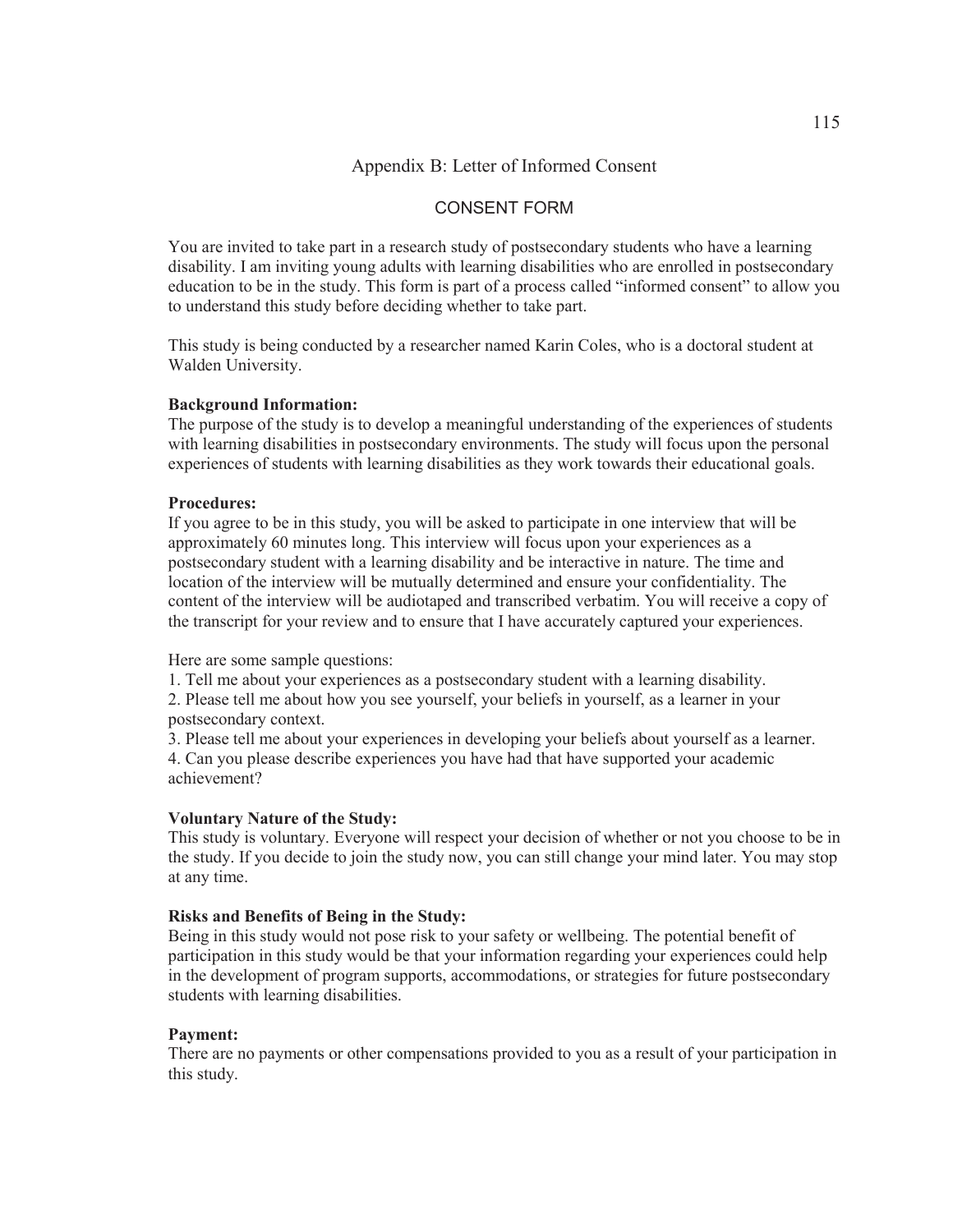### **Privacy:**

Any information you provide will be kept confidential. I will not use your personal information for any purposes outside of this research project. Also, I will not include your name or anything else that could identify you in the study reports. Data will be kept secure in a locked cabinet within my home. Data will be kept for a period of at least 5 years, as required by the university.

### **Contacts and Questions:**

You may ask any questions you have now. Or if you have questions later, you may contact the researcher via phone at xxx-xxx-xxxx or at xxx.xxx $(a)$ xxx.xxx. If you want to talk privately about your rights as a participant, you can call Dr. Leilani Endicott. She is the Walden University representative who can discuss this with you. Her phone number is xxx-xxx-xxxx. Walden University's approval number for this study is 04-01-14-0228006 and it expires on March 31, 2015.

The researcher will give you a copy of this form to keep.

## **Statement of Consent:**

I have read the above information and I feel I understand the study well enough to make a decision about my involvement. By signing below, I understand that I am agreeing to the terms described above.

Printed Name of Participant

Date of consent

Participant's Signature

Researcher's Signature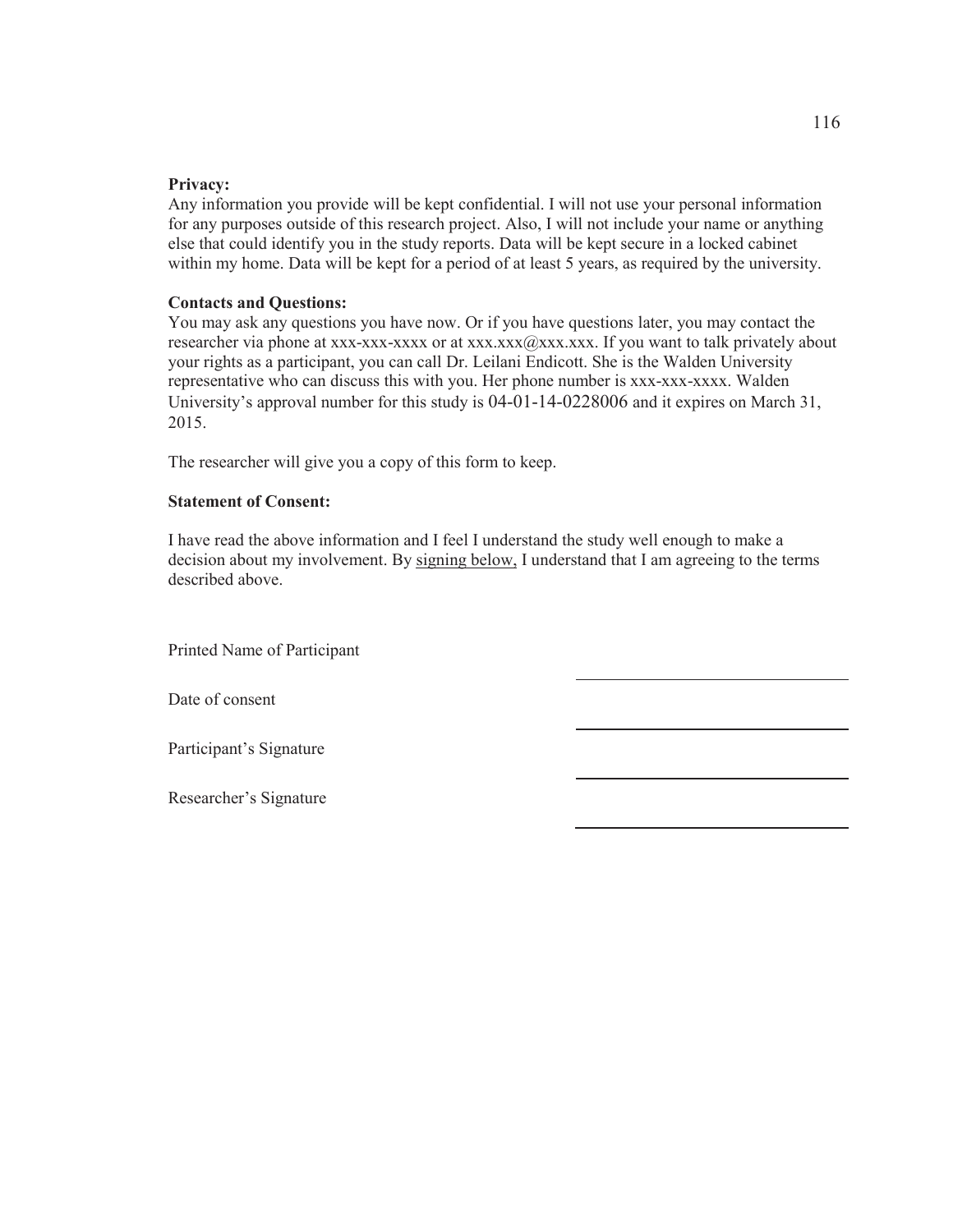# Appendix C: Invitation Flyer

## Invitation Flyer

# *Would you like to tell your story about your experiences as a postsecondary student with a learning disability?*

You May Be Eligible For This Study If:

- You are between the ages of 18 and 25
- You are currently enrolled in a postsecondary institution
- You have a diagnosed learning disability

The purpose of the study is to describe the experiences of young adult learners with learning disabilities in developing academic self-efficacy beliefs. Self-efficacy beliefs are the beliefs an individual has regarding their capacity to be successful within a specific situation. The study will focus primarily on your personal experiences as a student and what resources and strategies you identify as being helpful or as barriers in your learning journey. Sharing your story has the potential to impact programs, services, and educational practices for postsecondary students with learning disabilities.

What You Will Be Asked To Do:

If you agree to take part, you will be asked to participate in one recorded interview that will last approximately 60 minutes. The interview will be an interactive discussion about your experiences as a student with a learning disability. The interview will be conducted at a time and location convenient for you. A secondary follow up communication may be required and will take place by phone call or in person.

All information will be confidential and used solely for the purpose of understanding the

experiences of postsecondary students with learning disabilities.

This research project is part of a dissertation study conducted by Karin Coles a

Walden University doctoral candidate.

If you are interested, please contact Karin Coles at xxx-xxx-xxxx or by email at xxx.xxx@xxx.xxx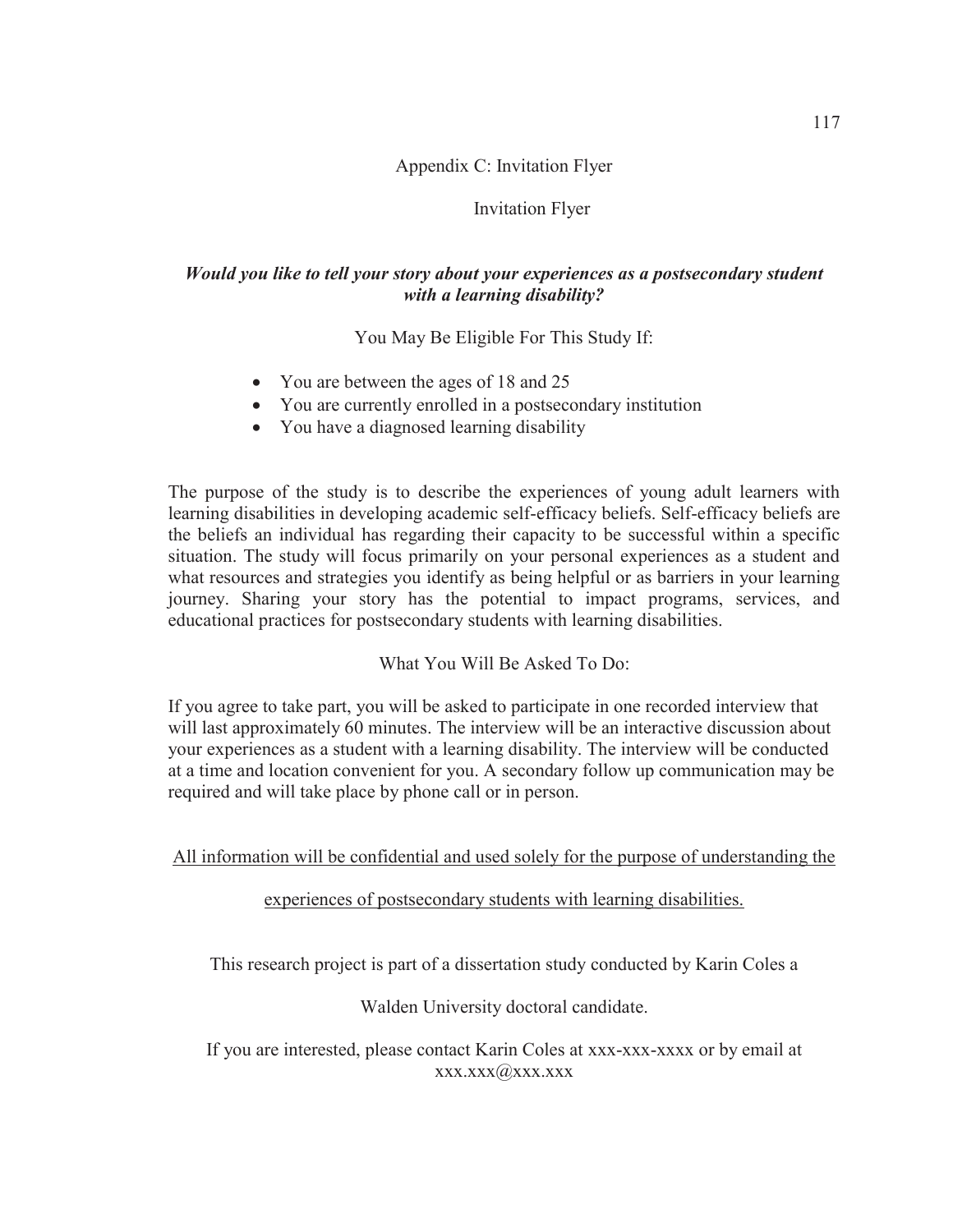Curriculum Vitae

Karin A.M. Coles Calgary, Alberta Canada

## **Education**

Walden University - Minneapolis, MN Doctor of Philosophy (Candidate), Psychology (Educational Psychology Specialization) Expected Graduation 2014

Walden University – Minneapolis, MN Master of Science, Educational Psychology 2012

University of Calgary - Calgary, Alberta Master of Arts, Curriculum Specialization 2000 Thesis: Dwelling with the Gift: Teaching and Responsive Reading

University of Calgary – Calgary, Alberta Bachelor of Education, Early Childhood Specialization 1989

## **Professional Experience**

The Family Psychology Place Registered Psychologist, #4143 (AB) Calgary, Alberta  $2014$  – current

The Family Psychology Place Counselor Calgary, Alberta  $2010 - 2014$ 

Kaleidoscope Educational Consulting Educational Consultant Calgary, Alberta  $2008 - 2010$